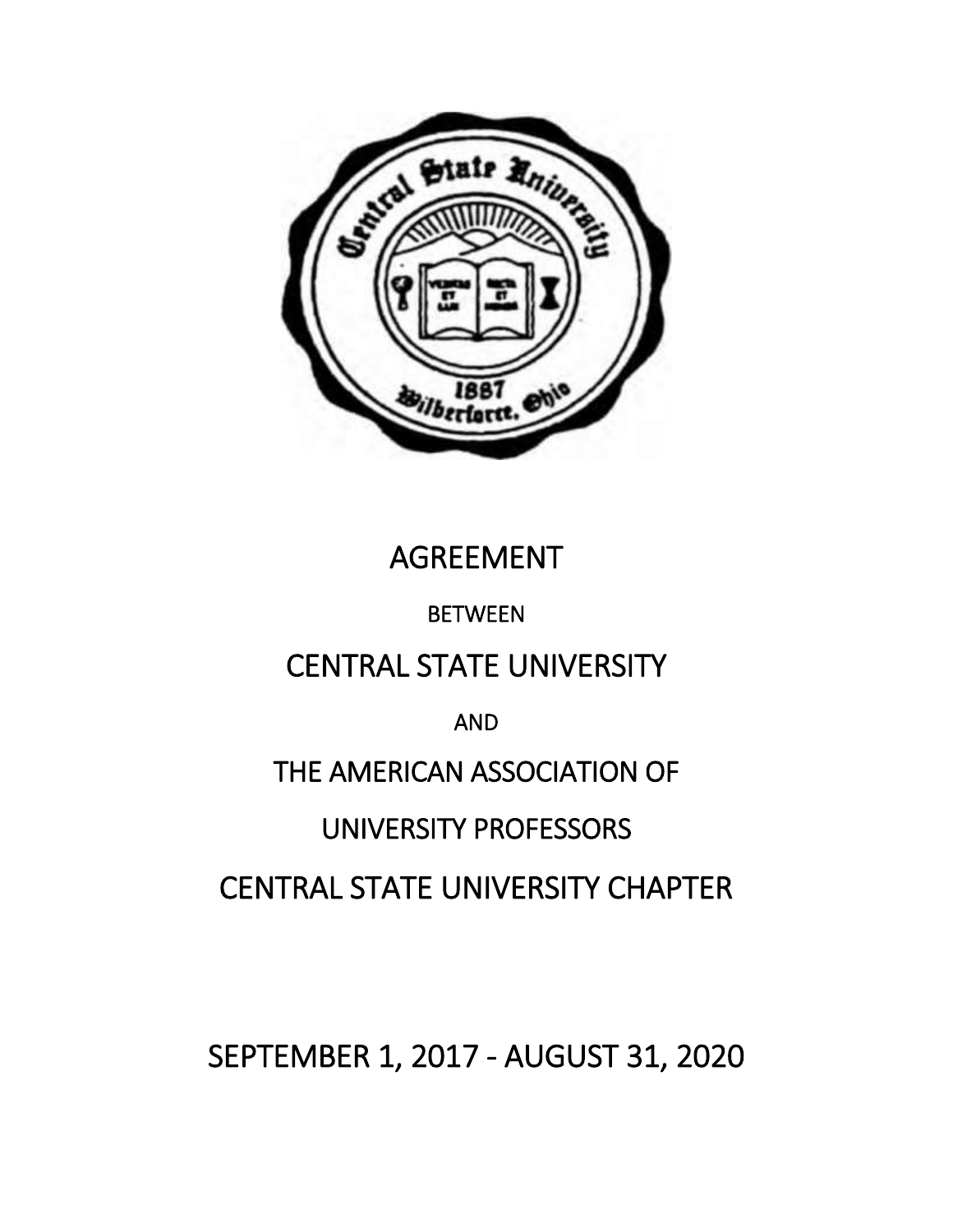# TABLE OF CONTENTS

| PREAMBLE          |                                                                   |  |
|-------------------|-------------------------------------------------------------------|--|
| <b>ARTICLE 1</b>  |                                                                   |  |
| <b>ARTICLE 2</b>  |                                                                   |  |
| <b>ARTICLE 3</b>  | RECOGNITION AND DESCRIPTION OF THE BARGAINING UNIT  1             |  |
| <b>ARTICLE 4</b>  |                                                                   |  |
| <b>ARTICLE 5</b>  |                                                                   |  |
| <b>ARTICLE 6</b>  | NON-DISCRIMINATION, AFFIRMATIVE ACTION, NEPOTISM, AND SEXUAL      |  |
| <b>ARTICLE 7</b>  |                                                                   |  |
| <b>ARTICLE 8</b>  |                                                                   |  |
| <b>ARTICLE 9</b>  |                                                                   |  |
| <b>ARTICLE 10</b> |                                                                   |  |
| <b>ARTICLE 11</b> |                                                                   |  |
| <b>ARTICLE 12</b> |                                                                   |  |
| <b>ARTICLE 13</b> | FACULTY PERSONNEL POLICIES: APPOINTMENT, REAPPOINTMENT, NON-      |  |
| <b>ARTICLE 14</b> | FACULTY PERSONNEL POLICIES: PROMOTION AND RANK  18                |  |
| <b>ARTICLE 15</b> | FACULTY PERSONNEL PROCEDURES: PROMOTION AND TENURE 21             |  |
| <b>ARTICLE 16</b> | FACULTY PERSONNEL PROCEDURES: TERMINATION DURING THE PROBATIONARY |  |
| <b>ARTICLE 17</b> | DISCIPLINE AND DISMISSAL STANDARDS AND PROCEDURES 30              |  |
| <b>ARTICLE 18</b> | TERMINATION BECAUSE OF DISCONTINUATION OF A DEGREE PROGRAM 35     |  |
| <b>ARTICLE 19</b> |                                                                   |  |
| <b>ARTICLE 20</b> |                                                                   |  |
| <b>ARTICLE 21</b> |                                                                   |  |
| <b>ARTICLE 22</b> | FACULTY IMPROVEMENT, PROFESSIONAL AND PERSONAL LEAVES             |  |
| <b>ARTICLE 23</b> |                                                                   |  |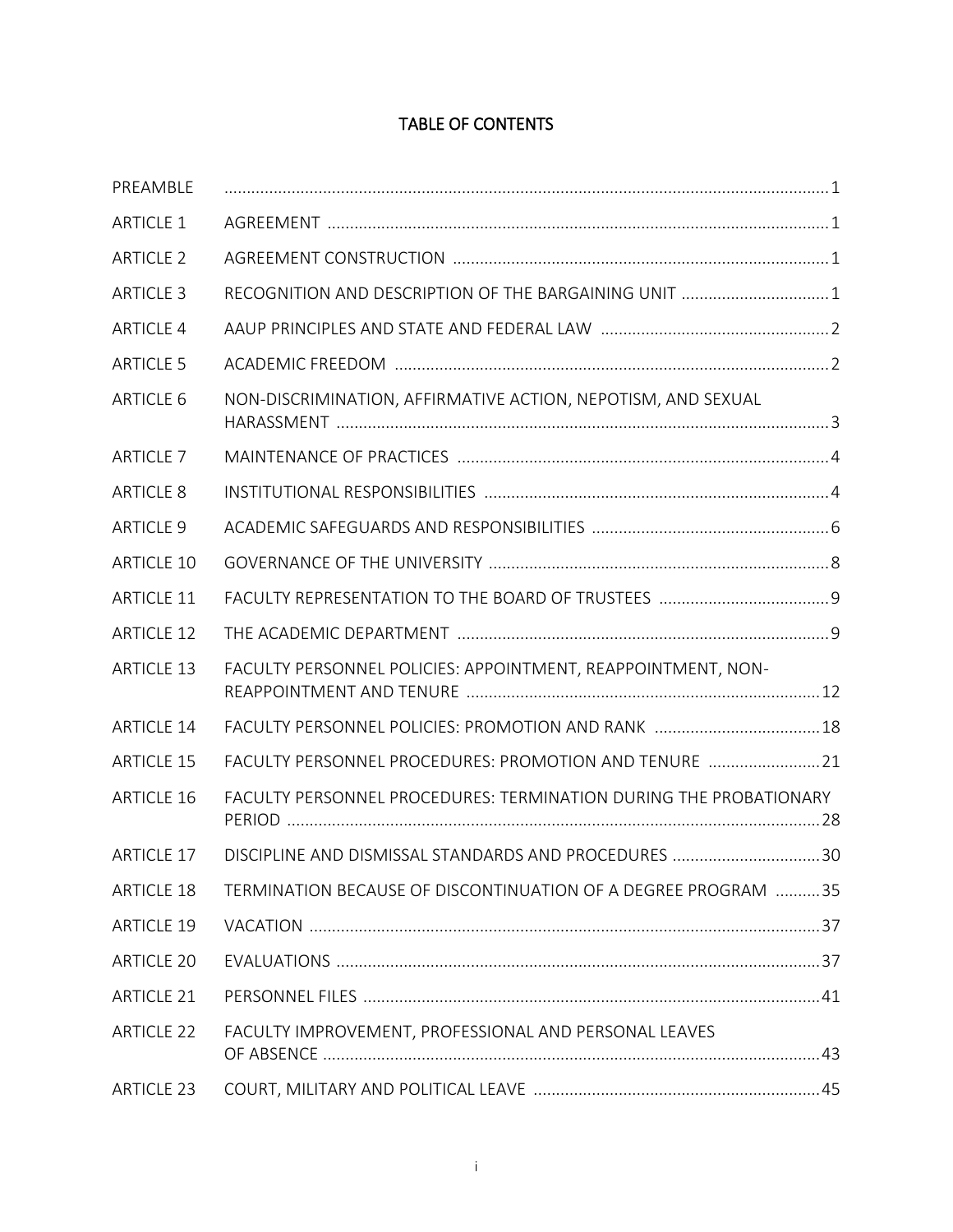# TABLE OF CONTENTS

(continued)

| <b>ARTICLE 24</b> |  |
|-------------------|--|
| <b>ARTICLE 25</b> |  |
| <b>ARTICLE 26</b> |  |
| <b>ARTICLE 27</b> |  |
| <b>ARTICLE 28</b> |  |
| <b>ARTICLE 29</b> |  |
| <b>ARTICLE 30</b> |  |
| <b>ARTICLE 31</b> |  |
| <b>ARTICLE 32</b> |  |
| <b>ARTICLE 33</b> |  |
| <b>ARTICLE 34</b> |  |
| <b>ARTICLE 35</b> |  |
| <b>ARTICLE 36</b> |  |
| <b>ARTICLE 37</b> |  |
| <b>ARTICLE 38</b> |  |
| <b>ARTICLE 39</b> |  |
| ARTICLE 40        |  |
| <b>ARTICLE 41</b> |  |
| <b>ARTICLE 42</b> |  |
| <b>ARTICLE 43</b> |  |
| <b>ARTICLE 44</b> |  |
| <b>ARTICLE 45</b> |  |
| <b>ARTICLE 46</b> |  |
| <b>ARTICLE 47</b> |  |
| <b>ARTICLE 48</b> |  |
| <b>ARTICLE 49</b> |  |
| ARTICLE 50        |  |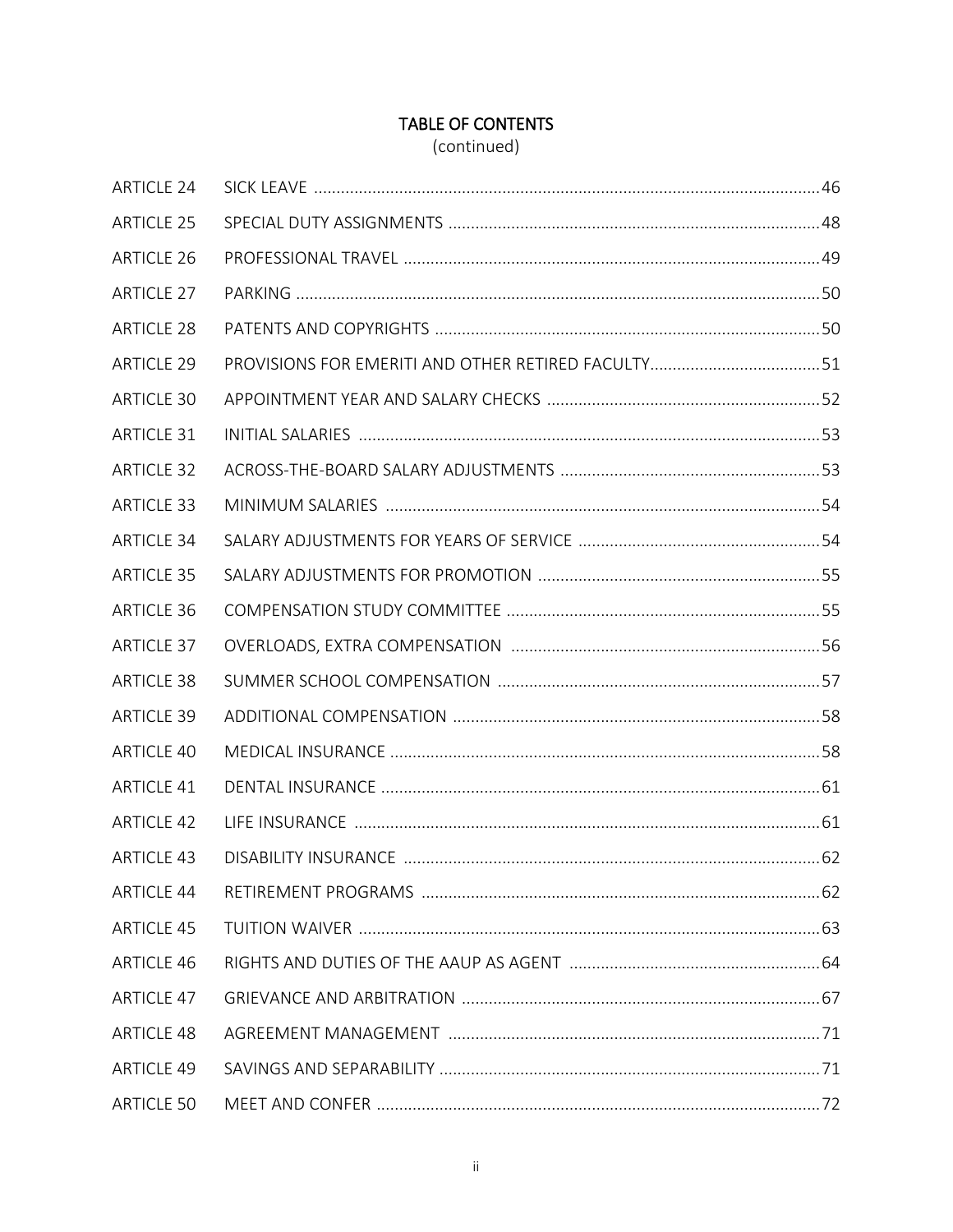# TABLE OF CONTENTS

(continued)

| ARTICLE 51 |                                                                              |
|------------|------------------------------------------------------------------------------|
| ARTICLE 52 |                                                                              |
|            |                                                                              |
|            |                                                                              |
|            |                                                                              |
|            | APPENDIX B - AAUP MEMBERSHIP FEE DEDUCTION AUTHORIZATION FORM 79             |
|            | APPENDIX C - POLICIES AND APPLICATION PROCEDURE GOVERNING FACULTY            |
|            |                                                                              |
|            | APPENDIX E - ITEMS FOR INCLUSION IN LETTER OF APPOINTMENT TO NEW FACULTY  94 |
|            |                                                                              |
|            | APPENDIX G - MEMORANDUM OF UNDERSTANDING ON SECURITY AND PRIVACY 101         |
|            | APPENDIX H - MEMORANDUM OF UNDERSTANDING ON CHANGES OF GRADES 102            |
|            | APPENDIX I- MEMORANDUM OF UNDERSTANDING ON FACULTY WORKLOAD  103             |
|            |                                                                              |
|            | APPENDIX K - MEMORANDUM OF UNDERSTANDING ON DOMESTIC PARTNER BENEFITS106     |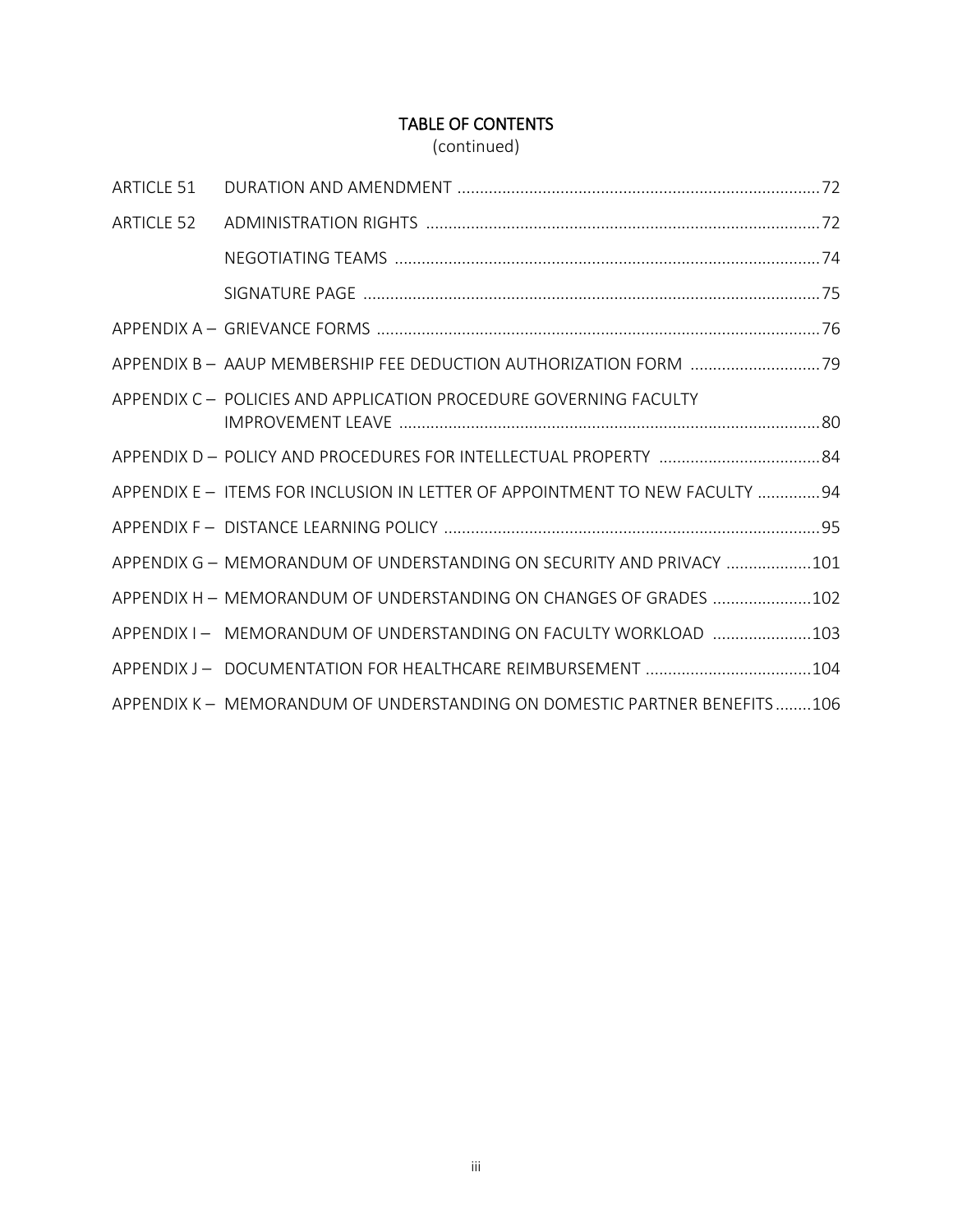#### PREAMBLE

The intent of this Agreement entered into by and between the Board of Trustees of Central State University, an 1890 Land Grant Institution, and the American Association of University Professors, Central State University Chapter, is to provide the members of the Bargaining Unit and Central State University with a collective bargaining agreement which will contribute to a healthy and viable institution of higher learning capable of supporting a quality program of teaching, research, and public service in accordance with the mission of the University. The Agreement seeks to maintain educational excellence, facilitate effective faculty and librarian participation, assure fair and reasonable conditions of employment and provide techniques and procedures for the peaceful adjustment of disputes should they arise.

#### ARTICLE 1

#### AGREEMENT

1.1 This is an Agreement by and between Central State University and the American Association of University Professors, Central State University Chapter (hereinafter referred to as the "AAUP-CSU"). This Agreement sets forth the understanding between the parties as to the terms and conditions of employment of members of the Bargaining Unit specified herein. In case of conflict between this Agreement and University policies and practices, not dictated by federal or state laws, this Agreement will be controlling.

#### ARTICLE 2

#### AGREEMENT CONSTRUCTION

2.1 The Article or section titles throughout this Agreement are merely editorial identifications of their related text, and do not limit or control that text.

#### ARTICLE 3

#### RECOGNITION AND DESCRIPTION OF THE BARGAINING UNIT

- 3.1 Exclusivity. The Administration recognizes AAUP-CSU as the exclusive bargaining agent for the members of the Bargaining Unit described below. Individual contracts of employment with members of the Bargaining Unit will in all respects be consistent with this Agreement, which will be deemed incorporated by reference in such individual contracts. In recognizing AAUP-CSU as the exclusive bargaining agent for the members of the Bargaining Unit, the Administration will cooperate with AAUP-CSU in the enforcement of this Agreement.
- 3.2 Scope of the Unit. The Bargaining Unit includes all full-time faculty members who hold unqualified academic rank of Instructor. Assistant Professor, Associate Professor or Professor or the qualified rank of Research Assistant Professor, Research Associate Professor, or Research Professor and for whom instruction, professional library work,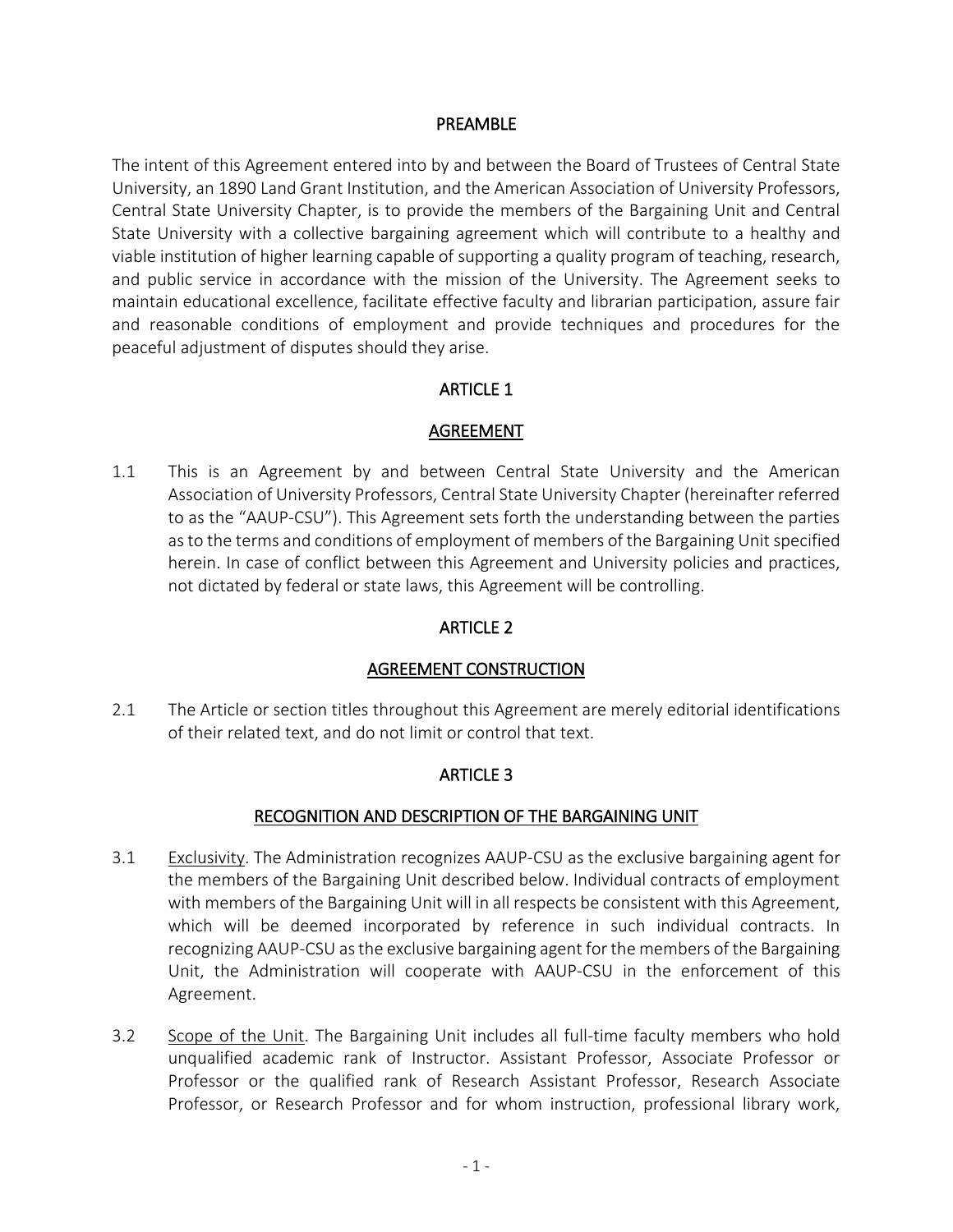and/or assigned research duties comprise at least 50% of their workload. When approved in writing by the Administration, released time will count toward the minimum 50% teaching and/or professional library duties, and/or assigned research duties required for Bargaining Unit status.

- 3.3 Exclusions: The Bargaining Unit excludes the following:
	- a) Part-time faculty members;
	- b) Full-time faculty for whom teaching and/or professional library work and/or assigned research duties do not represent 50% or more of their workload;
	- c) Administrators at the level of department chairperson and above;
	- d) Persons holding faculty titles or ranks in the reserve officers training corps;
	- e) Athletic coaches whose primary duties are not in teaching;
	- f) Persons holding faculty titles whose primary duties are in the direction of non-academic departments or programs; and,
	- g) All other employees not specified in 3.2 above.

#### ARTICLE 4

# AAUP PRINCIPLES AND STATE AND FEDERAL LAW

- 4.1 Both parties to this Agreement recognize the role that the American Association of University Professors and its Policy Statements as published in the AAUP '"Redbook" have played in the development of generally accepted college principles and procedures.
- 4.2 Only allegations of breach of articles specifically stated in this Agreement will be subject to the grievance procedure.
- 4.3 The parties further agree that the terms and conditions of the Agreement are subject to the applicable provisions of the Ohio Revised Code (ORC) and/or Federal Regulations.

# ARTICLE 5

#### ACADEMIC FREEDOM

5.1 Central State University, because of its history and its mission, is unequivocally committed to the concept of academic freedom. The parties reaffirm adherence to the principle of academic freedom in faculty instruction and research as a right that can be neither denied nor abridged. The parties will continue to recognize and protect full freedom of inquiry, teaching, and research in the classrooms, publications, reports of research activities, and all professional and academic forums. While faculty members are entitled to freedom in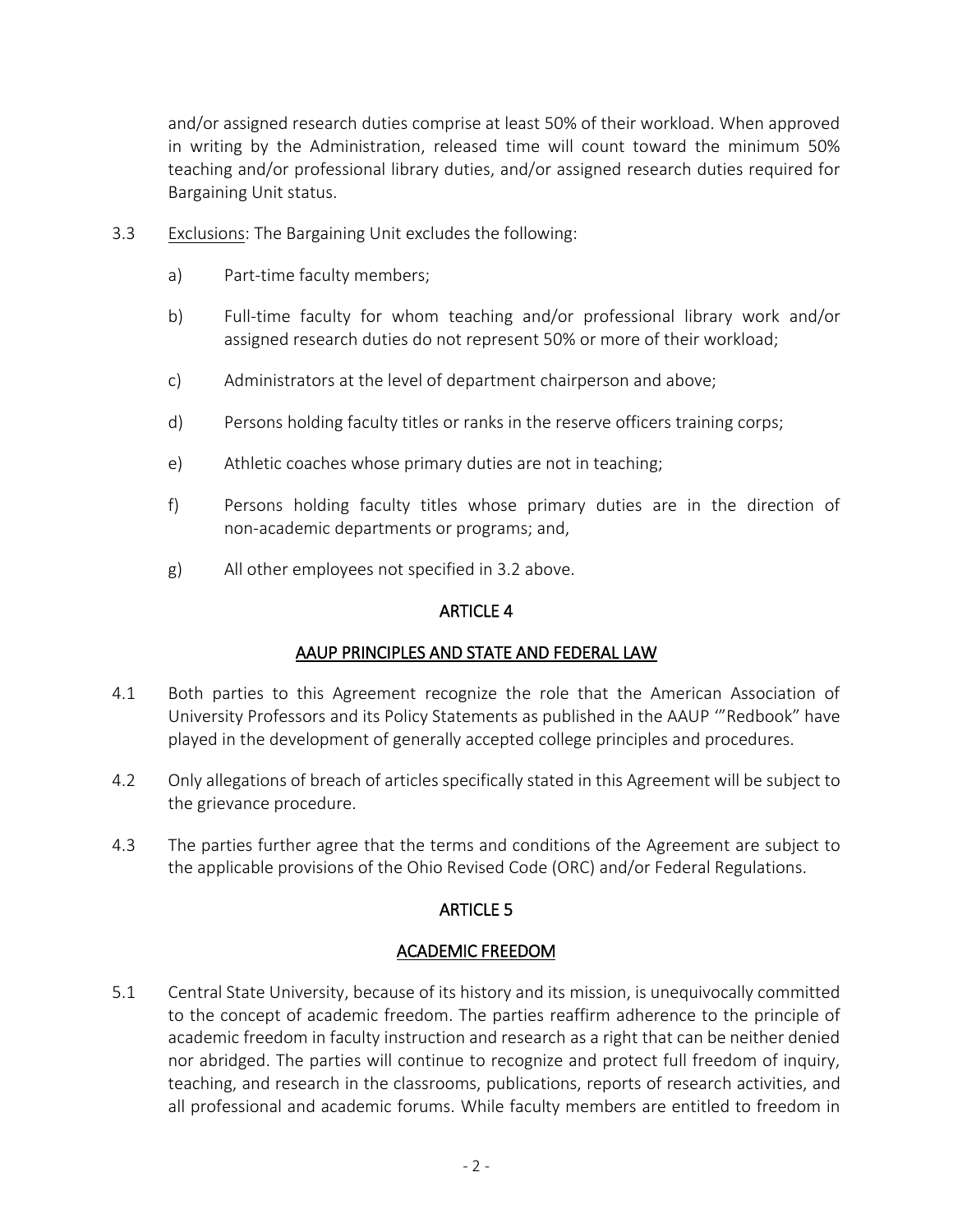the classroom, including the virtual classroom, in discussing their subject, they should be careful not to introduce into their teaching controversial matters or personal views which have no relation to the course content.

5.2 The parties further recognize that employment at Central State University does not compromise any of the rights of citizenship, and when faculty and librarians speak or write as citizens, they are free from institutional censorship or discipline. Faculty members and librarians are free in their public utterances or activities to identify their University affiliation so long as their statements are accurate; and no false representation or impression of University sponsorship or endorsement is created. A faculty member will not speak for the University unless officially designated as a spokesperson by the President of the University.

# ARTICLE 6

### NON-DISCRIMINATION, AFFIRMATIVE ACTION, NEPOTISM, AND SEXUAL HARASSMENT

- 6.1 The University will not discriminate against any Bargaining Unit member or against any applicant for employment in the Bargaining Unit for reasons of race, creed, color, age, sex, religion, sexual orientation, gender identity, national origin, ancestry, physical or mental disability, genetic information, military or veteran status.
- 6.2 The University will not discriminate against or in favor of any Bargaining Unit member or against or in favor of any applicant for employment in the Bargaining Unit because of that person's relationship, either in blood or by law, with any employee, member of the Board of Trustees of the University, or member of the Central State University Foundation Board of Trustees. No person will be employed or promoted to a position within the Bargaining Unit if the result would be that a Department Chairperson/Library Director and a member of his or her immediate family (i.e., spouse, child, parent, brother, sister) would be members of the same department/library; however, when it is agreed by the Administration and AAUP-CSU to be in the interest of the University, exceptions may be made to this policy based upon justifiable circumstances.
- 6.3 The University and AAUP-CSU hereby express their strong opposition to and condemnation of all forms of sexual harassment.
- 6.4 All parties subject to this Agreement agree to adhere to the University's non-discrimination, affirmative action employment policies and sexual harassment policies as adopted by the Board of Trustees, provided such policies are not in conflict with this Agreement or federal or state laws.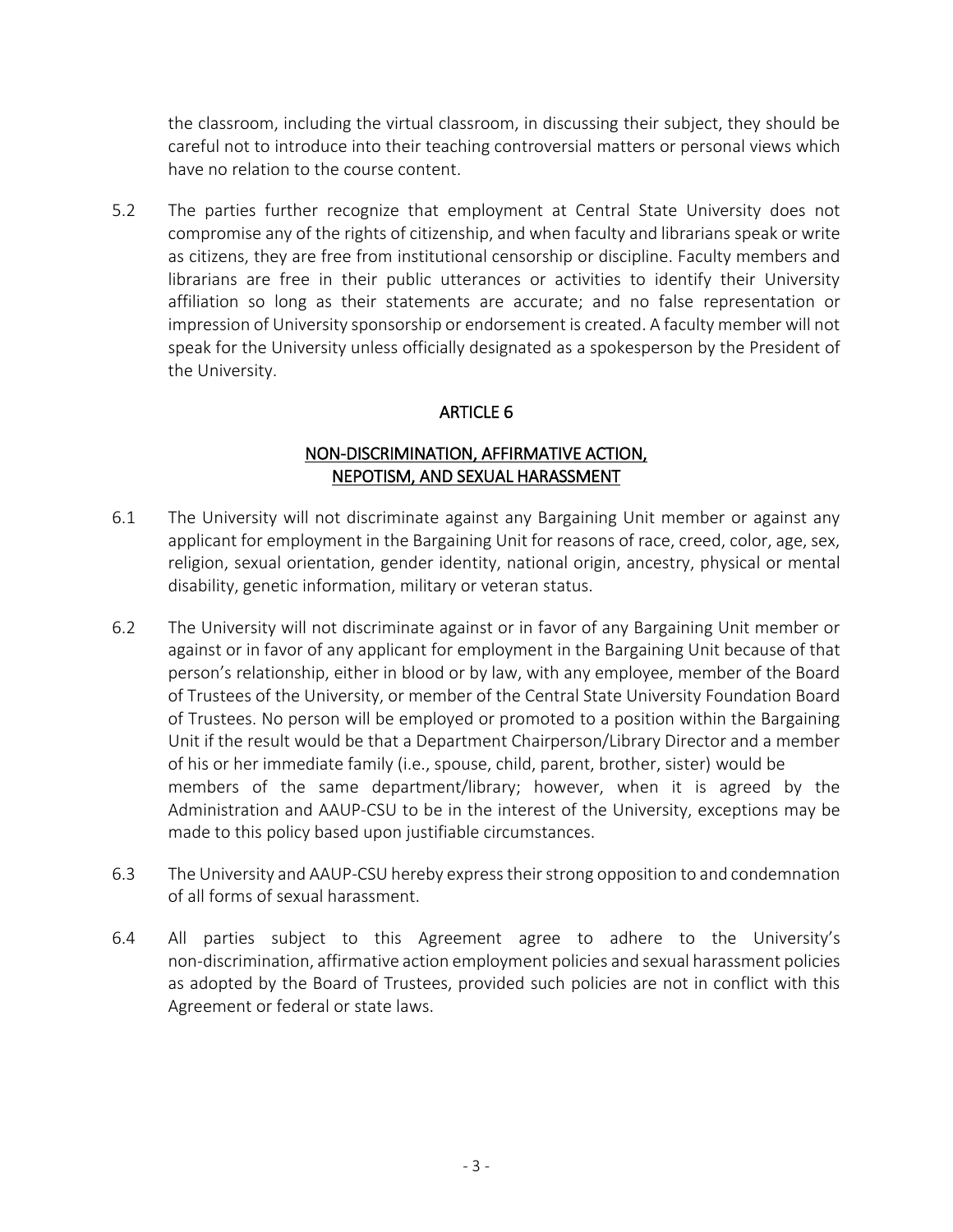#### ARTICLE 7

#### MAINTENANCE OF PRACTICES

- 7.1 The parties recognize that a collective bargaining agreement is a legally binding contract and that not all relationships between faculty and Administration are necessarily best resolved by legal contract.
- 7.2 The parties further recognize that practices and policies of general application have developed over a period of years and are set forth in writing in the policies and procedures of the University as adopted by the Board of Trustees. Accordingly, it is agreed that these policies of the University applicable to Bargaining Unit members will be continued during the life of this Agreement; provided, however, that such policies are not in conflict with the provisions of this Agreement. Except as prohibited by law, it is further agreed that to the extent that such policies are in conflict with this Agreement, the language of this Agreement shall prevail.
- 7.3 The parties further agree that, in order to maintain consistency between this Agreement and the University policies as adopted by the Board of Trustees, all proposed new policies or changes to existing policies that apply to or affect Bargaining Unit members will be shared in draft form with the AAUP.

#### ARTICLE 8

#### INSTITUTIONAL RESPONSIBILITIES

- 8.1 The University recognizes that an adequate working environment, professional development, and supporting services are necessary for effective teaching, learning, and research. Therefore, within the limit of available resources and capacity of the University, the University will provide the following:
	- a) Adequate Facilities. Space and facilities adequate for effective and safe teaching, research, advising, and all other activities necessary to academic disciplines. Each full-time faculty member will be provided with an individual office supplied with a working computer, phone, and Internet access.
	- b) Library: A library responsive to faculty and student needs consistent with standards of quality recognized at a national level.
	- c) Supplies and Equipment: Adequate budgets in units for supplies and equipment.
	- d) Support Personnel. Adequate budgets for support personnel within academic units.
	- e) Professional Development: Support for faculty attempts to access professional development activities. Also, to promote the improvement of the quality of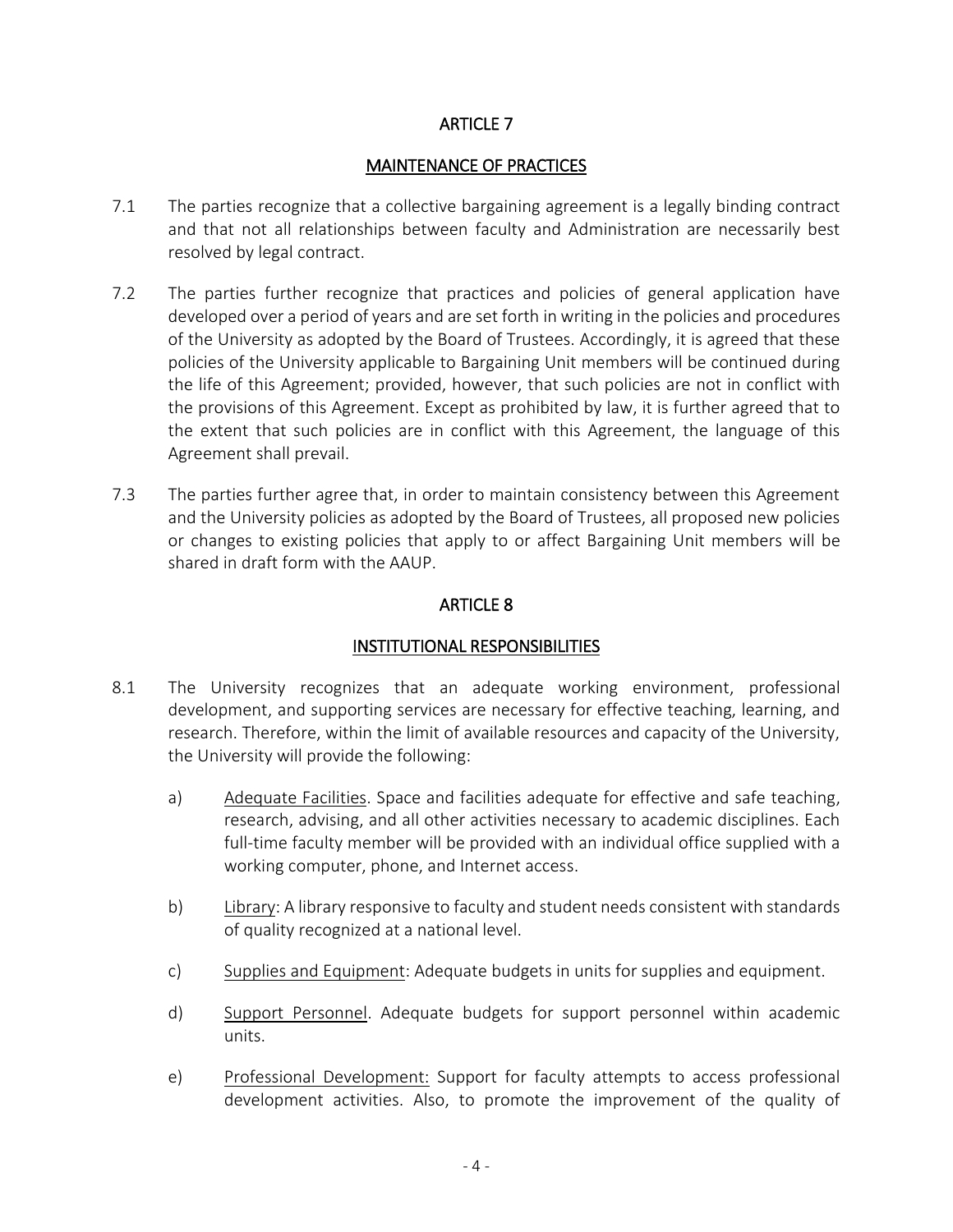teaching, research, and service, the Administration in consultation with AAUP-CSU will provide a reasonable number of workshops on topics related to faculty development during each year of this Agreement.

- f) Dining, Meeting Space: A reasonable environment to faculty in general by ensuring (1) adequate cafeteria service and separate faculty dining facilities, including a separate faculty dining area in the University Center for meetings of more than six (6) or groups including students; (2) no discriminatory food surcharges; and (3) adequate meeting rooms.
- g) Internet Access: The Administration will provide all faculty members with internet access at no cost to the individual member.
- h) Email: The Administration will provide the basic software for campus e-mail communication to all faculty members at no cost.
- i) Printing and Copying: The Administration will provide copying and printing services, including a printer and copier in each building housing faculty offices. The parties agree that for printing and duplication purposes, faculty documents should be reviewed only for proper use of the University logo and trademarks as described in the University's Public Relations Protocol Manual, and to ensure proper use of copyrighted materials, and compliance with state and federal law.
- j) Uncensored access to University data not protected by federal or state law that would enhance/support a faculty member's effective teaching, learning, and research.
- 8.2 The Administration recognizes that safety of employees and students is of prime importance and will provide a safe and healthful campus environment. Correction of dangerous or unhealthful situations, when these situations are identified, will receive prompt and responsible action by the Administration.
- 8.3 The Provost and Vice President for Academic Affairs or designee will report progress relative to this article. The Provost and Vice President for Academic Affairs or designee and the responsible administrative officer will attempt to resolve any complaint relative to items of this Article as expeditiously as possible.
- 8.4 The Provost and Vice President for Academic Affairs or designee, at a Spring University Senate meeting, will report to the faculty about the status of efforts to bring about improvements in the areas outlined in this Article in the current academic year, and the outlook for improvements in the succeeding year.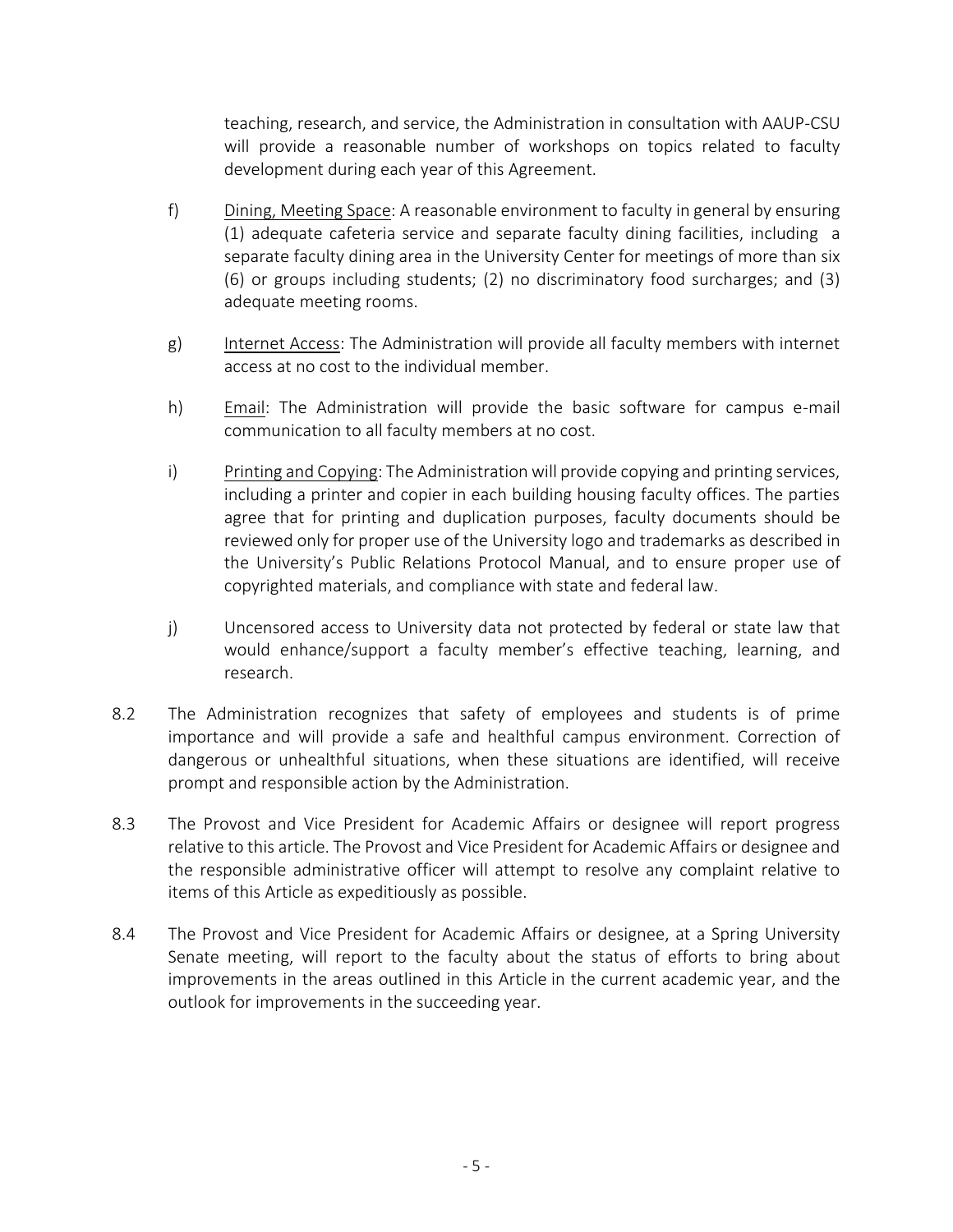#### ARTICLE 9

#### ACADEMIC SAFEGUARDS AND RESPONSIBILITIES

- 9.1 AAUP-CSU and the Administration recognize that in the practice of their profession faculty members' principal academic functions are the teaching, discovery, creation, and reporting of knowledge. In the practice of their profession, librarians also may be involved in these activities as well as the specific activities contained in their individual job descriptions. In order to carry out these functions, special protections are acknowledged to be essential. These protections are known as academic freedom and tenure. The concepts of academic freedom and tenure must be accompanied by the equally important concept of professional responsibility.
- 9.2 The responsibilities of Bargaining Unit members encompass many professional functions appropriate to their varied roles in fulfilling the mission of the University. As such, and dependent upon assigned duties and with reasonable administration support, Bargaining Unit members' professional responsibilities include:
	- a) Teaching and/or providing instructional support in a variety of manners, settings, and times;
	- b) Academic advising; and mentoring of students;
	- c) Engaging in research, publication, and creative artistic activities;
	- d) Fulfilling ongoing departmental needs of both a continuing and developmental nature, including cooperating with individuals charged with preparing accreditation documents and coordinating program reviews;
	- e) Supporting the effective and efficient functioning of the University in such ways as performing committee work, participating in the University Institute, participating in Department, College, and University Senate meetings, and providing consultation to the University and its related constituencies. Faculty members are expected to attend Department, College, and Senate meetings when they do not conflict with other assigned faculty duties, and both faculty members and Administration will make every effort to avoid scheduling conflicts;
	- f) Fulfilling fiscal oversight responsibilities when the Bargaining Unit member is a Principal Investigator of a grant;
	- g) Keeping current in their academic discipline and incorporating current knowledge into their work appropriately. Professional development may include attending and presenting at conferences related to the discipline, participating in webinars that are discipline specific or pedagogically based, participating in programs at other institutions, conducting research, and other academic learning experiences relevant to professional growth;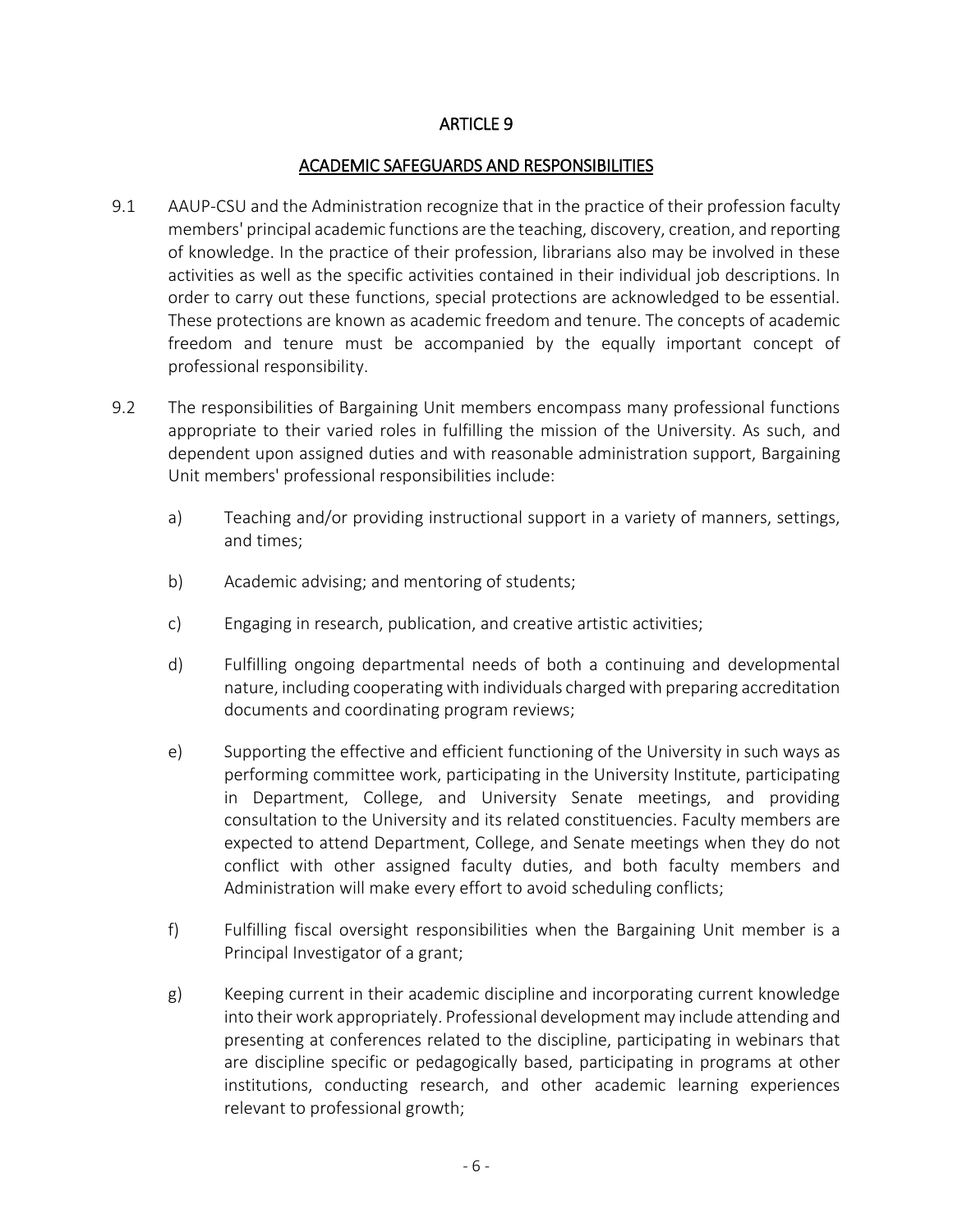- h) Performing other duties as assigned by the Department Chairperson.
- i) In fulfilling their responsibilities, faculty members will:
	- 1. Order or otherwise obtain all necessary class materials in accord with reasonable deadlines which may be established by departments, colleges, and/or the University.
	- 2. Submit students' attendance records as required by federal and/or state agencies, fifth and tenth week interim grades, and final grades in accord with reasonable deadlines which may be established by departments, colleges, and/or the University.
	- 3. Retain student records pursuant to the University's current record retention policy as adopted by the Board of Trustees. A faculty member leaving employment at the University shall provide to his or her department chair all student records that have been retained by the faculty member pursuant to the University's record retention policy.
	- 4. Abide by University calendars and schedules unless there is a legitimate reason for doing otherwise. When exceptions to university calendars or schedules are necessary, the Department Chair must be notified.
	- 5. In accordance with principles of academic freedom, select textbooks and course materials in compliance with ODHE and State regulations for textbook adoption and State affordability guidelines, employ suitable instructional methodologies, and manage classroom behavior in accordance with the CSU Student Handbook and Code of Conduct. Departmental faculty should try to select textbooks that present high quality and reasonable affordability.

 If due to technical difficulties or otherwise through no fault of the faculty member, compliance with 9.2(i) is not possible the Administration will make available an alternate way for the faculty member to fulfill the responsibility after the faculty member notifies the dean or department chair.

9.3 Faculty members are also expected to attend Charter Day and Honors Day Convocations, University Institute, Faculty Institute, Commencement, and the year-end faculty retreat which will ordinarily be held the Tuesday following Commencement and not later than within one work week following Commencement. Faculty members should notify their chairperson if they are unable to attend. Faculty members shall also be reasonably available to perform responsibilities delineated in Article 9.2 above during the period between University Institute and the first day of classes of the fall semester.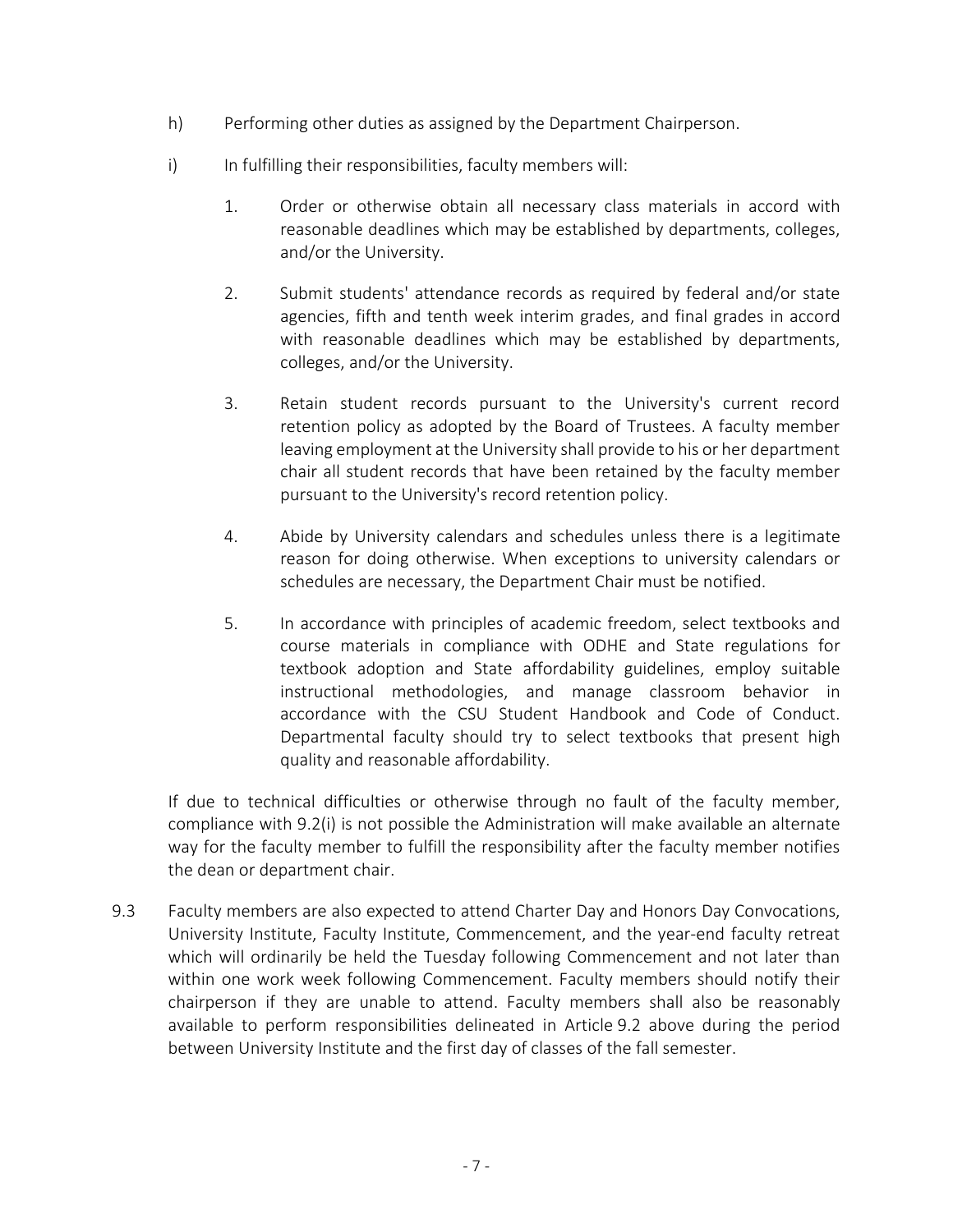#### ARTICLE 10

#### GOVERNANCE OF THE UNIVERSITY

- 10.1 The variety and complexity of tasks performed by institutions of higher education produces interdependence among constituent elements of the University. Adequate communication is therefore essential and there must be full opportunity for appropriate joint planning and effort. Joint effort and shared responsibility will take a variety of forms as situations require. Initiative may emerge at one time or another from all institutional components and differences in the weight of each voice will vary according to the matter at hand and the defined responsibilities of each constituent element.
- 10.2 By state law, governance of the University is vested in the Board of Trustees. The Administration recognizes the faculty of the University, vesting in it, subject to recommendations from the Department Chairpersons, Deans of the various colleges and the Provost and Vice President for Academic Affairs and approval by the Board of Trustees the power to make its own regulations governing the admission and exclusion of students to courses and programs, the courses of instruction to be offered, grading policy, recommendations for degrees, honors, and prizes, and other fundamental areas of curriculum and such other matters as may be within its jurisdiction, and the power to make its own recommendations to the Board of Trustees regarding the admission and exclusion of students to the University. The faculty will also have the right to input significantly in the responsibilities for program development, program review, and college reorganization. In any conflict between the University Faculty Handbook and this Agreement, this Agreement will be controlling. The principles of joint effort and shared responsibility are illustrated, but not limited, by the provisions below.
- 10.3 The parties to this Agreement recognize the University Senate, and the Student Government Association, and the by-laws which govern their relationships with the University. The Chairperson and Vice Chairperson of the University Senate will be elected by its membership. Voting members of the University Senate will be the departmental faculty, the Associate Director of Research, the Associate Director of Extension, Deans of the Colleges, the Director of Land Grant, the Library Director, the Associate Vice President for Academic Affairs, the President, and the Provost and Vice President for Academic Affairs, provided that they hold faculty titles. Non-voting members of the University Senate will be the President (if the President holds no faculty title), Vice President for Administration and Chief Financial Officer, one student representative of each class as elected according to Student Government Association Guidelines, Registrar, Vice President for Enrollment Management and Student Affairs, and Dean of CSU-Dayton. Only voting members of the University Senate can serve on the Senate Executive Committee.
- 10.4 With respect to faculty priorities in those areas not specifically dealt with through the collective bargaining process, both parties to this Agreement recognize the University Senate as the primary governance body representing the faculty which will have the right to provide input and recommendations to the President and other University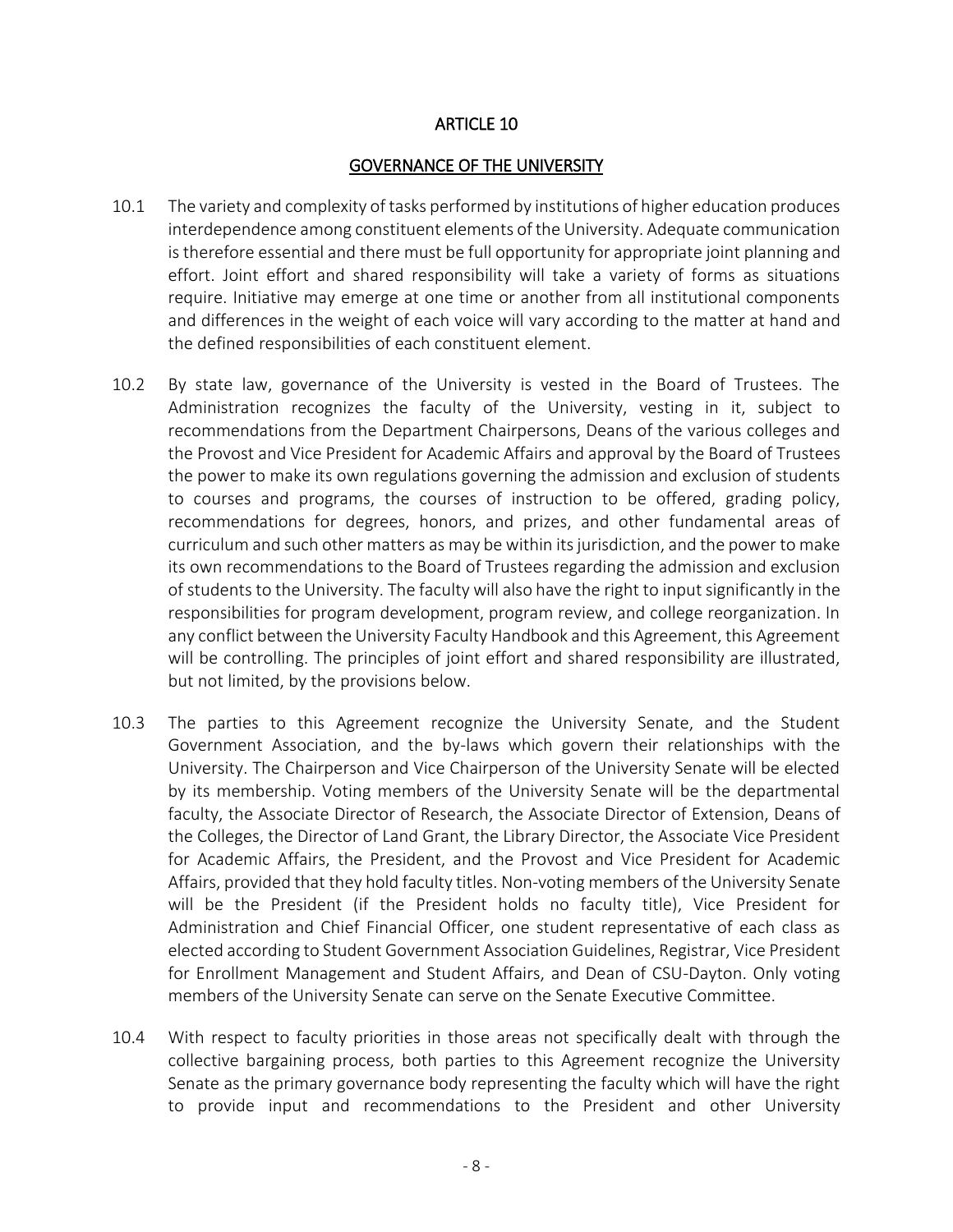management, including Vice Presidents, Deans and Department Chairs. The Administration shall respond to the Chair of the Senate concerning recommendations and requests for information from the Senate in a timely manner.

- 10.5 College and Department faculty will have a voice and are encouraged to provide input and recommendations at the departmental, college and University level on matters affecting a college and the University, and where decisions relating to the use and creation of existing or prospective physical resources are being made.
- 10.6 The college faculty will have the right to provide input and recommendations to the Dean of the College on matters affecting the College and University and will be given sufficient time, in such matters, to do so.
- 10.7 The department faculty will have the right to provide input and recommendations to the Department Chairpersons on matters affecting the Department, College and University and will be given sufficient time, in such matters, to do so.
- 10.8 Librarians will have the right to provide input and recommendations to the Library Director on matters affecting the Library and University and will be given sufficient such matters, to do so. This will include recommendations in the formulation of long-range plans and in decisions relating to the use and creation of existing or prospective physical resources.
- 10.9 The Administration is encouraged to consult with the leadership of the Senate regarding upcoming or urgent matters. When such consultations or discussions are requested, the Senate shall be represented by the Senate Chair or Vice Chair and the relevant Senate Committee chair or their designees.

# ARTICLE 11

#### FACULTY REPRESENTATION TO THE BOARD OF TRUSTEES

11.1 The Chairperson and the Vice Chairperson of the University Senate, or their designees, may represent the faculty in the exchange of information and opinions between the faculty and the Board of Trustees. To accomplish this, the Chairperson and the Vice Chairperson of the University Senate or their faculty designees will attend and express the views of the University Senate during the public sessions of meetings of the Board of Trustees.

# ARTICLE 12

# THE ACADEMIC DEPARTMENT

- 12.1 Introduction: An academic department is a budgetary unit of the University which provides instruction for academic credit.
- 12.2 Collegial Rights and Responsibilities: These matters are the prerogative of the full-time faculty in the department under the guidance of the Department Chairperson. The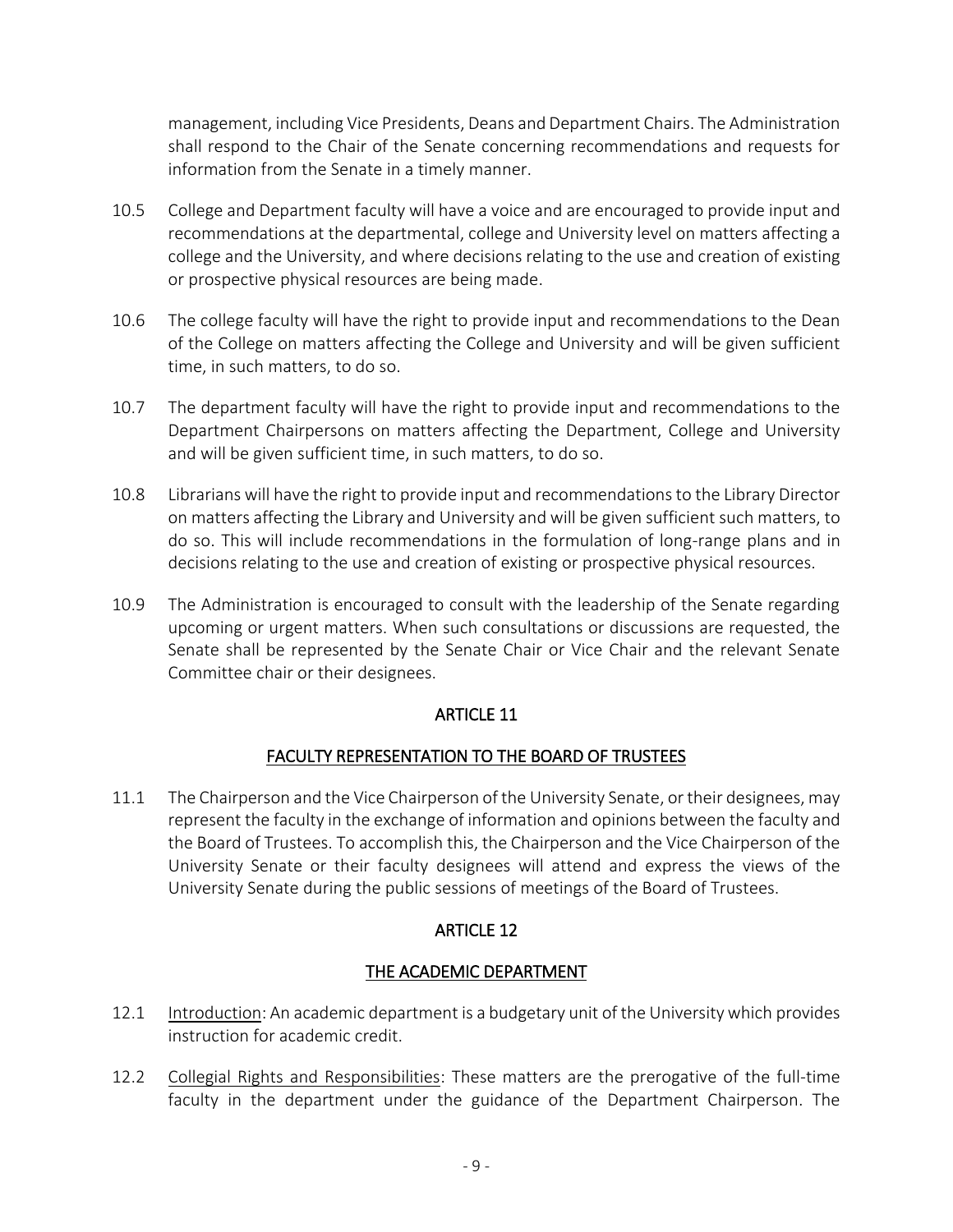Department Chair shall serve as a co-equal faculty member with an equal vote in the matters listed below in 12.2(a)-(g). Any recommendation regarding these matters will be based on procedures developed democratically by the faculty of the department. The Department Chairperson will be responsible for implementing or passing on the recommendation made by the department.

- a) Recommendations on curricular matters such as curriculum revision, requirements for major and minor, and program development; the University Senate will have the prerogative for University-wide curricular matters;
- b) Recommendations on rotational system for summer teaching, overload teaching, and teaching in associated programs such as CSU-Dayton where such teaching earns extra compensation;
- c) Evaluation academic goals and progress of the department;
- d) Recommendations on recruitment and selection of department personnel;
- e) Recommendations on tenure, promotion and non-reappointment;
- f) Recommendations of Faculty Improvement Leaves; and
- g) Recommendations on appointment of area coordinators, regardless of the title used, in those departments where the Administration determines that size necessitates some division of responsibilities among programs within those departments. Any evaluation of area coordinators, in that position, will be separate from their evaluation as faculty members as described in Article 20.
- 12.3 Chairperson Responsibilities: The Chairperson shall report to the Dean who may assign any appropriate duties to the Chairperson. Additionally, the Chairperson, after consultation with the members of the department, is responsible for the administration of the following items:
	- a) Recommendations on library acquisitions for the department;
	- b) Faculty teaching schedules. Full-time faculty members shall be given preference over adjunct faculty in assignment to courses as long as the full-time faculty member is qualified to teach the specific course. However, a full-time faculty member does not have the right to demand an overload assignment in lieu of use of qualified adjuncts by the department;
	- c) Distribution of department travel funds;
	- d) Department budget requests;
	- e) Assignment of faculty to offices;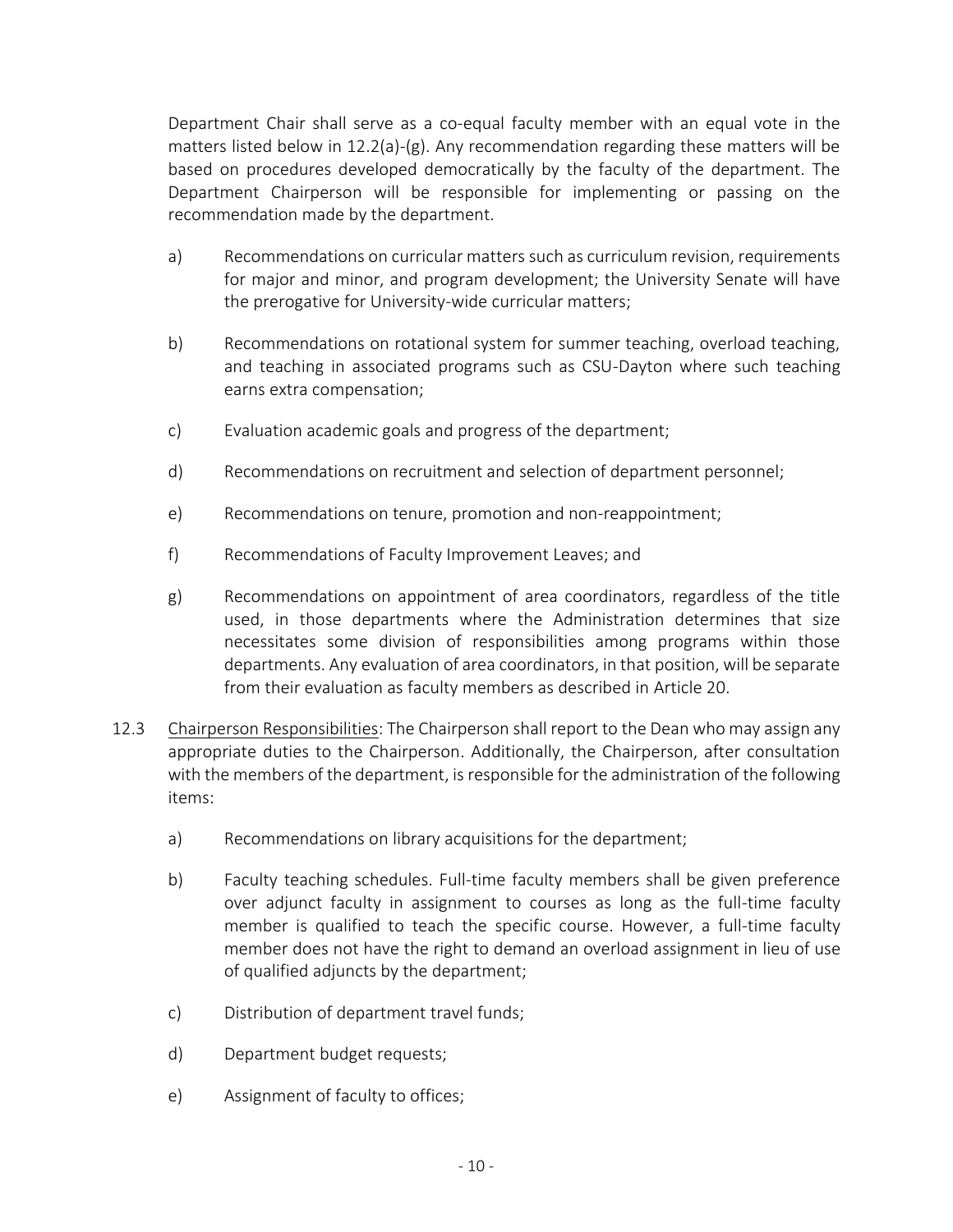- f) Evaluation of non-tenured and tenured faculty consistent with Article 20.3;
- g) Supervision of departmental staff; and
- h) Distribution of departmental scholarship funds.

 With regards to the above matters listed in 12.3(a)-(h) as well as other administrative matters, the Department Chair serves in an administrative capacity rather than as co- equal faculty member.

- 12.4 Department Meetings. Meetings of the department will be held no less than three times per semester. Special department meetings may he called by the Department Chairperson and must be called upon request of 1 /3 or more of the full-time faculty members in the department. Through department meetings and memoranda, the Department Chairperson will attempt to keep the department faculty informed of University developments which are relevant to the department.
- 12.5 Evaluation of Chairpersons: Full time department faculty will, on or about April 10th of each year, provide written input concerning evaluation of Department Chairpersons by the Administration to be used in assisting the Administration in determining whether a change in Department Chairperson should be made.
- 12.6 When the position of Department Chairperson is vacant, a new Chairperson will be appointed by the Dean with the approval of the Provost. Prior to making an appointment, the Dean will provide members of the Department with the opportunity to participate in advertising and interviewing for the position and in making a recommendation for the final appointment. Should circumstances necessitate an emergency or temporary appointment, the Dean, with the approval of the Provost, may appoint an acting chairperson for no longer than one semester. When possible, the Dean should consult with department faculty prior to making an emergency or temporary appointment.

 The provisions of paragraph 12.6 are not subject to the grievance procedures. However, at the request of a majority of the tenured faculty of the department, the Provost will meet jointly with the Dean, the tenured faculty of the department, and a representative of AAUP-CSU to review and discuss the appointment process.

12.7 Bargaining Unit members with Research Faculty titles, hired pursuant to the provisions of the University's Land Grant status, belong to an academic unit that is headed by the Associate Director of Research, who reports to the Director of Land Grant. For these faculty members, the academic unit is the functional equivalent of the department, the Associate Director of Research is the functional equivalent of the Department Chairperson and the Director of Land Grant is the functional equivalent of the Dean. For these faculty members only, any reference in this Agreement to department will mean academic unit, any reference to Department Chairperson will mean Associate Director of Research and any reference to Dean will mean Director of Land Grant. Conversely, any use of the terms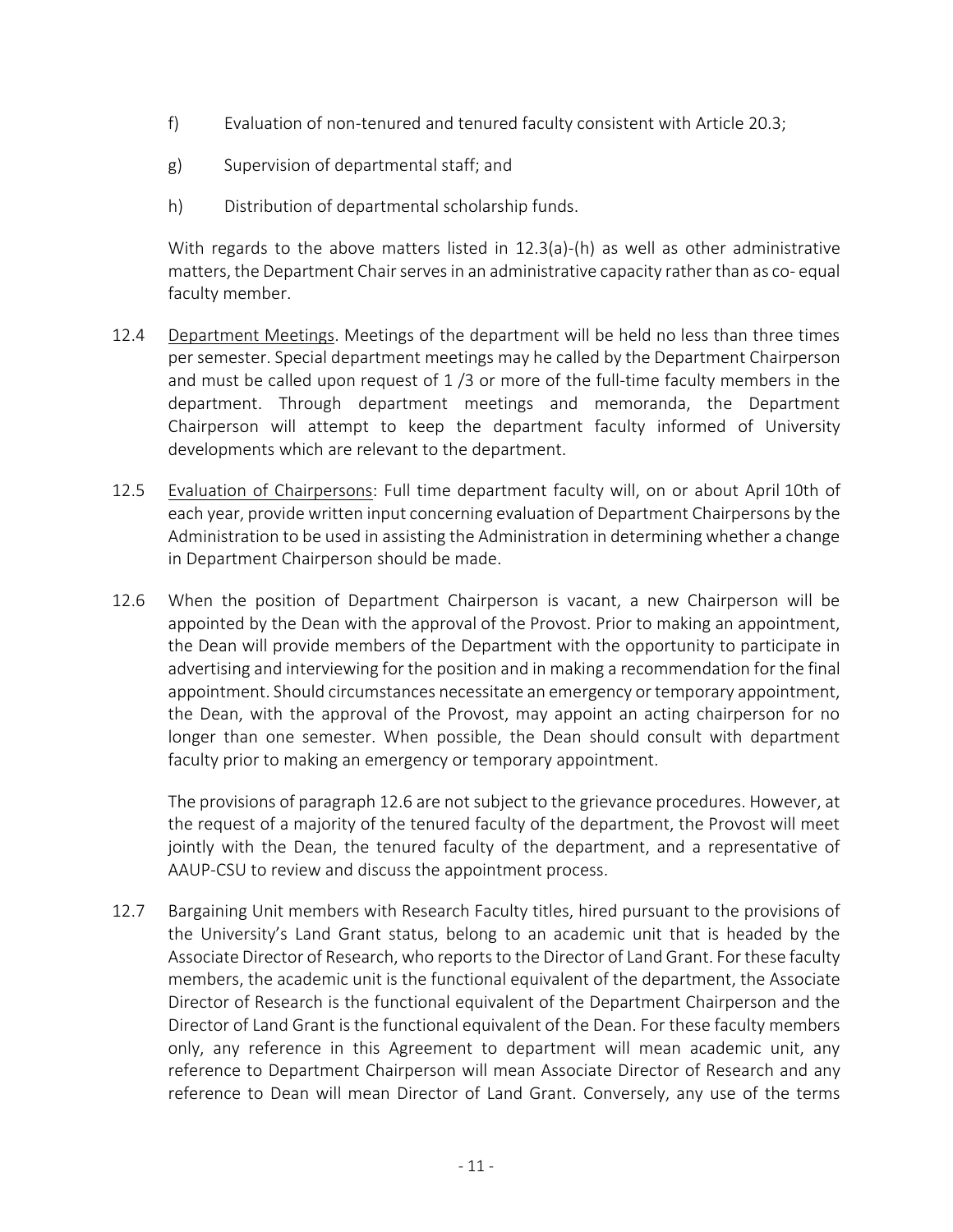Associate Director and Director in this Agreement, except for Library Director, will mean only those individuals to whom the Research faculty report.

12.8 It is possible for a faculty member to be hired into one department but also occasionally provide services to another department. In such situations, the department of hire, where most of the faculty member's responsibilities reside, is known as the faculty member's primary department. The faculty member shall be entitled to full governance rights within the primary department. The department to which the faculty member provides occasional services, usually teaching, is known as the faculty member's secondary department. The extent of participation by the faculty member in governance within the secondary department shall be at the discretion of the members of the secondary department.

# ARTICLE 13

#### FACULTY PERSONNEL POLICIES: APPOINTMENT, REAPPOINTMENT, NON-REAPPOINTMENT AND TENURE

- 13.1 Authority: Initial appointments, the granting of tenure, and retention at the same rank or termination of service at the expiration of terms of appointment or reappointment set forth in Article 13 will be determined by the Board of Trustees upon recommendation of the President of the University, after the recommendations set forth in this Agreement have been made.
- 13.2 Initial Appointment to the Faculty: The appointment of a full-time faculty member to an academic unit will be based upon a recommendation initiated by the Department Chairperson in consultation with the faculty of the department. The Administration is not required to hire as a full-time faculty member an individual recommended by the Department Faculty, and it may ignore the Department Faculty recommendation not to hire a full-time faculty member in order to comply with Federal and/or State law Regulations.
- 13.3 In the case of the initial appointment of a person to an administrative position by the Administration, any appointment to faculty status will be referred to the department by the Dean of the College or higher administrative officer and will be based upon the recommendation of the Department Chairperson in consultation with the faculty of the department. The Administration may ignore the Department Faculty recommendation in order to comply with Federal and/or State law and/or Regulations.
- 13.4 A Bargaining Unit member who leaves the Bargaining Unit to assume an administrative position shall, upon leaving the administrative position, receive any salary increase which s/he would have received had s/he remained a Bargaining Unit member. Any augmentation in salary or benefits received as part of his/her administrative position shall be discounted. Except as noted below for department chairpersons, a Bargaining Unit member who leaves the Bargaining Unit to assume an administrative position shall, upon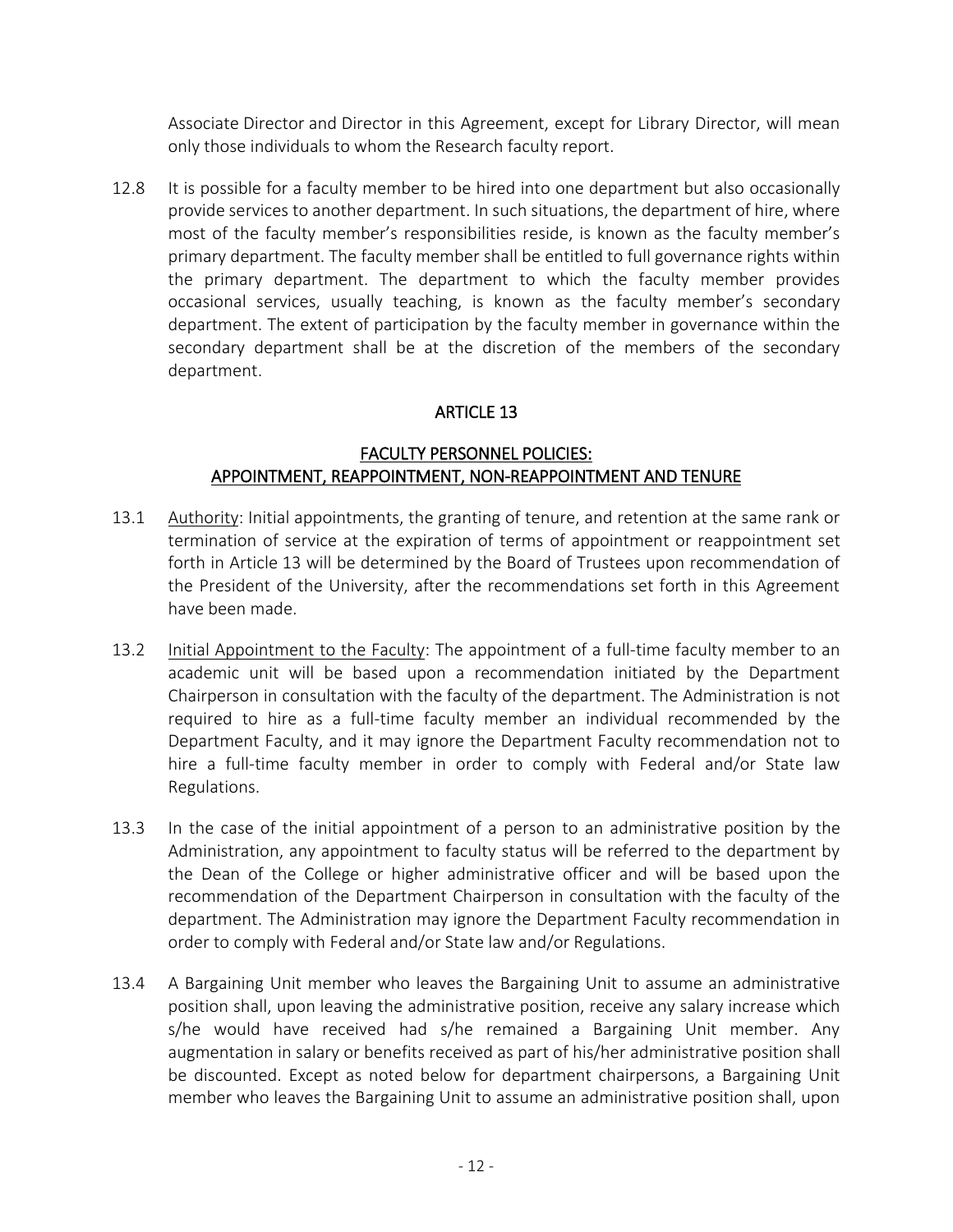leaving the administrative position, unless his/her employment is terminated for cause under the provisions of Article 17, be returned to the Bargaining Unit with the same tenure/probationary status and rank that s/he had prior to assuming the administrative position. Should a faculty member be promoted or granted tenure while department chairperson, s/he shall retain that status when returning to the Bargaining Unit. Upon request of an Interim or Acting Department Chairperson, his/her tenure clock may be extended for no more than one year. Removal or resignation from an administrative position of or by an individual with faculty status does not impair any rights the individual holds as a faculty member.

- 13.5 The Administration will endeavor to offer rank and salaries to initial appointees in line with the University promotion policy and in line with existing salaries of continuing faculty.
- 13.6 If a Department recommends tenure for an individual in conjunction with an initial faculty appointment to Central State University, the Department must forward appropriate documentary support along with its recommendation to the Dean of the College. To be eligible for tenure, the individual must hold tenure or have retired with tenure from an accredited college or university. In this case, prior tenure status can be considered as equivalent to fulfillment of the probationary period at Central State University, as specified in Article 13.12. Except for years of service at Central State University, the candidate's documentary support should meet the same standards expected of a CSU faculty member. The Dean or Library Director will forward his/her recommendations and the documentary support to the Provost and Vice President for Academic Affairs who will report to the President.
- 13.7 Prior to the offering of a contract, the Administration shall provide each prospective appointee the following:
	- a) A job description of the position for which services are sought;
	- b) Written and oral information about Central State University and the respective college and department to which the applicant may be assigned.
- 13.8 Concurrent with offering of a contract, the Administration shall provide each prospective appointee the following:
	- a) A copy of the Collective Bargaining Agreement in effect between AAUP-CSU and the Administration; and
	- b) A copy of the current Faculty Handbook as adopted by the University Senate and approved by the Administration.
- 13.9 Before appointment is official, the University must have on file the following information:
	- a) An updated vita including experiences, awards and recognitions, and professional memberships;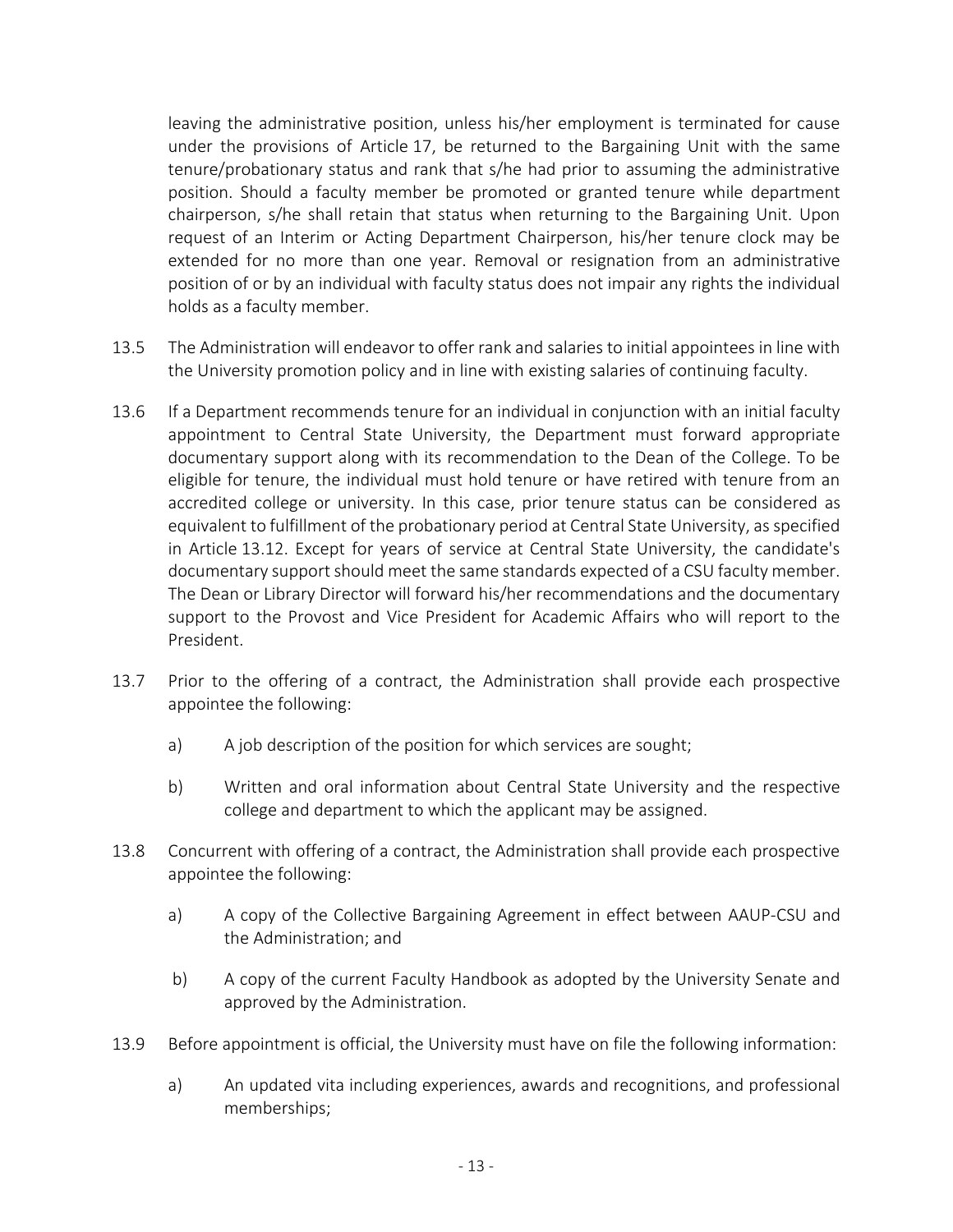- b) Official transcripts of academic study beyond high school including documentation of degrees earned;
- c) Three letters of recommendation from appropriate sources attesting to the quality and effectiveness of the applicant; and
- d) Verification of prior employment, if applicable.
- 13.10 Notice and precise terms of appointment will in each case be given in writing to the individual concerned by the President of the University or his/her designee at the time of initial appointment. Statement of the number of years of service, previous to initial appointment at Central State University, that are being credited towards the probationary period will in each case be given in writing to the individual concerned by the President or his/her designee at the time of initial appointment.. Appendix E lists the minimum information to be included in the initial letter of appointment to the faculty.
- 13.11 Kinds of Appointment: Full-time appointments to the faculty will either be term appointments or regular appointments or research appointments.
	- a) A term appointment is clearly limited to brief association with the University. A term appointment will be for a stipulated period of time, and will terminate at the conclusion of the stipulated period without the necessity of notice of any kind. A term appointment will be made only for purposes of filling non-tenure track positions or giving adequate notice of non-renewal. Term appointments shall not exceed three (3) consecutive years without the written agreement of Administration and AAUP-CSU.
	- b) A regular appointment will be for a probationary period of service leading to tenure unless the appointment is terminated by action of the appointee or by action of the Administration as hereinafter provided. A regular appointment may be terminated by the Administration any time during the probationary period as long as appropriate notice is given (see Article 13.16), and as long as procedures outlined in Article 16 are followed. However, if tenure is granted at any time prior to the designated termination date, the notice of termination is invalidated.

Faculty with regular appointments have unqualified titles. They typically perform most of their duties during the fall and spring semesters, and do not earn vacation time. At least 50% of their time and effort is dedicated to instruction or to professional library work.

 For any initial appointment at the rank of Instructor, made after December 31, 2017, the appointee must be promoted to Assistant Professor within four (4) years of the initial appointment or the appointment will be terminated with appropriate notice. Article 16 procedures do not need to be followed in this latter case.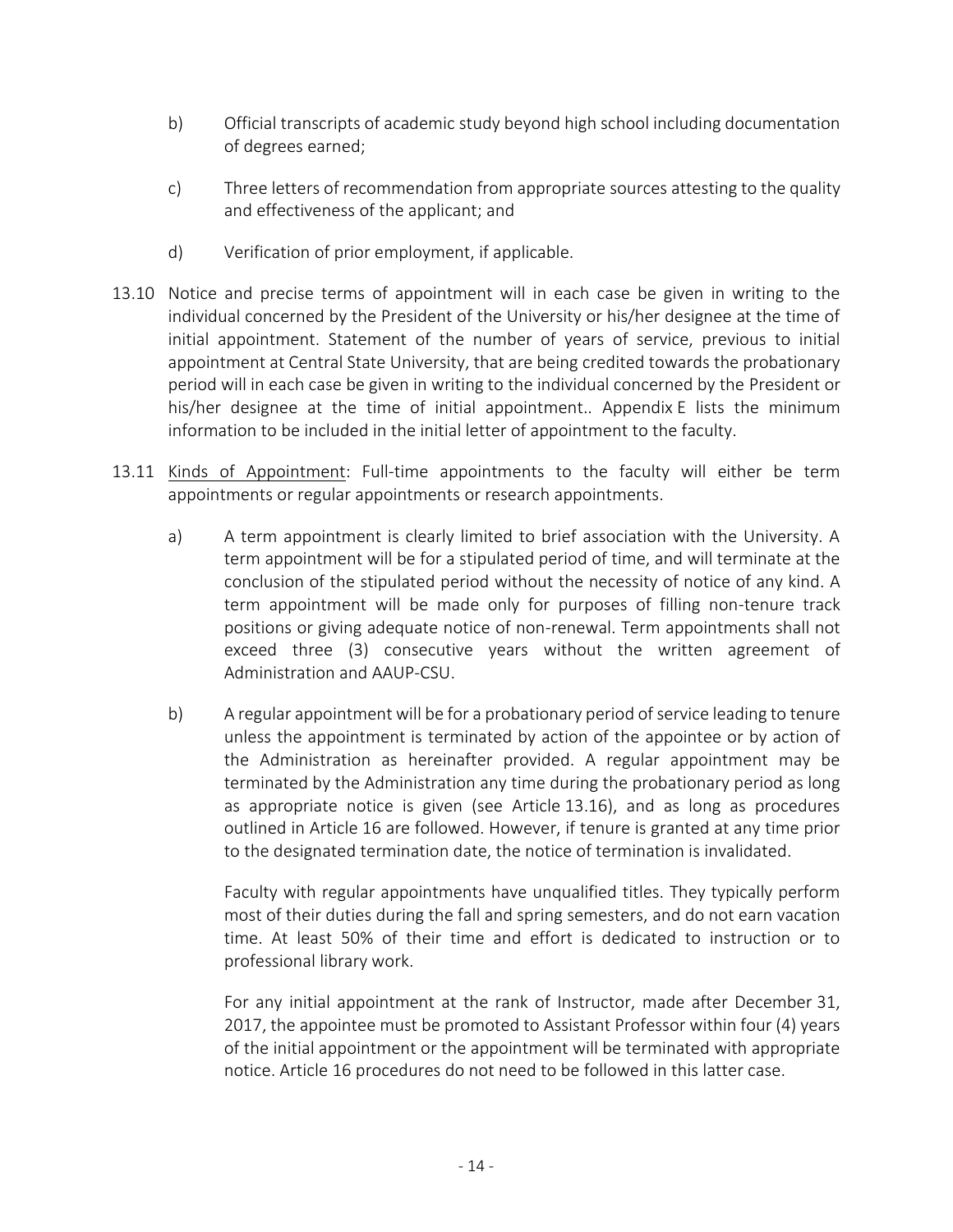c. A research appointment is identified by a faculty title qualified by the word "Research". Faculty with "Research" titles have 12-month work obligations and earn vacation time. At least 50% of their time and effort is dedicated to research as opposed to instruction.

Research faculty members hired prior to October 1, 2017 are tenure eligible. Terms of employment for them, with regard to appointment and tenure, are the same as for faculty with regular appointments except as specified elsewhere in this Article.

Research faculty members hired on or after October 1, 2017 are not tenure eligible and the special terms of their appointments are described in Section 13.23 of this Article.

- 13. 12 Probationary Period for Tenure: Tenure may only be granted at the rank of Assistant Professor or higher. The minimum probationary period for tenure is five (5) years and the maximum is six (6) years. The probationary period commences with a regular appointment and will include at least three (3) years on the faculty at Central State University except for full Professors for whom the requirement is two (2) years. Part-time service will not be counted as part of the probationary period. Upon request of faculty member continuing to provide full-time service to the University, the tenure clock may be extended for no more than a combined total of one year under the following circumstances:
	- a) Substantial responsibility for the care of a newly born infant or a newly adopted child under the age of five.
	- b) Substantial responsibility for the care of an elderly and/or ill immediate family member.
	- c) Use of paid or unpaid sick leave by the faculty member, due to his/her own illness or injury, for a continual period of at least eight (8) weeks.

 In the event that a faculty member holding academic rank and serving a term appointment receives a probationary appointment leading to tenure, the faculty member may retroactively request an extension of the tenure clock based on criteria a, b, c above for a maximum of one year of service under a term contract. The request must be made in writing to the Provost at the time of the faculty member's tenure-track appointment. This extension does not affect the ability of a faculty member to elect a waiver as described in 13.15.

- 13.13 New appointment of a former Central State University faculty member will be treated as an initial appointment.
- 13.14 Regular academic appointments will normally be from the beginning of the academic year. Any appointment with an effective date between August 1 and December 31 will be counted for the purpose of entitlement to academic leave and as part the probationary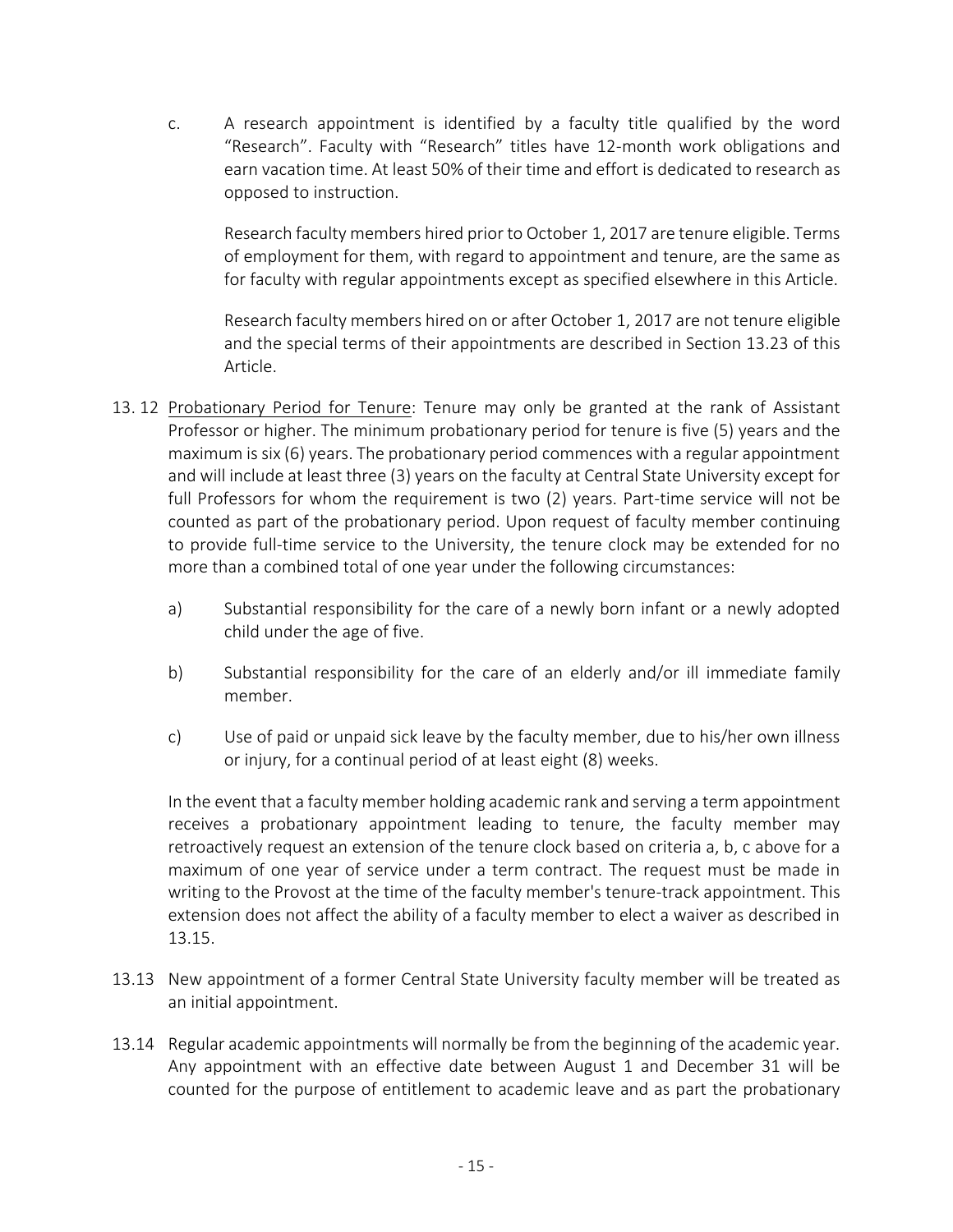period of service, as commencing on August l of that year. Partial years of service resulting from appointment beginning January 1 or later will not be counted for the purpose of entitlement to academic leave or as part of the probationary period of service.

13.15 In the event that a faculty member holding academic rank and serving a term appointment receives a probationary appointment leading to tenure, all full-time service on term appointment at Central State University will be counted toward tenure unless the faculty member elects to waive a maximum of one year's service. Faculty members must make such an elect ion in writing to the Provost at the time of their appointment leading to tenure. Failure to make an election will result in the application of all full-time service on term appointment at Central State University.

When an Instructor is promoted to Assistant Professor, years spent on regular appointment as an Instructor will count towards the probationary period. However, an Instructor promoted to Assistant Professor may elect to waive one year's service as Instructor. Such election must be made in writing to the Provost at the time of promotion to Assistant Professor.

- 13.16 Appropriate Notice: Notice of intention to recommend termination to the Board of Trustees will be given in writing to the candidate no later than the following dates prior to expiration of appointment: (a) Not later than March 1 of the first academic year of probationary service; (b) Not later than December 15 of the second academic year of probationary service; (c) not later than August 1 after two or more years of service at the institution after which a one-year term contract will be issued.
- 13.17 Termination and Tenure: After no more than six (6) years of probationary service, a faculty member with a regular appointment, or a Research faculty member hired prior to October 1, 2017, will either be granted tenure after the recommendations set forth herein have been made or will receive notice of termination in accordance with procedures set forth herein. Tenure will be achieved and become official only when granted by the Board of Trustees, and only in accordance with the criteria and procedures provided for in Articles 13 and 15. The tenure of a faculty member will continue until death, resignation, or retirement or until terminated for adequate cause, or, only in the case of a tenured Research faculty member, termination of Federal funding for their position by the U. S. Department of Agriculture or lack of qualifications when the plan of work has been modified or replaced. All persons receiving tenure will be notified in writing by the President or designee.
- 13.18 Academic tenure means an appointment that can be terminated only for specifically stated causes as set forth in Article 17. It should be granted only to persons who have demonstrated, by passing successfully through a period of probation, that they are fully qualified. An exception to the first sentence of this paragraph will apply when Federal funding for the position of a Research faculty member has been terminated by the U. S. Department of Agriculture or the faculty member lacks qualifications when the plan of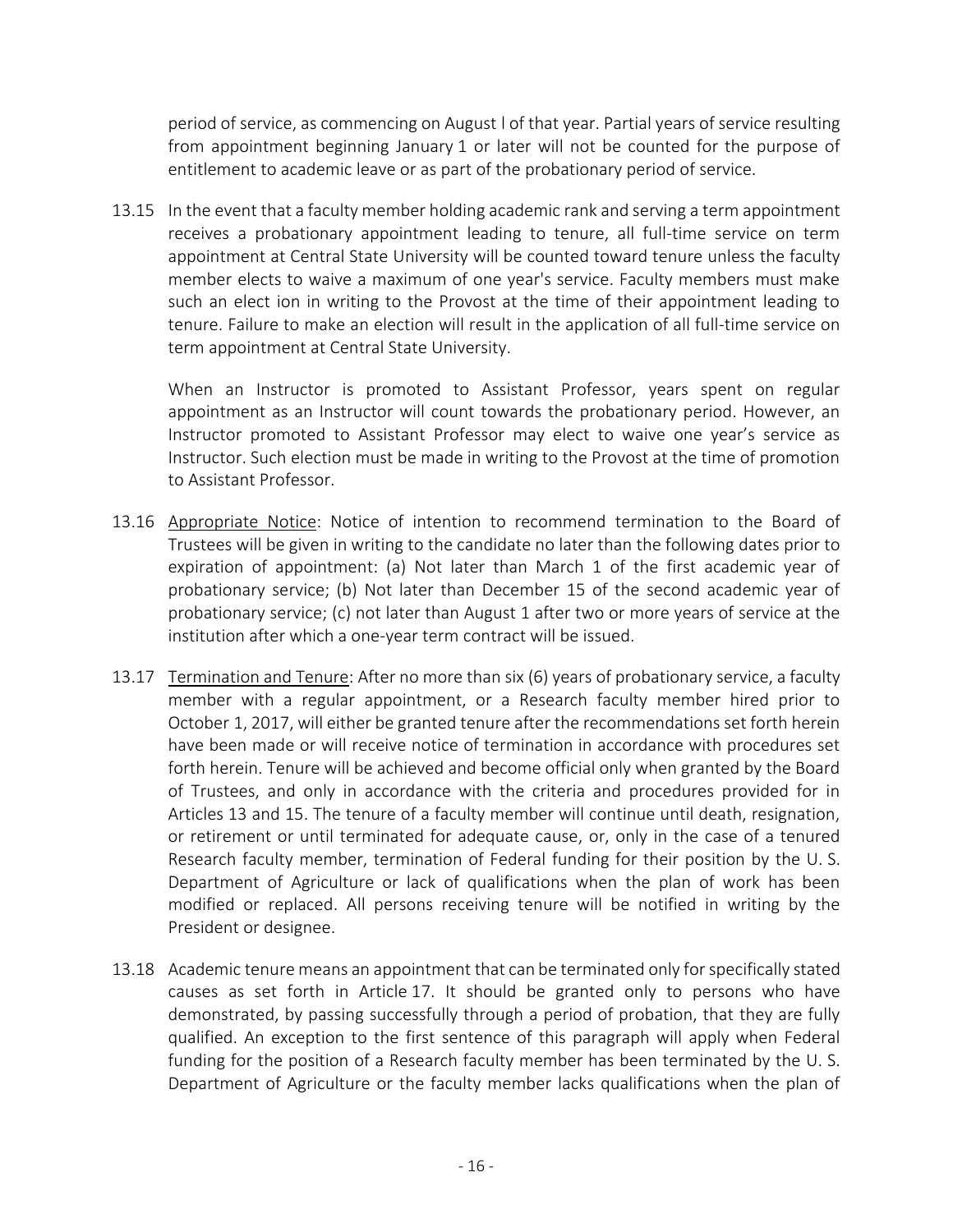work has been modified or replaced. In that case, the faculty member will be treated as if his/her program was terminated and the provisions of Article 18.5 through 18.6 will apply.

- 13.19 A faculty member may request initial consideration for tenure during the last year of his/her minimum probationary period as set forth in Article 13.10. If a faculty member does not achieve tenure during the initial consideration period (the fifth probationary year), he/she will receive final consideration one (1) year later (the sixth probationary year). If a faculty member chooses not to be considered during the fifth probationary year, he/she will receive final consideration during the sixth probationary year. If tenure is not awarded by the close of the sixth year of probationary service, the faculty member will be given a one-year term contract that shall terminate effective with the end of the seventh year.
- 13.20 Criteria for Tenure. Tenure is the recognition that a faculty member is professionally competent and has made significant contributions in teaching, scholarly activity, and service. Tenure is thus based upon merit, not solely years of service.
- 13.21 Since tenure is not automatic and individuals are granted tenure on the basis of judgmental as well as qualifying criteria, individuals once tenured are expected to continue to make advancements in the areas of teaching, scholarly activity, and service.
- 13.22 Appointment and Tenure of Librarians: Appointment and tenure of librarians will be governed by the same provisions as for other faculty. For these purposes, the library faculty will comprise the equivalent of a department. Recommendations for appointment will go from the library faculty to the Library Director and then to the Provost and Vice President for Academic Affairs, and then to the President and Board of Trustees. Recommendations for tenure will go from the library faculty to the Library Director, to the University Senate Promotion and Tenure Committee, to the Provost and Vice President for Academic Affairs, and then to the President and Board of Trustees.
- 13.23 The provisions of this Section apply to Research faculty members hired on or after October 1, 2017. Such Research faculty members are not tenure eligible and will initially be appointed for a three (3) year term. They may be reappointed for additional three (3) year terms using the same procedures established for the granting of promotion and/or tenure of regular faculty members. Eligibility for reappointment is dependent on continued funding for the position. For Research faculty members whose salaries are supported by Land Grant funds, reappointment requires continuation of that funding. For Research faculty members not supported by Land Grant funds, their reappointment may depend upon their ability to acquire outside funds to support their salaries. For Research faculty members supported by Land Grant funds, their eligibility for reappointment is also dependent upon the University continuing the Plan of Work (POW) being fulfilled by that Research faculty member or that Research faculty member having the qualifications to fulfill a modified or new POW.

Research faculty members are considered for reappointment during the penultimate year of their appointment. If the appointment of a Research faculty member is terminated or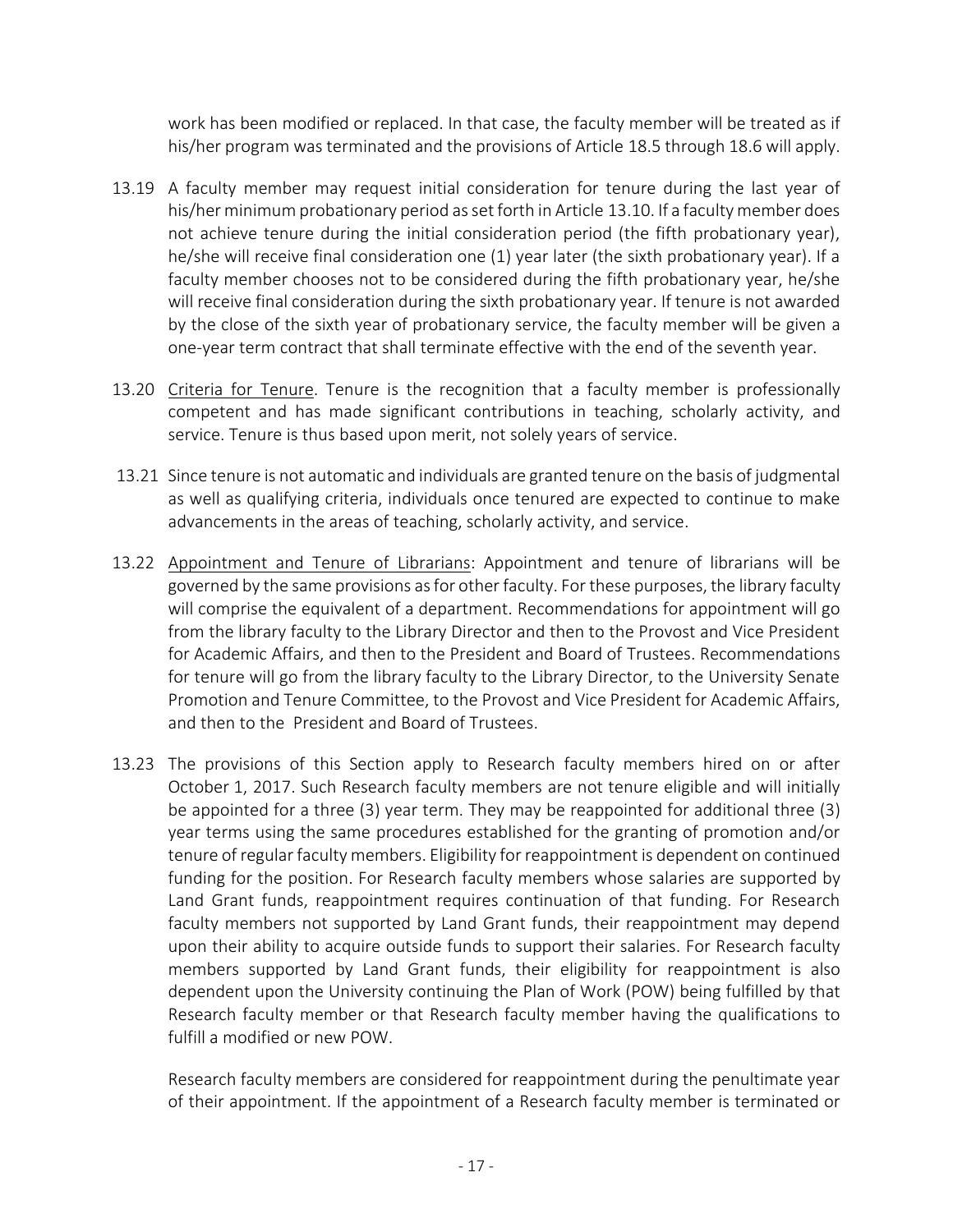non-renewed, the Research faculty member is entitled to notice according to the following schedule: (a) Not later than March 1 of the first academic year of service to the University; (b) Not later than December 15 of the second academic year of service to the University; (c) at least one (1) year, after two (2) or more years of service to the University. After two successful applications for reappointment, a Research faculty member may be terminated or non-renewed only because of a lack of funding or because there has been a termination or modification of the POW being fulfilled by that Research faculty member or for cause as described in Article 17.

- 13.24 Resignation of a Faculty Member: Upon conclusion of a binding agreement by a faculty member to accept an appointment elsewhere, the faculty member, by prompt written notice, will notify his/her Department Chairperson. The Chairperson will immediately forward the notice to his/her Dean. If a faculty member intends to resign effective the end of the academic year, notice of such resignation should be given no later than December 15.
- 13.25 Retirement of a Faculty Member: A faculty member electing to retire should give Human Resources, the Dean or Library Director, and the Department Chairperson, no less than four (4) months' notice of the anticipated date of retirement. If a faculty member intends to retire effective the end of the academic year, notice of such retirement should be given by December 15.

#### ARTICLE 14

# FACULTY PERSONNEL POLICIES: PROMOTION AND RANK

- 14.1 Authority: Promotion to a higher rank will be determined by the Board of Trustees upon recommendation of the President of the University, after the recommendations set forth in this Agreement have been made.
- 14.2 Faculty Titles: All regular faculty appointments will be identified by one of the following unqualified titles: Professor, Associate Professor, Assistant Professor, or Instructor. Research Faculty will be identified by one of the following titles: Research Assistant Professor, Research Associate Professor, or Research Professor.
- 14.3 Qualifications for Ranks: When hired into a program that has professional and/or regional accreditation, a candidate must meet the standards established by the accrediting body(ies). In addition, criteria for appointment to or promotion to academic ranks are as follows:
	- a) Instructor:
		- l. Possession of the master's degree or of the professional degree ordinarily required for teaching in certain technical and professional fields.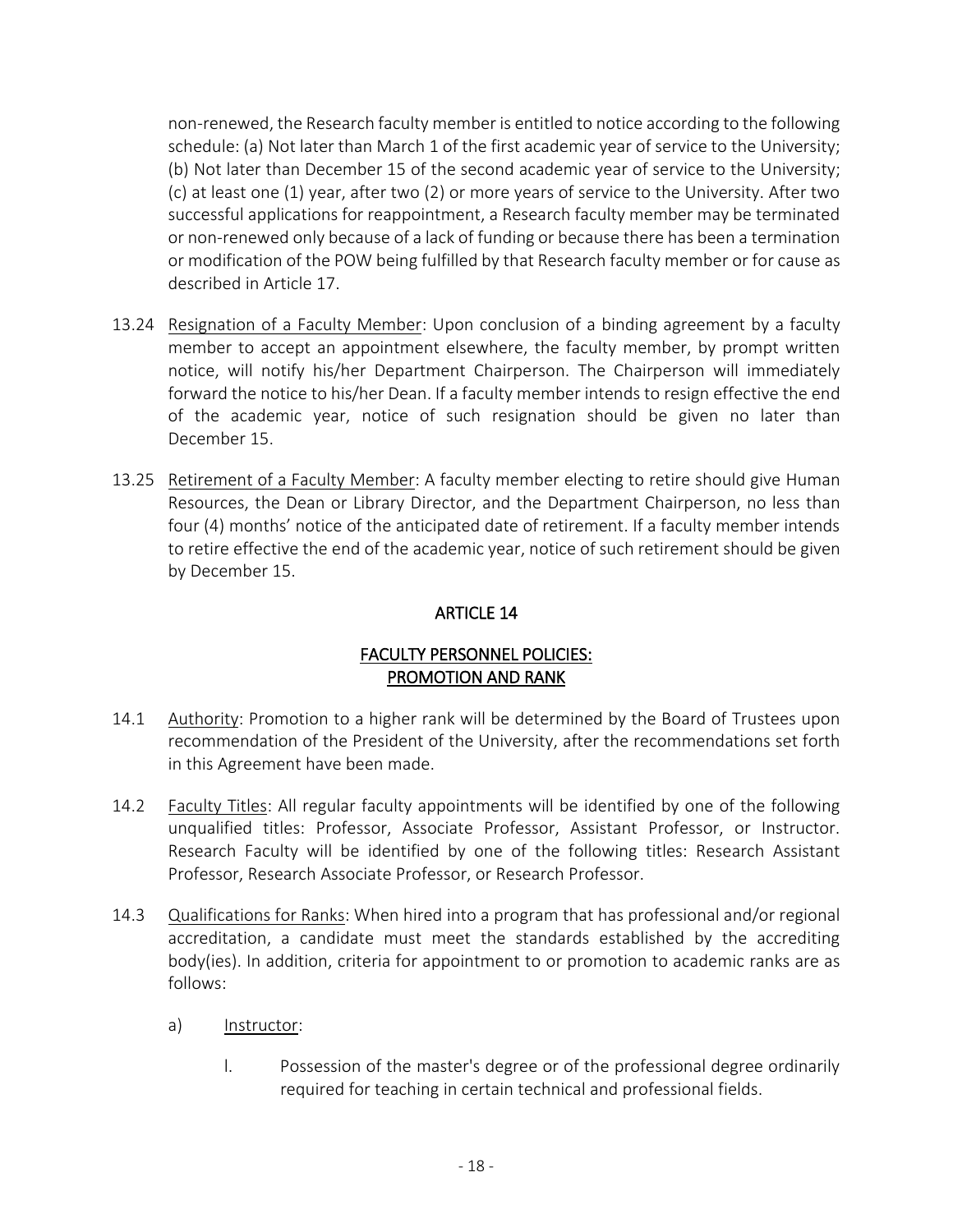- 2. Proved or presumptive undergraduate teaching ability.
- 3. The potential to progress towards the Assistant Professor level as described below.
- 4. Evidence of those qualities and attributes associated with teaching at the undergraduate level and/or directing students.

#### b) Assistant Professor:

- 1. Possession of the master's degree or of the professional degree ordinarily required for teaching in certain technical and professional fields. For Research Faculty, possession of the doctorate degree or of a terminal professional degree associated with the area of research.
- 2. Three (3) years of experience as an Instructor at this University or possession of the terminal degree in the individual's field.
- 3. Evidence of the possession of those qualities and attributes associated with teaching at the undergraduate level and/or directing students.
- 4. Evidence of scholarship and research, particularly scholarly publication. Consideration will be given to such subsidiary evidence as direction of, or significant participation in research projects, participation in the scholarly activities of learned societies, and professional consultative service associated with the discipline.

#### c) Associate Professor:

- 1. Possession of the doctorate or of the professional degree normally required for this rank in the individual's field. For Research Faculty, possession of the doctorate degree or of a terminal professional degree associated with the area of research
- 2. A minimum of four (4) years' experience at the rank of Assistant Professor at this University or one of equal standing.
- 3. Evidence of continuing scholarship and research including recognition by colleagues in the same field.
- 4. For those faculty engaged in teaching, evidence of continued excellence in teaching as indicated by peer reviews and student evaluations among other things.
- 5. Evidence of satisfactory performance of other University responsibilities.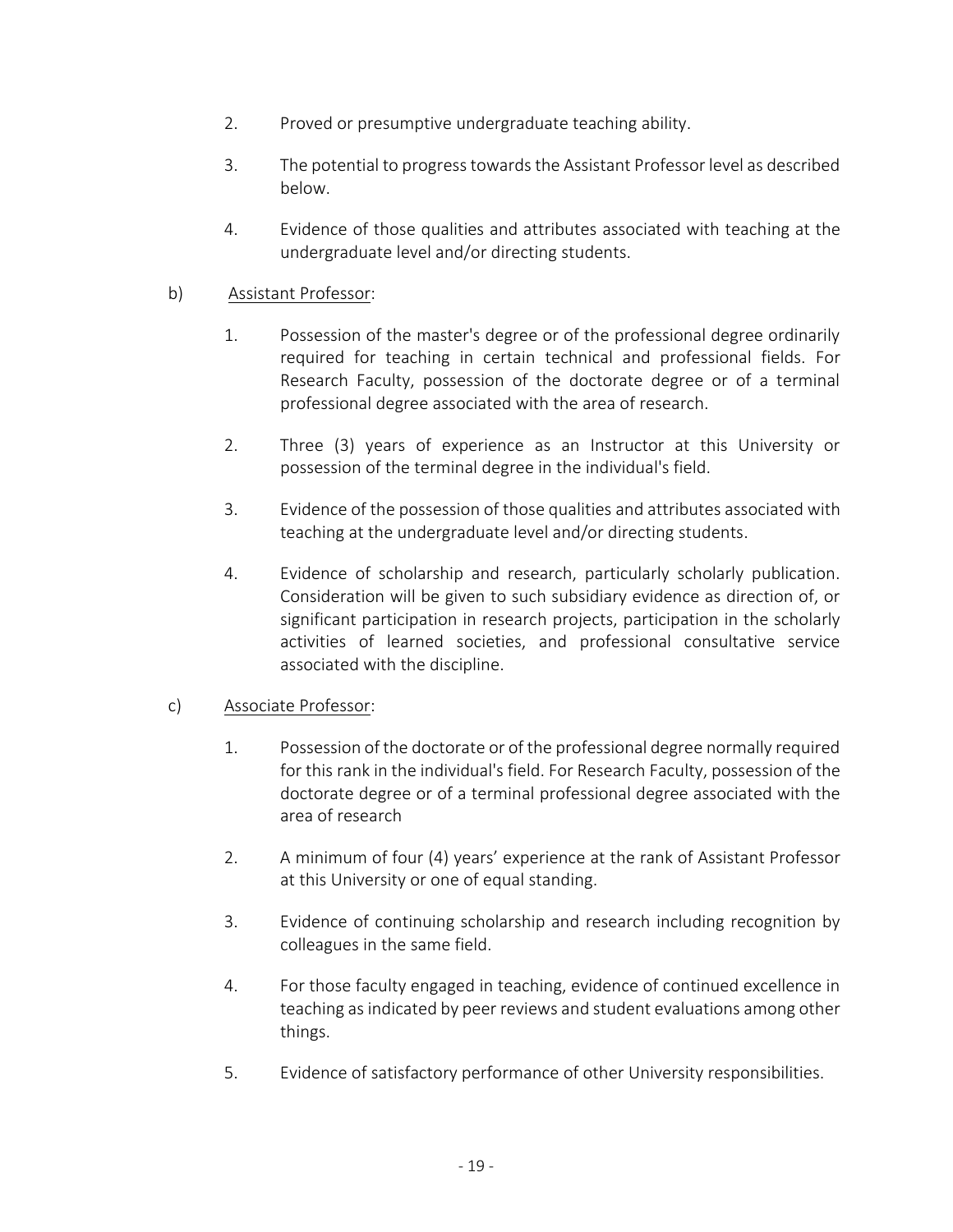- 6. Evidence of the possession of those qualities and attributes associated with teaching at the undergraduate level and/or directing students.
- d) Professor:
	- 1. Possession of the doctorate or of the professional terminal degree recognized by learned societies in the field. For Research Faculty, possession of the doctorate degree or of a terminal professional degree associated with the area of research.
	- 2. A minimum of four (4) years' experience at the rank of Associate Professor at this University or one of equal standing.
	- 3. Distinguished fulfillment of the criteria of the previous ranks.
	- 4. Evidence of such outstanding qualities of scholarship as to merit general recognition among scholars and educators.
	- 5. Evidence of the possession of those qualities and attributes associated with teaching at the undergraduate level and/or directing students.

Evidence used to support a promotion in rank or tenure may not be the sole evidence used to support a subsequent promotion to a higher rank or tenure. Additional evidence of continuing work is required.

- 14.4 Promotion to Research Associate Professor or Research Professor is awarded to candidates who have attained regional or national recognition and who have had significant impact on their field of study. This is generally assessed through the evaluation of the quality and quantity of an individual's scholarship, and most importantly, through the impact that it has had on the field. Impact is assessed by evaluating various data points including citation data, journal impact factors, invitations to present one's work, journal reviews and editorships, and study section participation, among other variables. Funding to support one's research program is required as evidence of sustainability of the research program.
- 14.5 Length of Service in Rank: Length of service in rank refers to the number of years that a faculty member has spent in his/her present rank as indicated in Article 14.3 herein. This criterion is not intended to be restrictive and deny the exceptional and outstanding faculty member the right to advance to higher rank. Under rare and exceptional circumstances, outstanding creative achievement, exceptional scholarly and professional attainments, and national recognition by academic, industrial, and/or professional societies may, in the absence of the appropriate academic degree and/or years of experience, be evaluated for equivalence during initial appointment or consideration for promotion.
- 14.6 Faculty members, including department chairpersons, may apply for promotion during or after the last year that establishes their eligibility for promotion to the next higher rank.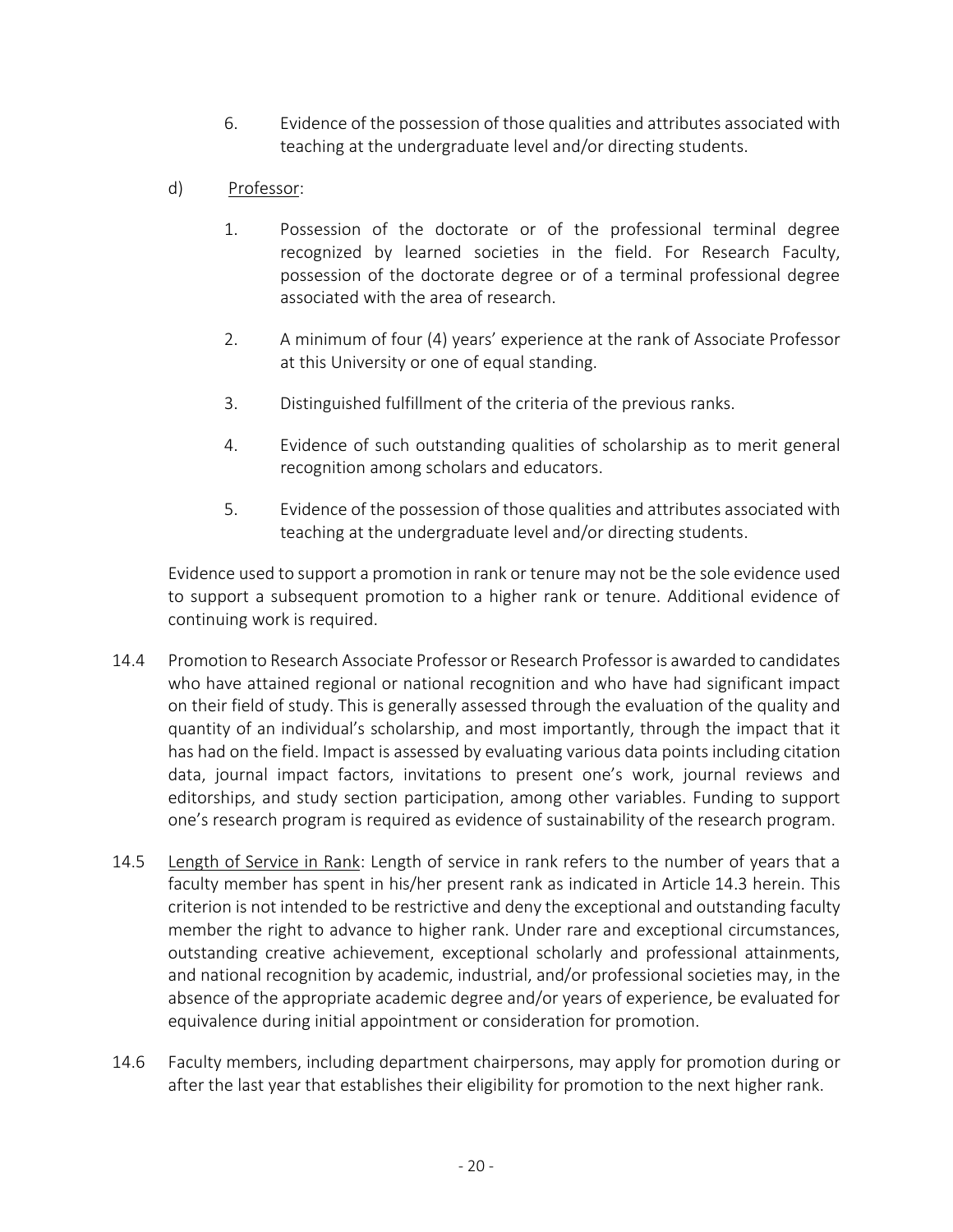- 14.7 In rare cases where a faculty member does not meet the requirements for a specific rank as specified above, and the faculty member or a member of the Administration believes there are grounds for waiving these requirements or considering others, a request for an exception to these requirements may be made. This request should delineate the conditions which are deemed exceptional and the justification supporting approval of the request. The request should be accompanied by appropriate documented evidence which establishes the nature of the exception and how it relates to the individual's assignment. The request for exception should be made in writing and should be directed to the Department Chairperson or Associate Director of Research or Library Director by the individual requesting the exception. This request is then processed in the manner established for all recommendations for promotion or appointment. Approval of exceptions to the qualifying criteria will not establish precedents. Each exception will be judged on its own merits.
- 14.8 Criteria for Promotion: Promotion is not automatic. Promotion is based on merit as well as years of experience. Promotion is the recognition that a faculty member not only meets the minimum standards for higher rank as defined in Article 14.3 herein but has also demonstrated significant achievements in the areas of professional competence, professional recognition, and professional service consistent with those guidelines described in Article 15. Once promoted, individuals are expected to continue to advance professionally.

# ARTICLE 15

#### FACULTY PERSONNEL PROCEDURES: PROMOTION AND TENURE

15.1 Basic Principles Underlying the Promotion and Tenure Process: Three principles that inform Central State University's system of faculty promotion and tenure are fairness, significance and mutual benefit. Fairness requires that the criteria for promotion and tenure be clear, relevant, and known to the faculty member. Significance infers that meaningful requirements for promotion and tenure must contribute to making the University a place that values and cultivates substantial, high quality work. Evidence of performance must be relevant and high quality as well as quantitative. Mutual Benefit acknowledges that the Administration and the faculty are partners in the expenditure of time, money, and energy to achieve the University's mission and improve its performance and that the work of both must contribute to the University's mission and to the priorities of its strategic plan.

Promotion recognizes a faculty member's contributions to the missions of the department, college, and University; achievements in the areas of teaching, scholarly activity, and University service, depending on assigned duties; and continuing professional growth and development. Tenure ensures the academic freedom that is essential to an atmosphere of intellectual pursuit and the attainment of the University's mission. In addition, tenure reflects and recognizes a faculty member's potential long-term value to the institution.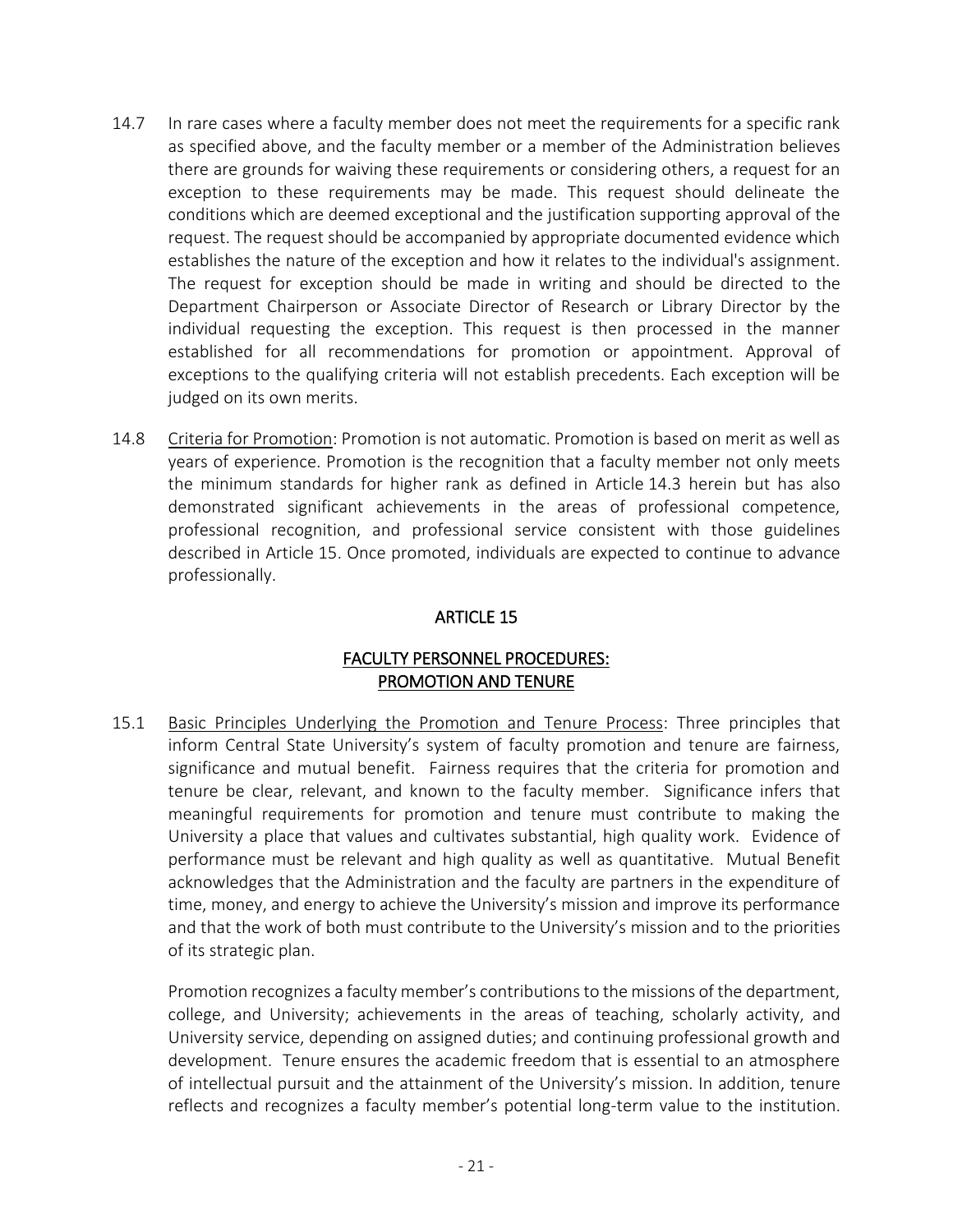Tenured faculty are not mere employees but are the community of educators who create institutional stability and an ongoing commitment to excellence. Therefore, decisions on tenure are different in kind from those on promotion. Tenure, in fact, is more exacting. In addition to demonstrating quality in the areas of teaching, scholarly activity, and University service, the candidate for tenure must demonstrate a commitment and capacity to share in the tasks, activities, and goals of the department, college, and University and do so with professional integrity. Tenure is recommended when the University's academic community agrees that the faculty member's record represents a pattern indicative of a lifetime of continued accomplishment, productivity, and contribution to the University's mission.

- a) Processes and bases for promotion and tenure will remain flexible to allow for individual uniqueness and creativity in performance. Criteria will not attempt to make all faculty members perform alike.
- b) Even though value judgments by those responsible for making promotion and tenure decisions will always play a role in determining who is promoted or granted tenure, documented evidence consistent with the University's mission statement, the qualifying criteria found in this agreement, and the guidelines adopted by the University Senate and approved by the Provost must be used to support the decisions at all levels of review.
- c) Procedures which are established should be aimed at assisting faculty members to perform at levels deemed worthy of promotion and tenure, consistent with the mission statement of the University.
- d) Criteria for making promotion and tenure decisions are both qualifying and judgmental.
- 15.2 Lines of Authority for Promotion and Tenure Recommendations: Recommendations concerning promotion and tenure will be initiated by the Department Chairperson or Library Director based upon procedures developed by the members of the Department or Library. The Department Chairperson will forward recommendations to the Dean of the College. Recommendations will then be forwarded by the Dean to the University Promotion and Tenure Committee. Recommendations forwarded by the Library Director will go directly to the Promotion and Tenure Committee. The Committee will make recommendations to the Provost and Vice President for Academic Affairs who will report to the President.
- 15.3 Initiation of Promotion or Tenure Consideration: The responsibility for initiating consideration for promotion or tenure rests with the faculty member in consultation with the Department Chairperson. In the case of a librarian, responsibility for initiating such consideration lies with the faculty member in consultation with the Library Director.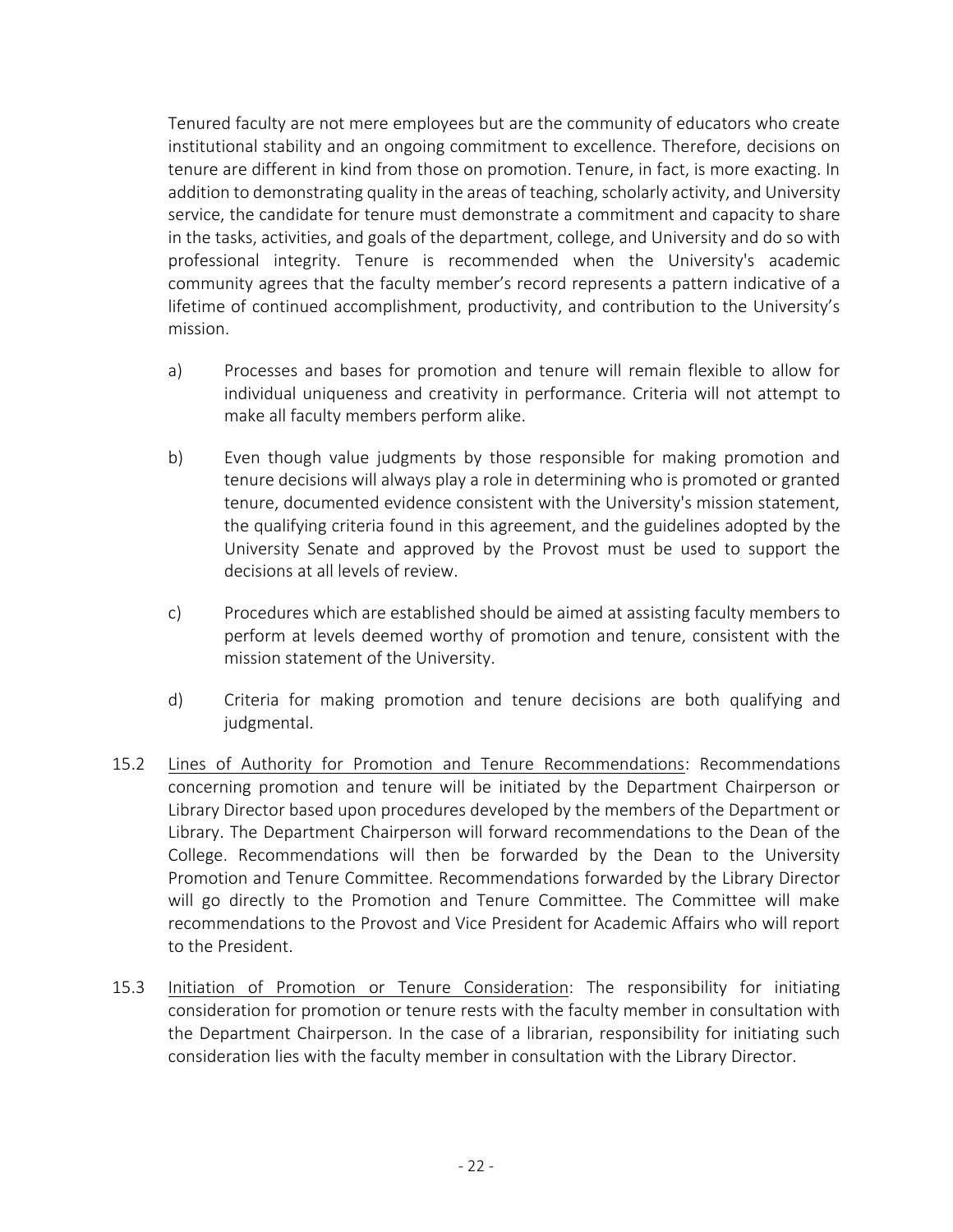- 15.4 In any case, by June 30 of each year the Administration will notify in writing all faculty members who will be eligible for consideration for tenure in the coming academic year and state whether the faculty member is entering the initial year of eligibility or if they must apply for and receive tenure in order for their employment to continue beyond the seventh probationary year. A list of faculty members who are eligible for tenure consideration and a list of faculty members who must be considered for tenure, if regular appointment is to continue, will be sent to the Department Chairperson involved and to the Chairperson of the University Promotion and Tenure Committee.
- 15.5 The eligible faculty member should meet with the Department Chairperson no later than May l to review the qualifying criteria for promotion and/or tenure and to ascertain whether the criteria have been met. Following such a meeting, the faculty member will make application by letter to the Department Chairperson.
- 15.6 The faculty member will submit a dossier, along with the letter of application for promotion and/or tenure that contains supporting materials. The dossier will be prepared in the format prescribed by the University Promotion and Tenure Committee as adopted by the University Senate and approved by the Administration. No later than the April Senate meeting of each year, the Committee will distribute to all faculty members the prescribed dossier format. Candidates will have the option to seek promotion or tenure under existing criteria or procedures for three years after the adoption of new criteria or procedures by the University Senate.
- 15.7 Evidence concerning a faculty member's qualifications for promotion and/or tenure may be gathered from many sources including the faculty member himself/herself, his/her department chairperson, any of his/her other colleagues in the University, his/her students and former students and whenever appropriate, from persons outside the University who are familiar with his/her work. All information received and considered in making recommendations regarding promotion and/or tenure at any level, and the recommendations themselves, become part of the candidate's dossier. The candidate may inspect the dossier in accordance with policies on access to personnel files as provided in Article 21 and will be given the opportunity to review and respond in writing to any material in the dossier if he/she requests. The intact dossier will be returned to the faculty member immediately following his/her consideration by the Board of Trustees.
- 15.8 Recommendation of the Department: The candidate will meet with the Department Chairperson and a group of eligible department members selected by the Department to discuss the application for promotion and/or tenure. Then, eligible department members will make a recommendation on promotion and/or tenure in accordance with procedures developed by the Department. The recommendation must be in writing and be signed by the eligible faculty who support it. The written recommendation will include the vote count and summaries of the reasons supporting it and of those supporting dissenting views. In addition, any eligible department member may attach a signed statement, not to exceed two hundred (200) words, to the department's recommendation before it is forwarded to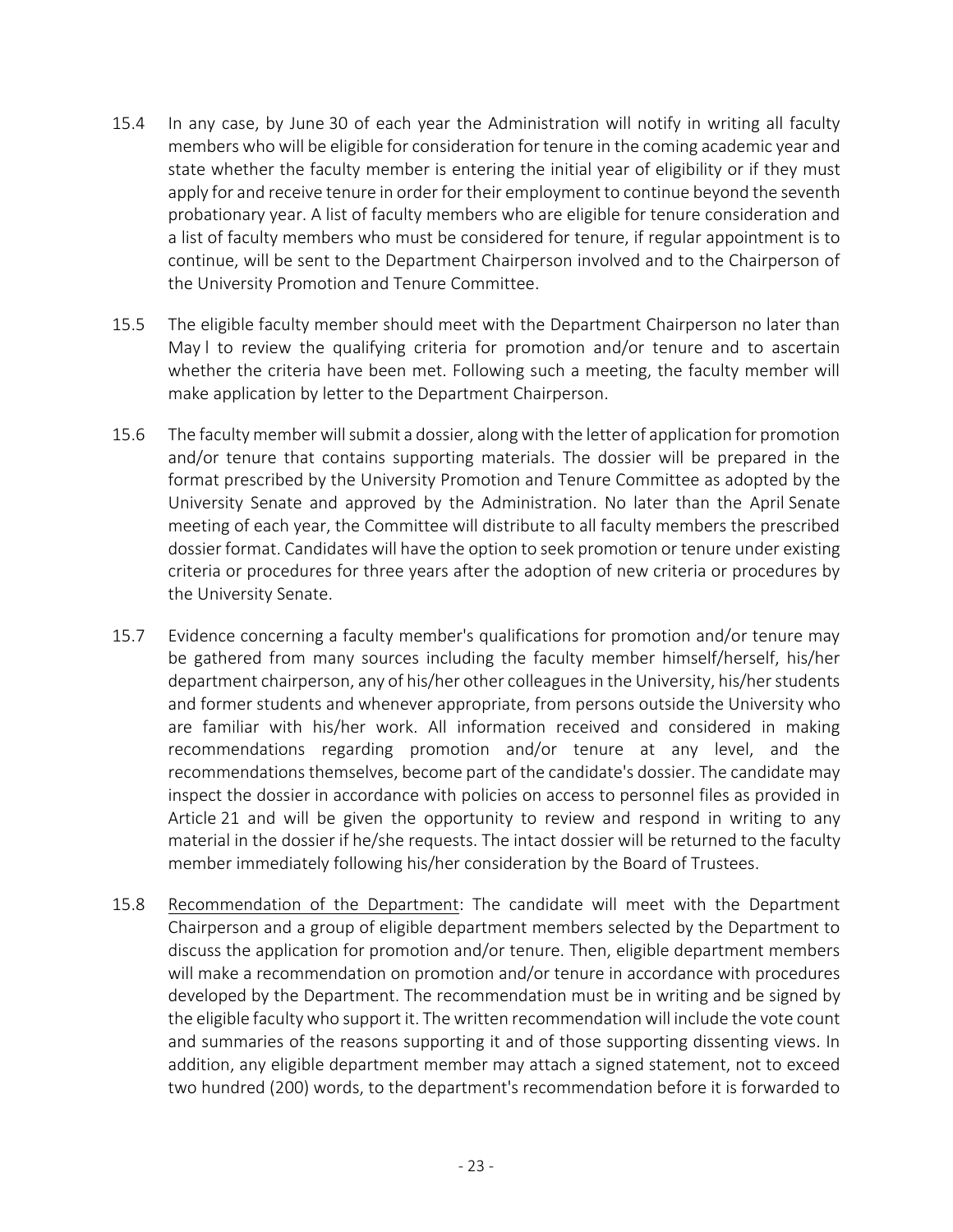the Dean. The written recommendation of the Department will indicate whether or not dissenting views are attached. If the Department Chairperson is being considered for promotion and/or tenure, the recommendation will be submitted to the Dean by a senior member of the Department. In the case of an application for tenure, eligible department members will be those who are tenured. In the case of an application for promotion, eligible department members will be those who are tenured and who hold higher rank than the candidate. If there are fewer than three (3) eligible department members, the Dean will select additional eligible faculty members from related departments within his or her college so that a committee of three (3) makes the recommendation at the department level.

- 15.9 Recommendation of the Dean or the Library Director: The Dean or Library Director will review the dossier and will make appropriate comments and recommendations.
- 15.10 The Dean or Library Director will forward the candidate's dossier to the University Promotion and Tenure Committee. When the Dean or Library Director's recommendation differs from that of the Department, the Dean or Library Director will also forward an independently written recommendation including the reasons supporting the recommendation. The Dean or Library Director is not required to write an independent recommendation when in agreement with the recommendation of the Department, but the Dean or Library Director may choose to write such a statement.
- 15.11 Notice of Receipt of Dossiers by the Promotion and Tenure Committee: The Promotion and Tenure Committee will notify, in writing, all candidates for promotion and tenure that the dossiers have been received by the Committee and also will notify candidates whose dossiers, when they have been received by the Committee, contain negative recommendations. Such candidates will have five (5) working days, from receipt of notification, in which to examine the dossier and submit any written comments or additional material.
- 15.12 Structure of the University Promotion and Tenure Committee: The University Promotion and Tenure Committee will exist as a standing committee of the University Senate. It will be comprised of seven (7) members elected by the Senate who are representatives of the degree granting colleges and the Library. Each of the degree granting colleges and the Library will be represented on the Committee. Only members of the Senate who are tenured and who hold the rank of Professor or Associate Professor will be eligible for membership. In the event of a vacancy, the Senate will elect a replacement for the unexpired term. Each member of the Committee will serve a maximum of (3) consecutive years, unless he/she is the only eligible member from his/her college or library. Initial selection will be staggered. Faculty members may serve additional terms on the Committee provided that there is at least a one-year lapse between terms. Faculty members from the same discipline will not serve simultaneously.
- 15. 13 Duties of the University Promotion and Tenure Committee: The Committee will review and consider all dossiers submitted through the process described herein. The Committee will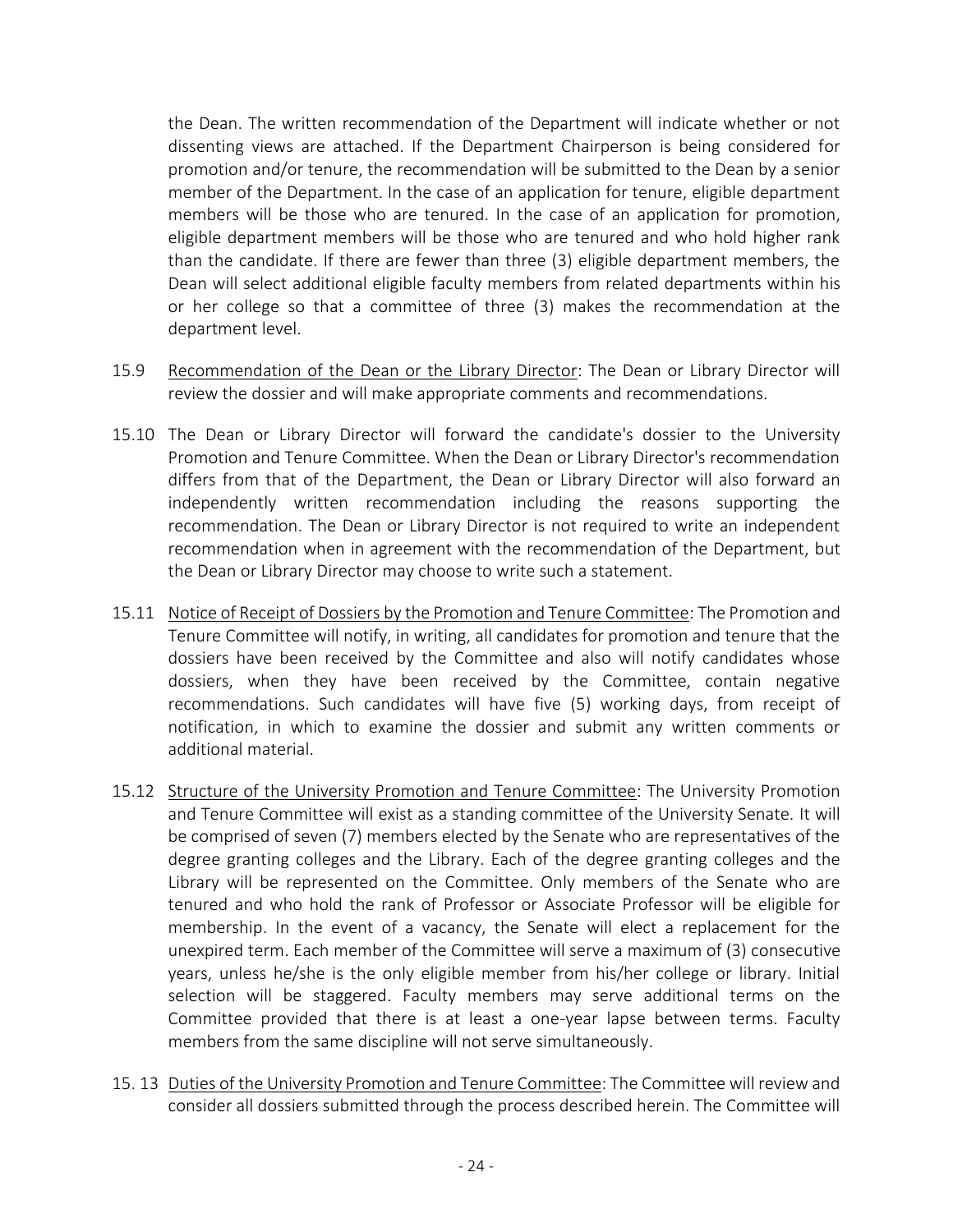consider the past and future potential contributions of the individual to the mission of the University and to his/her academic unit. The Committee must consider and evaluate each applicant carefully using the qualifying and judgmental criteria. Committee members must make themselves familiar with the performance and attainments of applicants. The Committee will have the authority to question those who have made evaluations, question applicants, observe applicants, and request any further information deemed necessary to reach a fair decision.

- 15.14 Rules and Regulations of the University Promotion and Tenure Committee: The quorum necessary for voting will be five (5) members of the Committee who are eligible to vote. Each member will have one (1) vote. All votes on recommendations for promotion and tenure will be by secret ballot. A simple majority of those members present and voting will determine the Committee's recommendation.
- 15.15 Eligible members of the Committee will evaluate faculty only in their role as members of the Committee. A Committee member is ineligible to participate and vote when an individual is being considered that the Committee member has evaluated earlier in the promotion and/or tenure process, or when the Committee member has a vested interest in the individual under consideration. A candidate for promotion may not serve on the University Promotion and Tenure Committee during the year of his/her candidacy.
- 15.16 Recommendations of the University Promotion and Tenure Committee: The Chairperson of the Promotion and Tenure Committee will notify all candidates of the Committee's decision at least one (1) week before the Committee makes its report to the Provost and Vice President for Academic Affairs on February 15 of each year. In the event of a negative recommendation, reasons will be stated in writing and in detail. In the event of a positive recommendation that differs from that of the Department or Dean, the Committee, in its report to the Provost and Vice President, will explain, in detail, why its recommendation differs.
- 15.17 Appeal of the Decision of the University Promotion and Tenure Committee: Within one (1) week of receipt of a notice of negative recommendation from the Promotion and Tenure Committee, the candidate may request reconsideration of that recommendation in writing. When such request is made, the Committee will permit the candidate to appear before the Committee and present such additional evidence and such arguments as the candidate deems important. At the same time, the Committee will notify the Provost and Vice President for Academic Affairs that the recommendation on the candidate will be delayed until such time as reconsideration is completed. After hearing the arguments of the candidate, the Committee will reconsider its decision. Final decision will then be forwarded to the Provost and Vice President for Academic Affairs.
- 15.18 Recommendations of the Provost and Vice President for Academic Affairs: The Provost and Vice President for Academic Affairs will review the dossier and will make recommendations by March 15 to the President regarding promotion and tenure. If the Provost and Vice President for Academic Affairs does not concur with the recommendation of the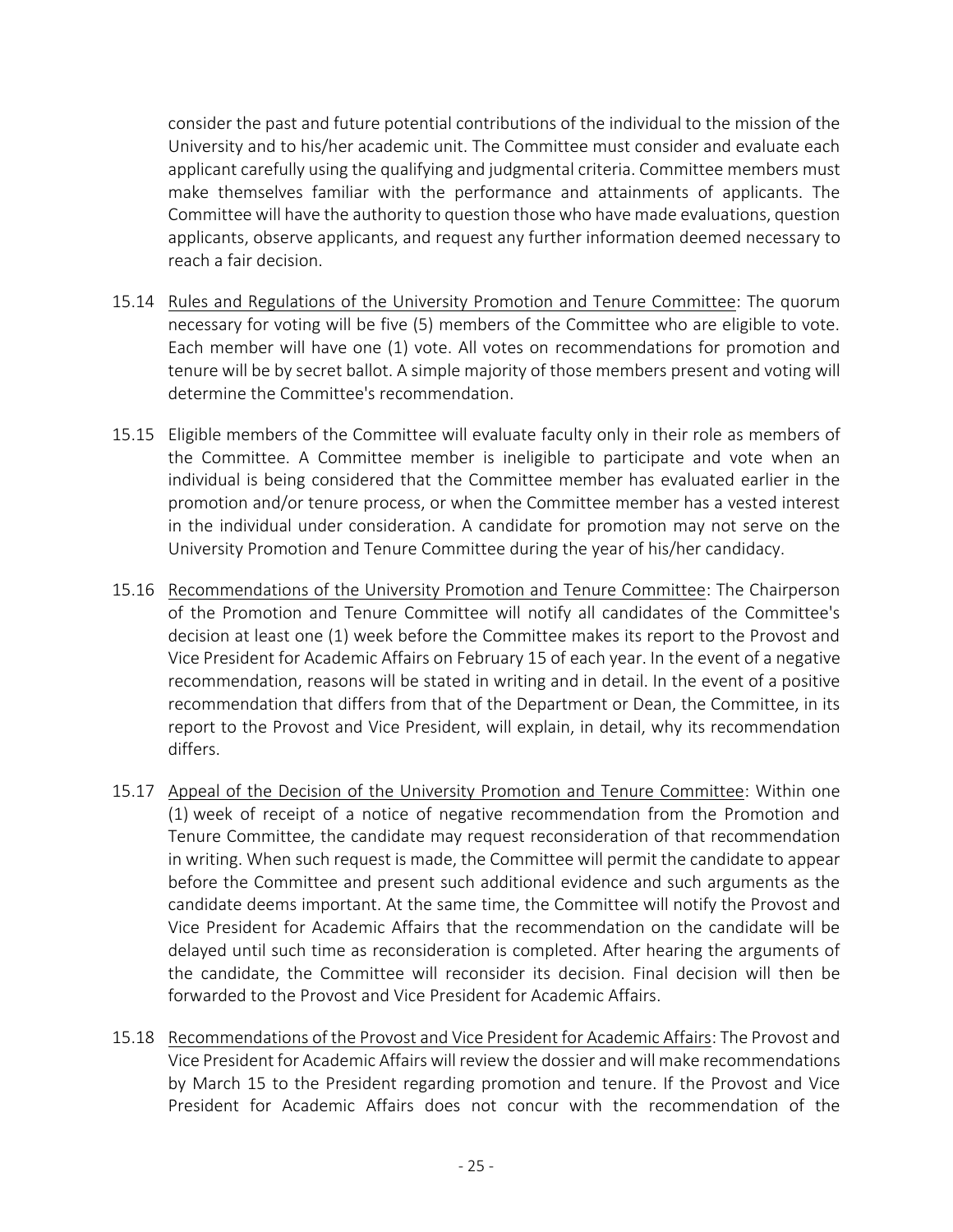Promotion and Tenure Committee, the reasons will be stated in the Provost's written recommendation. The dossier, including the Committee's recommendation, will be forwarded, along with the Provost and Vice President's recommendation, to the President, and a copy of the Provost's recommendation will be sent to the candidate.

- 15.19 Recommendation of the President: The President will review the dossier and/or the recommendation of the Provost and Vice President for Academic Affairs and will make recommendations, regarding promotion and tenure, to the Board of Trustees by April 1. If the President does not concur with the recommendation of the Promotion and Tenure Committee, the President will forward a copy of his/her recommendation, including the reasons supporting it, to the candidate and to the Committee. The dossier, including the Committee's recommendation, will be forwarded, along with the recommendation of the President to the Board of Trustees.
- 15.20 Decision of the Board of Trustees: While promotion and tenure are primarily a faculty matter, final approval rests with the Board of Trustees. The Board of Trustees will review the recommendation of the President and will make final decisions on promotion and tenure matters no later than its June meeting. Candidates will be promptly notified of those decisions.
- 15.21 Any candidate for promotion or tenure who has not been approved by the Board may appeal the Board's decision by writing to the Chairperson of the Board within five (5) working days of receiving written notice of the Board's decision.
- 15.22 The Board may elect to reconsider the earlier denial of promotion or tenure, or it may elect not to review the matter, which decision in either case is final and binding on all parties.
- 15.23 Withdrawal of Candidacy: A candidate may withdraw an application for promotion and/or tenure at any time prior to submission of the dossier to the Board of Trustees by providing written notification to the Dean of the College or Library Director, and Chairperson of the Promotion and Tenure Committee. Following notice of withdrawal, the dossier will immediately be made available to the candidate for pickup. Once a candidate withdraws, that withdrawal cannot be rescinded by the candidate.
- 15.24 New Material: If new material becomes available during the process of consideration of a candidate for promotion and/or tenure, the candidate, Department Chairperson, Dean, or Library Director may add such material to the dossier at any time up to February 15 of the year in which the Board of Trustees acts on the recommendation. Any new material, including but not limited to recommendation letters and response letters from the candidate, added to the dossier will be provided concurrently to the candidate and to all levels that have already participated in the review and made a recommendation. The Promotion and Tenure Committee may choose to review its recommendation. The candidate will be given the opportunity to review and respond in writing to the material within ten (10) working days following the receipt of the new material. This response will become part of the dossier. No recommendation on promotion or tenure will be made at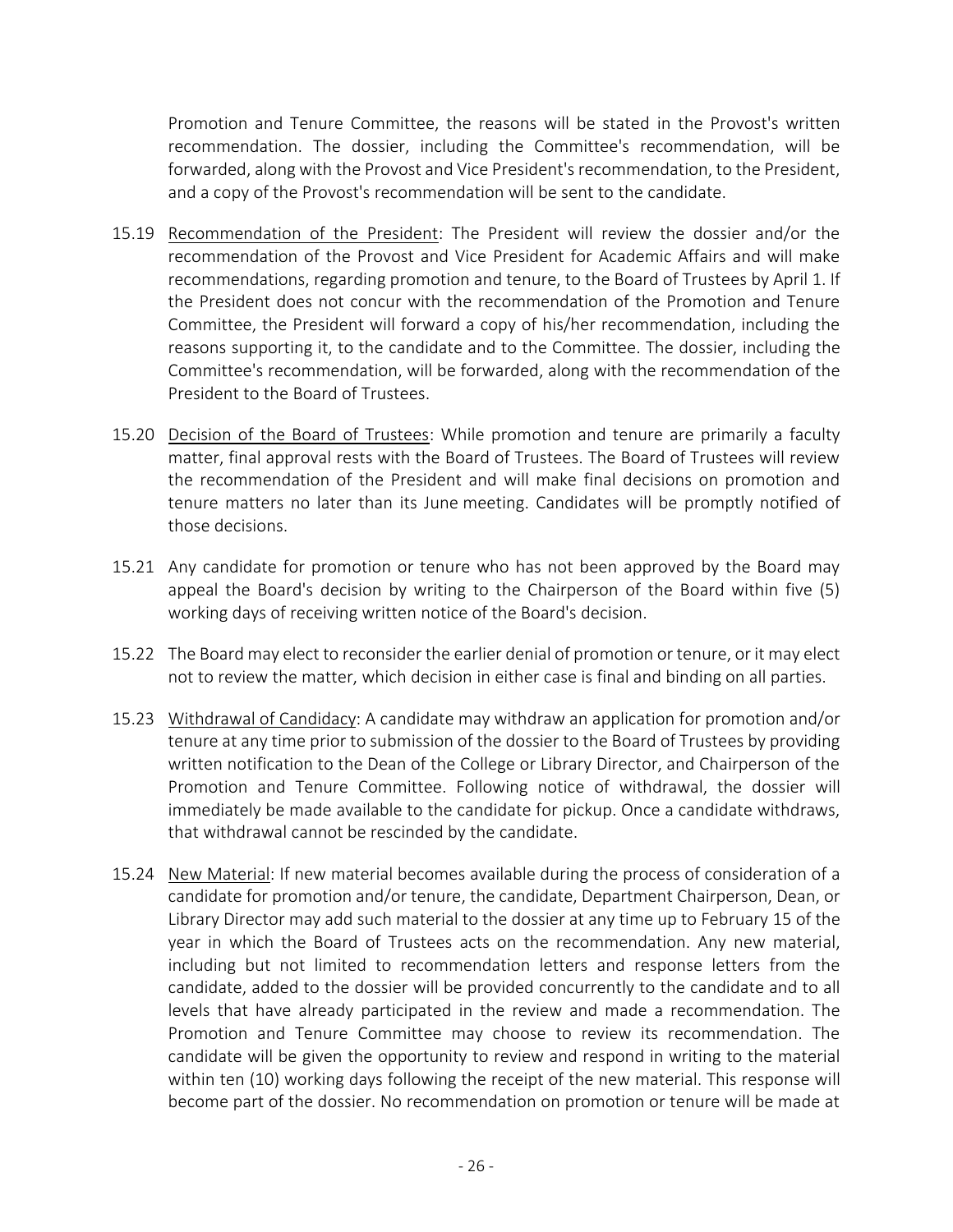any level until the 10 days have expired or the candidate has responded or waived the right to response.

- 15.25 Unfavorable Recommendation for Tenure That is the Equivalent of a Recommendation for Non-Reappointment: In the case of an unfavorable recommendation for tenure which has the effect of a recommendation for non-reappointment, the candidate affected will be guaranteed the right to reconsideration at the first level at which the recommendation occurs. In order to exercise this right, the candidate must within ten (10) working days of receipt of the unfavorable recommendation request a reconsideration of the unfavorable recommendation and will be able to submit information which he/she believes may be important in such reconsideration. The candidate will be informed of the result of the reconsideration within twenty (20) working days following the submission of the request. The time limit on the candidate requesting reasons for the unfavorable recommendation will apply only if the candidate wishes to exercise his/her right for reconsideration as described in this paragraph. When a candidate exercises this right to reconsideration, the review process will be stayed at the level at which the reconsideration is being requested. No further evaluation of or recommendations concerning the individual's candidacy will be made until the requested reconsideration has been completed. After the right to reconsideration described in this paragraph has been exercised, the candidate has no further right to reconsideration except as described in Sections 15.21 and 15.22.
- 15.26 Administrative, Departmental, and Candidate Responsibility: Dossiers will be prepared and ready for review during the academic year in which the candidate is seeking promotion and/or tenure according to the following schedule:
	- September 1 Latest Date for Submission of the Dossier to the Department Chairperson October 1 Latest Date for Submission of the Dossier to the College Dean or Library Director November 20 Latest Date for Submission of the Dossier to the University Promotion and Tenure Committee February 15 Latest Date for Submission of the Dossier to the Provost's Office by the University Promotion and Tenure Committee March 15 Latest Date for Submission of the Dossier to the President's Office by the Provost and Vice President for Academic Affairs April 1 Latest Date for Submission of the Dossier to the Board of Trustees by the President June Board Meeting Latest Date for Decision by the Board of Trustees of the University. Candidates will be promptly notified of the decision.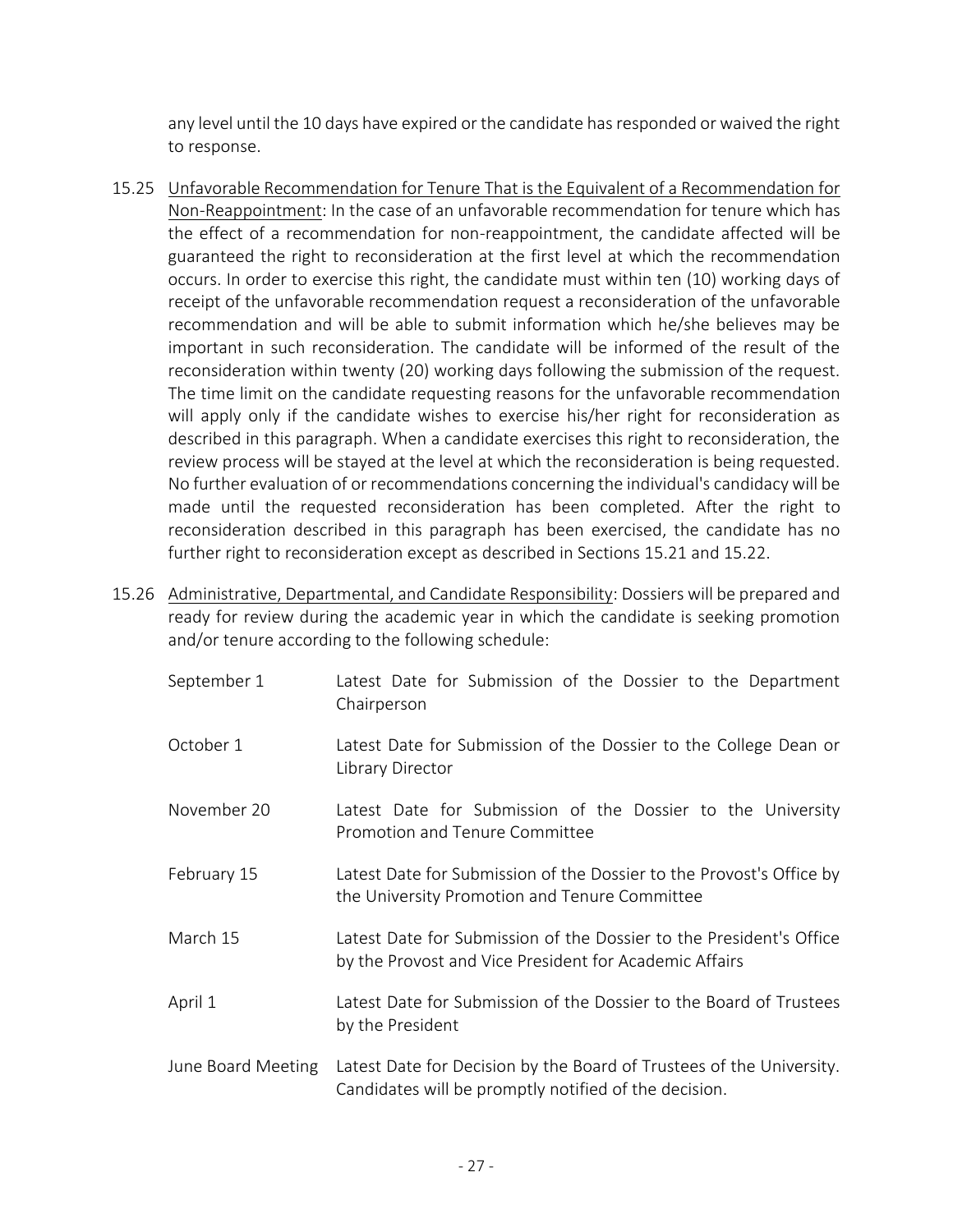Note: Each level of review may grant the preceding level a reasonable extension of time, so long as full and fair review is not compromised.

- 15.27 Reviewers involved in making promotion or tenure recommendations are expected to recuse themselves when they have a conflict of interest. In the event of a disagreement about whether a conflict of interest exists, a final decision will be made by the Agreement Management Committee. Also, reviewers should not vote on or make recommendations on a dossier which they have not personally reviewed in its entirety.
- 15.28 Section 15.1 of this Article references guidelines, developed by the University Senate and approved by the Provost and Vice President for Academic Affairs that are used in evaluating the dossier of a candidate for tenure and/or promotion. The current guidelines have been in effect for a number of years and the AAUP and the Administration agree that update, clarification, and modification are warranted. The parties therefore agree to refer this matter to the University Senate for action. The University Senate should review the current guidelines and make proposals for update, clarification, and modification to the Provost no later than October 31, 2018. Should the University Senate fail to make such proposals by October 31, 2018, the task of developing proposals will be added to the charges to the Joint AAUP-Administration Committee described in Article 20 of this Agreement. Any proposals regarding this matter, developed by the Joint AAUP-Administration Committee, will be forwarded to the Senate for adoption no later than February 28, 2019. Should the Senate fail to adopt the Committee's proposals in total or substantially by April 30, 2019, the AAUP and the University will agree to implementation of the proposals by means of a Memorandum of Understanding.

# ARTICLE 16

#### FACULTY PERSONNEL PROCEDURES: TERMINATION DURING THE PROBATIONARY PERIOD

- 16.1 Recommendation for Termination: Recommendation for termination during the probationary period will be initiated by the Department Chairperson or Library Director in consultation with the faculty of the Department or Library. Only tenured department faculty will participate in these deliberations. The recommendation will be submitted by the Department Chairperson to the Dean of the College. Any department member, including the Department Chairperson, may have a dissenting opinion, clearly identified as such, either incorporated within or attached to the letter sent to the Dean. The recommendation will then be forwarded by the Dean or Library Director to the Provost and Vice President for Academic Affairs who will report to the President. The recommendation of the President will be forwarded to the Board of Trustees which makes the final decision.
- 16.2 When a recommendation for termination of a Bargaining Unit member is to be submitted, the Department Chairperson or Library Director will notify the Bargaining Unit member, in writing, of the reasons for such recommendation. The Bargaining Unit member will be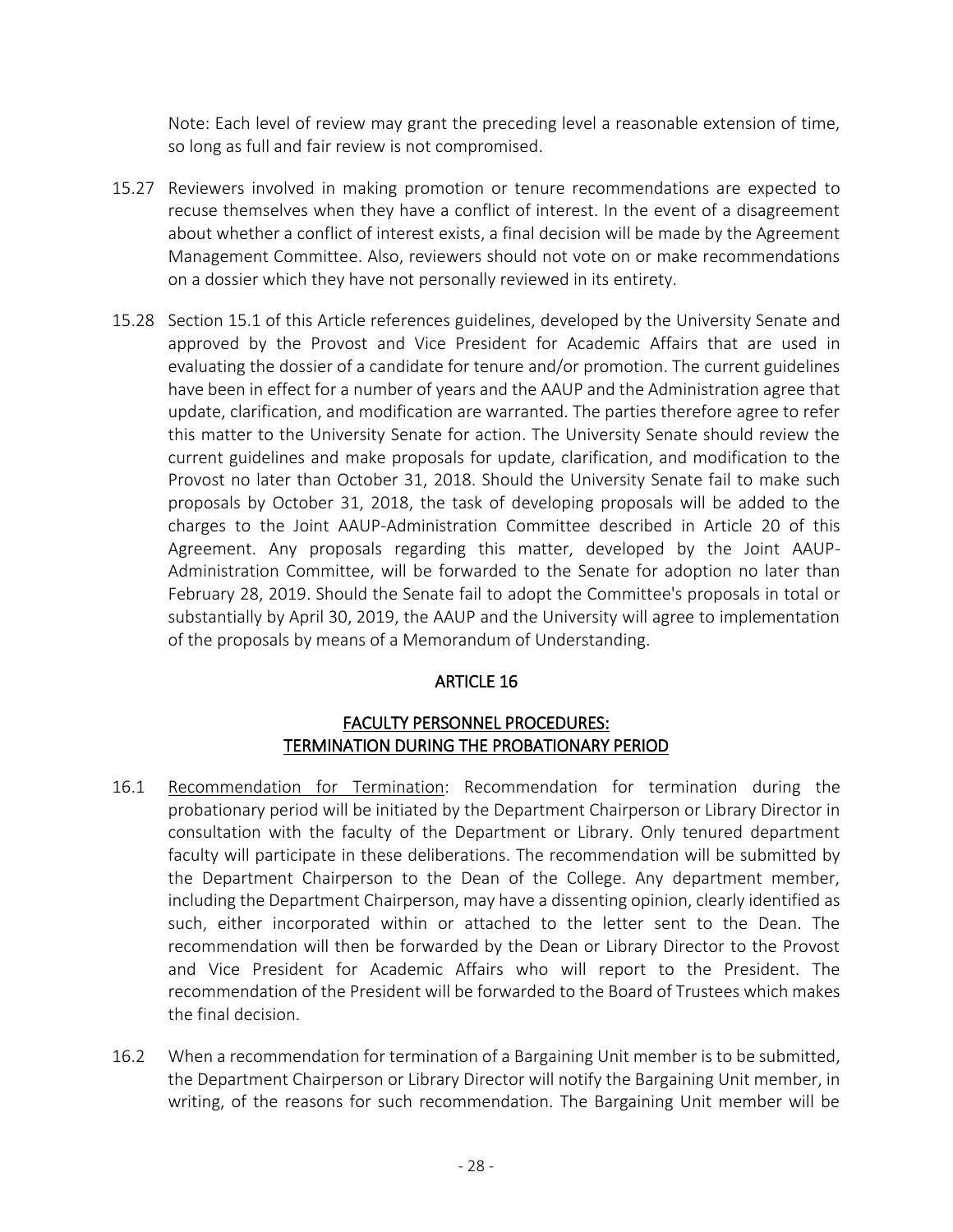given ten (10) working days, after the receipt of such reasons, in which to respond before the Department Chairperson or Library Director forwards the recommendation. At each level above the department, a Bargaining Unit member being recommended for termination will be copied on the recommendation and will be given the opportunity to respond in writing. Any written response from the Bargaining Unit member will be included in the file as it moves from level to level.

- 16.3 Notice of Termination: When a Bargaining Unit member is terminated during the probationary period, the Bargaining Unit member will be given appropriate notice as specified in Article 13.16.
- 16.4 Termination Related to Budgetary Constraints: In case of termination because of program changes or budgetary constraints, both the member of the Bargaining Unit and AAUP-CSU will be notified in writing of the specific reasons for termination.
- 16.5 The Department Chairperson/Library Director will inform the affected Bargaining Unit member in writing that a program change or budget constraint has been identified that may result in termination of a particular Bargaining Unit member. Before written notification is sent to the Bargaining Unit member, the appropriate Dean or Department Chairperson/Library Director will meet with the Bargaining Unit member involved to consider alternatives to termination of the Bargaining Unit member. Upon receipt of a written request from the Bargaining Unit member, the Dean or Department Chairperson/Library Director will provide, in writing, information needed by the Bargaining Unit member to prepare for the meeting.
- 16.6 Upon written request from the Bargaining Unit member, the Dean or Department Chairperson/Library Director will provide a written summary of the meeting (as specified in 16.5) to the affected Bargaining Unit member and AAUP-CSU.
- 16.7 In order that the University can continue the progress achieved in affirmative action, the University's affirmative action policies will be considered in making a decision concerning termination for reasons of program changes or budget constraints.
- 16.8 When a Bargaining Unit member is terminated because of budgetary constraints, his/her position may not be filled on a full-time basis for one (1) year, unless that position is first offered to the individual terminated. However, the position may be filled on a part-time basis without regard to the one year limit (l) if the position is first offered to the individual terminated and (2) if the part-time position accounts for no more than 50% of the full-time course load of the Bargaining Unit member terminated. The Bargaining Unit member terminated will be given thirty (30) calendar days to accept or reject the full-time or parttime position. If the individual accepts, he/she will have, with respect to any applicable tenure track, credit for the prior service.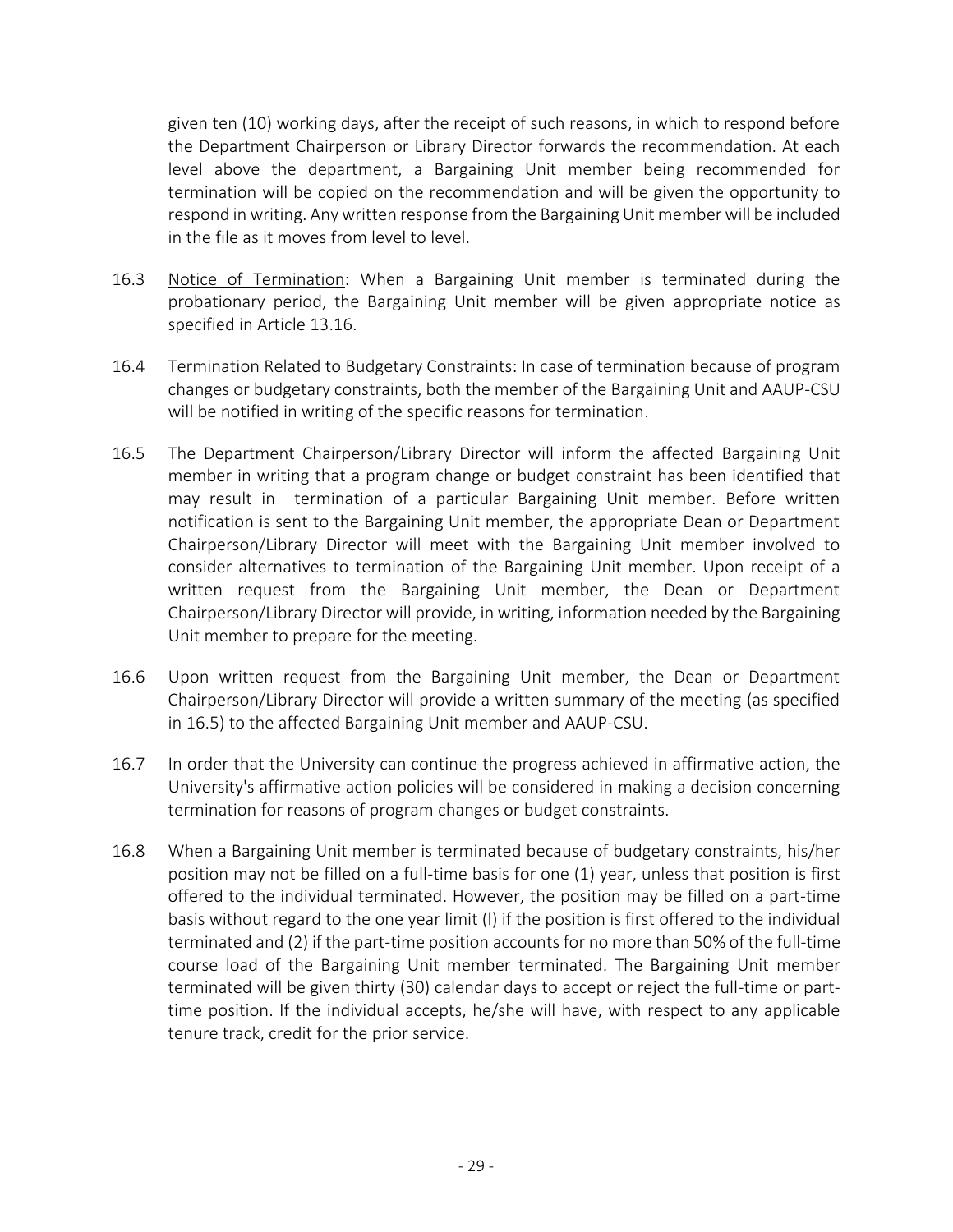#### **ARTICLE 17**

#### DISCIPLINE AND DISMISSAL STANDARDS AND PROCEDURES

- 17.1 Standards and Principles: The Administration and AAUP-CSU subscribe to the principles of due process and adhere to the concepts of progressive discipline and fair hearings as expressed in this Article.
- 17.2 A faculty member shall not be disciplined or dismissed for exercising his or her First Amendment rights or academic freedom as described in Article 5.1.
- 17.3 Discipline Standards: A faculty member may be disciplined or dismissed for just cause. Any disciplinary action shall be predicated upon a violation of this Agreement or of the University's rules or standards of professional conduct. Suspension or dismissal of a faculty member must be for reasons related directly or substantially to the professional fitness of the faculty member including:
	- a) Serious professional misconduct including, but not limited to, serious violations of this collective bargaining agreement;
	- b) Misrepresentation, by statement or documentation, of qualifications or credentials pertaining to employment at Central State University, including hiring, tenure and promotion;
	- c) Plagiarism or other serious dishonesty related to teaching, scholarship, or professional service;
	- d) Incompetence in performance that is directly related to the faculty member's responsibilities to the academic unit;
	- e) Consistent inability or refusal to fulfill responsibilities to the academic unit;
	- f) Personal conduct:
		- 1. That represents a serious and ongoing threat to the health or safety of any person in the University community,
		- 2. That manifests severe or continuing harassment or discrimination of any person in the University community, or
		- 3. That otherwise substantially impairs the faculty member's fulfillment of responsibilities to the academic unit or the University.
	- g) Persistent or malicious conduct that directly obstructs the performance of instructional or scholarly programs of the University;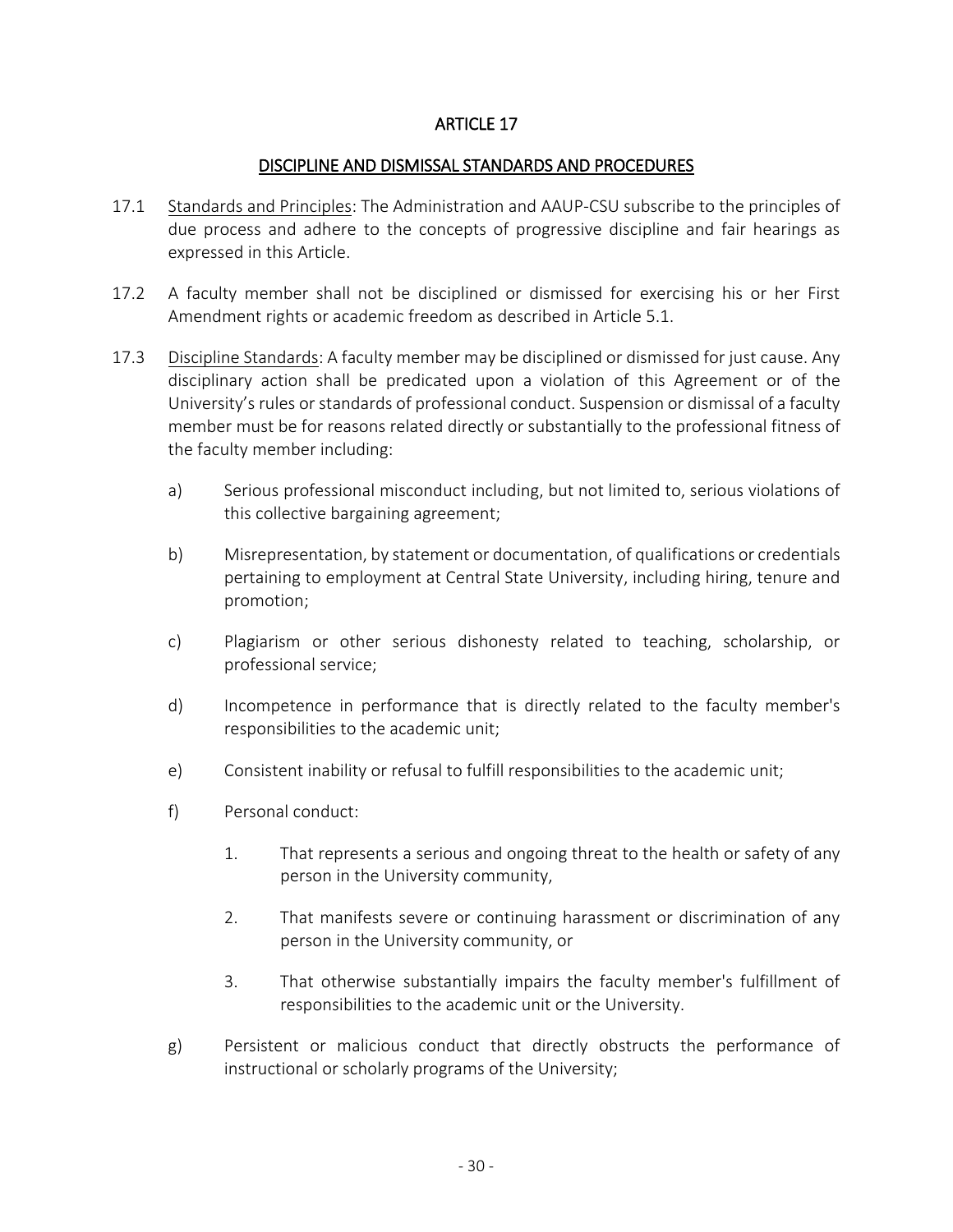- h) Gross neglect of professional duties;
- i) Failure, on the part of Research Faculty hired with the support of funds provided under the 1890 Land Grant Extension, to fulfill the specifications of their POWs (Plans of Work); or
- i) Conviction of a felony.
- 17.4 Investigation: When the Administration has reason to believe an incident(s) has occurred that might constitute grounds for discipline, the faculty member's Dean or the Library Director may institute an investigation by sending written notice to the faculty member, with copies to the Provost and to the President of AAUP-CSU unless such notice will compromise the investigation. The notification must include a statement of the charges and, except where prohibited or restrained by law, who brought them. During the investigation, the faculty member's Dean or the Library Director shall discuss the matter with the faculty member in personal conference. The faculty member, at his/her option, may bring to this meeting an observer of his/her choice or the President of AAUP-CSU or his/her designee, and/or legal counsel. The Administration may bring to this meeting an observer of its choice and/or the University legal counsel. The matter may be settled by mutual consent at this point.
- 17.5 Should the faculty member's Dean or the Library Director determine on the basis of investigation that discipline is warranted, the faculty member shall receive written notice of the proposed discipline within twenty (20) working days after the faculty member was notified of the institution of the investigation. The President of AAUP-CSU will receive a concurrent copy of the notice of proposed discipline. Upon receipt of this notice, the faculty member may seek resolution of the matter with his or her Dean or Library Director in personal conference. The meeting may include an observer of the faculty member's choice and/or the President of AAUP-CSU or his/her designee, and an observer of the Dean's or Library Director's choice. The matter may be settled by mutual consent at this point.
- 17.6 Disciplinary Actions: If the faculty member's Dean or the Library Director proposes discipline of a faculty member, it shall be for just cause as specified in 17.3. The faculty member's Dean or the Library Director shall have the authority to propose:
	- a) A written or oral warning to the faculty member, and that no record be placed in the faculty member's personnel file;
	- b) A formal written reprimand of the faculty member, and that a copy of the reprimand be placed in the faculty member's personnel file;
	- c) Disciplinary suspension with or without pay, provided that in no circumstance shall the suspension without pay exceed one academic semester, and that a copy of the suspension be placed in the faculty member's personnel file; or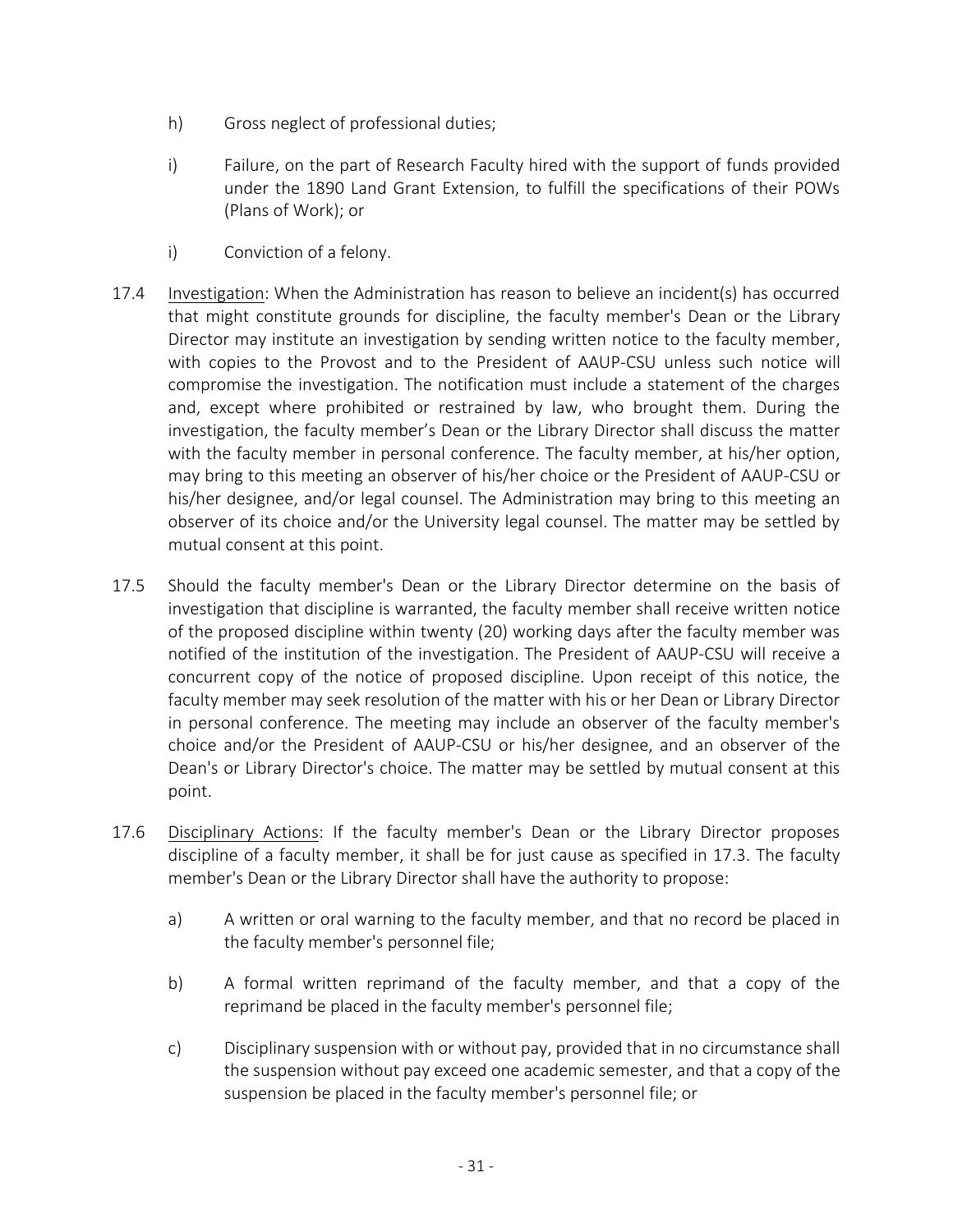- d) Dismissal of the faculty member for cause, and that a copy of the dismissal be placed in the faculty member's personnel file.
- 17.7 The Administration will impose no disciplinary action of type c or d as defined in 17.6 before the faculty member's right to a hearing has been exercised, has expired or has been waived by the faculty member. No record of a disciplinary procedure shall be placed in a faculty member's personnel file unless and until discipline is imposed.
- 17.8 If the faculty member's Dean or the Library Director proposes discipline of a faculty member of type c or d, as defined in 17.6, the faculty member's Dean or the Library Director will call a hearing before an Ad Hoc committee of peers as described in 17.9.

#### 17.9 Hearing Committee.

- (a) The Ad Hoc Hearing Committee will consist of two (2) faculty members (which may include academic deans. other than the Dean proposing the discipline, and academic department chairs) selected by the Administration, two (2) faculty members selected by AAUP-CSU, and one (1) member from the Central State University community who has been selected by AAUP-CSU to serve as the Committee Chairperson.
- (b) All members of the Hearing Committee should be appointed within fourteen (14) calendar days of the receipt of Notice of the proposed discipline by the faculty member. The hearing should be held within twenty-eight (28) calendar days from the appointment of the Committee. The recommendation of the Committee should be submitted within twenty-eight (28) calendar days of the hearing. The time limits listed herein may be extended upon written agreement of the parties.
- (c) The faculty member may be represented by AAUP-CSU or legal counsel. The Administration may be represented by University legal counsel or other representative of its choice. AAUP-CSU will be entitled to designate an observer. The Administration will be entitled to designate an observer.
- (d) The Committee may establish its rules of procedure, but such rules will protect the rights of both parties. The Committee may appoint a fact-finding panel to gather such information as the Committee feels may be of assistance in preparing for the hearing.
- (e) The proceedings of the hearing shall be recorded and the faculty member and AAUP-CSU will be provided with a copy and written transcript of the record. During the conduct of the hearing, the faculty member or his or her representative and the Administration's representative are entitled to examine/cross-examine the person(s) testifying.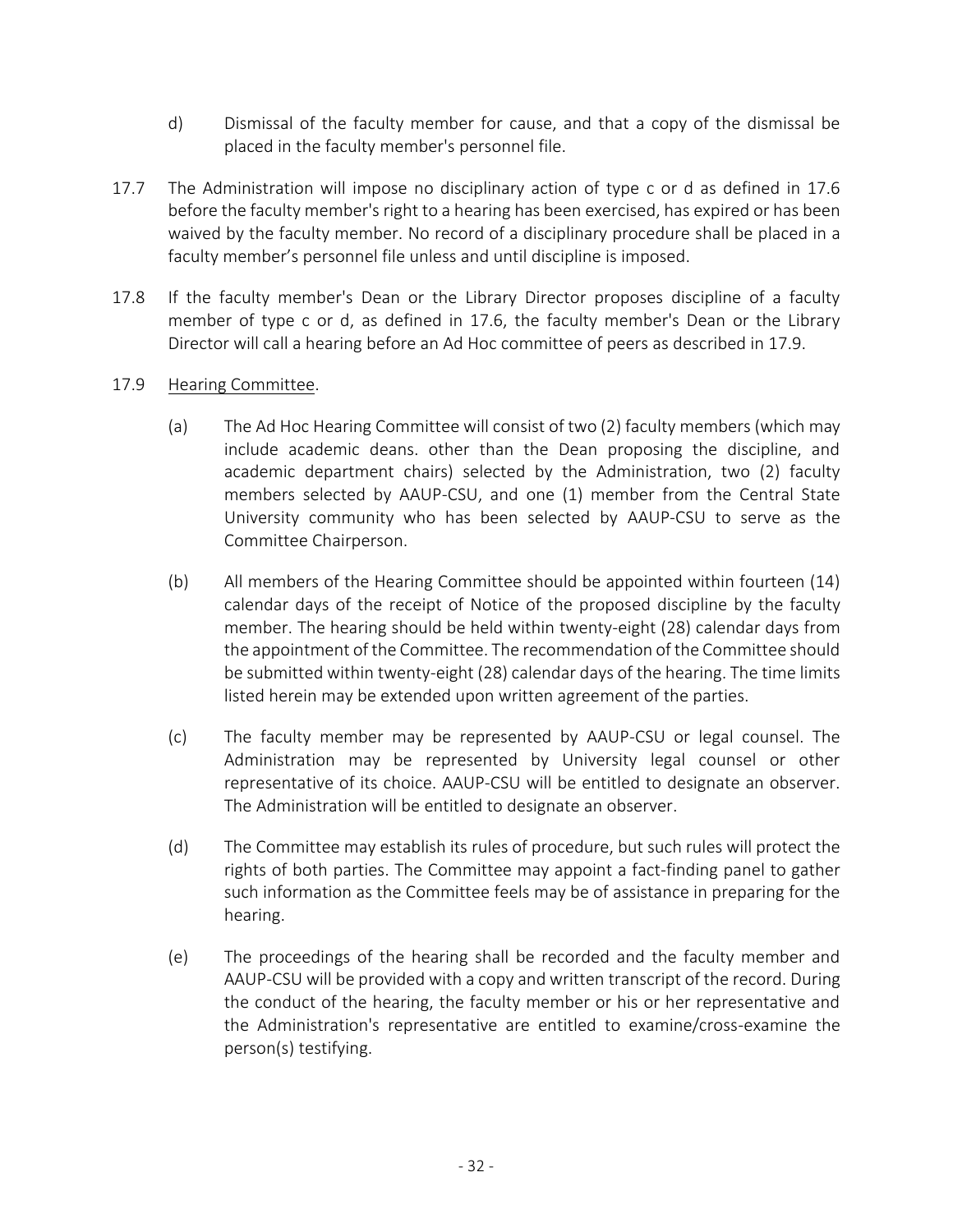(f) The recommendation(s) of the Committee, including reasons, will be submitted in writing to the Provost and Vice President for Academic Affairs with a copy to the faculty member involved and a concurrent copy to the President of AAUP-CSU. The Provost and Vice President for Academic Affairs will make a recommendation to the President and to the Board of Trustees who will take final action.

### 17.10 Hearing Rules and Procedures.

The rules and procedures for hearings will be as follows:

- 1. General Procedures
	- a. The Committee will be responsible for implementing the actions relevant to the conduct of the hearing, including scheduling, length of presentations, and observation of deadlines. The Administration shall make available to the Committee sufficient secretarial and other resources to effectively accomplish its role.
	- b. The proceedings of the hearing shall be recorded and the faculty member and AAUP-CSU will be provided with a copy of the record. Should either party prepare or have a transcript prepared, they shall provide a copy or notice and instruction on how to obtain a copy when an outside service is used.
	- c. The Committee may appoint a fact-finding panel to gather such information as the Committee feels may be of assistance in preparing for the hearing.
	- d. The Committee may request that specific witnesses be present at the hearing for questioning; the faculty and administrative sides will be informed of the names of these witnesses at least seven calendar days in advance of the hearing or as soon as reasonably possible under the circumstances.
	- e. The faculty member and/or his or her representative and the Administration may provide the Committee with written materials before the hearing. Materials must be submitted no fewer than seven calendar days prior to the scheduled hearing or as soon as reasonably possible under the circumstances.
	- f. No fewer than seven calendar days in advance of the hearing, or as soon as reasonably possible under the circumstances, the faculty member or his or her representative(s) and the Administration will submit a list of witnesses (if any) expected to give testimony. Witnesses other than the faculty member for whom discipline is proposed will be separated during the conduct of the hearing (i.e., witnesses will not be present in the hearing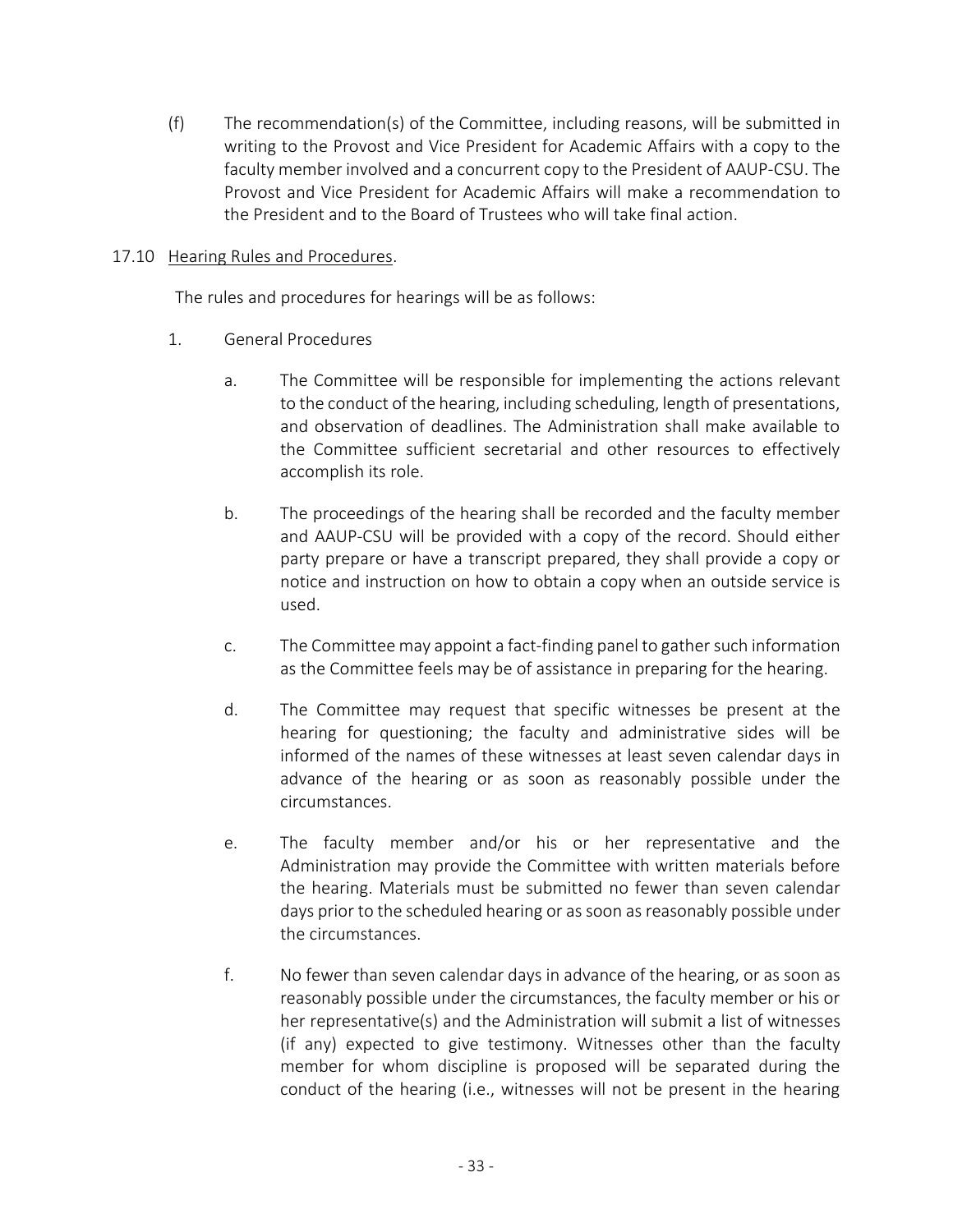room except during their own testimony and will not discuss the case outside the hearing).

- g. During the hearing, the faculty member or his or her representative and the Administration's representative are entitled to examine/cross-examine the person(s) testifying. Witnesses may also be questioned directly by Committee members.
- h. The hearing will be closed to all persons except the designated participants on the faculty and Administrative sides, the Committee members, and witnesses giving testimony. All testimony and proceedings of the hearing shall be kept confidential by both parties except as needed to proceed with the hearing or grievance process or with subsequent legal proceedings.
- 2. Order and Conduct of the Hearing
	- a. Opening statements by the Administration's representative and then the faculty member or his or her representative.
	- b. Presentation of the Administration's position or case supporting the sanction: This presentation shall include any witness statements or testimony. After each witness provides a statement or testimony, the faculty member or his or her representative(s) and/or member of the Committee will have the opportunity to question the witness.
	- c. Presentation by the faculty member and/or representative(s): This presentation shall include any witness statements or testimony. After each witness provides a statement or testimony, the Administrative representative(s) and/or members of the Committee will have the opportunity to question the witness.
	- d. Following the Administrative and faculty presentations, the Committee may call witnesses who were not previously questioned. Both the Administration's representative(s) and the faculty member or his or her representative may question witnesses called by the Committee.
- 17.11 The Administration and the faculty member or his or her representative(s) may submit a written post-hearing brief to the Committee within ten calendar days of the close of the hearing.
- 17.12 The Committee shall have the option to recommend the same discipline as proposed by the Administration, dismissal of the case, or a different discipline than that recommended by the Administration.
- 17.13 The Committee's recommendation will be submitted in writing within twenty-eight (28) calendar days of the conclusion of the hearing to the Provost and Vice President for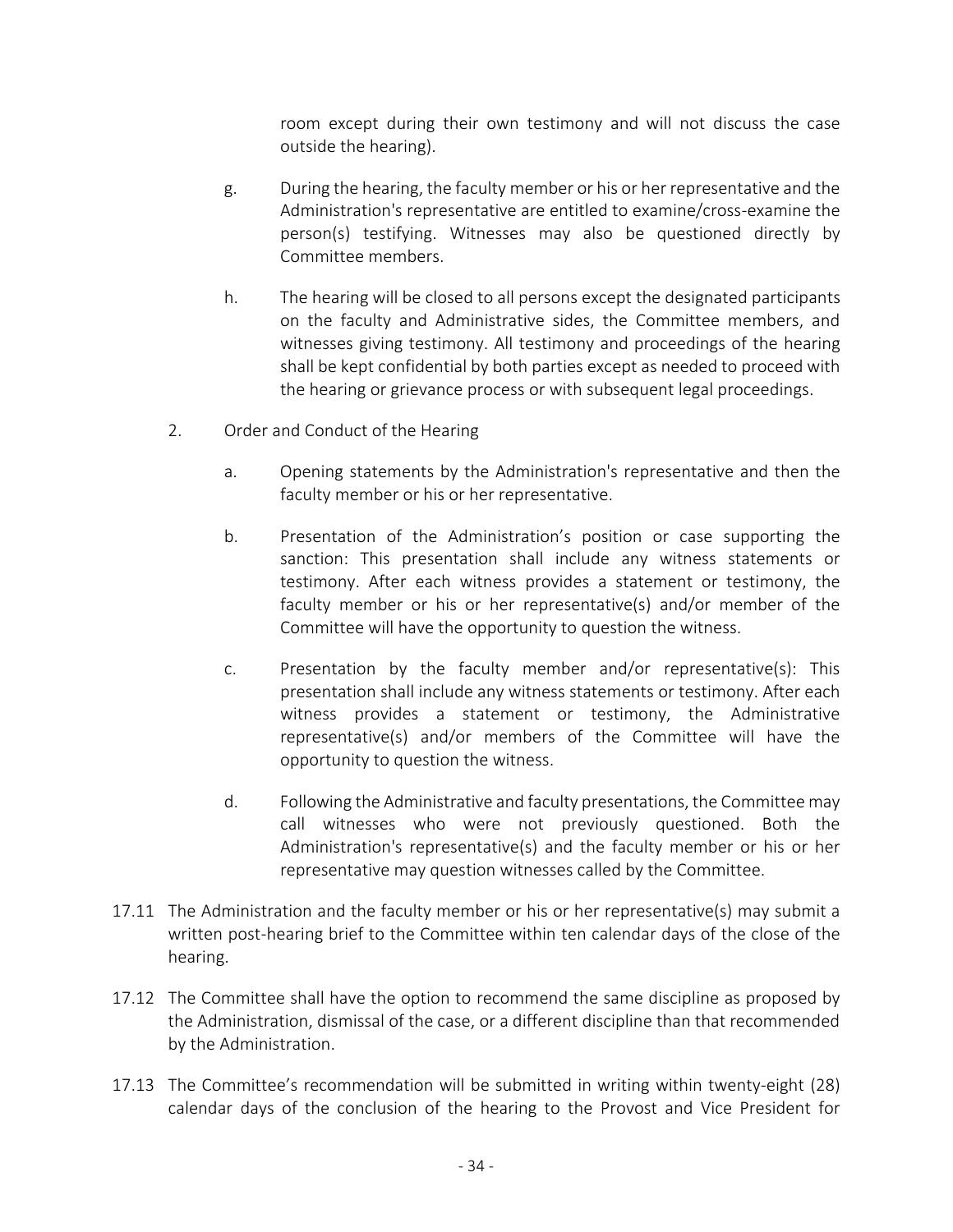Academic Affairs with a copy to the faculty member involved and a concurrent copy to the President of AAUP-CSU. The Provost and Vice President for Academic Affairs will forward the recommendation of the Committee to the President. The President will consider the recommendation of the Committee and will make a recommendation to the Board of Trustees who will take final action. When submitting a recommendation to the Board of Trustees, the President will include a copy of the Committee's recommendation.

- 17.14 The effective date of any termination shall be the date of decision by the Board of Trustees.
- 17.15 The burden of proof shall be on the Administration by clear and convincing evidence for termination, and by a preponderance of evidence for all lower levels of discipline.
- 17.16 Investigative Suspension: The Administration may suspend a faculty member pending final action to dismiss him/her if immediate harm to the faculty member or to others is threatened by his/her continuance or if his/her continuance represents a threat of disruption or substantial interference with the normal and lawful activities of the University community. The Administration may also direct that the faculty member be removed and barred from University property. Any investigative suspension will be with pay.
- 17.17 Disciplinary proceedings, up to the transmittal of the recommendation from the University President to the Board Chair, must be concluded within ninety days of the date that the faculty member receives notice of the proposed discipline under 17.5. Deadlines in this Article may be extended by mutual consent of the parties.
- 17.18 Grievance: The grievance process for dismissal actions shall begin at Step 4 of the procedure described in Article 47. The grievance process for all lower levels of discipline shall begin at Step 3 of the process described in Article 47. In all cases the scope of arbitral review shall be limited to a determination of whether the procedural requirements of this Article were violated and, if so, whether the violation was prejudicial to the grievant.

# ARTICLE 18

# TERMINATION BECAUSE OF DISCONTINUATION OF A DEGREE PROGRAM

18.1 Should the Provost and Vice President for Academic Affairs make the judgment that the long-range educational mission of the University as a whole necessitates the discontinuation of a degree program, and that such discontinuation necessitates the termination of faculty members with tenure or who hold appointments extending beyond the time of the proposed termination, the Administration's reasons for this judgment will be put in writing and will be presented to those faculty members in the degree program which the Administration proposes to discontinue, to the University Senate, and to AAUP-CSU at least sixty (60) days before the Administration makes a recommendation for discontinuation to the President who in turn submits his/her recommendation to the Board of Trustees. Should any of these groups wish to have representation, make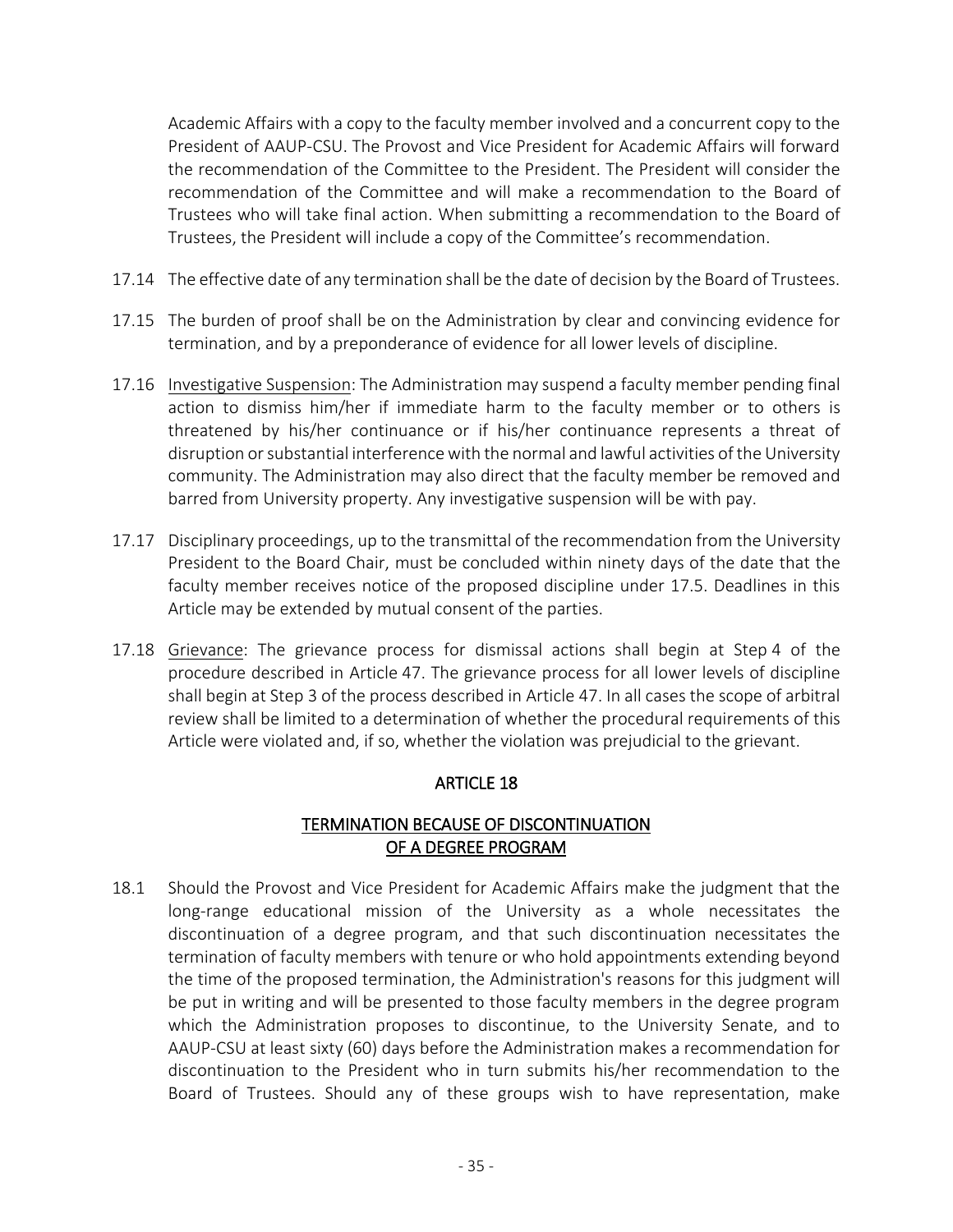arguments, or present materials to the Board prior to or at the time of this recommendation, they will have the right to do so.

- 18.2 In the event that the Provost and Vice President for Academic Affairs anticipates the need for reduction in or discontinuation of a particular program or department or decides that a review of a particular degree program is necessary, the AAUP-CSU will be so informed and the University Senate shall conduct a thorough evaluation of the financial status of the program, including consideration of enrollments, total income generated, ordinary direct operating expenses, academic value to the university as a whole, projected savings through faculty attrition and other economies, and possible alternative sources of funding. The University Senate may recommend modification of procedures and time frames as set forth in this Article, as circumstances dictate; however, there will be no modification by the Senate of the rights of affected faculty members regarding available options, retention priorities, notice and severance pay, continuation of benefits, or recall rights.
- 18.3 The University Senate will have six (6) months from the President's recommendation to the Board of Trustees within which to consider the recommendation and to vote its acceptance or rejection of the recommendation. The Senate's report and its recommendation will be written and will be transmitted to the Board with an indication of the University Senate's vote on acceptance or rejection of the report. Should the Board, upon receipt of this report, wish to proceed with a consideration for discontinuation, it will both discuss the issues involved and arrive at its decision at a meeting at which all interested parties will be afforded the opportunity to express their points of view.
- 18.4 Should discontinuation of a degree program be effected, but over a period of time, normal attrition should be used for program reduction in the first phases insofar as possible. Parttime faculty members in a degree program which has been discontinued will be released before full-time non-tenured faculty unless this would result in a serious distortion of the academic program. Non-tenured faculty members in a degree program which has been discontinued will be released before tenured faculty members in that degree program are released unless this would result in a serious distortion of the academic program. Tenured faculty members in a degree program which has been discontinued will be released in order of increasing seniority. Those tenured faculty with the greatest seniority will be the last to be released unless this would result in a serious distortion of the academic program.
- 18.5 If an appointment is terminated, the faculty member will receive at least three (3) months' salary or notice if the final decision is reached by March 1 of the first year of probationary service; at least six (6) months' base salary or notice if the decision is reached by December 15 of the second year of probationary service. A faculty member who is past December 15 of the second probationary year but who has less than ten (10) years of full-time service will be permitted to complete the current year and, in addition, be given base salary or notice for one (1) additional year. A faculty member with ten (10) years or more of fulltime service at the University will be permitted to complete the current year and, in addition, be given base salary or notice for eighteen additional months.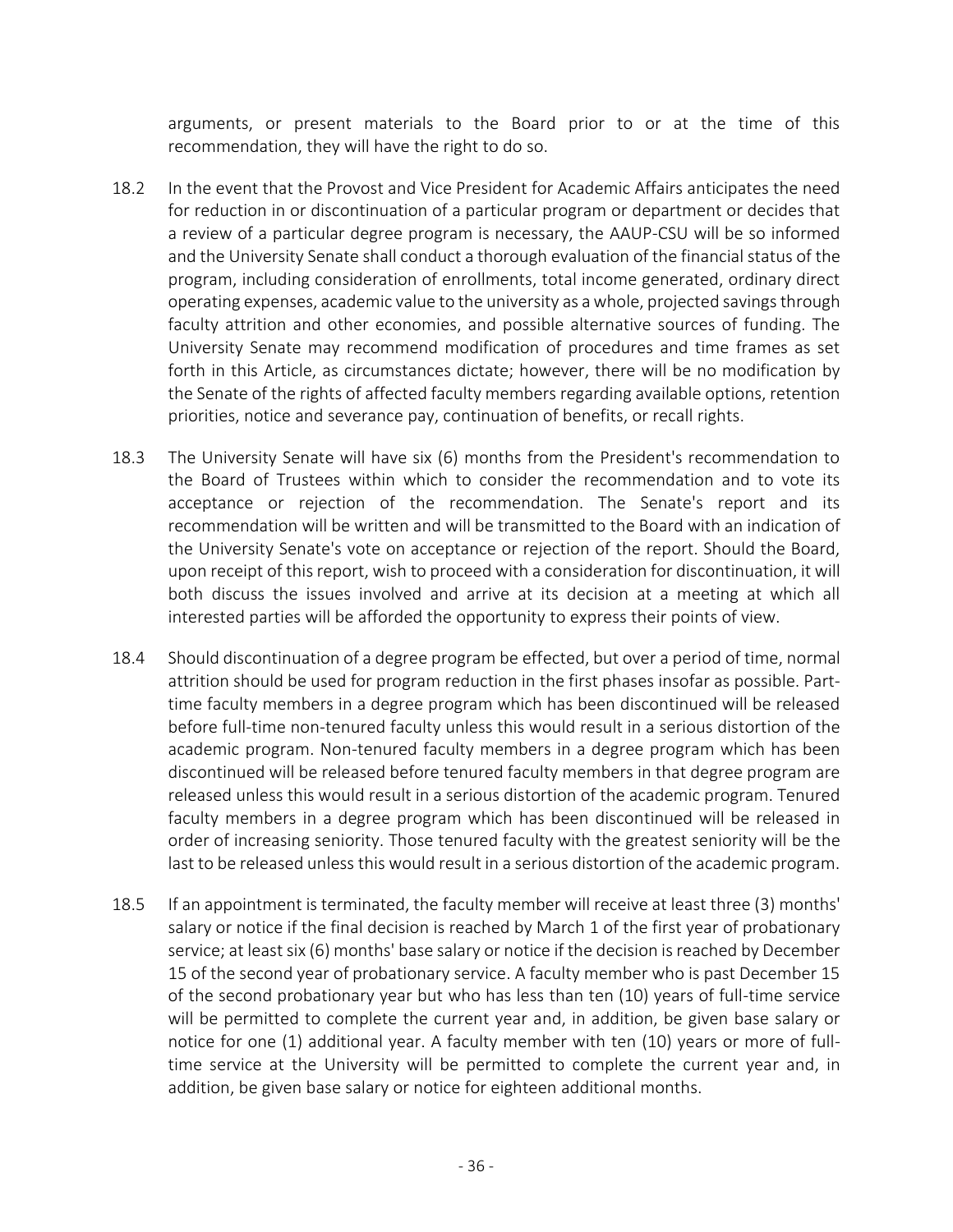18.6 Before terminating a tenured faculty member or a non-tenured faculty member prior to the end of a period of appointment because of discontinuation of a degree program, the Administration will endeavor to place the affected faculty member in another suitable position in the University. A tenured faculty member may be offered a reasonable period of orientation in a new position (not to exceed the required notification period referred to in Article 18.5 above). The University may not fill a position in a discipline in which a tenured or tenure track bargaining unit member who has been terminated under Article 18, is qualified to teach for a period of two years from the date of termination of service, unless the position is first offered to that bargaining unit member and he or she is given at least thirty (30) days to accept or decline the position. It shall be the responsibility of the faculty member to notify Human Resources of his or her current address and any subsequent changes in address. A bargaining unit member thus recalled shall be recalled with his or her tenure status and rank at the time of termination.

# ARTICLE 19

## VACATION

- 19.1 Any Bargaining Unit member on twelve month appointment shall accrue during his/her first five years of employment fifteen (15) days of paid vacation leave per year. After completing five (5) years of employment, any Bargaining Unit member on twelve month appointment shall accrue twenty-two (22) days of paid vacation leave per year.
- 19.2 Use of paid vacation leave shall be mutually agreed to by the faculty member and the Department Chair/Library Director.
- 19.3 A faculty member may carry over from year to year a maximum of thirty (30) days of accrued vacation. Any vacation accrual in excess of thirty (30) days shall be forfeited and eliminated at the end of the pay period in which the member's anniversary date occurs.
- 19.4 All faculty must turn in a University leave form in advance of taking vacation leave except in exceptional circumstances. In such circumstances leave forms must be turned in within three (3) days of return or as provided by applicable state and/or federal law.

## ARTICLE 20

## EVALUATIONS

20.1 Purpose: The purpose of the evaluation procedure described herein is twofold: to help faculty members improve their professional performance and to provide those individuals responsible for making career decisions with information regarding faculty and Administration performance. The Administration subscribes to the principle of a universitywide evaluation program as a means of evaluating the performance of the members of the various components of the University, and as a tool to assist members of the University to improve their performance, and to maximize their growth in the profession.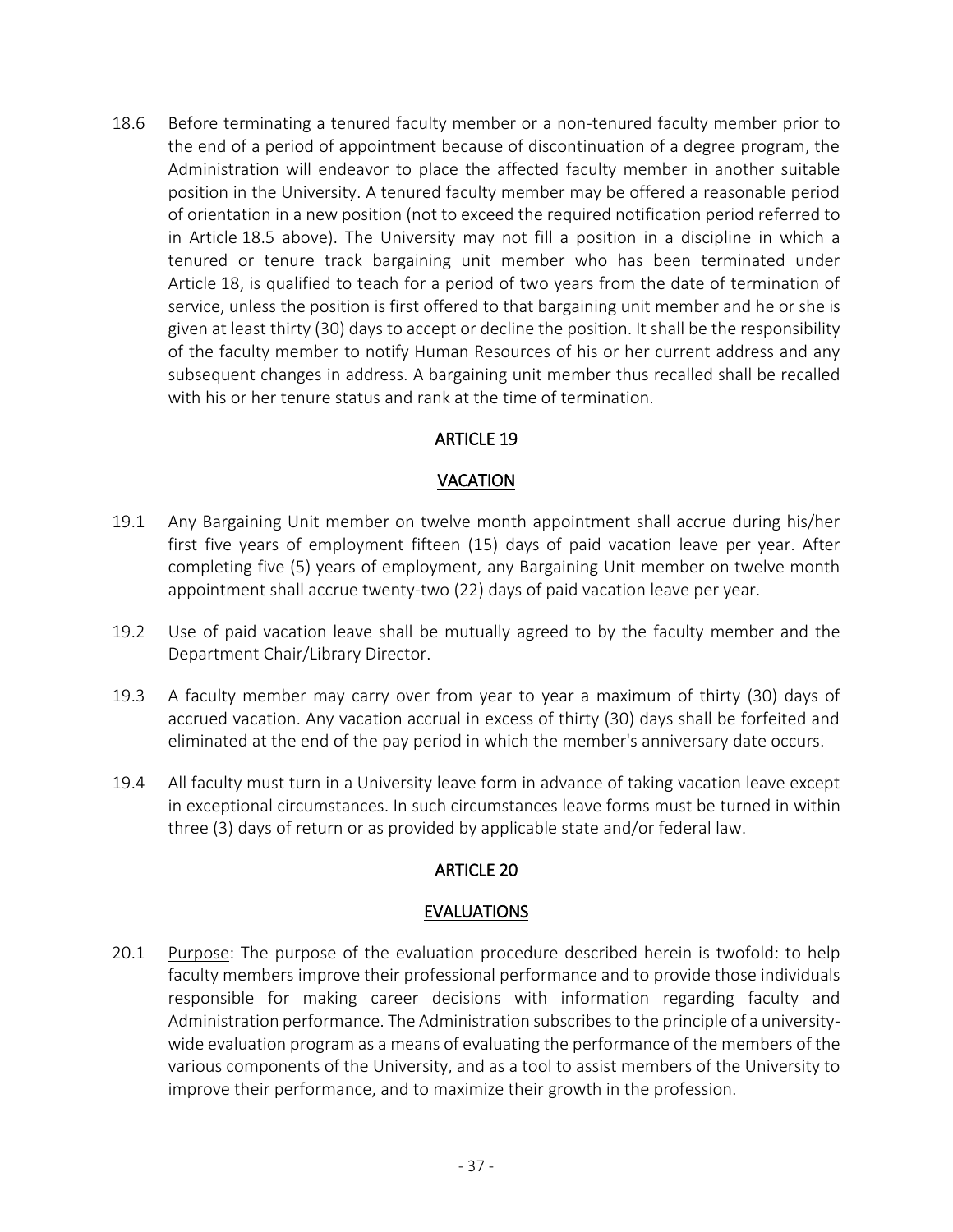- 20.2 Guiding Principle: Fairness requires that the criteria for evaluation be known to the faculty member. Fairness requires that the annual evaluation provide clear, actionable feedback that promotes high quality faculty work. A negative decision on reappointment, promotion, or tenure should not be the first critique a faculty member receives. Fairness also demands that all persons participating in the evaluation process are consistent and conscientious in their assessments and adhere to the rules, guidelines, and procedures established through this Agreement.
- 20.3 Scope of Evaluations of Faculty: Evaluations of faculty will be conducted as follows:
	- a) Student Evaluation of Faculty: Members of the Bargaining Unit will be evaluated by students each semester in classes they teach. Should a faculty member feel that there are serious and compelling reasons why a specific course in a given semester should not be evaluated, he/she may submit a written request for exclusion to the Dean. If the Dean approves the request, the course shall be excluded from evaluation.

Procedure: The Administration will provide appropriate materials and will make arrangements for the administration of evaluations. The specific procedures for student evaluation of faculty will be those most recently adopted by the University Senate. Any modification of these procedures must be approved by the University Senate and the Provost and Vice President for Academic Affairs.

Instrument: The instrument used for student evaluation of faculty will be the instrument most recently adopted by the University Senate and approved by the Administration. Any amendment of the current instrument must be adopted by the Senate and approved by the Provost.

Report of Results: Summaries of student evaluations of faculty will be made available to faculty members no later than one month following the close of the evaluation period. Copies of the summaries of student evaluations will be placed in the faculty member's Official Personnel File.

b) Department Evaluation of Non-Tenured Faculty: The Department Chairperson, after consultation and input from the tenured members of the Department, will meet annually with each non-tenured faculty member, during the spring semester, to review that faculty member's professional growth. (If the Department Chairperson is not tenured, his/her evaluation will be conducted according to Article 20.3(d).) In every case, the Department Chairperson and the non-tenured faculty member will have a shared responsibility to ensure that such an evaluation takes place. This annual evaluation will include a discussion of the faculty member's professional performance, a review of his/her tenure eligibility and probationary status, a review of his/her career plans, a discussion of the additional support the faculty member may require, and where appropriate, an action plan to correct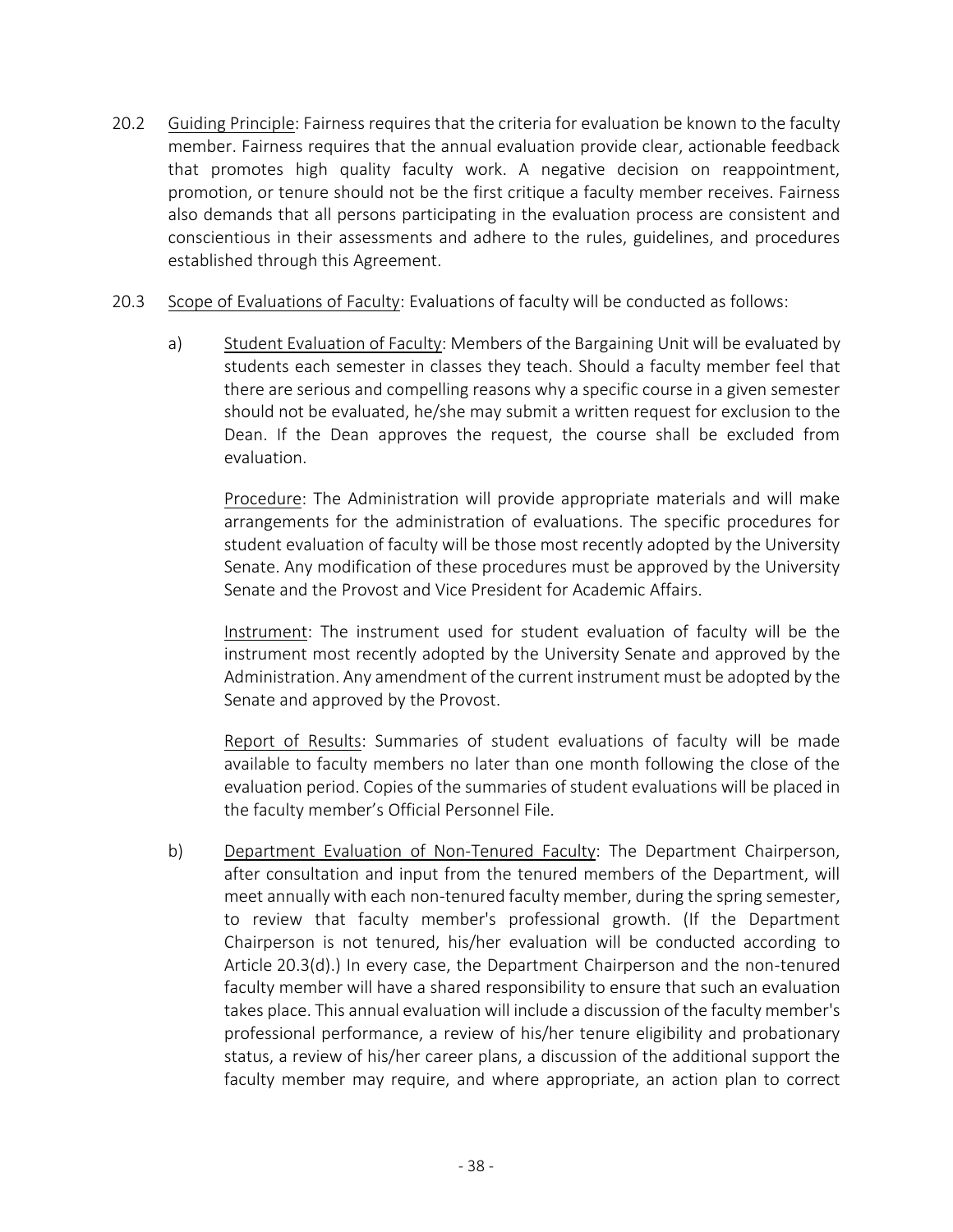deficiencies, and to ensure professional growth. At the conclusion of each meeting, the Chair will prepare a written summary.

The faculty member may indicate, in writing, any differing opinions about the content of the summary statement. Such written opinion will become part of the summary statement. The statement(s) will become part of the Official Personnel File maintained by the Administration. The Department and faculty member will each retain a copy of the statement(s). By April 30 of each year, the Department Chairperson will forward all evaluations to the Dean, and certify that they have been completed, or explain the reason(s) for any missing evaluations. By May 31 of each year, the Dean will forward all evaluations to the Provost and Vice President for Academic Affairs for inclusion in the faculty members' official personnel files.

In addition, first year faculty will meet during their first semester of service with the Department Chairperson. This meeting between the Department Chairperson and new faculty member will include a discussion of the faculty member's professional performance, a review of his/her career plans, a discussion of the additional support the faculty member may require, and a discussion, for tenure track faculty members, of the Department's expectations of the faculty member during the probationary period. At the conclusion of the meeting, the Chair will prepare a written summary which will be shared with the new faculty member. This formative summary will not become part of the new faculty member's personnel file.

c) Departmental Evaluation of Tenured Faculty: Tenured faculty members will be evaluated by a committee of their departmental peers, excluding the Department Chairperson, during each spring semester. The size and composition of the Peer Evaluation Committee will be determined by each department consistent with the number of faculty members in a department. The Peer Evaluation Committee will select a chairperson who will prepare a summary of the evaluation and provide the faculty member and the Department Chairperson with copies. The evaluation and summary will assess the faculty member's performance since the previous evaluation, including efforts to fulfill goals and plans established at the previous evaluation, and will discuss goals and plans for the next year.

In departments where the Department Chairperson is tenured, the Department Chairperson will prepare a written statement indicating whether he or she agrees or disagrees with the evaluation. In departments where the Department Chairperson is untenured, the Dean will prepare a written statement indicating whether he or she agrees or disagrees with the evaluation. The faculty member may indicate, in writing, any differing opinion about the content of the Peer Evaluation Committee's summary and/or the statement of the Department Chairperson or Dean. Such written opinion will become part of the summary statement. The Department and faculty member will each retain a copy of the summary statement. By April 30 of each year, the Department Chairperson will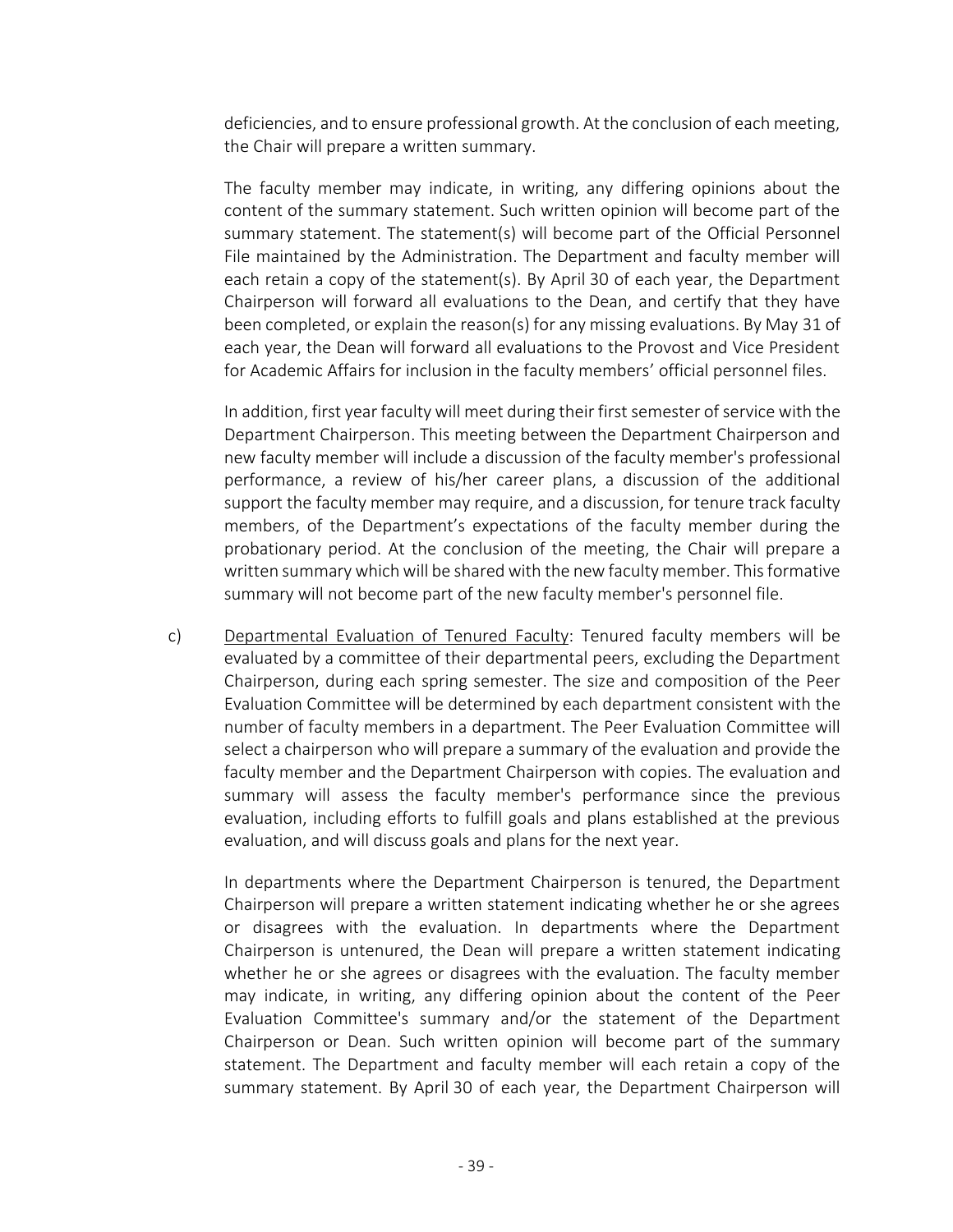forward all evaluations to the Dean, and certify that they have been completed, or explain the reason(s) for any missing evaluations. By May 31 of each year, the Dean will forward all evaluations to the Provost and Vice President for Academic Affairs for inclusion in the faculty members' official personnel files.

- d) Departmental Evaluation of Department Chairpersons: Department Chairpersons will be evaluated in their role as faculty member by the Department's Peer Evaluation Committee during each Spring semester. The Committee will designate one of its members to prepare the summary. All other procedures of the evaluation will be conducted in the manner specified in 20.3c above except that the Department Chairperson will not review himself/herself.
- e) Evaluation of Faculty Members with Responsibilities in Two Departments: Some faculty members, particularly Research Faculty, may have most of their responsibilities in one department but some responsibilities, usually limited teaching, in another department. These departments are referred to, respectively, as primary and secondary departments as described in Article 12.8. For these faculty members, the annual evaluations described above are executed by the primary department. However, student evaluations of the courses that they teach in the secondary department will be done and the department chairperson of the secondary department will provide a written assessment of the faculty member's teaching performance to the chairperson of the primary department. That assessment, in the form of a letter by the chairperson of the secondary department, shall be considered by the primary department in it is evaluation of the faculty member.
- 20.4 Faculty Assessment of Administrators: At least once every three years, the activities of respective Deans, Provost and Vice President for Academic Affairs and President, will be assessed by full-time faculty. Summaries of the assessments will be provided to the Administrators and will be maintained by the Office of Academic Planning and Assessment. Bargaining Unit members' assessments of the administrative activities shall remain anonymous. Chairpersons, in their role as administrators, will be evaluated each year as described in Article 12.5.
- 20.5 Instruments for Faculty Evaluation of Chairperson as Administrator and Faculty Assessment of Administrators: Instruments for Faculty Evaluation of Chairperson as Administrator, and Faculty Assessment of Administrators, will employ items that pertain to administrators in a University setting and will be those adopted by the University Senate subject to approvals as described below.

Immediately following ratification of this Agreement, the University Senate shall solicit suggestions for, and consider modifications of, the instrument for Faculty Assessment of Administrators. The form resulting from these deliberations of the University Senate shall be subject to approval by the joint Administration/AAUP committee described in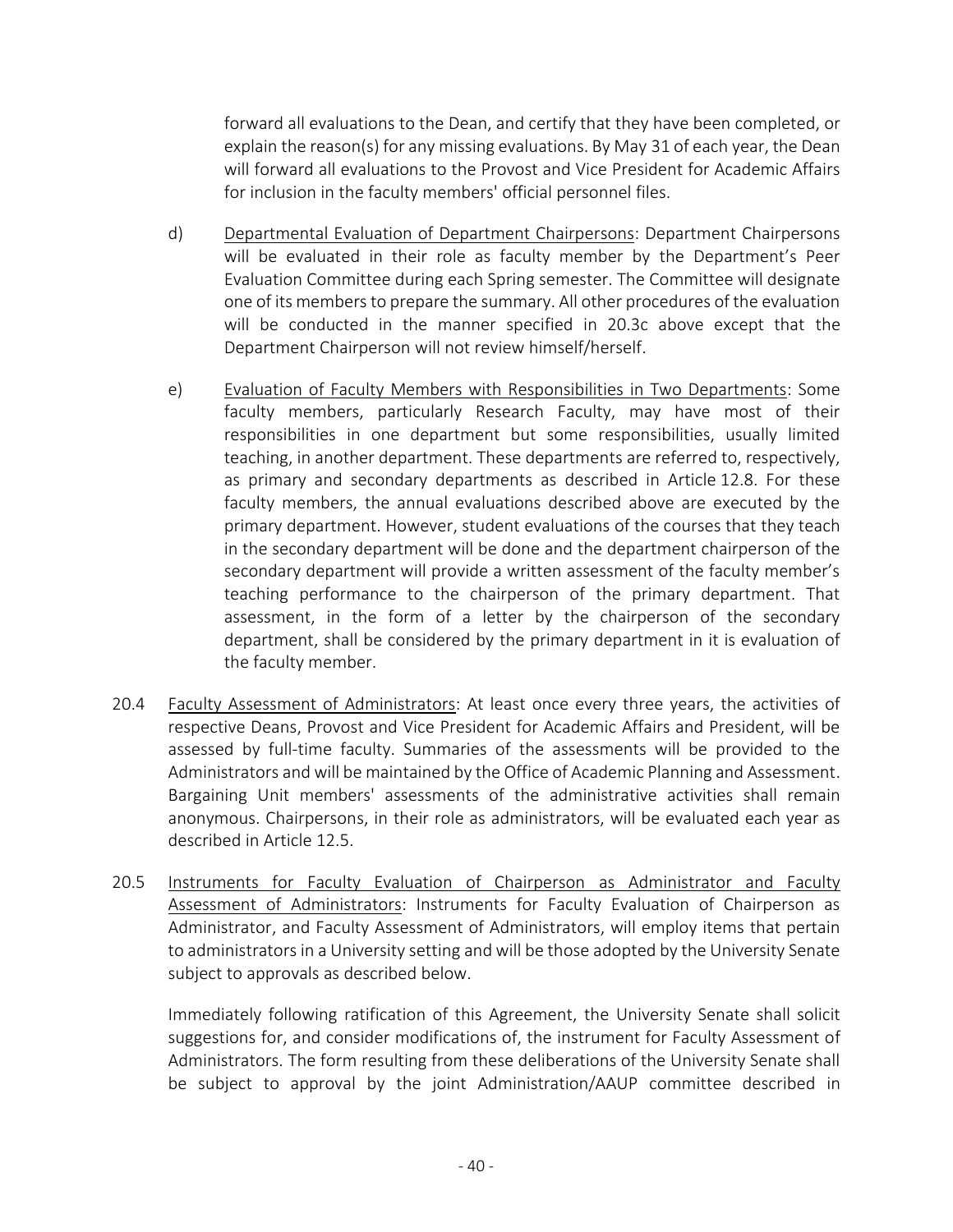Section 20.7, and to approval of the President and Board of Trustees and shall be used beginning with the first semester following its approval.

Should the University Senate fail to consider modification of the instrument for Faculty Assessment of Administrators by May 31, 2018, consideration of modifying this instrument will be added to the charges to the joint Administration/AAUP committee described in Section 20.7. Any recommendations on this matter, from the joint committee, will be forwarded to the University Senate for approval.

Should the Senate fail to approve such recommendations in whole or substantially, the Administration and the AAUP may implement them via a Memorandum of Understanding.

- 20.6 Exclusivity of Evaluations: For the duration of this Agreement, the system of faculty evaluations described in this Article will be the only faculty evaluations of any kind employed at Central State University, except for the evaluative judgments required by other provisions of this Agreement.
- 20.7 The AAUP and the Administration recognize that evaluation of faculty is important in supporting and encouraging professional growth and for providing a continuous record of the performance of the faculty member. Because of the importance of evaluation of faculty, a committee consisting of three (3) members appointed by the Administration and three (3) members appointed by the AAUP shall be established to make recommendations on: (a) materials to be submitted by the faculty member; (b) a new instrument for evaluation of untenured (tenure track, term and research faculty hired after October 1, 2017) faculty; and (c) modification of the peer review instrument for tenured faculty. The members of the committee shall be appointed within sixty (60) days of the ratification of this Agreement. Within ninety (90) days after its appointment, the committee shall submit a report to the Administration and the AAUP that details its recommendations. These recommendations will be forwarded to the Senate for adoption consideration. This report shall include a meaningful system of rewards and assistance for faculty in improving their performance, with inclusion of the Dean and the Provost in any decision on rewards and assistance beyond those described elsewhere in this Agreement. Subject to the approval of the Board of Trustees and the AAUP, the parties shall execute this report as a Memorandum of Understanding that will be attached to this Agreement and which shall be implemented for the next academic year.

# ARTICLE 21

## PERSONNEL FILES

21.1 General: The Administration will maintain an Official Personnel File in the Office of the Provost and Vice President for Academic Affairs for each full-time faculty member. The Official Personnel File will be the sole official repository of records to be utilized in the administration of the personnel evaluation provisions of this Agreement.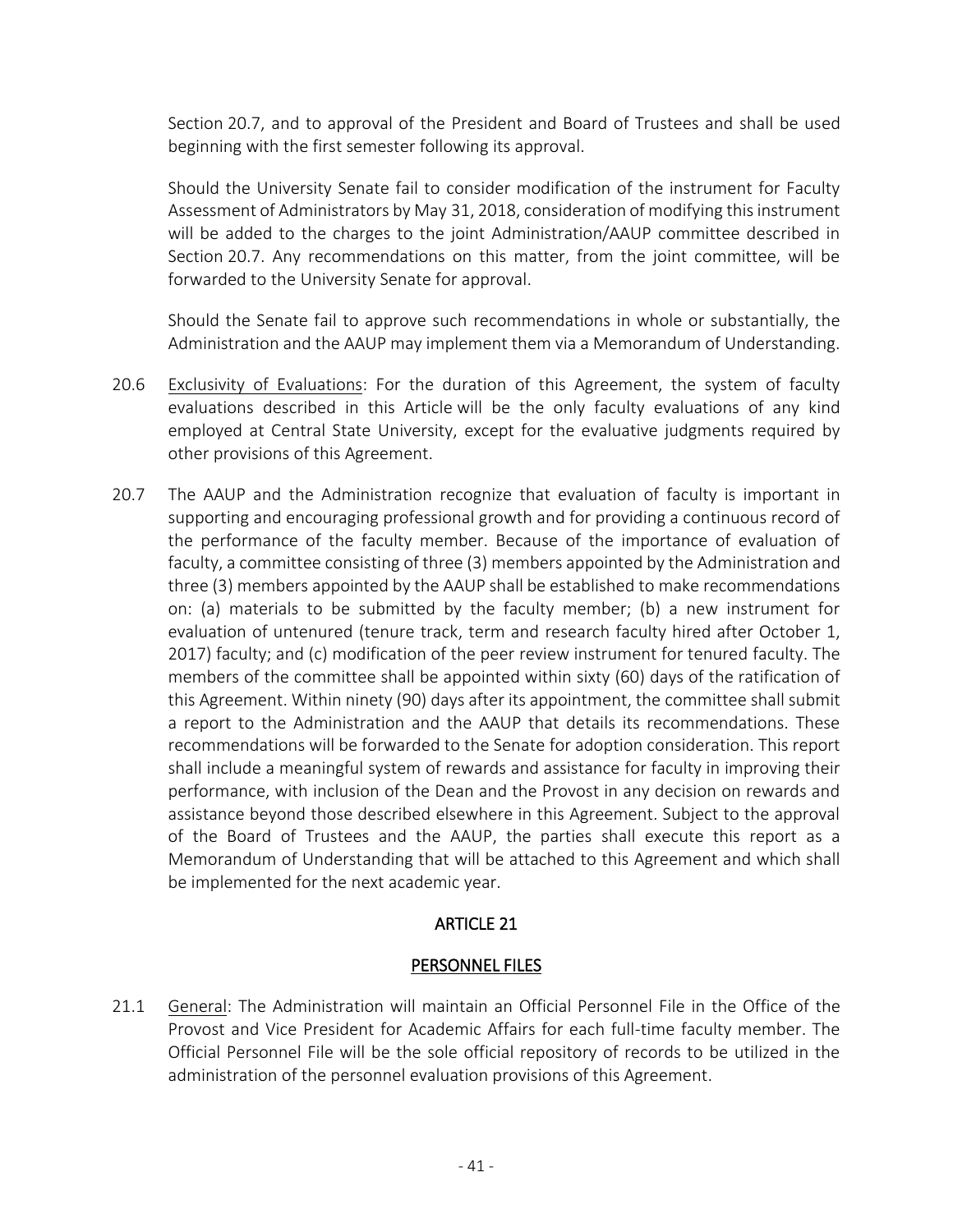- 21.2 Contents: From the time of appointment as full-time faculty, an individual's file will contain the following:
	- a) Information on the individual's prior employment, education, and training;
	- b) Official transcripts of all college work;
	- c) Copies of the individual's contracts with the University:
	- d) Reports of student, chairperson, and peer evaluations;
	- e) Information on the individual's professional activities and accomplishments;
	- f) Any statement that the faculty member wishes to insert in response to or in elaboration of any other item in the file;
	- g) Documents relating to tenure and/or promotion in rank;
	- h) Documents deemed appropriate for insertion by the Administration, providing such documents are compiled and maintained in a fashion compatible with law: and
	- i) Information involving seniority.
- 21.3 Date and Signature: Documents which are placed in a faculty member's file will be dated and signed by the Provost and Vice President for Academic Affairs or his/her designee at the time of their insertion in the file. Anonymous statements will not be placed in the file. If a specific document does not originate from the individual, or does not include by its definition a copy for the individual, the Administration will send a copy of the document to the individual at the time of its insertion in the file.
- 21.4 Inspection and Duplication: The faculty member has the right and responsibility to inspect his/her file at reasonable times. Upon written authorization by the faculty member, the individual's designated representative and/or AAUP-CSU will have access to inspect and duplicate the contents of the file at reasonable times. The Administration will provide forms for this purpose, although access will not normally be denied solely because the authorization is not written on the designated form. The Administration will not levy a charge for the inspection of the files, but it may levy a reasonable charge for the duplication of the contents of a file.
- 21.5 Access: Appropriate academic administrators will have access to personnel files. Individual faculty members will have access at reasonable times to their files. AAUP-CSU will have access to files as specified in Article 21.4. Faculty members engaged in activities mandated by this Agreement will have access to appropriate personnel files; faculty involved in the screening of candidates for awards or special recognition will also have access to personnel files as needed to fulfill those duties. If unofficial or working files are maintained for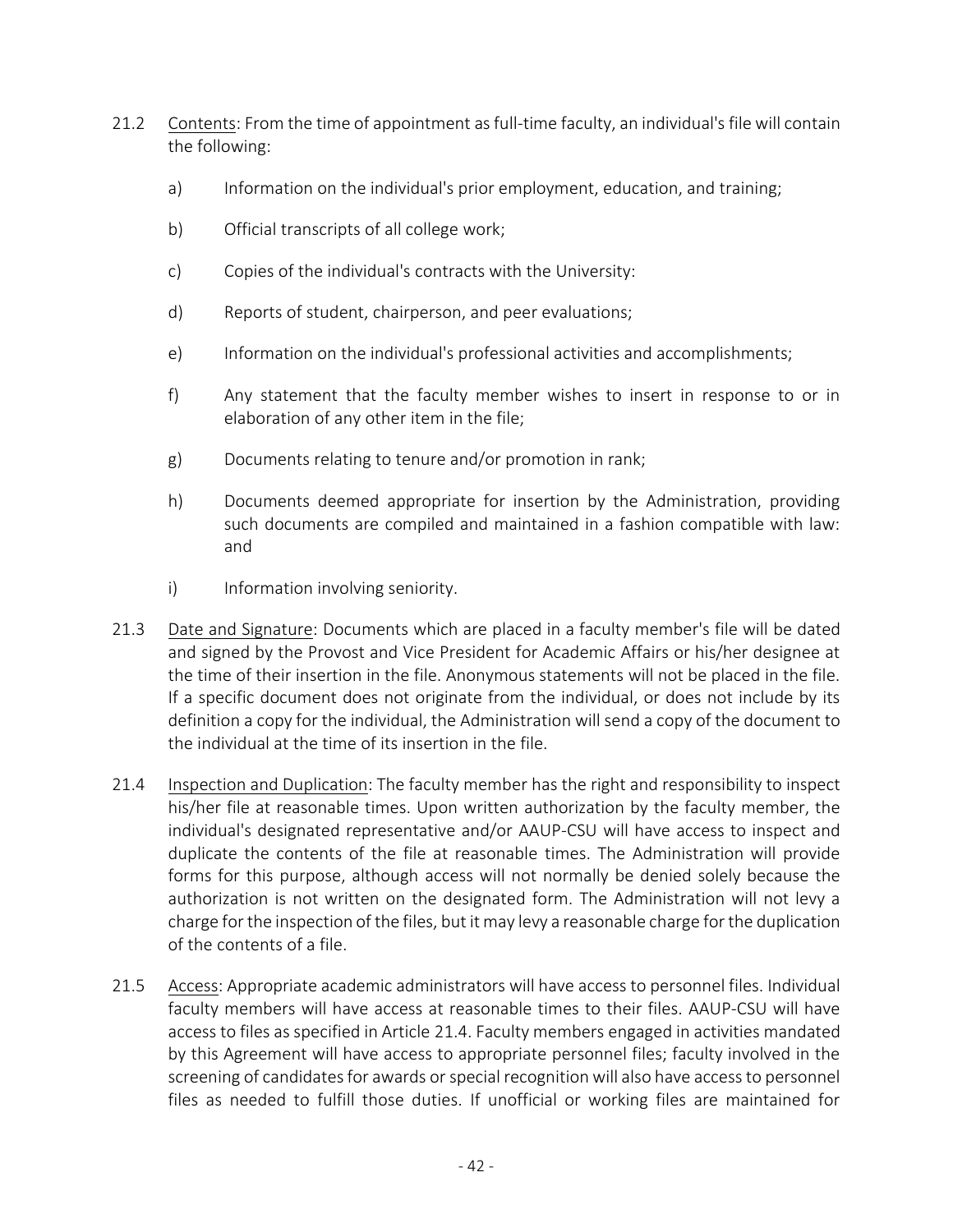individual faculty in the office of the Chairperson or Dean, the faculty member will have access at reasonable times to his/her unofficial file.

- 21.6 Non-Use of Items: The Administration will, upon written request by a faculty member, indicate in writing that the following documents will no longer be used:
	- a) Records of grievances filed by the individual, providing three (3) years have elapsed since the filing thereof;
	- b) Records of student grievances filed against the faculty member, providing three (3) years have elapsed since the filing thereof;
	- c) Student evaluations, provided at least three (3) complete academic years have elapsed since the insertion of such documents in the file;
	- d) Chairperson's and/or peer evaluations completed prior to the most recent three (3) for tenured faculty and the most recent six (6) for non-tenured faculty; and
	- e) Information not specified in 21.2 above.

# ARTICLE 22

## FACULTY IMPROVEMENT, PROFESSIONAL AND PERSONAL LEAVES OF ABSENCE

- 22.1 Both parties recognize and understand that exceptions to any University leave policy may be made by the Board of Trustees.
- 22.2 Faculty Improvement Leave: Both parties to this Agreement subscribe to the concept of Faculty Improvement Leave for professional development in accordance with State Law ORC 3345.28. The Administration will make two (2) full-year or three (3) half-year or one (1) full-year and one (1) half-year Faculty Improvement Leaves available each year contingent upon funding availability.
- 22.3 Guidelines for Faculty Improvement Leave: Faculty Improvement Leaves will be available to Assistant Professors, Associate Professors and Professors after seven (7) or more years of service at Central State University. Such leaves when requested and approved by the Department, Dean or Library Director, Provost and Vice President for Academic Affairs, President and Board of Trustees, for faculty members on 9-month appointment, will be granted for two semesters at two-thirds (2/3) base salary or one (1) semester at full salary. For faculty members on 12-month appointment, leave options are twelve (12) months at two-thirds (2/3) base salary or six (6) months at full salary. Policies and guidelines covering Faculty Improvement Leave are attached as Appendix C. Faculty Improvement Leave shall not be granted to a Bargaining Unit member for the purpose of pursuing an additional degree. Any changes in these policies and guidelines must first be approved by both the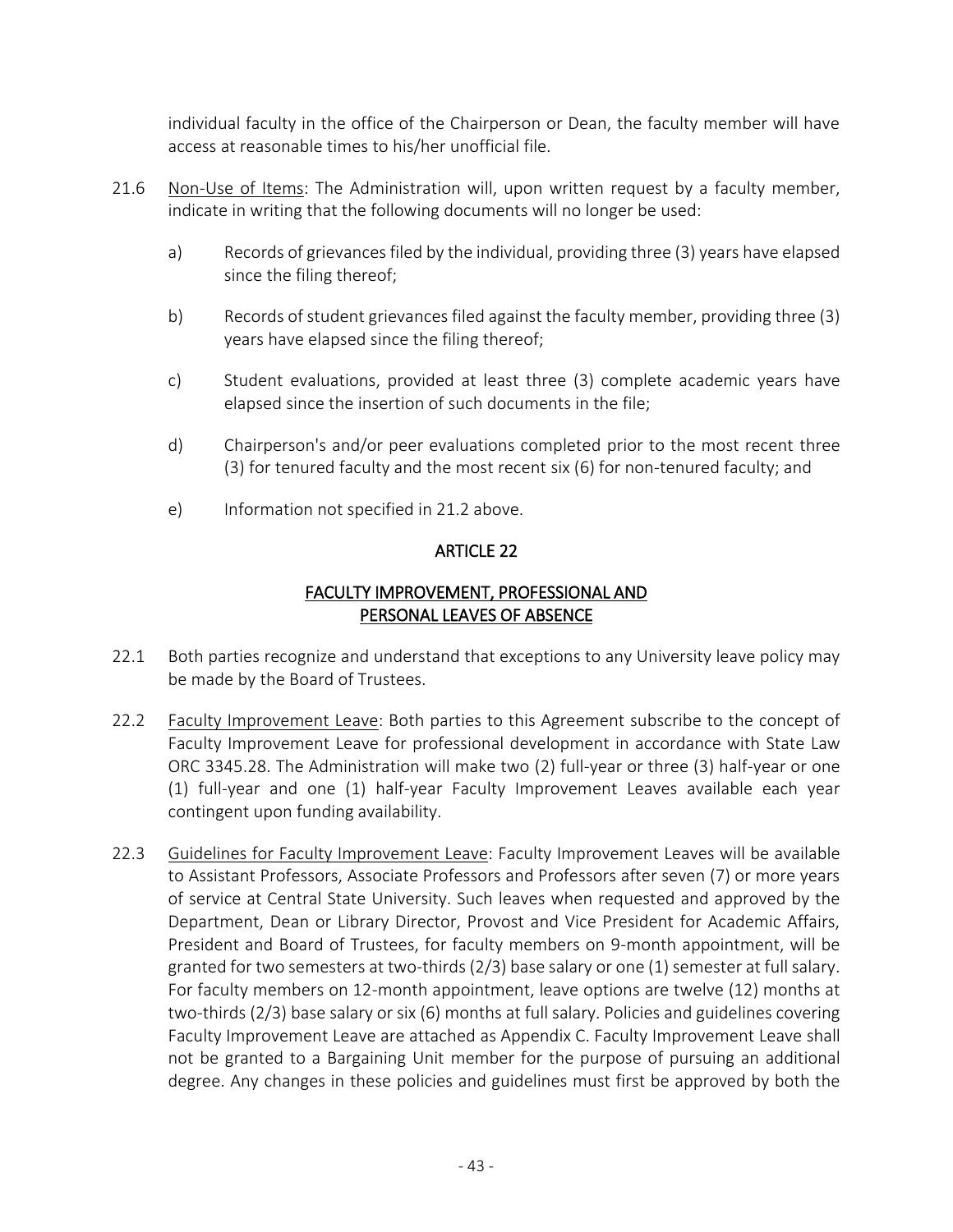Senate and the Administration. Application forms for Faculty Improvement Leave will be available in the office of Provost and Vice President for Academic Affairs.

22.4 Professional Leave: Professional leave without pay may be granted to a tenured or tenure track faculty member at any time by the Board of Trustees on recommendation of the Department Chairperson, Dean, Provost, Vice President for Academic Affairs, and President. Such leave shall be for purposes of intellectual professional enrichment promising to serve the best interests of the University.

## 22.5 Guidelines for Professional Leave:

- a) Professional leave may be granted to any Bargaining Unit member with a regular appointment, and such leave may be granted for up to one (1) year without pay and may be renewed for an additional year. A person granted leave may accept remuneration from sources outside of Central State University during the period of leave.
- b) Except in emergency or unusual cases, personnel applying for professional leave will file their requests with the appropriate Department Chairperson by February 1, of the year preceding the academic year in which the leave is intended to begin. The Department Chairperson will forward the recommendation regarding the professional leave request to the Dean or Library Director who in turn forwards all requests for leave, with his/her and the Department's recommendation, to the Provost and Vice President for Academic Affairs. Except in emergency or unusual cases, the applicant will be notified by March 15 of the disposition of the request.
- c) Upon completion of the leave, the Bargaining Unit member will submit to the Dean or Library Director a report detailing the attainments while on leave.
- d) Upon returning from leave, a person will receive any salary increase, promotion or award of tenure which he or she would have received had he or she remained in residence.
- e) All leaves will be granted with the understanding that the recipient is obligated to return to the University for at least two (2) academic years immediately following the period of leave.
- f) A person on leave will have the right to participate in any or all fringe benefits to which he or she would have been entitled if not on leave. Such benefits will be provided upon payment by the individual of the full costs thereof. All benefits which are based on salary, except retirement, will be calculated on the regular base salary which the person would receive if he or she were not on leave.
- g) A Bargaining Unit member on professional leave will have the option of signing a waiver which would provide that the period of leave would not be considered in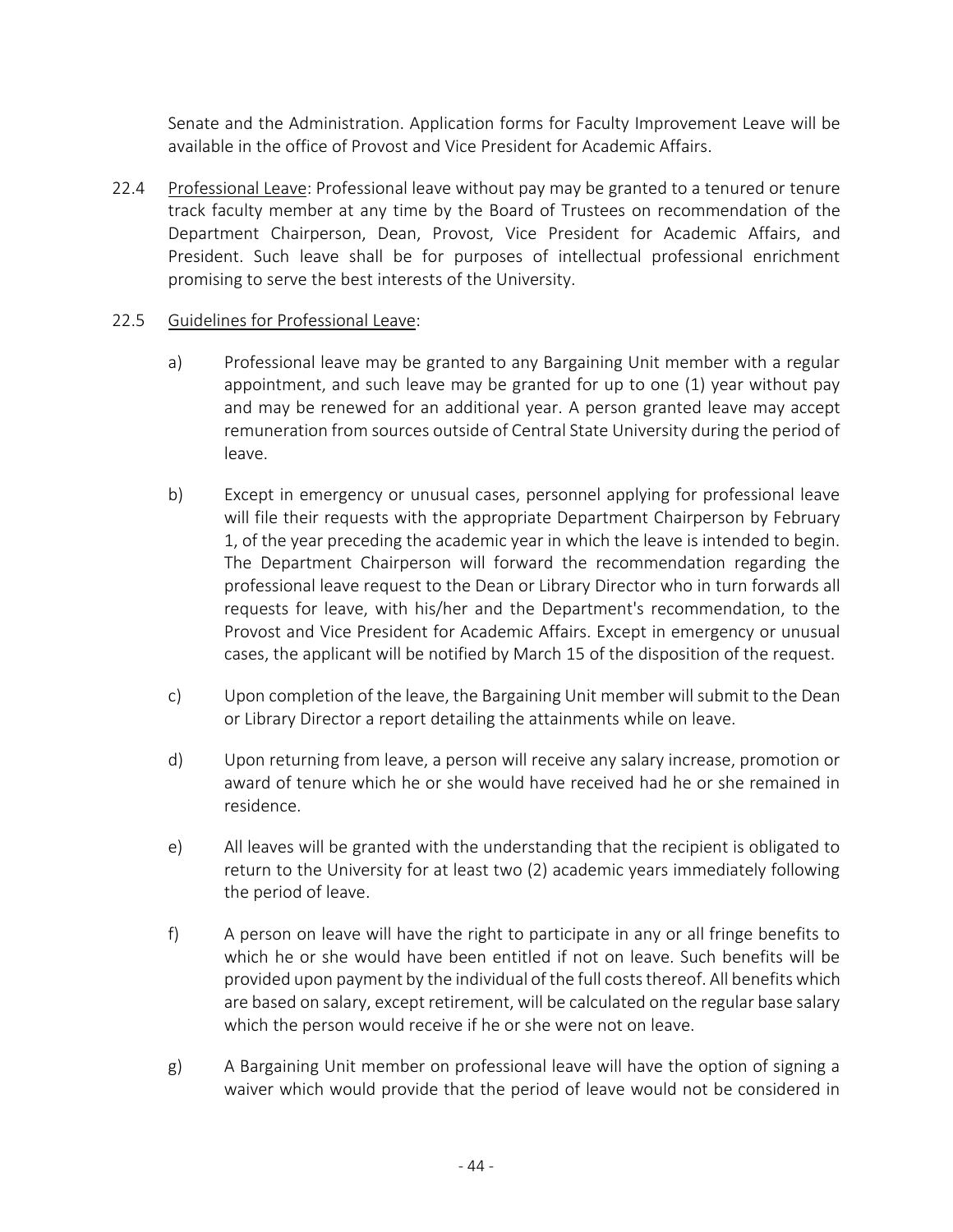counting the years toward tenure. Such waiver by the individual will serve automatically to extend the term of the current appointment for a period of time equal to the period of leave, provided that to effect this optional waiver such leave will not be for a period of less than one (1) year.

22.6 Personal Leave: Bargaining Unit members may at any time request a personal leave of absence without pay for up to one (1) year for reasons including, but not limited to, public service or family needs.

## 22.7 Guidelines for Personal Leave:

- a) A request for personal leave may be initiated by submitting a written request to the Department Chairperson. The request will state the reason for the leave, the period of absence, and the date of return. Upon the recommendation of the Department Chairperson, and subject to the concurrence of the Dean or Library Director, a leave of absence without pay may be granted by the Board of Trustees on recommendation of the President. The Provost and Vice President for Academic Affairs will inform the individual submitting the request of the Board's decision. Renewal requests for an additional one (1) year may be submitted by the same procedure.
- b) A Bargaining Unit member on personal leave will have the option of signing a waiver which would provide that the period of leave would not be considered in counting the years toward tenure. Such waiver by the individual will serve automatically to extend the term of the current appointment for a period of time equal to the period of leave, provided that to effect this optional waiver such leave will not be for a period of less than one (1) year. A person on personal leave will have the right to participate in any or all fringe benefits except for retirement for which he/she would have been eligible if not on leave. Such benefits will be provided upon payment by the individual of the full costs thereof.

# ARTICLE 23

# COURT, MILITARY AND POLITICAL LEAVE

- 23.1 Both parties recognize and understand that exceptions to any University leave policy may be made by the Board of Trustees.
- 23.2 Court Leave: Bargaining Unit members may be granted court duty leave with pay and will be granted jury duty leave with pay for up to two (2) weeks for such purposes. If the jury duty extends or is likely to extend past two weeks, the faculty member may ask the University for assistance and the University shall assist the faculty member in asking for a hardship exemption. Should the exemption not be granted, or should the exemption be granted sometime after two weeks, the University shall continue to pay the faculty member while he or she is on jury duty. Evidence in the form of a subpoena or written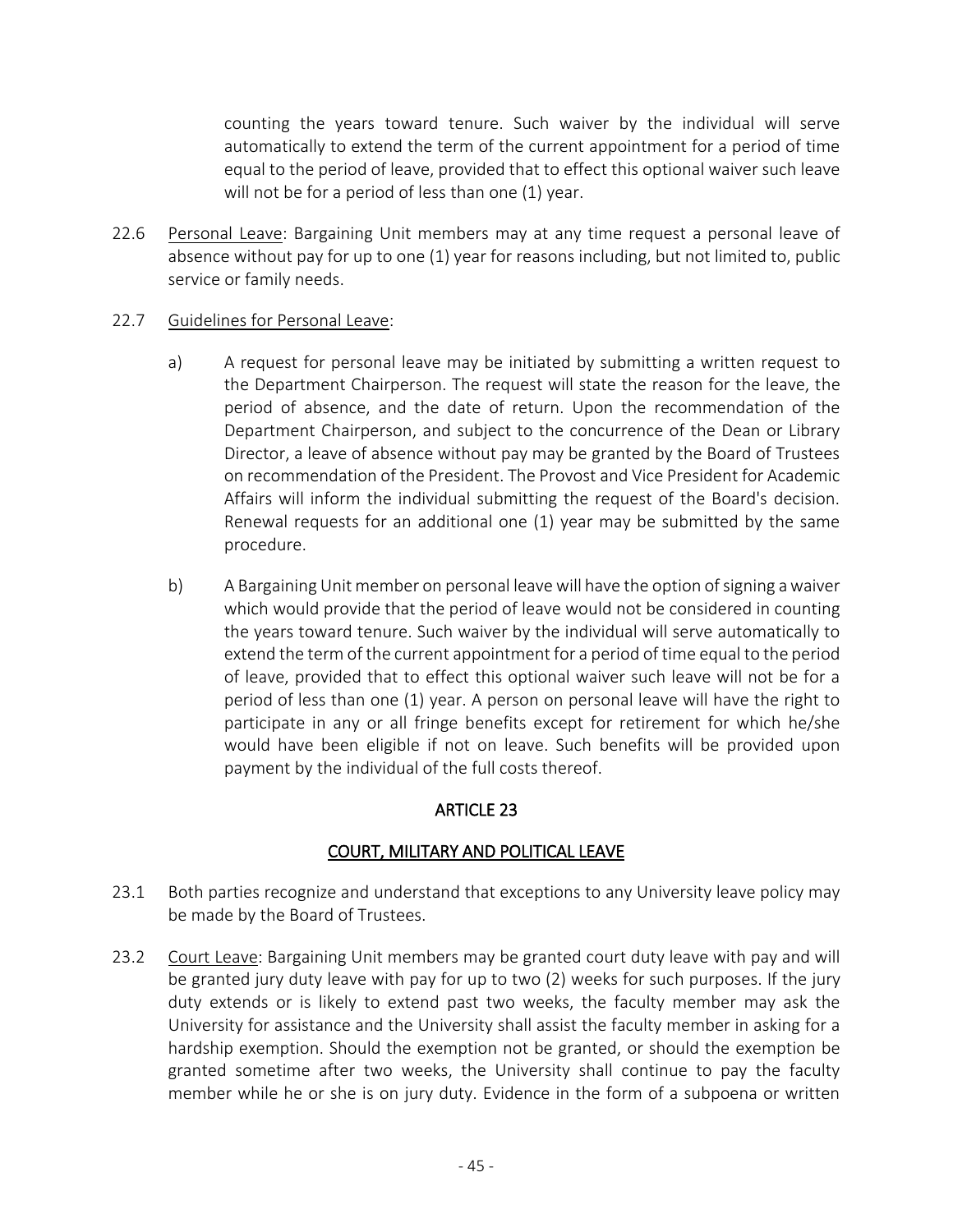notification will be presented to the member's Department Chairperson as far in advance as possible. All compensation received from court during such leave will be deposited with the Central State University's cashier's office. Court leave with pay is not allowed for situations in which the faculty member is appearing as a witness for remuneration. It is incumbent upon the faculty member to confer with his/her department chair to arrange suitable coverage for his/her courses.

- 23.3 Short-term Military Leave: When a Bargaining Unit member must fulfill temporary military duty with a Reserve component of the Armed Forces, and this occurs during a contract period, the Administration will grant leave to the individual for this purpose. All benefits, including pay, will be continued subject to provisions of the insurance policies and restrictions of law, if any. Such leave will not exceed thirty-one (31) days.
- 23.4 Long-term Military Leave: A long-term military leave of absence without pay will be granted to any faculty member in the event of call-up or recall or involuntary induction for extended duty, i.e., more than thirty-one (31) days. Upon return from such leave the faculty member will be placed in the same or similar position which he/she held prior to the leave except that he/she will receive any salary increase, promotion, or award of tenure which he/she would have received had he/she not been on leave. The faculty member must request reinstatement within ninety (90) days after receipt of the discharge.
- 23.5 The Administration agrees to comply with the Uniform Services Employment and Reemployment Rights Act and all other applicable state and federal law with respect to military leave.
- 23.6 Political Leave: A Bargaining Unit member who is elected or appointed to a full-time political office may be granted leave without pay for the duration of his/her term of office. This leave will not exceed two (2) years.

## **ARTICLE 24**

## SICK LEAVE

24.1 Accumulated sick leave may be used by a member of the Bargaining Unit whenever he/she is unable to fulfill his/her duties because of personal illness, injury, exposure to contagious disease which could be communicated to others, or because of illness, injury, or death in his/her immediate family. The member will immediately notify his/her Department Chairperson or Library Director, as the case may be, and advise of the estimated duration of absence. Sick Leave forms are available from Human Resources.

For provisions regarding domestic partners, see Appendix K to this Agreement  $-$ "Memorandum of Understanding on Domestic Partner Benefits."

24.2 Family Medical Leave Act (FMLA): Up to the first twelve (12) weeks of all disability leaves of absence, maternity/paternity leaves, and extended sick leave will concurrently be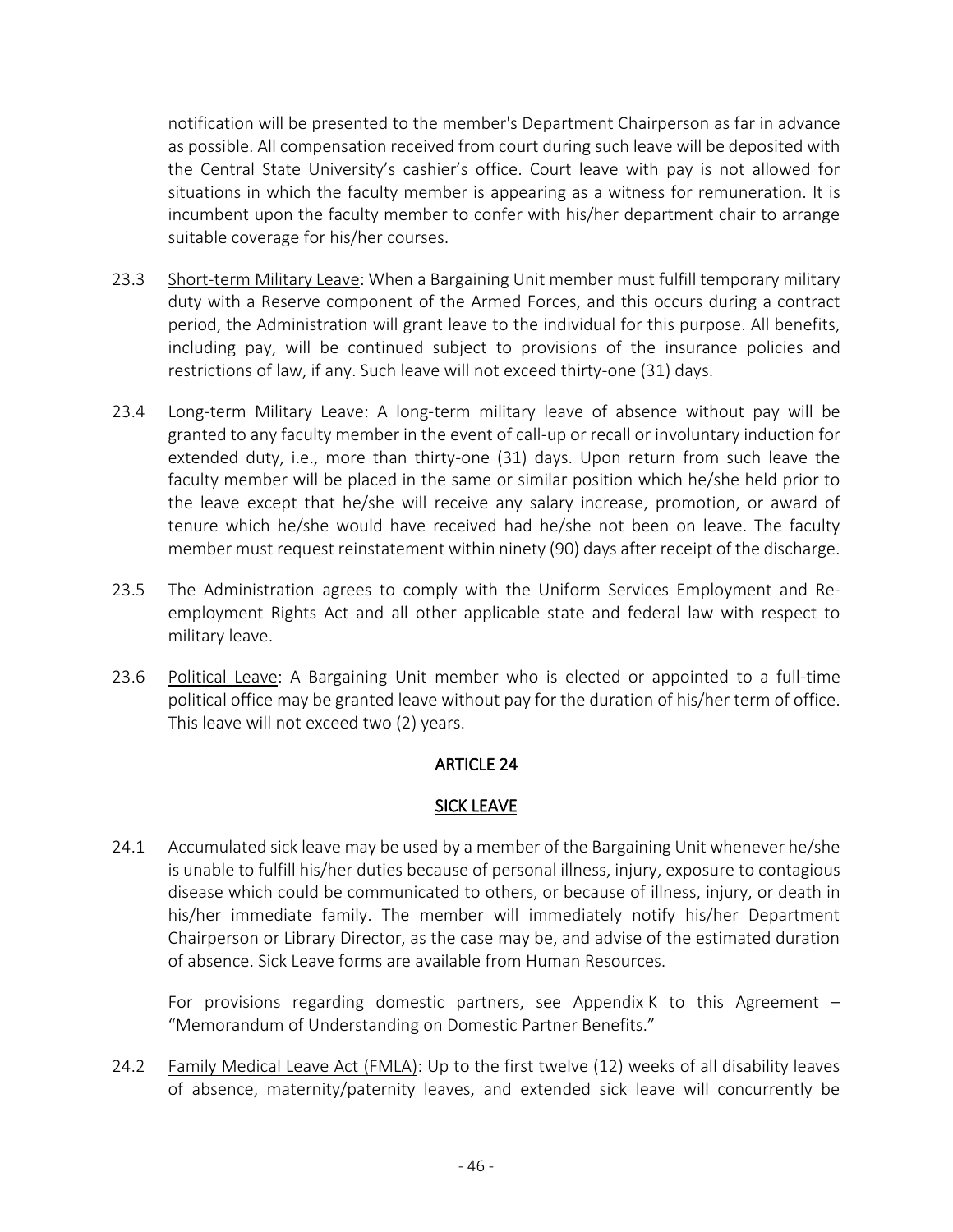treated as a leave of absence required by the Family Medical Leave Act (FMLA). Employees are required to first use accrued paid leave (sick leave, vacation), if any, during the FMLA period. If the employee's accrued paid leave is exhausted during the leave, the remaining FMLA leave will be unpaid leave.

Employees shall be entitled to FMLA leave for one of more of the following:

- a) Because of the birth of a son or daughter of the employee and in order to care for such son or daughter.
- b) Because of the placement of a son or daughter with the employee for adoption or foster care.
- c) In order to care for the spouse, or a son, daughter, or parent, of the employee, if such spouse, son, daughter, or parent has a serious health condition.
- d) Because of a serious health condition that makes the employee unable to perform the functions of the position of such employee.
- e) For qualifying exigencies of a spouse, son, daughter or parent on active duty or called to active duty status in the National Guard or reserves in support of a contingency operation.
- f) To care for the serious illness or injury of a covered service member.

For reasons a) through e) above, an employee's 12-month period will begin on the first day of the initial FMLA leave. Any FMLA leave taken after that date will, for the remainder of that 12-month period, be counted toward the 12-week annual allotment. For reason f) above, the employee is entitled to up to 26 weeks of leave on an annual basis, in accordance with the FMLA. For reason f) above, the 12 month period begins on the first day the employee takes leave for this reason and ends 12 months later.

 If spouses are both employed by the Employer they will be eligible for a combined total of twelve (12) weeks FMLA leave of absence due to birth, adoption, foster care or caring for a sick parent. Each of the spouses would be eligible for up to twelve (12) weeks leave when it is taken to care for a sick spouse/child or is due to the employee's own illness.

All other provisions of the Family Medical Leave Act (FMLA) also apply.

24.3 Bargaining Unit members will continue to accumulate sick leave at the rate of fifteen (15) days per year (1.25 days for each month) including paid academic leave and paid military or sick leave. Bargaining Unit members will receive accumulated sick leave for previous years of service with the State of Ohio based upon the appropriate accrual rate minus the number of days used.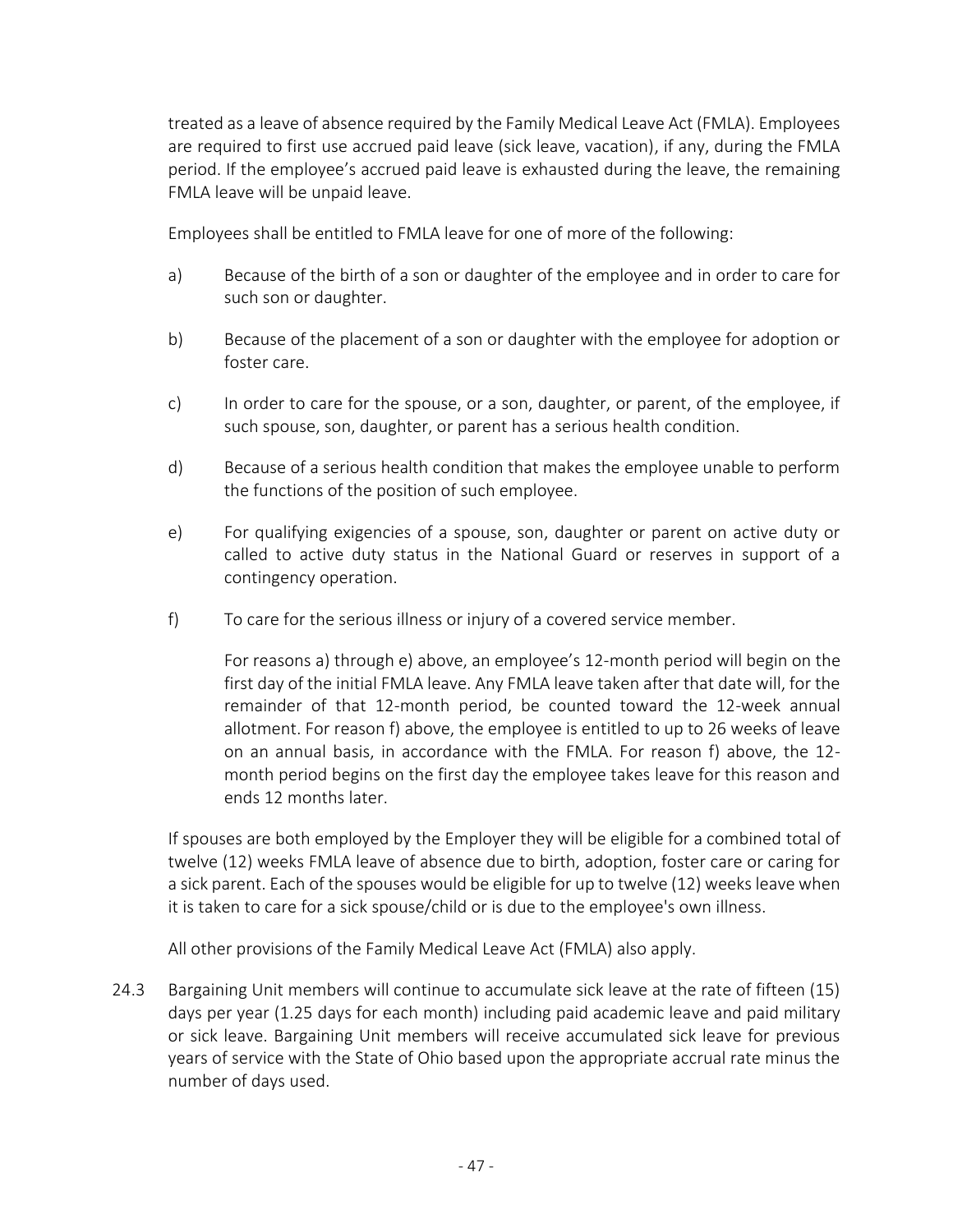- 24.4 Sick leave may be used during any period of time in which the Bargaining Unit member is under contract to perform services for the University. After ninety (90) days absence for a single or continuing illness or injury, the Bargaining Unit member must be declared disabled by a licensed physician and must submit his/her claim for disability benefits to the insurance carrier.
- 24.5 The Administration may, while a Bargaining Unit member is on sick leave, require a statement from a physician as to the continued disability and illness of the Bargaining Unit member.
- 24.6 All Bargaining Unit members will turn in a University leave form in advance of sick leave if known or within three days of their return to work or as provided by applicable state or federal law.
- 24.7 Persons on sick leave will receive their regular compensation during the period of leave, as well as any salary increases, promotions, awards of tenure, or any other rights which they would have received individually or as a member of the Bargaining Unit had they not been on such leave.
- 24.8 Upon retiring from active service with the University, after ten (10) years or more of service to Central State University, a Bargaining Unit member will be compensated in an amount equal to one-third (1/3) of the accrued but unused sick leave credit (but in no case more than one-third of 120 days). This payment will be based upon the individual's rate of pay at the time of retirement. The payment for sick leave under the policy outlined in this paragraph eliminates all sick leave credit accrued by a Bargaining Unit member at the time of retirement. In the case of a person who is re-employed after retirement, any accumulated sick leave from previous employment would be eliminated by the operation of this paragraph.

## SPECIAL DUTY ASSIGNMENTS

- 25.1 Special Duty Assignments: It is recognized that from time to time it may be advantageous to an individual and to the University for Bargaining Unit members to be released from instructional duties in connection with specific research, scholarly, administrative duties, or creative programs. The Dean or Library Director must forward his/her recommendations for special duty assignments, along with the recommendations submitted by the Department Chairperson in consultation with the members of the Department, to the Provost and Vice President for Academic Affairs. The terms and conditions of such special duty assignments will be mutually agreed upon by the individual and the Administration subject to approval by the Board of Trustees.
- 25.2 The faculty member's contractual designation as faculty, including type of contract, rank, and tenure status, will not be altered by the special duty assignment.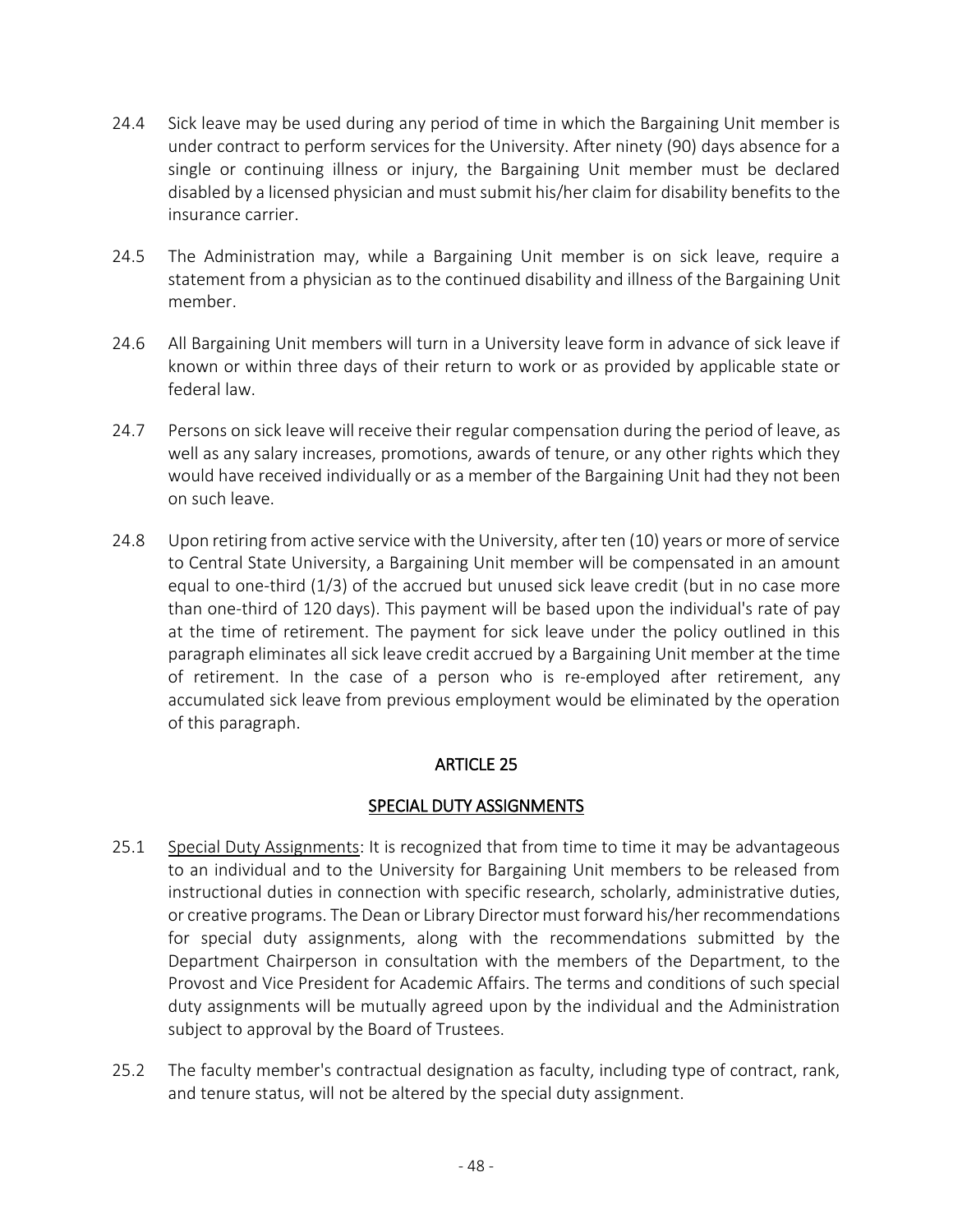25.3 Upon a faculty member's return to the faculty assignment/appointment, the faculty member will revert to the faculty rate of compensation in effect upon such return.

## ARTICLE 26

### PROFESSIONAL TRAVEL

- 26. 1 The AAUP-CSU and the Administration encourage all faculty and librarians to participate in activities sponsored by recognized professional organizations. Within the limits of Article 26.2 and available resources, the University will attempt to support faculty travel across all the colleges and departments. This includes presenting papers at meetings, serving as officers or in other capacities, and attending and participating in general meetings, seminars and workshops. The following provisions will represent policies with respect to reimbursement for travel expenses.
- 26.2 Eligibility for Travel Reimbursement: Bargaining Unit members may request funds for travel if they fulfill the requirements of 26.2 A or 26.2 B below.
	- a) To be eligible for reimbursement for reasonable travel expenses, a Bargaining Unit member must qualify under one (1) or more of the following categories:
		- 1. Request by the Administration to represent the unit in some official capacity.
		- 2. Present a prepared or invited paper at a meeting of a recognized professional organization.
		- 3. Serve as a major officer of a recognized professional organization and be required to participate actively in a regularly called meeting of such organization.
		- 4. Comply with the terms of a grant/contract award.
	- b) Bargaining Unit members who do not qualify under conditions specified under Section A above, but who wish to attend a meeting or other activity sponsored by a recognized professional organization, may also request funds.
- 26.3 Rules for Travel Expense Reimbursement:
	- a) In receiving funds for professional travel, Bargaining Unit members will follow the rules for Reimbursement of Expenses for Travel on Official University Business and will be compensated as specified in those rules.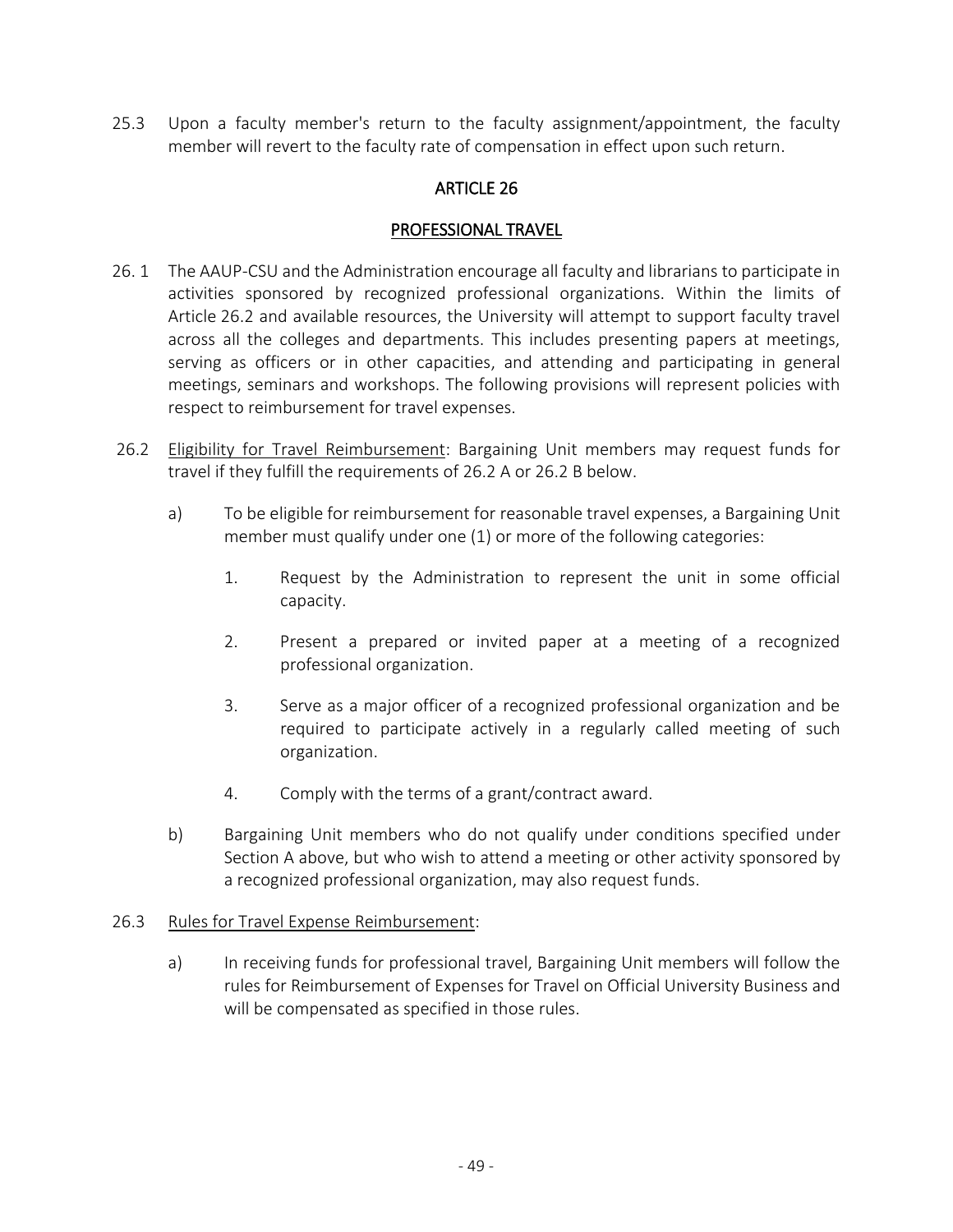- b) The Rules for Reimbursement of Expenses for Travel on Official University Business will contain the provisions indicated herein.
	- 1. The University contribution for daily expenses for rooms, meals, and transportation will be in accordance with the State policy governing travel expenses.
	- 2. Both parties understand that Ohio Sales Tax cannot be reimbursed for instate travel. Bargaining Unit members are advised to obtain an Ohio State Tax Certificate of Exemption.
- c) Faculty members traveling with University financial support are expected to file a report on the professional aspects of their activities with the respective Department Chairperson.
- d) The University will make reasonable accommodations for travel funds for full-time faculty based on the criteria in Article 26.2(a), and subject to the rules listed in Article 26.3. In the event that the University is unable to provide full support for an activity, partial support may be offered.
- e) When the University agrees to reimburse a Bargaining Unit member for Professional Travel, such reimbursement will be provided no later than sixty (60) days after the Bargaining Unit member files the expense report, along with appropriate documentation.

## PARKING

27.1 The Administration will provide adequate parking space, including handicap parking space, for members of the Bargaining Unit in line with policies established by the Committee on University Planning and Budget of the University Senate and approved by the Board of Trustees.

# ARTICLE 28

## PATENTS AND COPYRIGHTS

28.1 The right to ownership, disposition and control of copyrightable material and patentable discoveries or inventions will be determined in accordance with the Ohio Revised Code (ORC) 3345.14 and Central State University's Policy (#310) on Intellectual Property adopted by the Board of Trustees on November 1, 2007 (see Appendix D).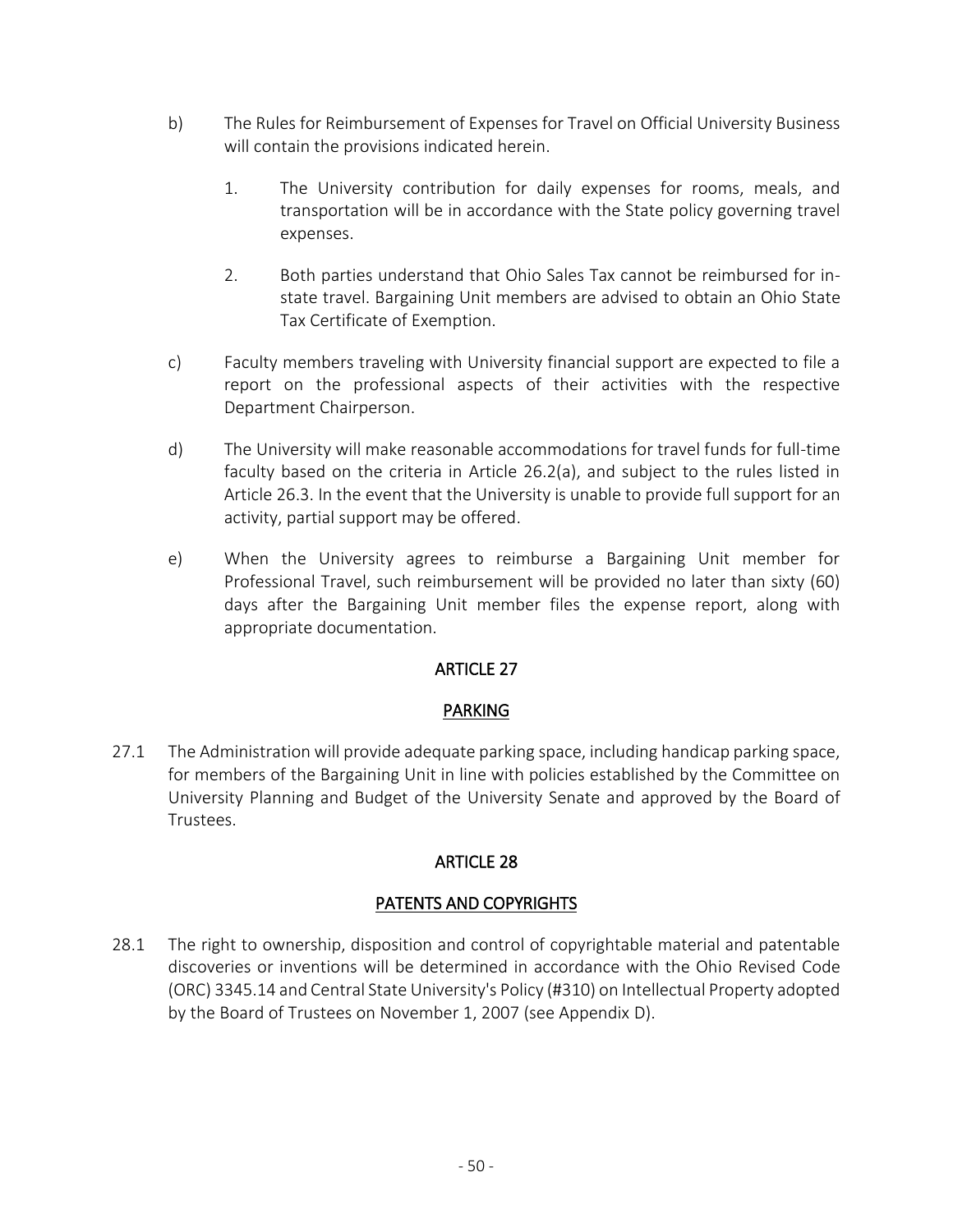#### PROVISIONS FOR EMERITI AND OTHER RETIRED FACULTY

- 29.1 Emeritus status is the highest earned faculty status awarded by the Board of Trustees to retired tenured faculty members. Individuals who are not tenured faculty members are not eligible for emeritus status. Recommendations for the awarding of emeritus status may be initiated by any full-time faculty member, including Department Chairpersons, and will be forwarded to the Dean of the College. The Dean will forward his/her recommendation to the University Senate. The Executive Committee of the Senate will place the emeritus/emeriti recommendation(s) on the agenda and present the recommendations to the Senate for voting. The University Senate will vote, by secret ballot, on the recommendation. The Senate's recommendation will be forwarded to the Provost and Vice President for Academic Affairs, who will, in turn, make a recommendation to the President. The President will make a recommendation to the Board of Trustees which will make the final decision. It is understood that the retired faculty member will have made a significant contribution to the University in the areas of teaching, research, and/or service and served ten (10) or more years as a full-time faculty member at Central State University. In rare cases of exceptional achievement as a faculty member, the requirement that the nominee have ten or more years' service may be waived by a 2/3's vote of the University Senate.
- 29.2 Continued Benefits: Emeriti faculty are entitled to the use of an office and/or to the use of research facilities, including laboratories, when the use does not prohibit the regular operations of regularly scheduled classes or other department activities. Emeriti faculty are also entitled, on the same basis as other faculty members, to use of a University email account, to use of the library, to tickets to University functions, to use of recreational facilities, to use of parking facilities at the rate charged to adjunct faculty, to a University ID card, to remission of all instructional fees, to a mailbox, to listing in the University Catalog and Campus Directory, to secretarial assistance in preparation of manuscripts (so long as requests for assistance do not infringe upon the operational needs of the University), to stationery and similar supplies, to computer access, to institutional support for University proposals submitted to funding agencies, and, within the constraints of available budget, to assistance in defraying costs incurred when giving papers or acting as a session chairperson at scholarly meetings and when publishing articles in scholarly periodicals.
- 29.3 Limited Service Teaching: The Administration may provide retired faculty members, including emeriti, the opportunity to teach as allowed by law each academic year as long as the faculty member is able to satisfactorily perform his/her teaching duties and provided further, that the Department Chairperson has received written notification of the retired faculty member's desire to teach, and recommends, in consultation with the tenured members of the department, the retired faculty member for the proposed teaching assignment(s). Retired faculty members who teach will be paid at the overload rates for Bargaining Unit members then in effect.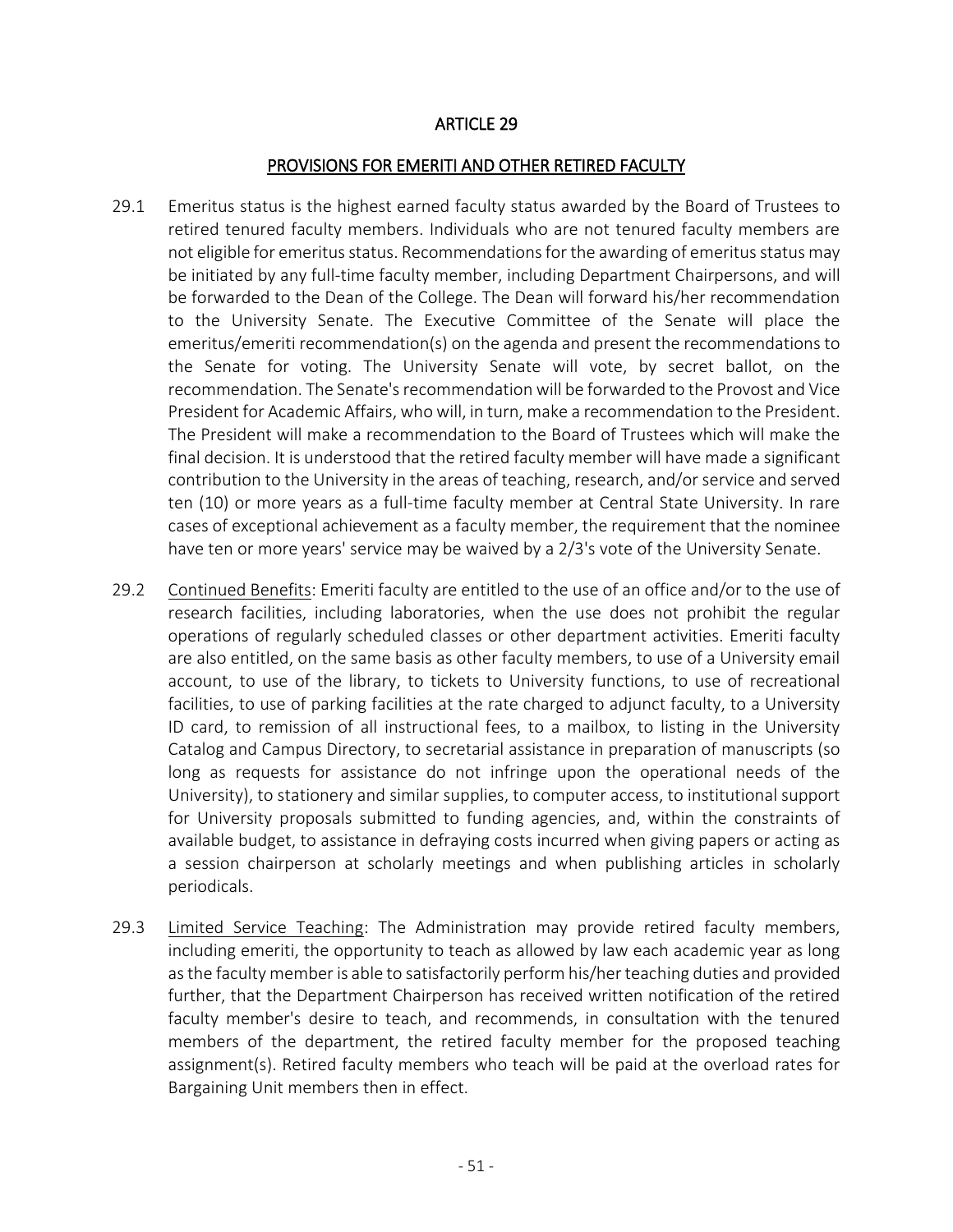29.4 Full-Service Teaching: The Administration may provide retired faculty members, including emeriti, with the opportunity to teach on a full-time basis as allowed by law as long as the retired faculty member is able to satisfactorily perform his/her teaching duties. To qualify for such re-employment, a faculty member must have retired from Central State University under the State Teachers Retirement System of Ohio (STRS), or under the Alternative Retirement Plan (ARP). Such re-employment will be for a period of one (1) year at a time, but may be renewed indefinitely. If a re-employed retired faculty member is not to be renewed, notice of non-renewal will be given no later than March 15 of the faculty member's current appointment year. Any full-service re-employment of a retired faculty member, and any subsequent renewal, must be based on a recommendation initiated by the Department Chairperson in consultation with the faculty of the department. A reemployed retired faculty member will hold the same rank that he/she did at the time of his/her retirement. A re-employed retired faculty member's initial rehire salary shall be a matter of negotiation between him/her and the Administration, notwithstanding Article 33, "Minimum Salaries." A re-employed retired faculty member will not be eligible for tenure in that position and will not be eligible for Faculty Improvement, Professional, or Personal Leave. A re-employed retired faculty member will be a member of the AAUP-CSU Bargaining unit and will be entitled to the same rights and privileges as any other Bargaining unit member except as limited above.

## ARTICLE 30

## APPOINTMENT YEAR AND SALARY CHECKS

- 30.1 Bargaining Unit members with unqualified titles, including those on term appointments, fulfill their contractual obligations by teaching/research/service during the Fall and Spring semesters. Bargaining Unit members with research titles fulfill their contractual obligations over a 12-month period. For salary purposes the contract year shall run from September 1. Pay for the contract year will be distributed evenly over twelve (12) months and will be payable to Bargaining Unit members on the last working day of the month.
- 30.2 For Bargaining Unit members with unqualified titles, if summer teaching/research/service is available and is offered to a Bargaining Unit member by the Administration, such summer teaching/research/service is optional on the part of the Bargaining Unit member and is for additional compensation as specified in Article 38 on Summer School Compensation.
- 30.3 Payments to Tax-Deferred Annuity Accounts: For Bargaining Unit members having money withheld from their paychecks, including withholdings from payout for accrued vacation leave and/or sick leave at retirement, for the purpose of contributing to Tax-Deferred Annuity accounts, the Administration will make a good faith effort to make payments electronically, when available, by the first (1st) working day after payday. In any event, payments to such accounts will be made no later than the fifth (5th) working day after payday.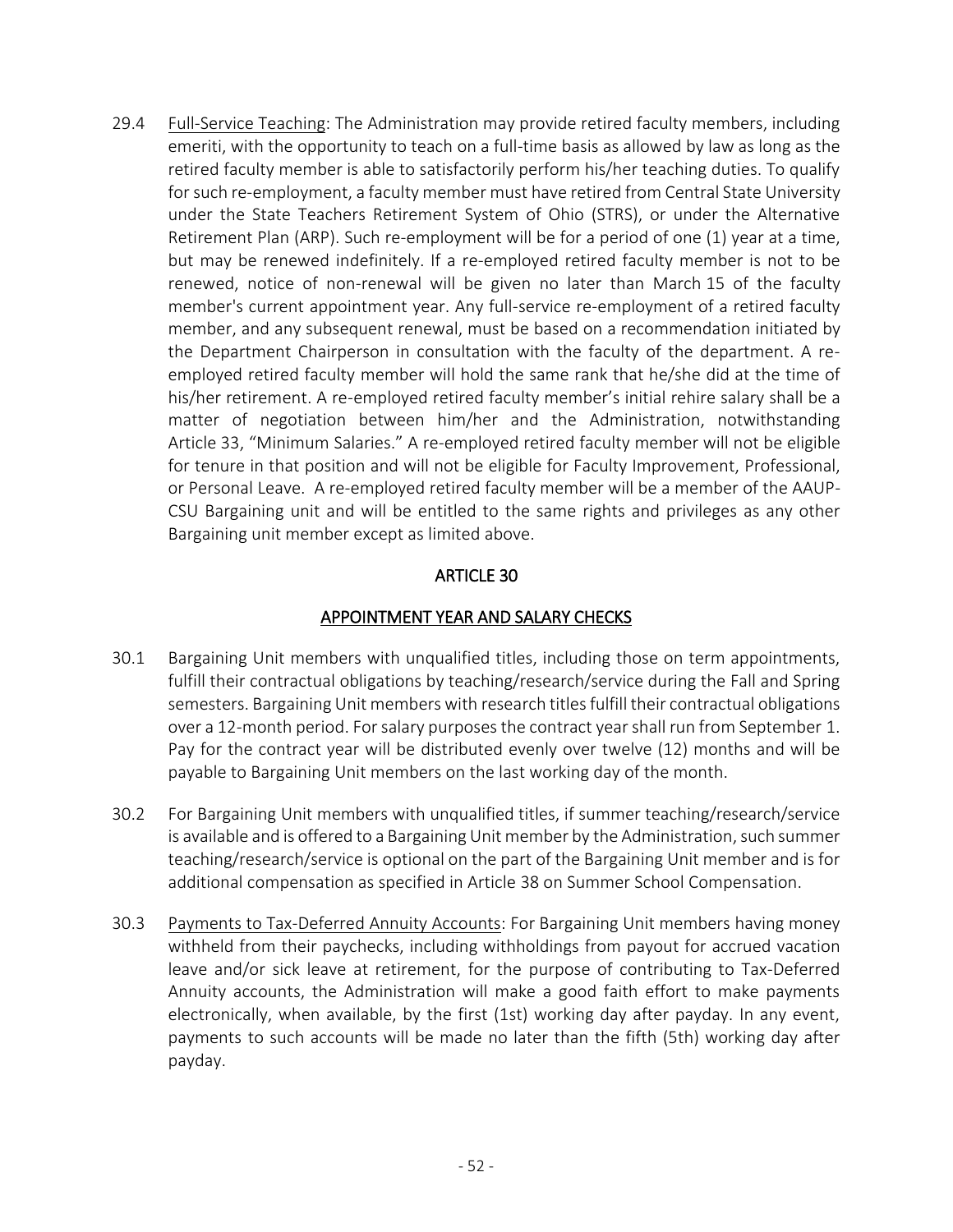#### INITIAL SALARIES

31.1 Salaries for initial contracts to a proposed faculty member will be recommended by the Chairperson of the department in which the proposed faculty member would belong, after consultation with the members of the Department. In making the recommendation, the Chairperson will consider existing salaries and ranks within the Department as well as in the University in general so that new appointments do not result in the creation of inequities. If the Administration disagrees with the recommendation of the Department Chairperson, it will explain, in writing, the reasons for that disagreement. The Department will reconsider its recommendation and the Department Chairperson will submit either a new recommendation or reasons for maintaining the original recommendation. The Administration will attempt to avoid creating additional inequities by appointing faculty members at salaries that are too high or too low for the appropriate rank and experience.

## ARTICLE 32

### ACROSS-THE-BOARD SALARY ADJUSTMENTS

- 32.1 Adjustments for 2017-2018: Effective January 1, 2018, each member of the Bargaining Unit who was a member of the Bargaining Unit on June 30, 2017 will receive a salary increase of 1.5% of base salary.
- 32.2 Adjustments for 2018-2019: Effective September 1, 2018, each member of the Bargaining Unit who was a member of the Bargaining Unit on June 30, 2018 will receive a salary increase of 2% of base salary for the period September 1, 2018 to August 31, 2019.
- 32.3 Adjustments for 2019-2020: Effective September 1, 2019, each member of the Bargaining Unit who was a member of the Bargaining Unit on June 30, 2019 will receive a salary increase of 2% of base salary for the period September 1, 2019 to August 31, 2020.
- 32.4 Upon ratification by both of the parties, Bargaining Unit members shall be paid for all unpaid portions of the increases due under Articles 33, 34 and 35 of this Agreement that would have been paid by that date had this Agreement been ratified prior to September 1, 2017. Payment shall occur by the next pay date if ratification occurs by the 10th of the month, or the following pay date if ratification occurs on or after the 11th day of the month.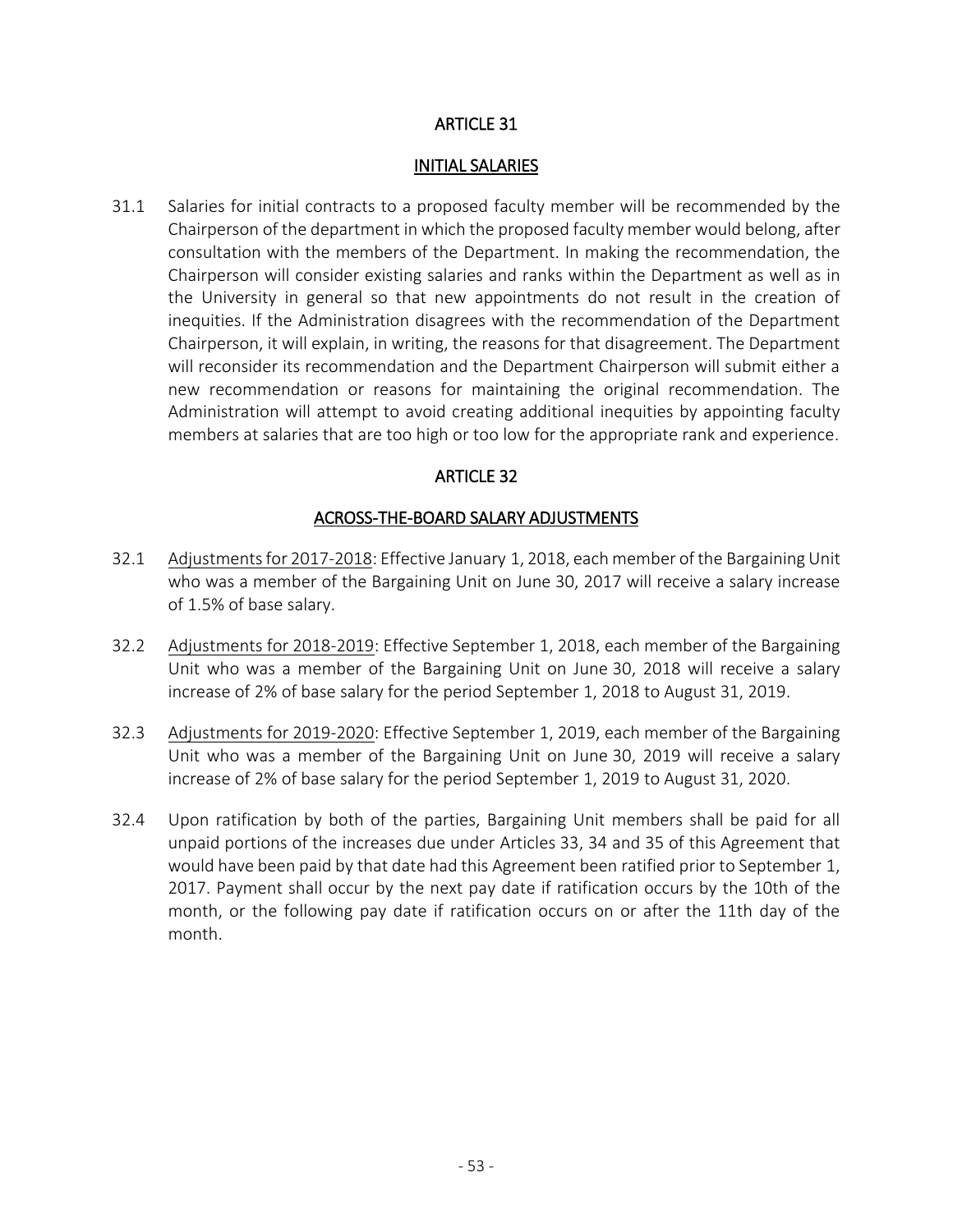#### MINIMUM SALARIES

33.1 Minimum Salaries for 2017-2020: The minimum salaries, effective September 1, 2017 for members of the Bargaining Unit will be as follows:

| Professor                    | \$64,500 |
|------------------------------|----------|
| Associate Professor          | \$53,300 |
| Assistant Professor          | \$44,000 |
| Instructor                   | \$39,000 |
| Research Professor           | \$86,000 |
| Research Associate Professor | \$71,100 |
| Research Assistant Professor | \$58,700 |

- 33.2 In addition to across-the-board salary increases referred to in Article 32, there will be salary adjustments effective September 1 of each year of this Agreement, as may be necessary to meet minimum salary requirements.
- 33.3 These schedules will apply both to members of the Bargaining Unit who were members of the Bargaining Unit in the Spring semester of the previous academic year, and to members of the Bargaining Unit hired thereafter. Any Bargaining Unit member earning a base salary below the effective minima shall move to the new minimum and receive any across-theboard increase under Article 32 on his or her new minimum.

## ARTICLE 34

# SALARY ADJUSTMENTS FOR YEARS OF SERVICE

- 34. I Years of service to Central State University will be rewarded by increasing Bargaining Unit members' salaries, after Across-the-Board adjustments, if any, have been made and after minimum salary requirements have been met, by \$1,000 upon completion of a five (5) year block of service to Central State University. There will be no more than one (1) \$1,000 adjustment per Bargaining Unit member during the term of this Agreement
- 34.2 Adjustments for 2017-2018: Each Bargaining Unit member who completed the fifth, tenth, fifteenth, twentieth, twenty-fifth, or thirtieth year of service to Central State University during the 2016-2017 academic year will receive an additional salary increase of \$1,000 effective September 1, 2017.
- 34.3 Adjustments for 2018-2019: Each Bargaining Unit member who completed the fifth, tenth, fifteenth, twentieth, twenty-fifth, or thirtieth year of service to Central State University during the 2017-2018 academic year will receive an additional salary increase of \$1,000 effective September 1, 2018.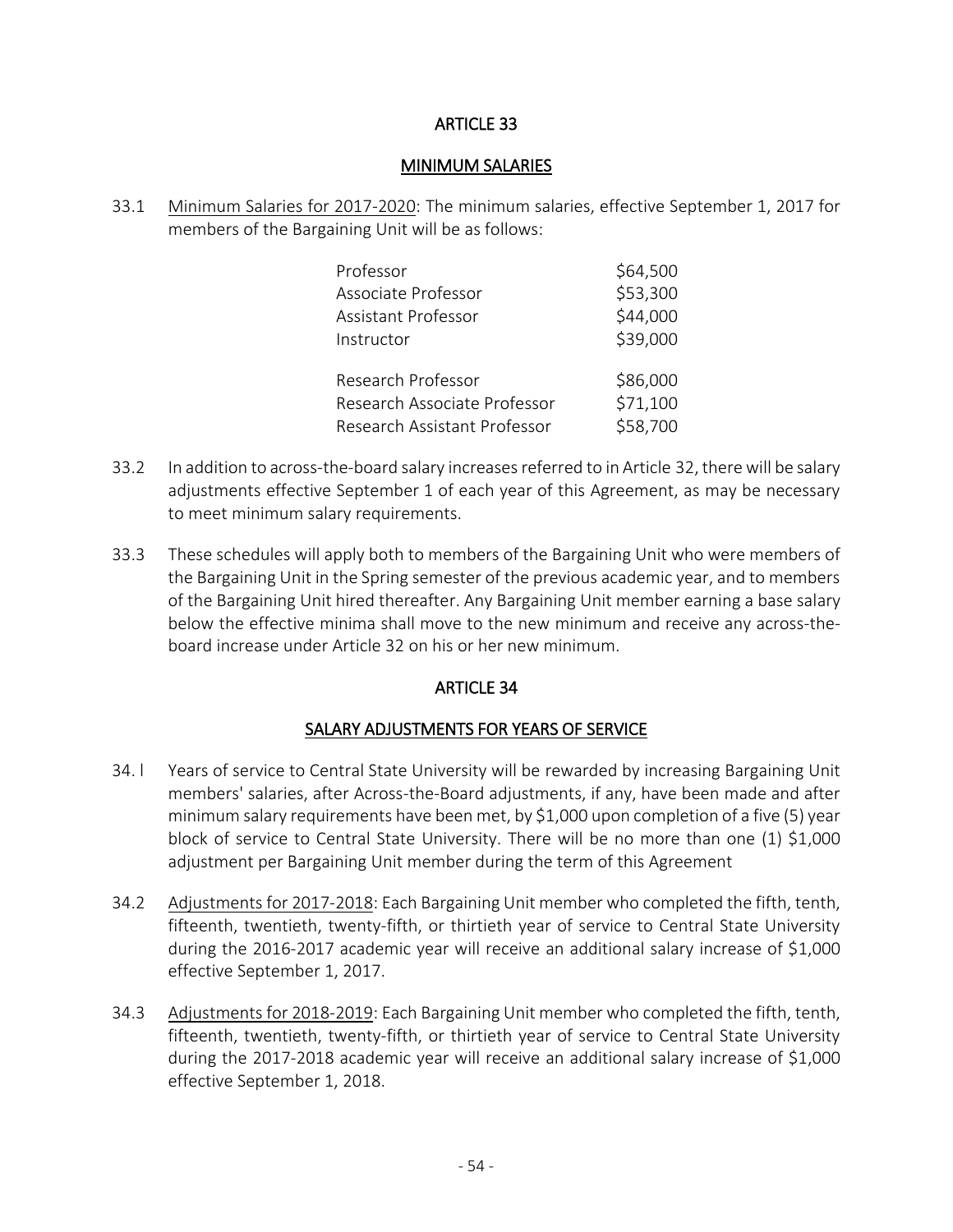- 34.4 Adjustments for 2019-2020: Each Bargaining Unit member who completed the fifth, tenth, fifteenth, twentieth, twenty-fifth, or thirtieth year of service to Central State University during the 2018-2019 academic year will receive an additional salary increase of \$1,000 effective September 1, 2019.
- 34.5 For purposes of calculating years of service under this Article, only continuous service will be counted, except that years on official leave from the University, while not counted for purposes of computing salary adjustments, will not be interpreted as creating a discontinuity in years of service. For purposes of calculating years of service under this Article, only full academic years beginning the Fall will be counted.

## SALARY ADJUSTMENTS FOR PROMOTION

- 35.1 Salary Adjustments for Promotion to Assistant Professor: Any Bargaining Unit member who is promoted from Instructor to Assistant Professor will receive an additional salary increase of \$3,000, effective September 1 of the year in which the promotion takes effect, after Across-the-Board salary adjustments have been made, if any, minimum salary requirements have been met, and salary adjustments for years of service have been made.
- 35.2 Salary Adjustments for Promotion to Associate Professor: Any Bargaining Unit member who is promoted from Assistant Professor to Associate Professor will receive an additional salary increase of \$4,000, effective September 1 of the year in which the promotion takes effect, after Across-the-Board salary adjustments have been made, if any, minimum salary requirements have been met, and salary adjustments for years of service have been made.
- 35.3 Salary Adjustments for Promotion to Professor: Any Bargaining Unit member who is promoted from Associate Professor to Professor will receive an additional salary increase of \$5,000, effective September 1 of the year in which the promotion takes effect, after Across-the-Board salary adjustments have been made, if any, minimum salary requirements have been met, and salary adjustments for years of service have been made.

## ARTICLE 36

## COMPENSATION STUDY COMMITTEE

- 36.1 The Compensation Study Committee will be an on-going committee with three (3) members appointed by AAUP-CSU and three (3) members appointed by the Administration. The Chairperson of the Committee will be elected from among the members of the Committee.
- 36.2 The purpose of the Committee will be to monitor, gather data, study and make recommendations to the Administration on inequities in ranks and salaries, on reduction of costs of fringe benefits to the University without reducing the level of benefits to the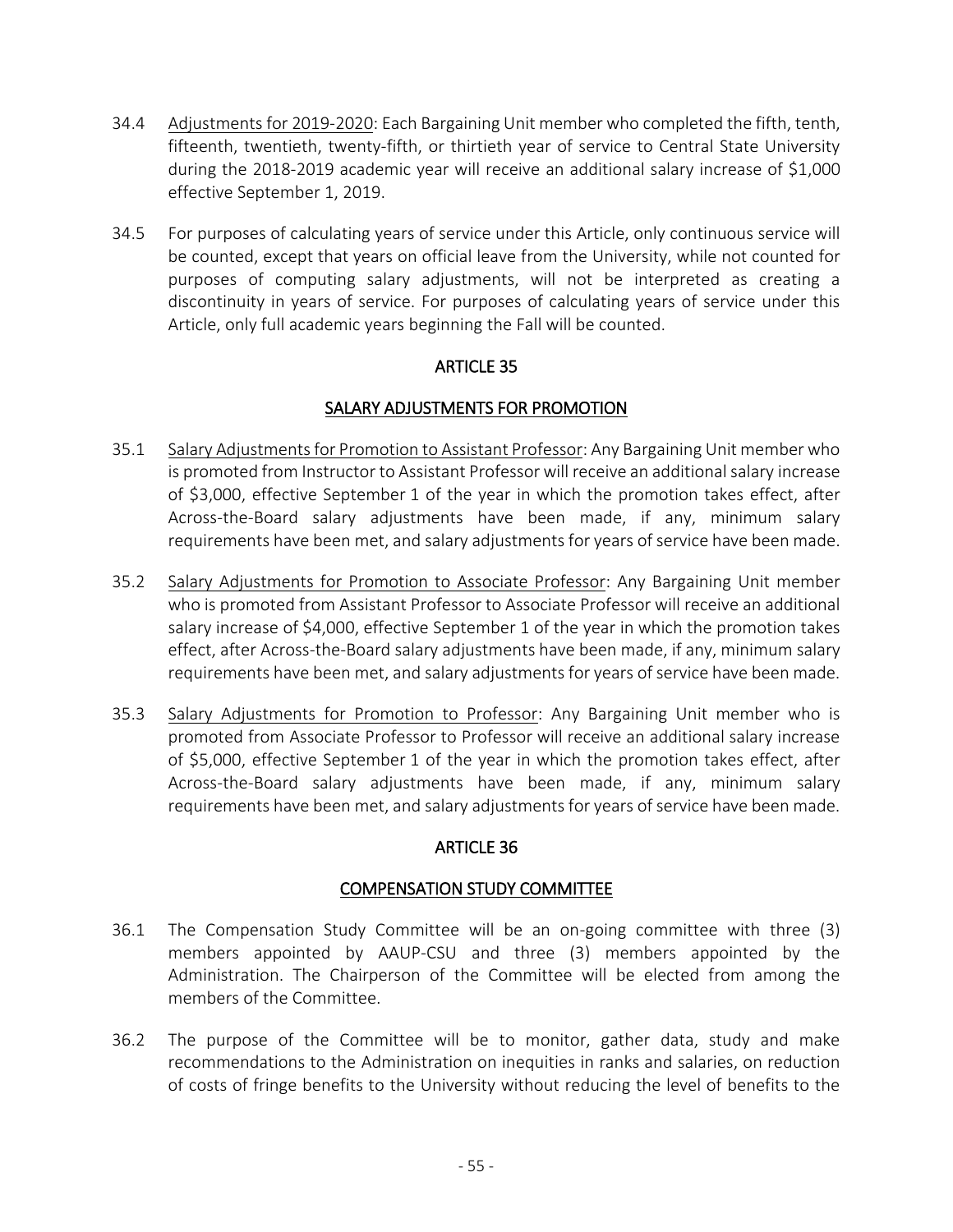Bargaining Unit members, and how to improve the economic conditions of the faculty while maintaining the fiscal integrity the University.

- 36.3 The Administration will provide the Committee with all information available to it regarding salaries and cost of fringe benefits and changes in laws regarding matters of concern to the Committee.
- 36.4 The Committee will report by February 15, 2020 to the Provost and Vice President for Academic Affairs, the AAUP-CSU, and to the President of the University.
- 36.5 The creation of this Committee will not constitute a waiver by either party of any rights under the Ohio Collective Bargaining Law.

## ARTICLE 37

## OVERLOADS, EXTRA COMPENSATION

- 37.1 Overload Assignments: Overload teaching or service assignments within a department, including CSU-Dayton, will generally be offered on a rotating basis when practical, so that all full-time faculty members of the department may have overload teaching/service opportunities equally without preference as to rank, tenure status, and years of service, subject to the need of the department for teaching/service.
- 37.2 Overload Compensation Schedule: For the period of this Agreement extra payment for overload teaching/service, including CSU-Dayton, will be paid in accordance with the following schedule:

All ranks - \$735.00 per credit hour per semester

Bargaining Unit members teaching at CSU-Dayton will be compensated for round-trip mileage between Wilberforce and CSU-Dayton according to the CSU travel policy and procedures.

For additional service arrangements, there should be a written agreement between the Bargaining Unit member and the Administration about credit hour equivalence of the service work to be performed.

37.3 Supplemental Compensation: For Bargaining Unit members with unqualified titles, supplemental compensation for grants and contracts during the academic year will be the amount provided by the granting agency but in no case will exceed twenty-five percent (25%) of base pay.

 For Bargaining Unit members with contractual obligations over a 9-month period, the combined supplemental compensation from grants and/or contracts and/or teaching assignments outside the academic year will not exceed one-half (1/2) of base pay when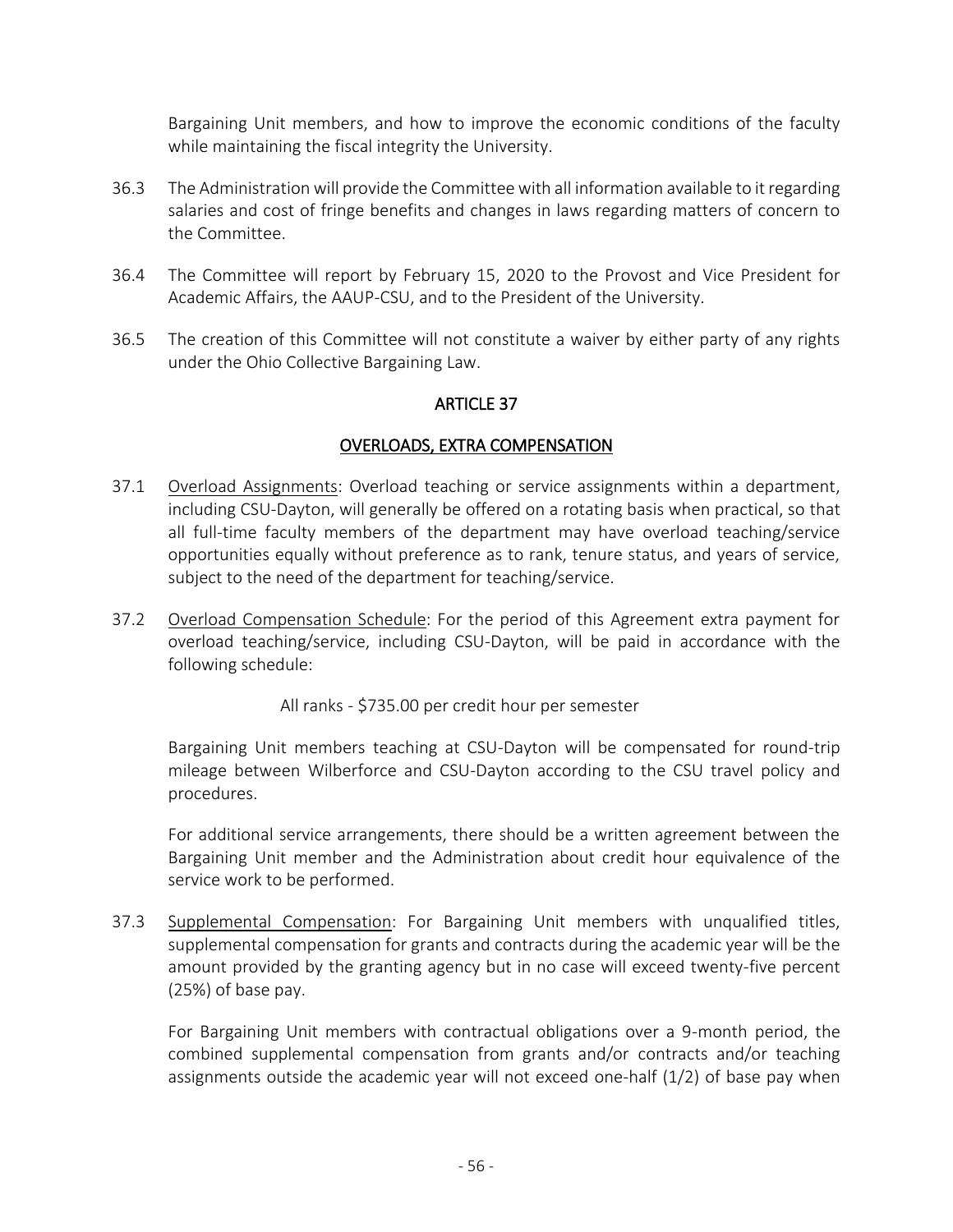the grants and/or contracts come from governmental sources. This limit will be waived if grants or contracts included in the total are from non-government sources.

- 37.4 Employment outside the University must be disclosed, in writing, to the Department Chair.
- 37.5 The provisions of this Article do not apply to Research Faculty.

## ARTICLE 38

## SUMMER SCHOOL COMPENSATION

- 38.1 Summer Assignments: For Bargaining Unit members with unqualified titles, summer teaching assignments within a department will generally be offered on a rotating basis when practical, so that all full-time members of the department may have summer teaching opportunities equally, without preference as to rank, tenure status, and years of service, subject to the need of the department for teaching. If an individual's assigned course(s) does (do) not meet the required minimum enrollment and the course(s) is (are) not taught as a result, the individual will not be considered as having received a summer teaching opportunity. An individual may not teach in the summer as a substitute for teaching in one or more of the regular academic year semesters.
- 38.2 Written notice of assignment to summer teaching will be sent to the faculty on or about March 1 of each year. If the faculty member plans to accept the assignment, he/she will notify the Administration within two weeks after receipt of the notice of assignment.
- 38.3 Summer Contracts: Formal contracts will be provided to faculty during the second week classes are in session. Summer teaching contracts will be contingent upon the minimum starting enrollments specified in Article 38.5. Classes with fewer students than the minimum starting enrollment may be taught at the discretion of the Administration, and Bargaining Unit members teaching such classes will be compensated for them on a prorated basis. The Administration decision about whether or not a course will be offered will be made during the first full week of classes. Upon being notified by Administration that a course will be offered only on a pro-rated basis, a Bargaining Unit member will notify the Administration, within three (3) days, of whether he/she is willing to teach at the pro-rated amount.
- 38.4 Summer School Study Committee: As soon as practical following adoption of this Agreement, the parties will form a joint study committee to examine in detail the summer school enrollment, particularly in relation to growth in overall enrollment; enrollment trends; course offerings; the process of making decisions concerning course offerings and the information available to decision makers; funds available for summer school, including State assistance; and such other aspects of the summer school program as the Committee deems desirable.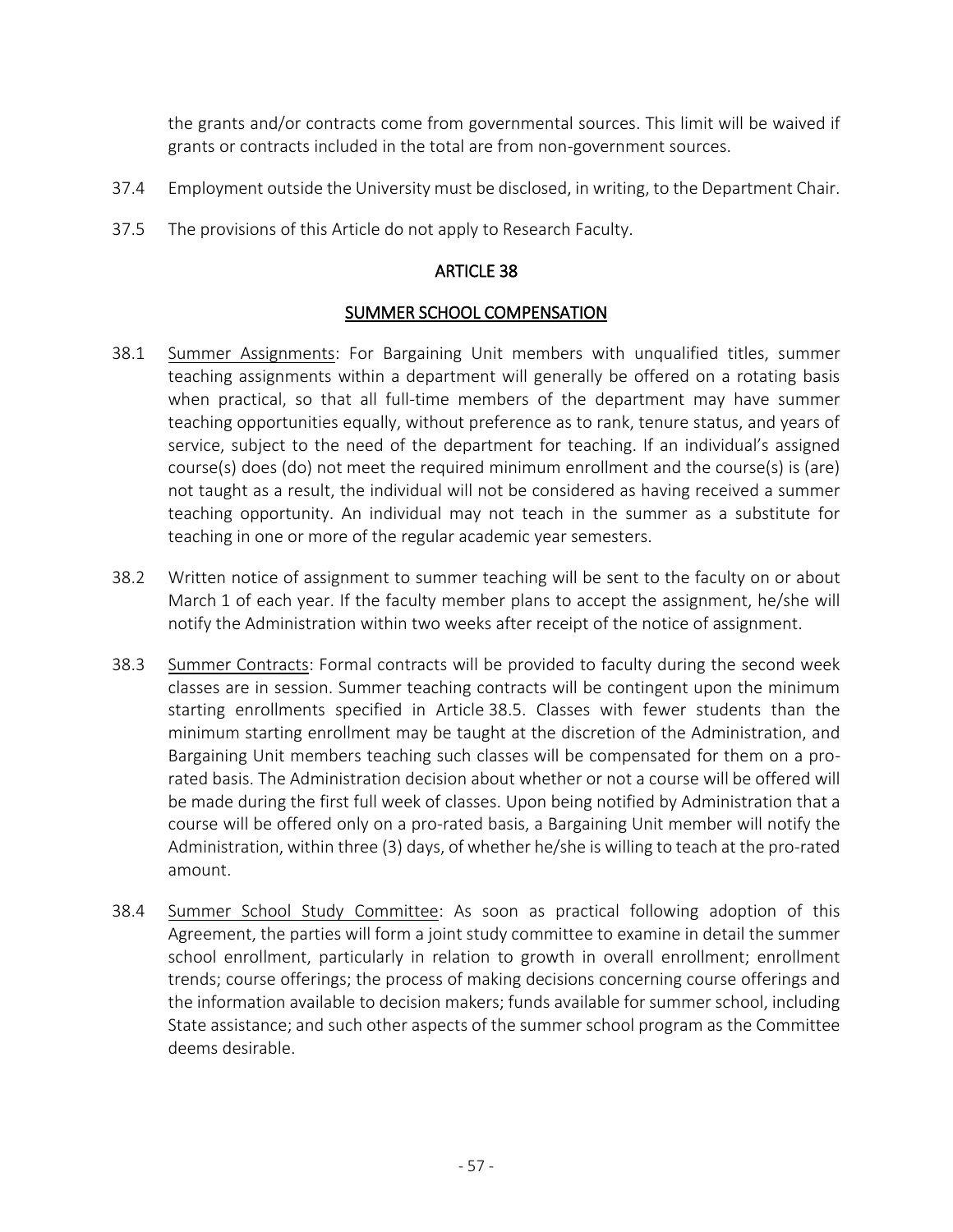- 38.5 Minimum Starting Enrollments: Summer teaching contracts will be contingent upon the minimum starting enrollment of twelve (12) students in Freshmen-Sophomore level courses and eight (8) students in Junior-Senior level courses as determined by the Department Chairpersons. Course designations and minimum enrollments will not change unless the Committee designated in Article 38.4 recommends otherwise and the recommendations are adopted by both the Administration and AAUP-CSU.
- 38.6 Summer Salaries: For the duration of this Agreement, for Bargaining Unit members with unqualified titles, a faculty member will receive \$1,300.00 per credit hour taught during summer, payable in two (2) equal payments except for summer terms of less than eight weeks which shall be payable in one payment.

## ADDITIONAL COMPENSATION

39.1 The Administration reserves the right to make salary or fringe benefit adjustments which are more favorable than those called for in this Agreement to any individual member of the Bargaining Unit for purposes such as matching a bona fide offer from a rival institution, correcting iniquities not otherwise dealt with in this Agreement, and/or rewarding outstanding professional contributions. Additional compensation may be awarded for those professional contributions clearly above and beyond normal professional expectations. When such individual adjustments are proposed, the Administration will inform AAUP-CSU of the proposed adjustments and will state the reasons with the specific documentation leading to the adjustment. The AAUP-CSU, if it wishes to respond, must do so within twenty (20) days after notification, but said response is in no way binding upon the Administration. The funds used for such adjustments will not decrease the amounts available to other members of the Bargaining Unit as provided for by the provisions of this Agreement.

# ARTICLE 40

## MEDICAL INSURANCE

- 40.1 For the duration of this Agreement, the Administration will provide to Bargaining Unit members a Preferred Provider Organization (PPO) health insurance and prescription drug plan with no less than the same benefits and no more than the same co-payments available to Administrative and professional employees.
- 40.2 Premium Payments: Effective September 1, 2017, the Administration will pay eighty-five percent (85%) of the single plan premiums and eighty-three percent (83%) of the family plan and single plus one premiums for each covered employee. Payment of fifteen percent (15%) of the single plan premiums and seventeen percent (17%) of the family and single plus one premium is the responsibility of the covered Bargaining Unit member.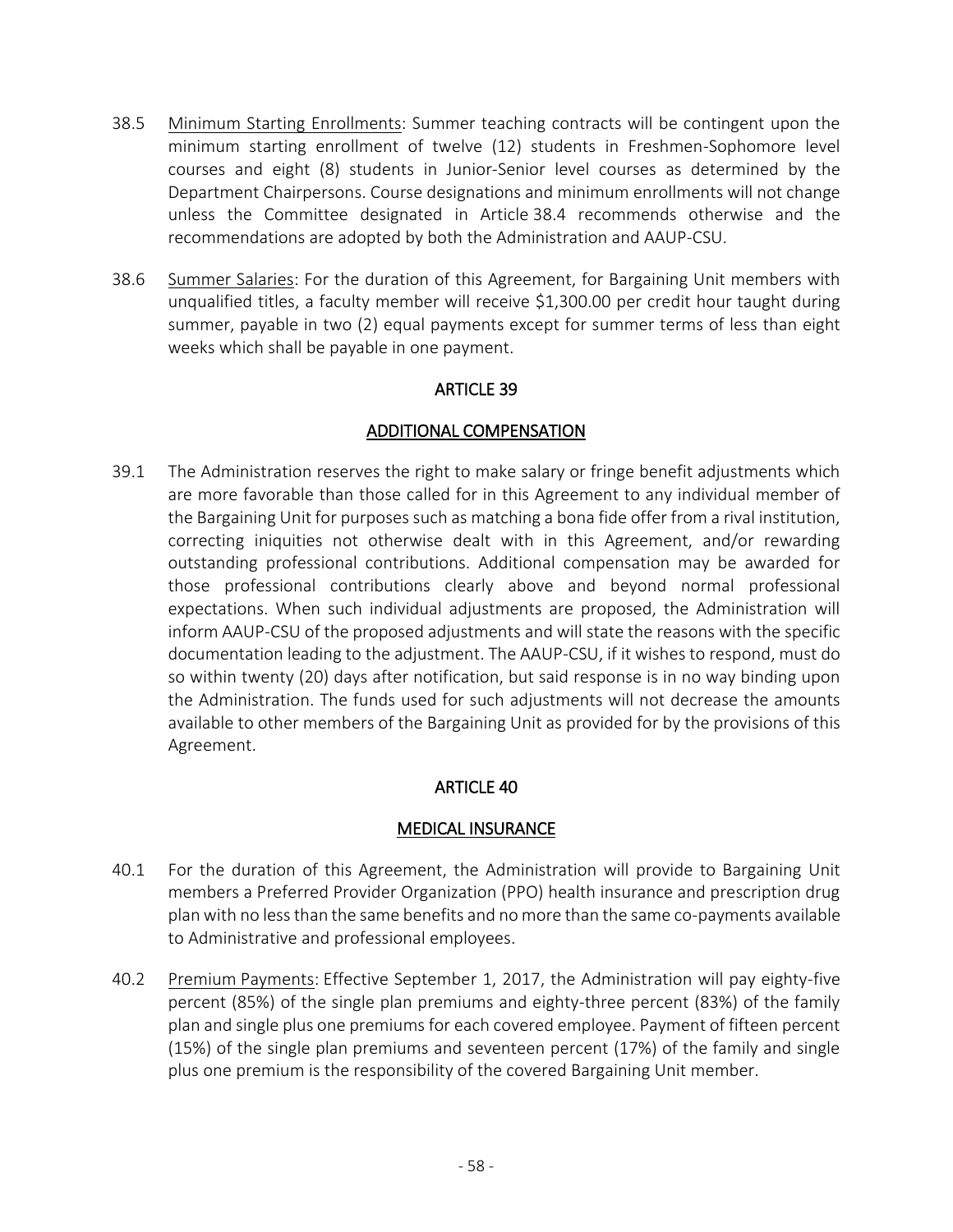- 40.3 The parties recognize that participation in Wellness programs lowers the overall cost of benefits. To promote participation, Bargaining Unit members who sign the non-smoking affidavit, have an annual physical and tum in the physical form as outlined on the form, and who complete the United Healthcare online wellness assessment by August 1 each year will receive a healthcare reimbursement of 20% of the employee's share of the premium payment beginning with the September pay date. Employees who complete the requirements after August 1 will get a pro-rated healthcare reimbursement based on when the requirements are met. Samples of the referenced forms are attached to the contract as Appendix J.
- 40.4 Deductibles: The annual deductible applicable at the time an employee or family member uses a covered service under the PPO coverage will be no more than the deductible applicable to Administrative and professional employees.
- 40.5 Pre-Tax Treatment of Premium Participation: To the extent permitted by law, the Administration will adopt a plan that allows that portion of medical insurance premium charges contributed by the Bargaining Unit member to be deducted from pre-tax dollars. Such plan will be extended to include premium charges for other types of group insurance provided by the Administration.
- 40.6 Plan Participation: Where both a husband and wife are University faculty, a family health insurance plan will be granted to only one spouse. If a family health insurance plan is granted to one spouse, the other spouse will not be entitled to separate coverage.
- 40.7 Waiver of Health Coverage: Faculty members who can document that they have coverage under another health plan will have the option of waiving health coverage provided by Central State University. In exchange for such waiver, a Bargaining Unit member who waives single coverage will receive a monthly credit of \$150.00 cash in the paycheck. In exchange for such a waiver, a Bargaining Unit member who waives family coverage will receive a monthly credit of \$150.00 cash in the paycheck. The waiver option becomes effective the month following the disenrollment by the Bargaining Unit member.
- 40.8 A Bargaining Unit member who wishes to change his/her health care plan can only do so during open enrollment or upon a qualifying event. Open enrollment is normally November, unless otherwise posted by Human Resources.
- 40.9 A Bargaining Unit member returning from long-term military leave will be reinstated in the health insurance plan provided that he/she completes a new enrollment form.
- 40.10 A Bargaining Unit member on authorized non-medical leave without pay may continue health insurance coverage for the period of the leave by paying the full cost of coverage. Request for such continuation must be made by the Bargaining Unit member, through the Benefits Office, once the leave is granted. If a Bargaining Unit member fails to pay premiums while on authorized non-medical leave without pay, health insurance coverage will be terminated. Bargaining Unit members who return from authorized non-medical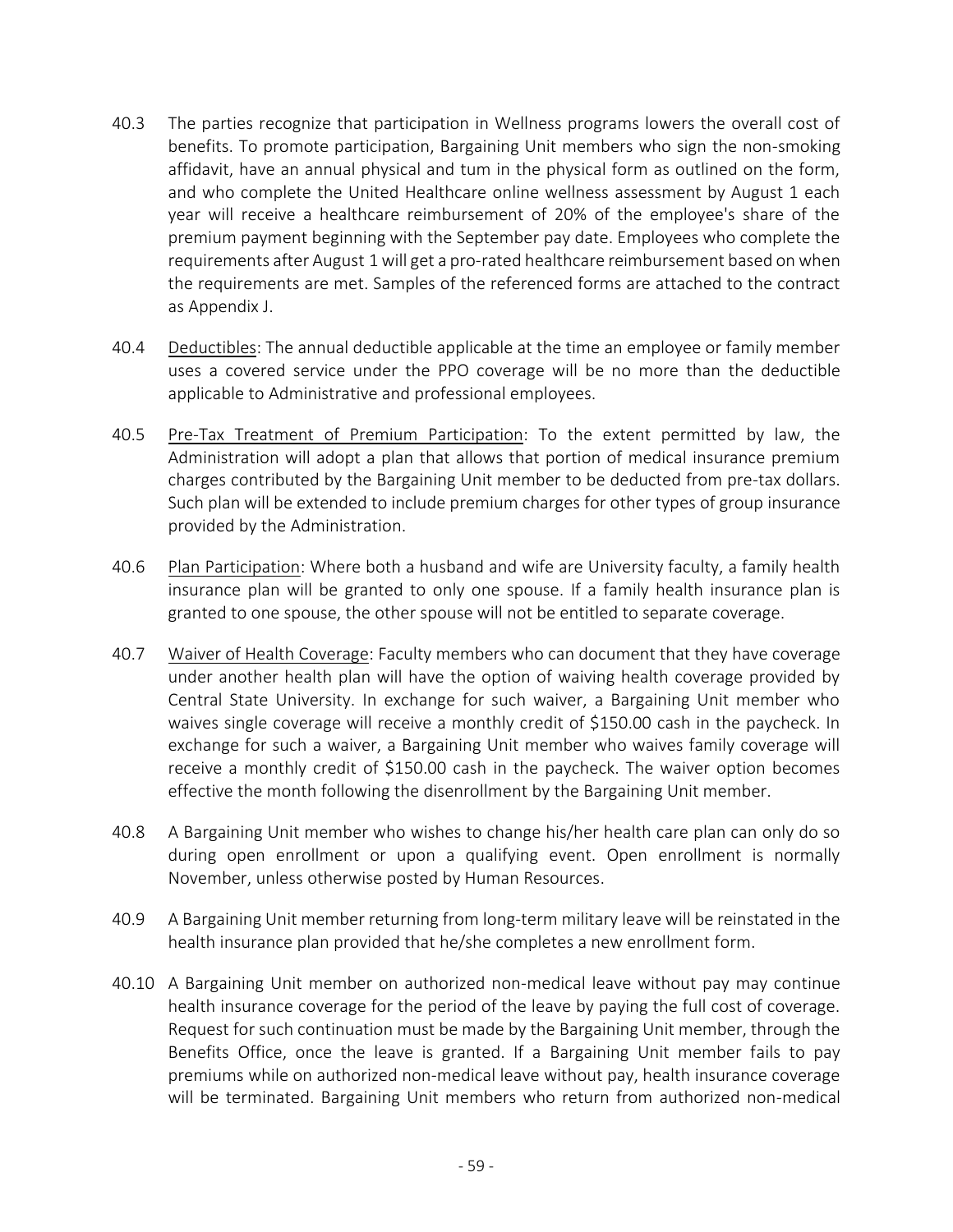leave without pay and who have had health insurance terminated will have health insurance coverage reinstated on the first of the month following return to work provided that they complete a new enrollment form.

- 40.11 For provisions regarding domestic partners, see Appendix K to this Agreement "Memorandum of Understanding on Domestic Partner Benefits."
- 40.12 For self-funded health insurance programs, in lieu of refunding excess premium contributions by Bargaining Unit members, the Administration may retain such funds for the purpose of establishing and maintaining a risk fund for use in years when the costs of the self-funded health insurance programs exceed the total of the premiums paid for coverage. The reserve will be reassessed annually and funds in excess of those needed to pay costs or maintain sufficient reserve will be shared with Bargaining unit members by the same percentage split as the premium contributions. The reserve fund will not require additional bargaining unit contributions beyond those provided for in 40.2.
- 40. 13 Health Care Committee: No later than the first week of each spring semester, a committee shall be convened to review the status of the University's health insurance policies, i.e., health insurance, life insurance, accidental death and dismemberment insurance, vision and dental insurance, and the Employee Assistance Program. This committee shall review cost and usage data and trends, employee opinion and preferences, new models or options for such coverage which may have become available, and any other information as it deems useful in executing its charge. The University administration shall provide the committee with the consulting firm data, insurance company communications, and any other data available to the University and necessary to carry out the Committee's task.

 The Health Care Committee will provide recommendations regarding the University's health insurance policies to the Administration. The views of the Health Care Committee are not binding upon the Administration: however, they will be reported to the University community.

 The Committee shall include at least one member each selected by CSU-AAUP, CSUSA, and AFSCME if a timely selection is submitted.

- 40.14 University Health Clinic. Bargaining unit members may utilize the University's Health Clinic as needed for the payment of \$20/visit. Other charges may be required depending upon the services provided.
- 40.15 Spousal Surcharge: There shall be a \$150 per month surcharge for coverage of spouses of faculty members who are eligible for health insurance coverage through an employer other than Central State University but who choose to enroll in the Central State University health insurance plan. This surcharge shall be applicable only when the spouse is eligible through his or her employer for the health insurance coverage offered to the employer's full time employees and only when: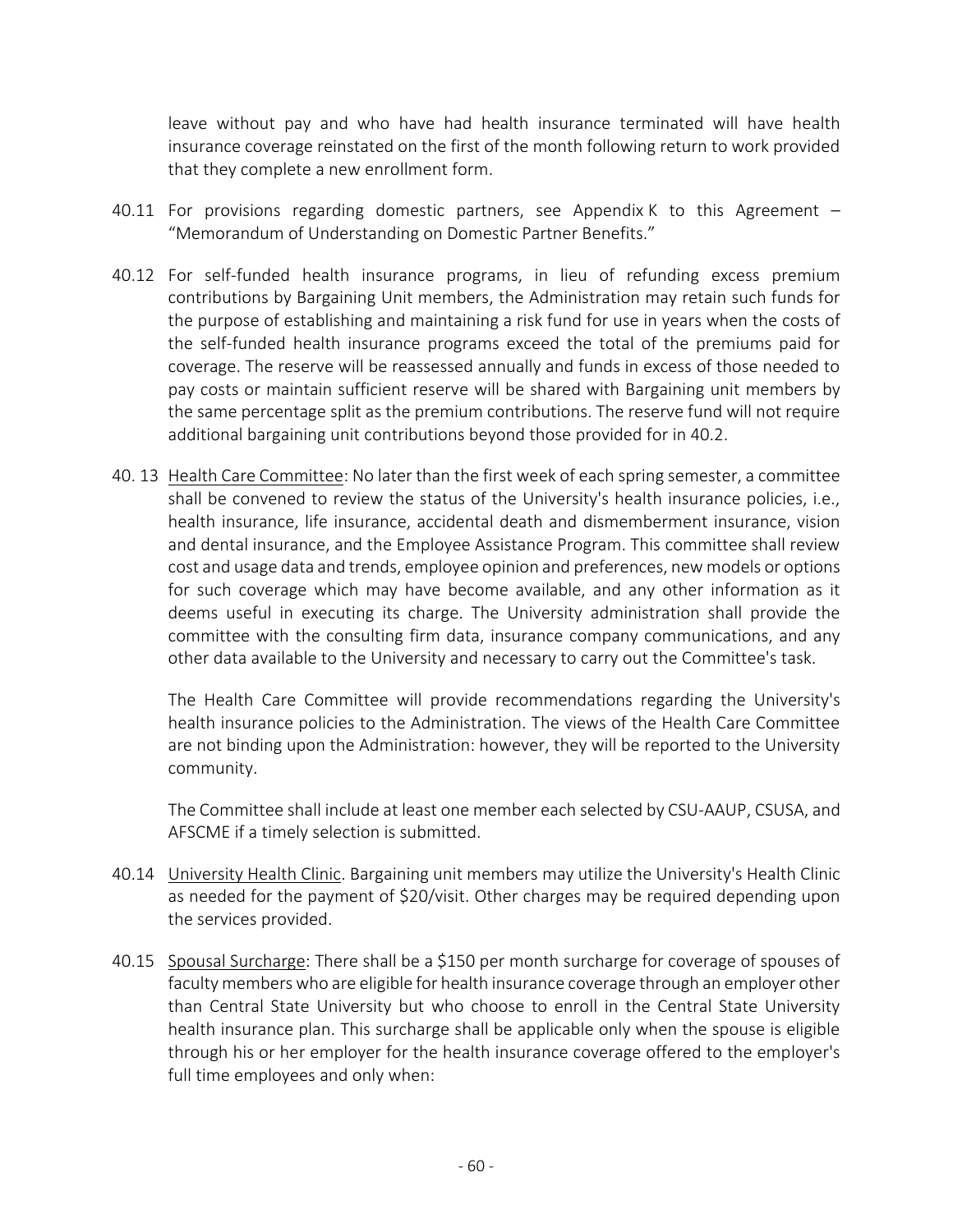- 1. The employer of the spouse pays at least 50% of the insurance premium, and
- 2. The plan has better than catastrophic coverage.

 The spousal surcharge is not part of the premium payment specified in Articles 40.2 and 40.3.

## ARTICLE 41 DENTAL INSURANCE

- 41.1 The Administration will provide for Bargaining Unit members a single or family plan at their election and pay the cost of only single plan coverage of the basic dental insurance. The plan will offer a deductible of \$25.00 for each individual covered, an annual maximum of \$1,000.00, 100% UCR reimbursement for Type I preventive procedures, 80% UCR reimbursement for all other Type I procedures, 80% UCR reimbursement for Type II procedures (major treatment), and 50% UCR reimbursement for Orthodontia procedures (lifetime maximum benefit of \$1,000.00).
- 41.2 Pre-Tax Treatment of Premium Participation: To the extent permitted by law, that portion of dental insurance premium charges contributed by the Bargaining Unit member will be deducted from pre-tax dollars.
- 41.3 For provisions regarding domestic partners, see Appendix K to this Agreement "Memorandum of Understanding on Domestic Partner Benefits."

## ARTICLE 42

## LIFE INSURANCE

- 42.1 The Administration will provide for Bargaining Unit members Group Term Life and Accidental Death and Dismemberment (AD&R) Insurance equal to two (2) times base annual salary and with benefits the same as those included in the present carrier's life plan.
- 42.2 In the event of Total Disability, Term Life Insurance will be continued equal to the amount in force immediately before the start of disability, and will continue permanently as long as the Bargaining Unit member is declared disabled. Term life insurance premiums during the period of Total Disability will be at no cost provided the employee completes a waiver of premium subject to approval by the insurance carrier. To qualify for disability coverage, the Bargaining Unit member must apply prior to retirement but in no event will the application for disability be considered if it is filed after age 65.
- 42.3 The Administration and the Bargaining Unit members will continue to pay, for the term of this Agreement, the same proportions of the life insurance premium that they paid during the past three (3) year period.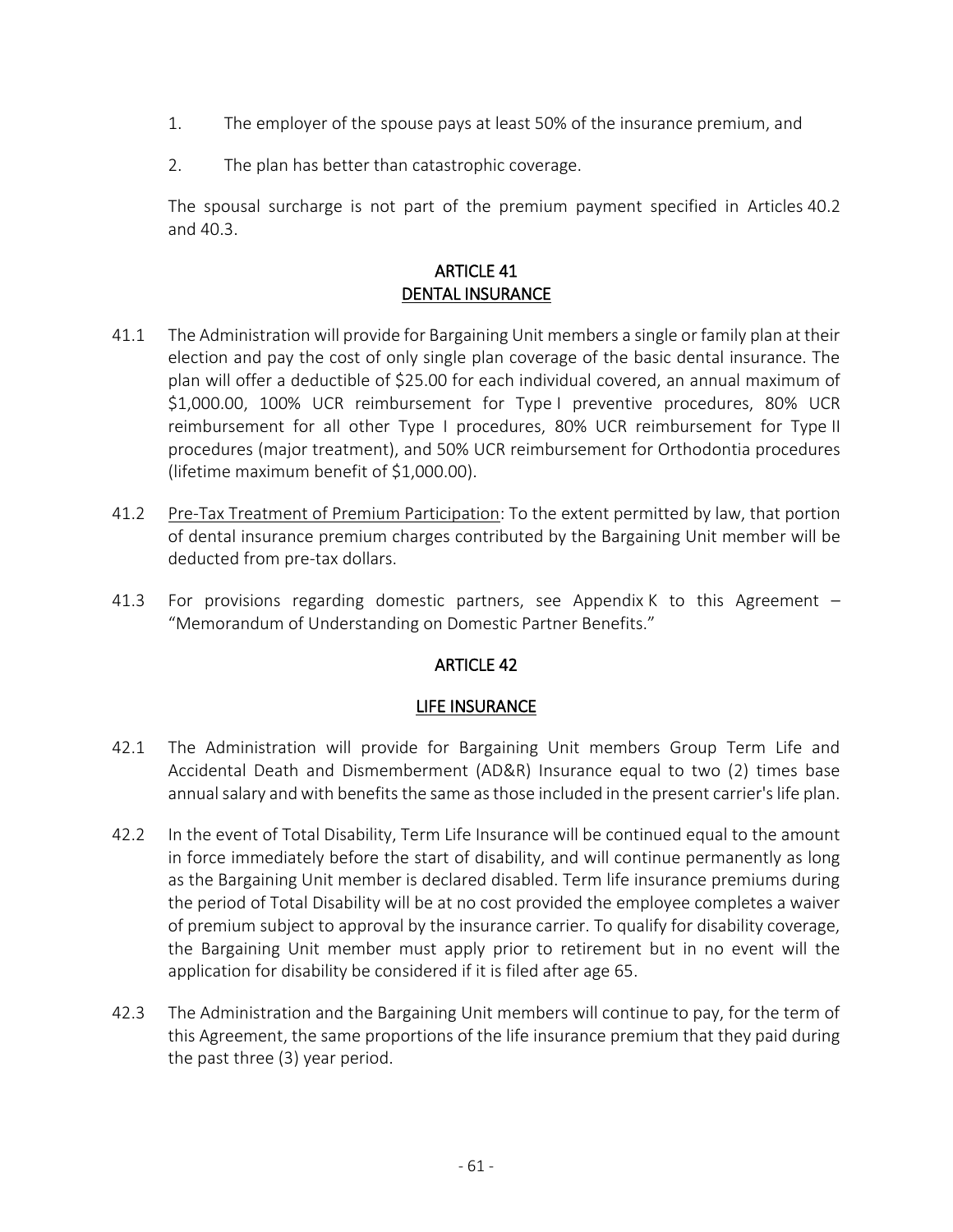- 42.4 Optional Additional Coverage: A Bargaining Unit member may elect to have additional group term life insurance coverage of one (1) times base annual salary and such coverage will be provided by the Administration with full cost of such additional coverage paid for by the Bargaining Unit member.
- 42.5 Pre-Tax Treatment of Premium Participation: To the extent permitted by law, that portion of life insurance premium charges contributed by the Bargaining Unit member will be deducted from pre-tax dollars.

### DISABILITY INSURANCE

- 43.1 The Administration will provide for Bargaining Unit members Total Disability Insurance equivalent to that currently in force with the current carrier. The minimum benefit is 60% of the insured's monthly earnings up to a maximum of \$5,000.00 per month. This benefit will terminate in accordance with the terms of the disability plan in effect at the time.
- 43.2 The Administration and the Bargaining Unit members will continue to pay, for the term of this Agreement, the same proportions of the disability insurance premium that they paid during the past three (3) year period.
- 43.3 Pre-Tax Treatment of Premium Participation: To the extent permitted by law, that portion of disability insurance premium charges contributed by the Bargaining Unit member will be deducted from pre-tax dollars.

## ARTICLE 44

## RETIREMENT PROGRAMS

- 44.1 Members of the Bargaining Unit shall participate in the State Teachers Retirement System of Ohio, R.C. Chapter 3307, or the Alternative Retirement Plan (ARP), R.C. Chapter 3305, with eligibility and contributions as determined by regulations of said retirement systems. The election of whether to participate in STRS or, in the alternative the ARP, is irrevocable and cannot be changed while the Bargaining Unit member is employed at Central State University.
- 44.2 The Administration and Bargaining Unit members will pay the contribution rate currently in effect under law for the duration of this Agreement.

The contribution rates on the effective date of this Agreement were:

STRS: University 14.0%

Bargaining Unit Member 14.0%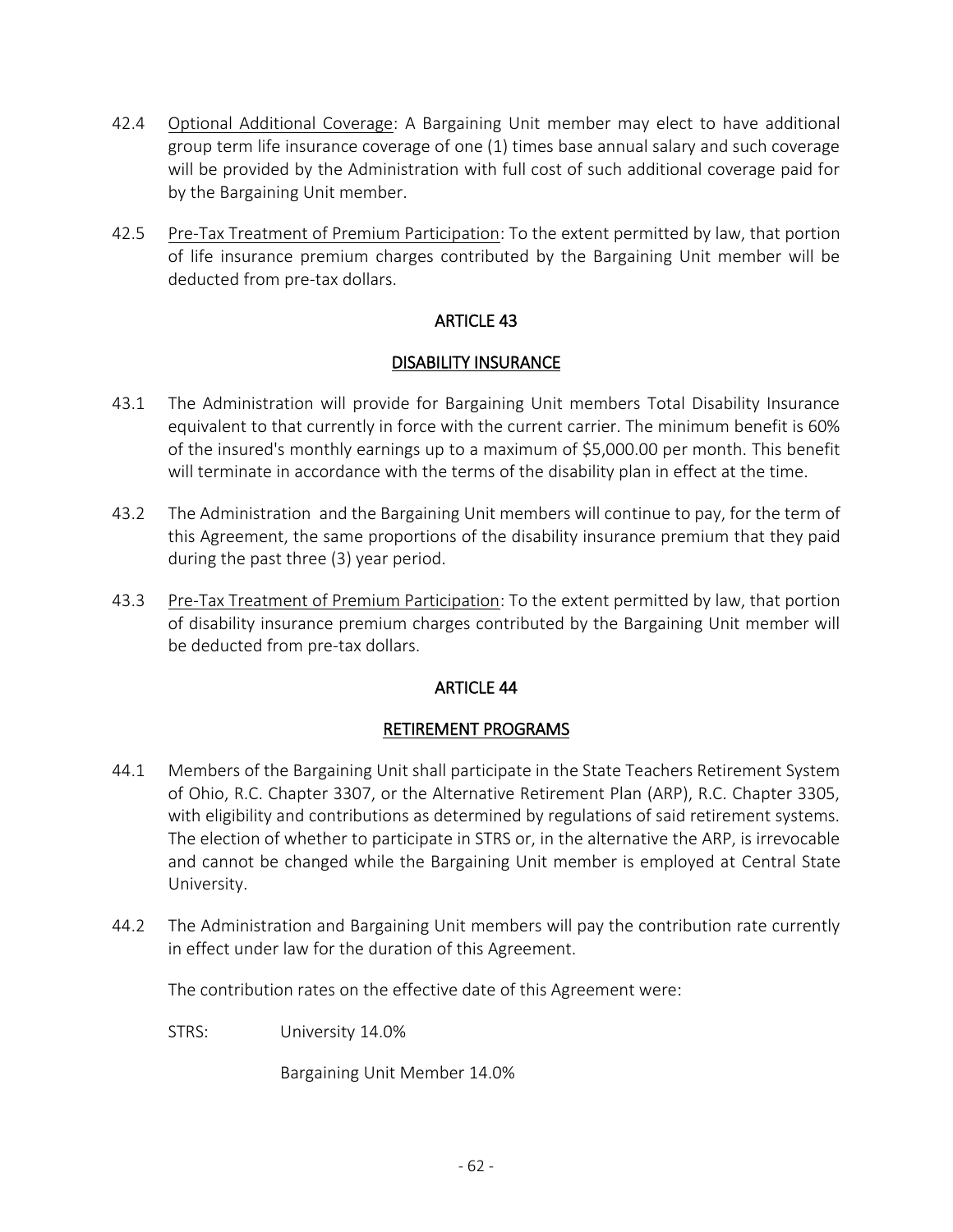ARP: University 14.0% minus the required payment to STRS for the unfunded liability

Bargaining Unit Member 14.0%

- 44.3 Early Retirement Incentive: If the Administration determines that it will review participation in the Early Retirement Incentive Plan provided by the State Teachers Retirement System (STRS) as outlined in Section 3307.35 of the Ohio Revised Code (ORC), such participation will be considered by a committee composed of the Director of Human Resources, the Vice President for Administration and Chief Financial Officer, the Provost and Vice President for Academic Affairs, and three (3) faculty members chosen by AAUP-CSU. That committee will make recommendations to the Administration concerning participation in the Early Retirement Incentive Plan. If the Administration decides to participate, any adopted plan must first be approved by both the Administration and AAUP-CSU.
- 44.4 Reporting of Payments: The Administration will continue the present reporting system regarding payments to the State Teachers Retirement System (i.e. - "paper pick-up") and ARP as required.

# ARTICLE 45

## TUITION WAIVER

45.1 Tuition will be waived for courses taken by members of the Bargaining Unit and their dependents who are eligible for enrollment and meet admission standards in accordance with the provisions of this article. Dependents include spouses and natural or legally adopted children of the Bargaining Unit member. When the tuition remission benefit is activated for a dependent child, that dependent child child's tuition benefit will continue for a period of five (5) years. Tuition remission benefits cease when a member of the Bargaining Unit resigns.

For provisions regarding domestic partners, see Appendix K to this Agreement  $-$ "Memorandum of Understanding on Domestic Partner Benefits."

- 45.2 The foregoing benefit will also extend to retired members of the Bargaining Unit who retired from Central State University after at least ten (10) years of service to the University.
- 45.3 The foregoing benefit will extend to the dependents of deceased persons who, at the time of their death, were tenured or tenure-track members of the Bargaining Unit and will be subject to approval by the Board of Trustees of the University. However, the dependent children of the deceased Bargaining Unit member must initiate exercise of this benefit within five (5) years after graduation from high school. This benefit will continue for a period of five (5) years.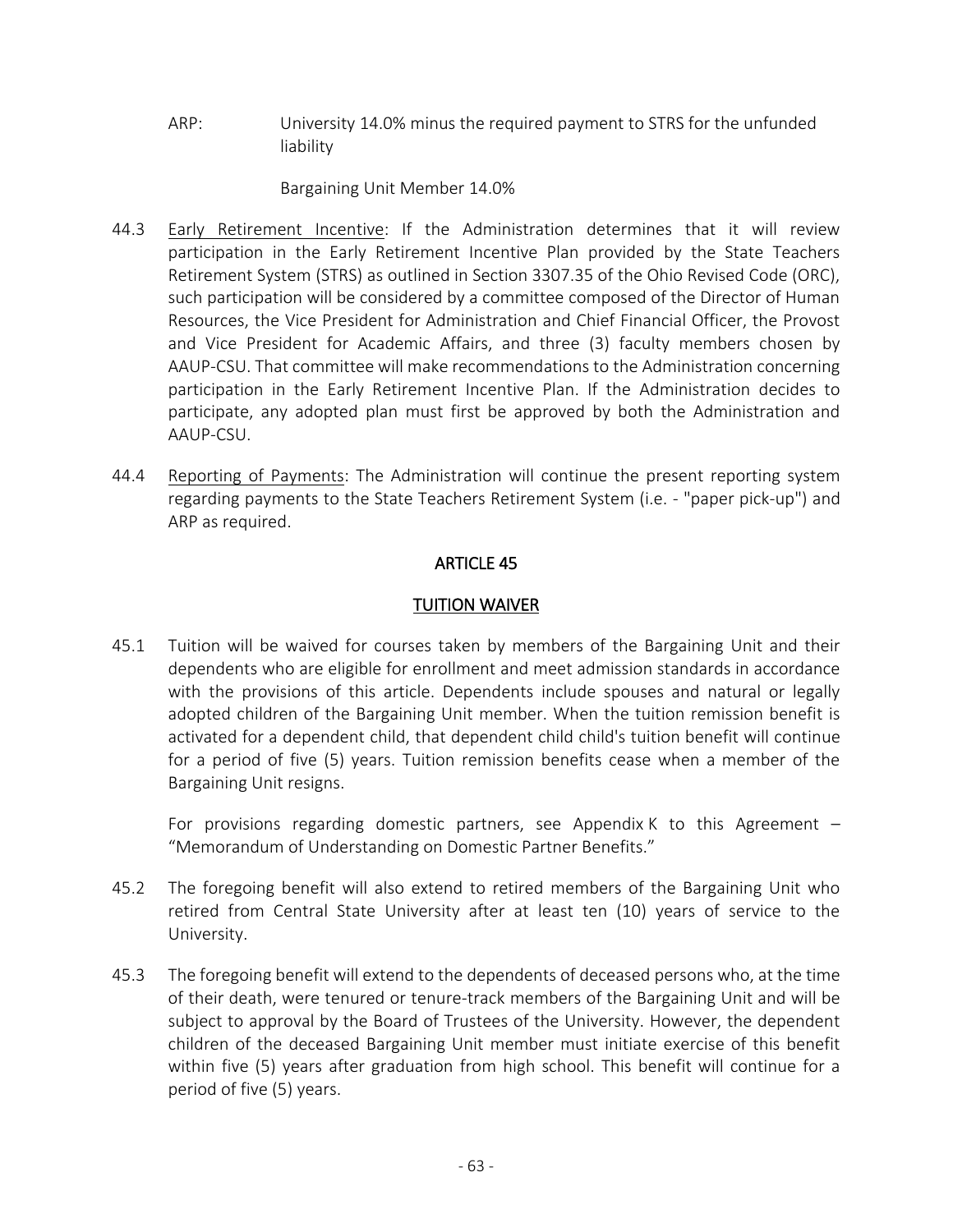- 45.4 The foregoing benefit will also extend to the dependents, who were dependents at the time of retirement, of individuals who retired from Central State University after at least ten (10) years of service to the University and will be subject to approval by the Board of Trustees of the University. However, the dependent children of the retired Bargaining Unit member must initiate the exercise of this benefit within five (5) years after graduation from high school. This benefit will continue for a period of five (5) years.
- 45.5 Tuition remission is subject to the following additional stipulations:
	- 1. Faculty members are permitted to enroll for up to six credit hours per term so long as the faculty enrollment does not take a seat away from a tuition paying student; faculty members may enroll in more than six credit hours with permission of their department chair. Dependents are subject to the same credit hour regulations that apply to other students.
	- 2. Faculty members and/or their dependents are responsible for all fees other than tuition associated with their enrollment or their dependent's enrollments.
	- 3. Faculty members must reimburse the University for the full tuition for courses that are not completed with a passing grade (usually a "D") or an "I"` unless withdrawn prior to the last date to withdraw with a record. However, faculty members will have tuition waived for no more than three passing grades of "D" during their employment. For purposes of this policy, a grade of ''S" or ''P" is the equivalent of a passing grade.
	- 4. Faculty members who owe a balance to the University for themselves or their dependents shall lose eligibility for this benefit until the balance owed is paid. Faculty members or dependents who are on academic probation are not eligible for tuition remission benefits.
	- 5. Any full-time degree-seeking beneficiary must complete a FAFSA, maintain an average of at least 2.0 on the most recent 12 hours of credit attempted, and make satisfactory academic progress to be eligible for a tuition waiver.

## RIGHTS AND DUTIES OF THE AAUP AS AGENT

- 46.1 The Administration and the AAUP-CSU recognize that each has responsibility for the administration of this Agreement.
- 46.2 The Administration agrees that all members in the Bargaining Unit will have the right to organize freely, to join and to support AAUP-CSU for the purpose of engaging in collective bargaining. There will be no discrimination by the Administration because of membership in AAUP, nor will any attempt be made to discourage membership in AAUP.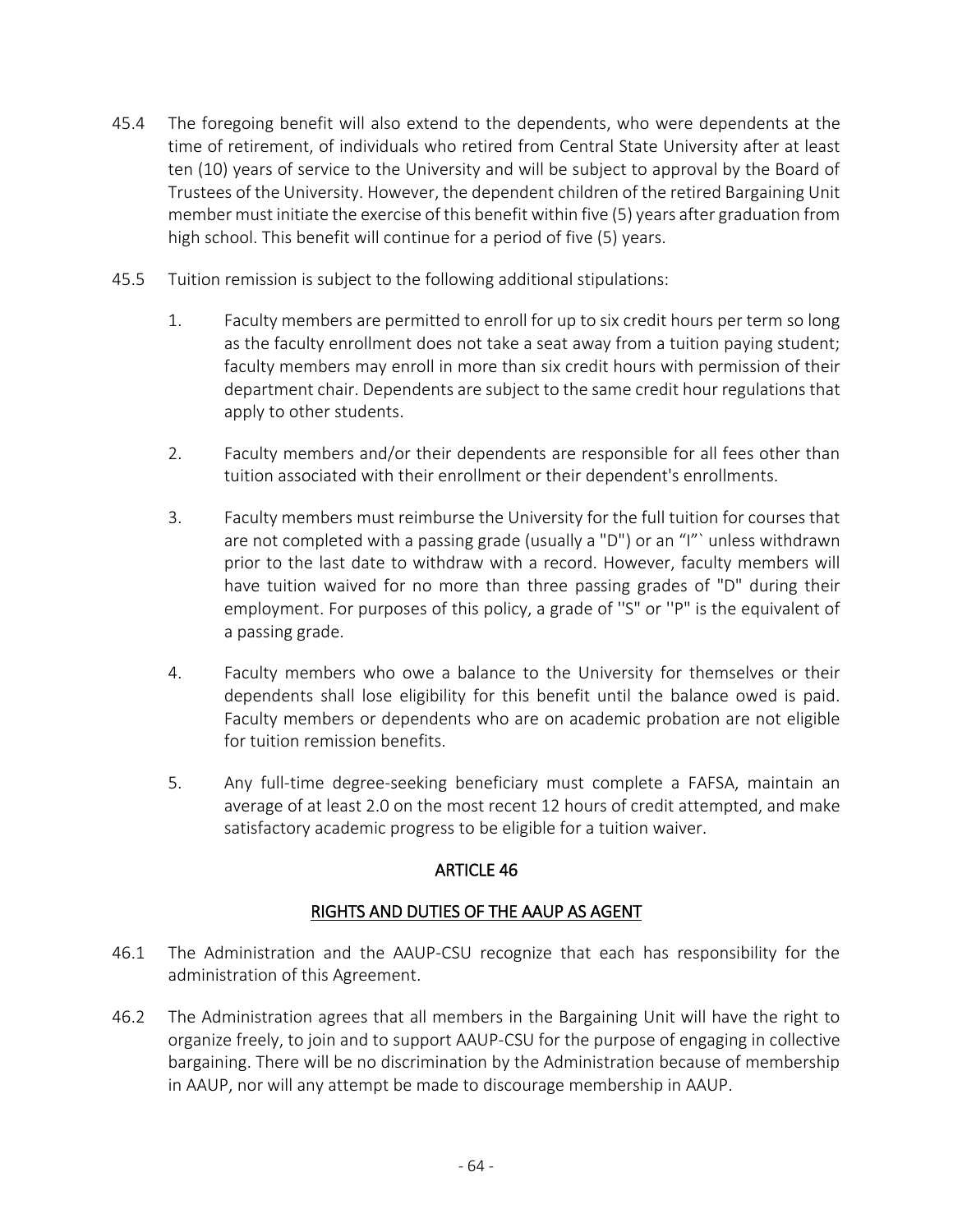- 46.3 Committees evaluating performance will consider and credit service to AAUP in the same manner as they consider and credit service to all other University committees.
- 46.4 AAUP-CSU will have free and reasonable use of campus mail services, bulletin boards, meeting rooms, classrooms, auditoriums, and equipment, subject to the same regulations established for other organizations recognized by the University.
- 46.5 The Administration will make available, without cost, space on the main CSU campus for an AAUP-CSU office. The office will be large enough to accommodate a desk, chair and storage/file cabinets. The Administration will also provide, without cost, local telephone service and computer access for the office, and access to a conference room in the same building.
- 46.6 AAUP-CSU will be afforded the privilege of contracting for University services as may be contracted for by other campus groups or organizations, at the same cost regularly assessed other campus groups.
- 46.7 The Administration will grant a pool of release time of twenty-four (24) semester hours or eight (8) courses for faculty or equivalent duties for librarians in the period of this Agreement for the purpose of contract negotiation, contract administration and related duties. The AAUP-CSU will notify the Provost and Vice President for Academic Affairs of the names of persons who are to receive the release time no later than thirty (30) days prior to the beginning of the semester. However, no one Bargaining Unit member should be released from more than one (1) course per semester or equivalent duties for librarians for the reasons stated in this Article. Approval of the Dean or Library Director must be obtained as to the particular teaching or library duties from which the faculty member is to be released.
- 46.8 AAUP-CSU will hold Chapter meetings at 4:00 P.M. on the fourth Thursday of every month that school is in session.
- 46.9 AAUP-CSU will be furnished with a copy of the minutes of each meeting of the Board of Trustees after the minutes are transcribed and approved.
- 46.10 The Administration will notify AAUP-CSU within thirty (30) days of granting of academic leave or other leave to any member of the Bargaining Unit.
- 46.11 Within sixty (60) days after the ratification of this Agreement, the Administration will provide AAUP-CSU with copies of the Personnel Forms which show the current status of the Bargaining Unit. Subsequently, for the remainder of this Agreement, the Administration will promptly provide, ordinarily within 10 days, to AAUP-CSU copies of the Personnel Forms which show all initial appointments, terminations, and change of Bargaining Unit membership for members in the Bargaining Unit. The Administration will also provide to AAUP-CSU by October 1 of the years covered by this Agreement, lists containing the current budgeted salaries of all members of the Bargaining Unit.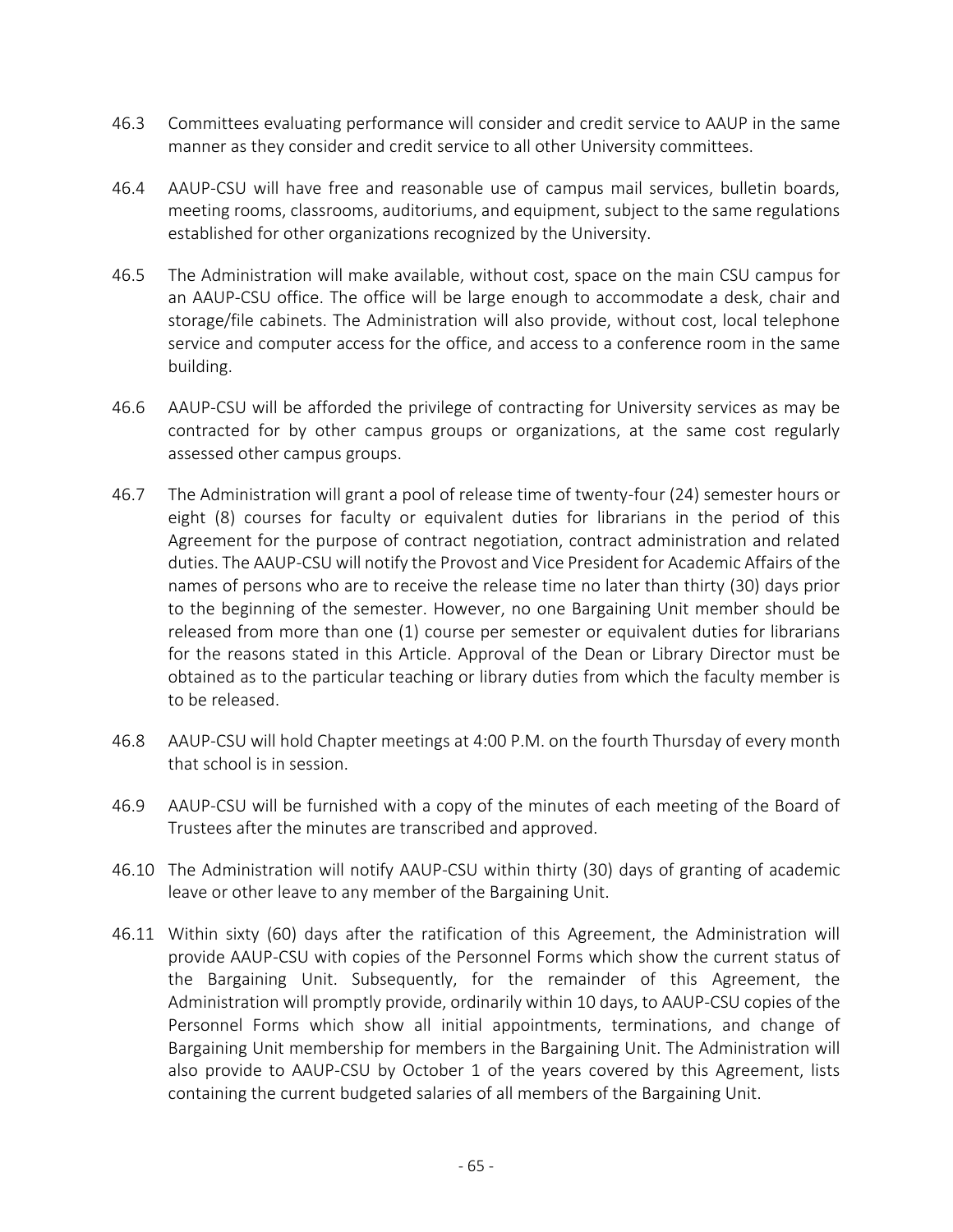- 46.12 The Administration will provide to AAUP-CSU a statement of student enrollments in classes taught by the University for the Fall semester of each academic year of this Agreement within thirty (30) days after such information is known. The Administration will also provide at the same time a statement of the full-time faculty positions, both filled and unfilled, which have existed in each college during the current academic year and which will exist for the following year.
- 46.13 During the term of this Agreement, the Administration will make available for inspection to AAUP-CSU, within a reasonable time after receiving a written request there from, such requested information in any form which is available, relevant and necessary for the administration of this Agreement, provided, nevertheless, that information need not be made available on any matter on which no final commitment or decision has been made by the Administration.
- 46.14 The Administration will deduct from the salary of all members of the AAUP-CSU the dues that are authorized, levied and collected from the general membership of AAUP- CSU upon the condition that AAUP-CSU furnish the Administration written authorization duly executed by members of AAUP-CSU permitting such deductions. An example of the authorization form to be used is attached as an appendix to this Agreement. AAUP-CSU will furnish the Administration with a list of persons who authorize such deductions with the amount to be deducted and the University ID number for each.
- 46.15 Effective 30 days following the beginning of employment, members of the Bargaining Unit who are not members of AAUP-CSU shall pay to AAUP-CSU a Fair Share Fee. This does not require any member of the Bargaining Unit to become a member of AAUP-CSU. The deduction of a Fair Share Fee from the payroll checks of members of the Bargaining Unit and its payment to AAUP-CSU is automatic and does not require the authorization of the member. The President of AAUP-CSU will make known to the Administration and to Fair Share payers, by August 15th of each year, the amount to be deducted annually. The President of AAUP-CSU will notify Bargaining Unit members who are subject to Fair Share Fee payments within seven working days of the ratification of this Agreement. Payments by members holding religious conscientious objections shall be governed by paragraph 4117.09(C) of the Ohio Revised Code.
- 46.16 Fees will be deducted in ten (10) equal installments beginning with the end of September paycheck for members and fair share fee payers.
- 46.17 AAUP-CSU shall indemnify and hold the employer harmless against any and all claims, judgments, attorney fees, demands, suits, or other forms of liability or costs that arise out of, or relate to, any action taken or not taken by the Administration for the purpose of complying with the provisions of this Article.
- 46.18 The Administration will remit the membership and Fair Share Fees deducted as indicated in Articles 46.14 and 46.15 to AAUP-CSU not later than fifteen (15) days after the date of such deductions.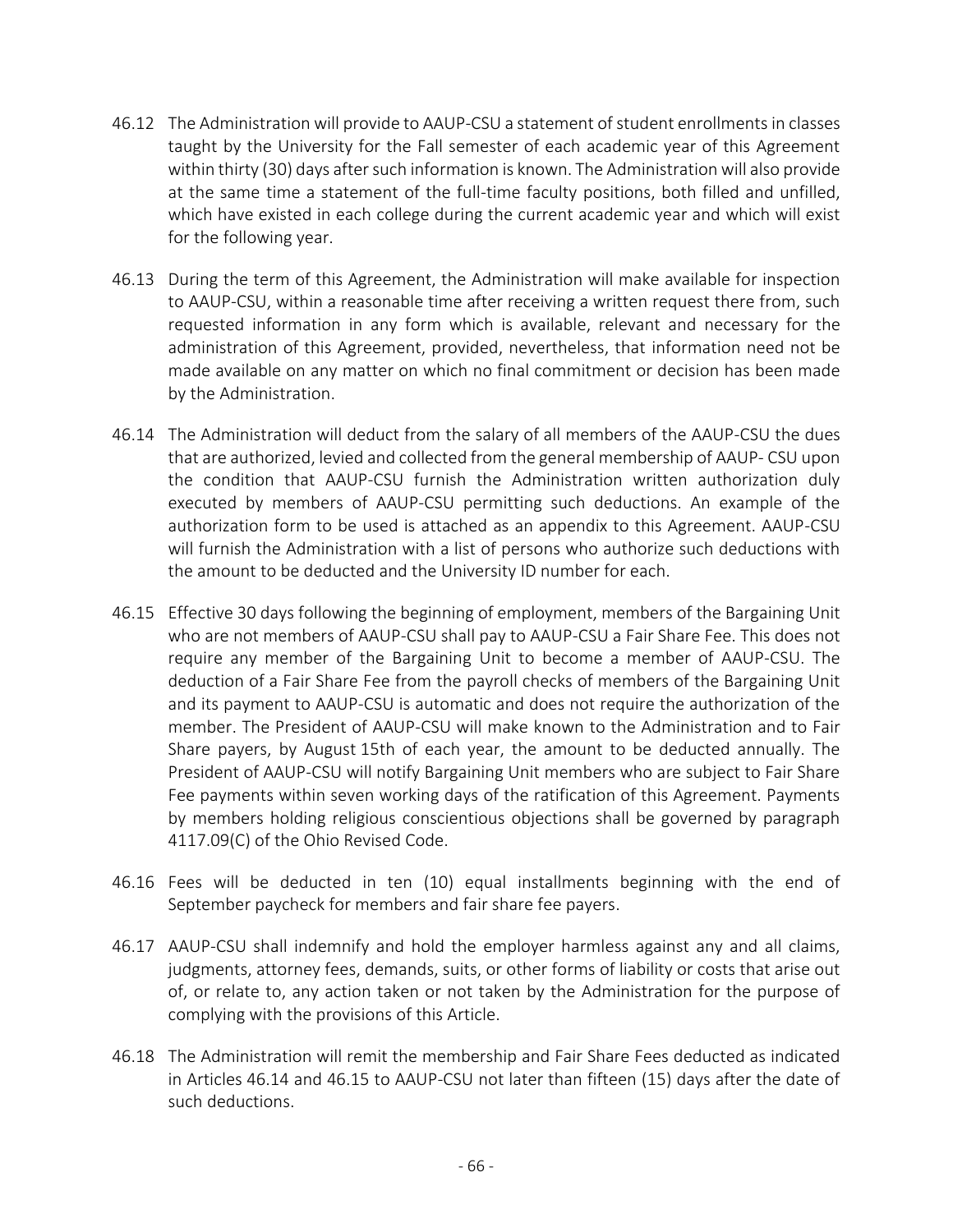#### GRIEVANCE AND ARBITRATION

- 47.1 Intent: The parties recognize and endorse the importance of establishing a prompt, fair, and efficient mechanism for the orderly resolution of complaints and agree to use their best efforts to encourage the prompt settlement of such matters. Both parties encourage the resolution of complaints before they become formal grievances. It is understood that nothing in this grievance procedure will limit the existing right of an individual member of the Bargaining Unit to communicate with any person having administrative authority for the purpose of informal resolution of a complaint.
- 47.2 Both AAUP-CSU and the Administration agree that, when possible, they will try to utilize the services of the Agreement Management Committee as outlined in Article 48.2 to settle disputes prior to filing formal policy grievances that have broad impact on the Bargaining Unit. When such disputes are referred to the Agreement Management Committee, the time limit for initial filing of a formal grievance will be extended by written agreement, by the number of days between referral to the Agreement Management Committee and final disposition of the matter by that Committee.
- 47.3 Definition: A "grievance" is a complaint or allegation by a member of the Bargaining Unit or by the AAUP-CSU that there has been a violation, misinterpretation, or improper application of the provisions of this Agreement, or the past practices and policies hereinbefore defined in Article 7.
- 47.4 Time limits throughout this Article, referring to "days" will mean "working days" which are defined as days exclusive of Saturday, Sunday, formal holidays, periods when University Registration, classes and examinations are not scheduled, periods when the University is closed, and Summer Session. Either party may be granted, by mutual agreement, a reasonable extension whenever persons necessary for the proper presentation or defense of a grievance are unavailable.
- 47.5 Informal Procedure: Any member(s) of the Bargaining Unit may at any time present an informal complaint at the lowest administrative level having authority to dispose of same. Such a complaint may be adjusted without intervention of the AAUP-CSU provided that the adjustment is consistent with the terms of the Agreement. The administrator will notify the AAUP-CSU in writing of such adjustments. Similarly, any member of the Bargaining Unit may choose to discuss a complaint with the appropriate member of the Administration in the presence of a representative the AAUP-CSU. The AAUP-CSU may informally present a complaint on behalf of any member of the Bargaining Unit or the AAUP-CSU to the appropriate administrator. The administrator will investigate the complaint as deemed appropriate and respond to the complaint in writing within ten (10) days. Any settlement, withdrawal, or disposition satisfactory to the member(s) or the AAUP-CSU of a complaint at this informal stage will be a final resolution of that particular complaint.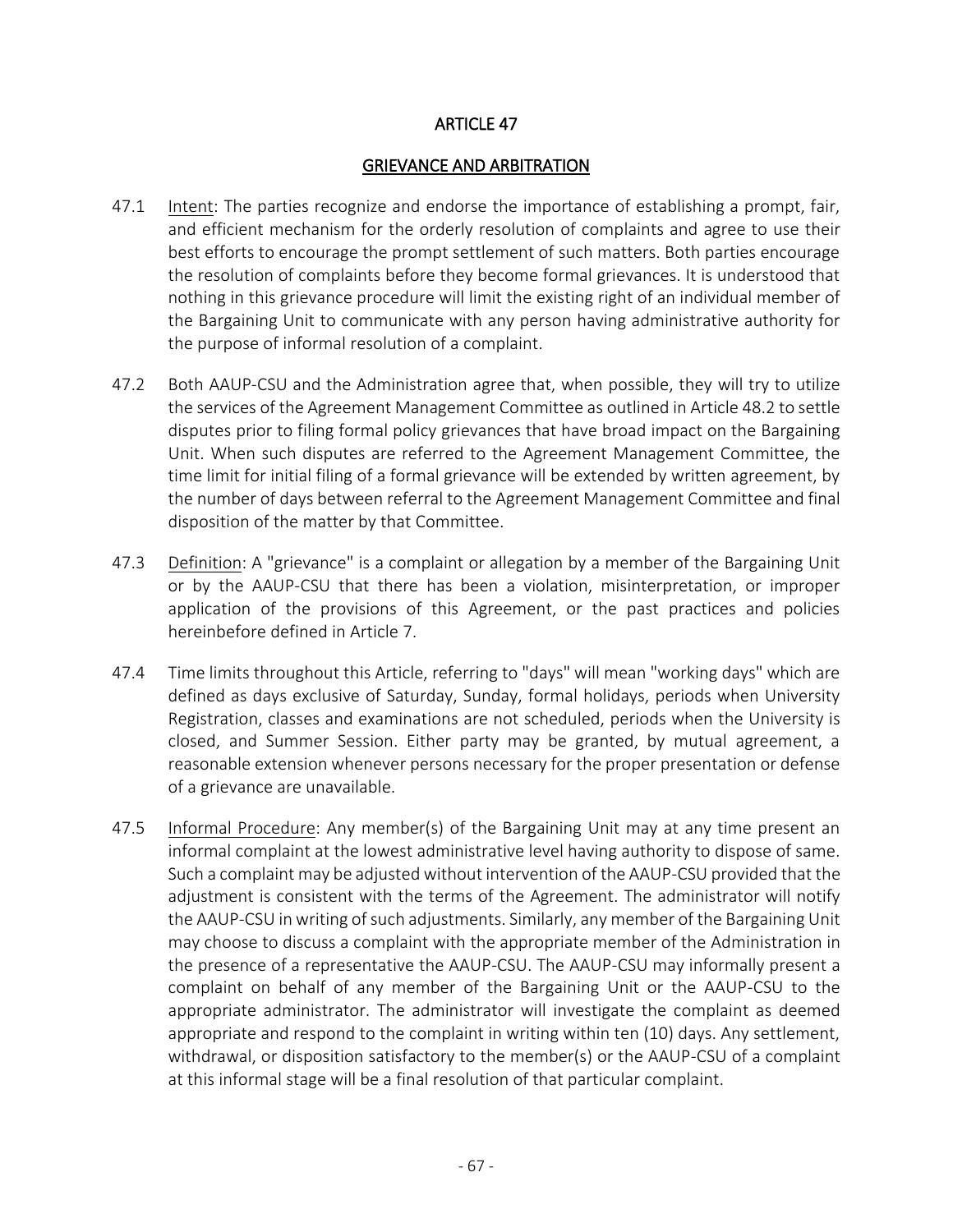- 47.6 Formal Grievance: In the event that the complaint is not resolved satisfactorily through the informal procedure, the formal procedure for grievances will be invoked as follows:
- 47.7 Basic Provisions: All applicable steps of the grievance procedure set forth in this Agreement will be pursued to completion before any application for arbitration will be made, unless the parties hereto enter into a written waiver of such step or steps and agree to proceed directly to arbitration.
- 47.8 At all levels of the formal grievance procedure and arbitration hearings, the parties will have the right to be present and the right to have legal counsel present at their own expense.
- 47.9 Unless extended by mutual consent in writing, the time limits specified herein will be the maximum time allowed. In event of a failure to comply with the time limits on the part of the grievant(s) or AAUP-CSU, the grievance will be considered as having been withdrawn. In the event of failure to comply with the time limits on the part of the Administration, the grievance will automatically be advanced to the next step of the procedure. In this latter instance, it is the responsibility of the grievant(s) to advance the grievance by filing a Grievance Disposition Reaction Form, at the next step, within ten (10) days of the failure to comply.
- 47.10 Means of Notification will be sent to the grievant's home address as it appears on the grievance form. Grievances will be processed on the forms which appear in the Appendix to this Agreement.
- 47.11 Any information pertaining to the grievance in the official file in the possession of the Administration needed by the grievant(s) or the AAUP-CSU in behalf of the grievant(s) to investigate and process a grievance will be provided to the grievant(s) or AAUP-CSU on request within five (5) days at the cost of the grievant(s).
- 47.12 A member of the Bargaining Unit who participates in a grievance procedure will not be subject to discipline or reprisal because of such participation.
- 47.13 Formal Grievance Procedure: Grievances will be processed as described below unless the Administration and AAUP-CSU mutually agree to alter the procedure.
- 47.14 Within forty (40) days of an event, or knowledge of an event to which the grievant(s) wishes to object, the grievant(s) will submit a completed Faculty Grievance Form to the lowest level that has authority to effect a remedy, with copies to the Administration and AAUP-CSU. This timeframe can be extended upon agreement of both parties to facilitate informal resolution of the complaint.
- 47.15 Step 1 Department Chairperson: Within twenty (20) days after the receipt of the grievance form, the Chairperson will hold a hearing on the grievance at a time which is mutually convenient to the parties. The Chairperson will attempt to determine the facts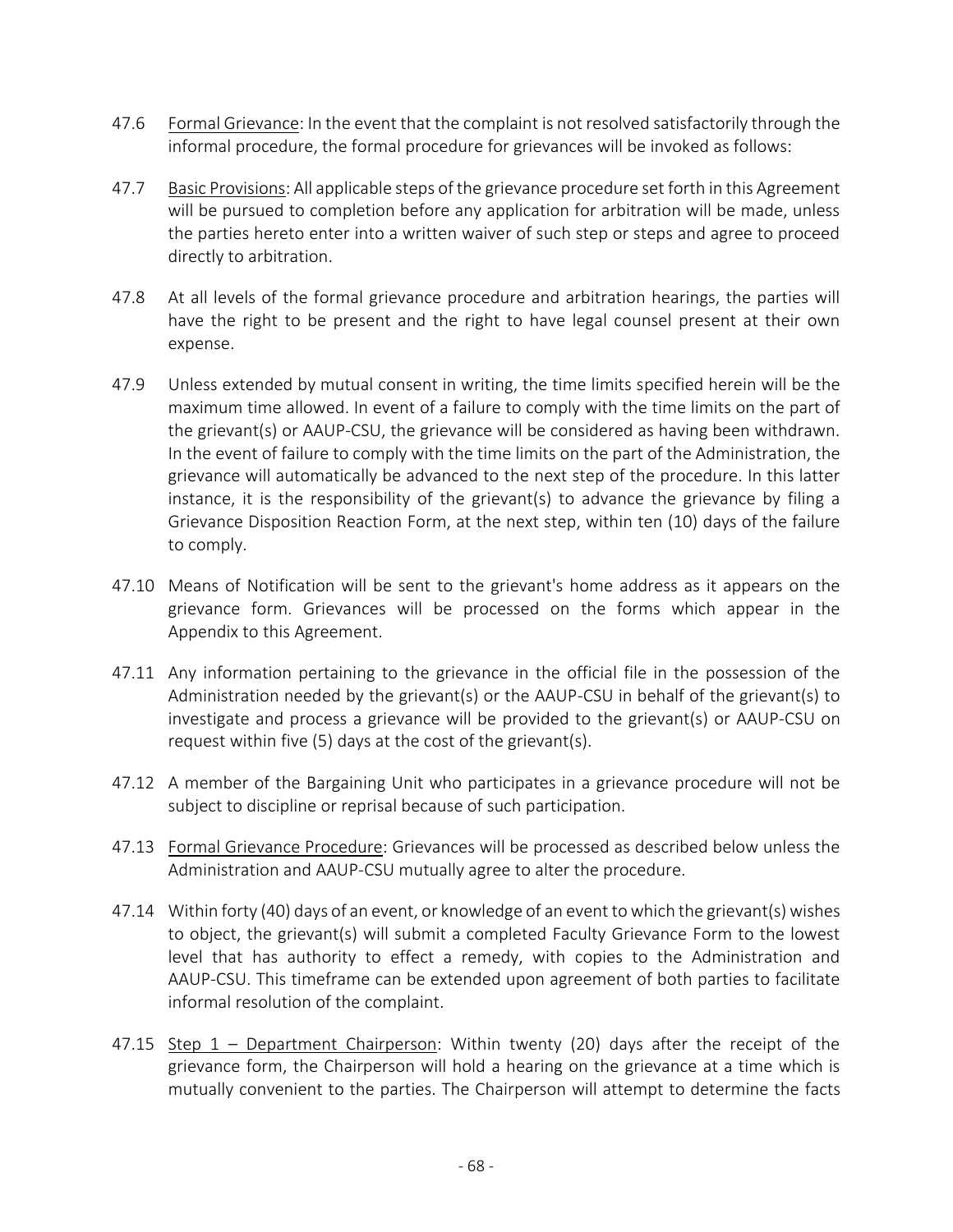pertaining to the grievance, and notify the grievant(s) on a Grievance Disposition Form of his or her decision within ten (10) days after the hearing. Within ten (10) days after receipt of the disposition by the Chairperson, the grievant(s) may appeal the disposition by completing and distributing a Grievance Disposition Reaction Form.

- 47.16 Step 2 Dean: In those cases where a grievance originates at the Dean's level, the Dean will hold a hearing within twenty (20) days after receipt of the grievance at a time which is mutually convenient to all parties. The Dean will file a disposition with the grievant(s) within ten (10) days after the hearing. Within ten (10) days after receipt of the disposition by the Dean, the grievant(s) may appeal the disposition by completing and distributing a Grievance Disposition Reaction Form.
- 47.17 In those cases where the Dean receives an appeal from Step 1, the Dean may either transmit a Grievance Disposition Form to the grievant(s) within ten (10) days after receipt of the appeal, or hold a hearing within ten (10) days after receipt of the appeal at a time which is mutually convenient to the parties. If the Dean holds a hearing, the Dean will file a disposition with the grievant(s) within ten (10) days after the hearing. Within ten (10) days after receipt of the disposition by the Dean, the grievant(s) may appeal the disposition by completing and distributing a Grievance Disposition Reaction Form.
- 47.18 Step 3 Provost and Vice President for Academic Affairs/President: In those cases where a grievance originates at the level of the Provost and Vice President for Academic Affairs/President, the Provost and Vice President for Academic Affairs/President will hold a hearing within twenty (20) days after receipt of the grievance at a time which is mutually convenient to all parties. The Provost and Vice President/President will file a disposition with the grievant(s) within ten (10) days after the hearing. Within ten (10) days after receipt of the disposition by the Provost and Vice President/President, the grievant(s) may appeal to arbitration by completing and distributing a Grievance Disposition Reaction Form. Within thirty (30) days after receipt of the appeal to arbitration, AAUP-CSU will notify the Administration and the grievant(s) whether it supports the appeal. In matters involving Termination for Cause, AAUP-CSU support for an appeal to arbitration will not be required.
- 47.19 In those cases where the Provost and Vice President for Academic Affairs/President receives an appeal from Step 2, the Provost and Vice President/President may either transmit a Grievance Disposition Form to the grievant (a) within ten (10) days after receipt of the appeal at a time which is mutually convenient to the parties. If the Provost and Vice President/President holds a hearing, the Provost and Vice President/President will file a disposition with the grievant(s) within ten (10) days after the hearing. Within ten (10) days after receipt of the disposition by the Provost and Vice President/President, the grievant(s) may appeal to arbitration by completing and distributing a Grievance Disposition Reaction Form. Within thirty (30) days after receipt of the appeal to arbitration, AAUP-CSU will notify the Administration and the grievant(s) whether it supports the appeal. In matters involving Termination for Cause, AAUP-CSU support for an appeal to arbitration will not be required.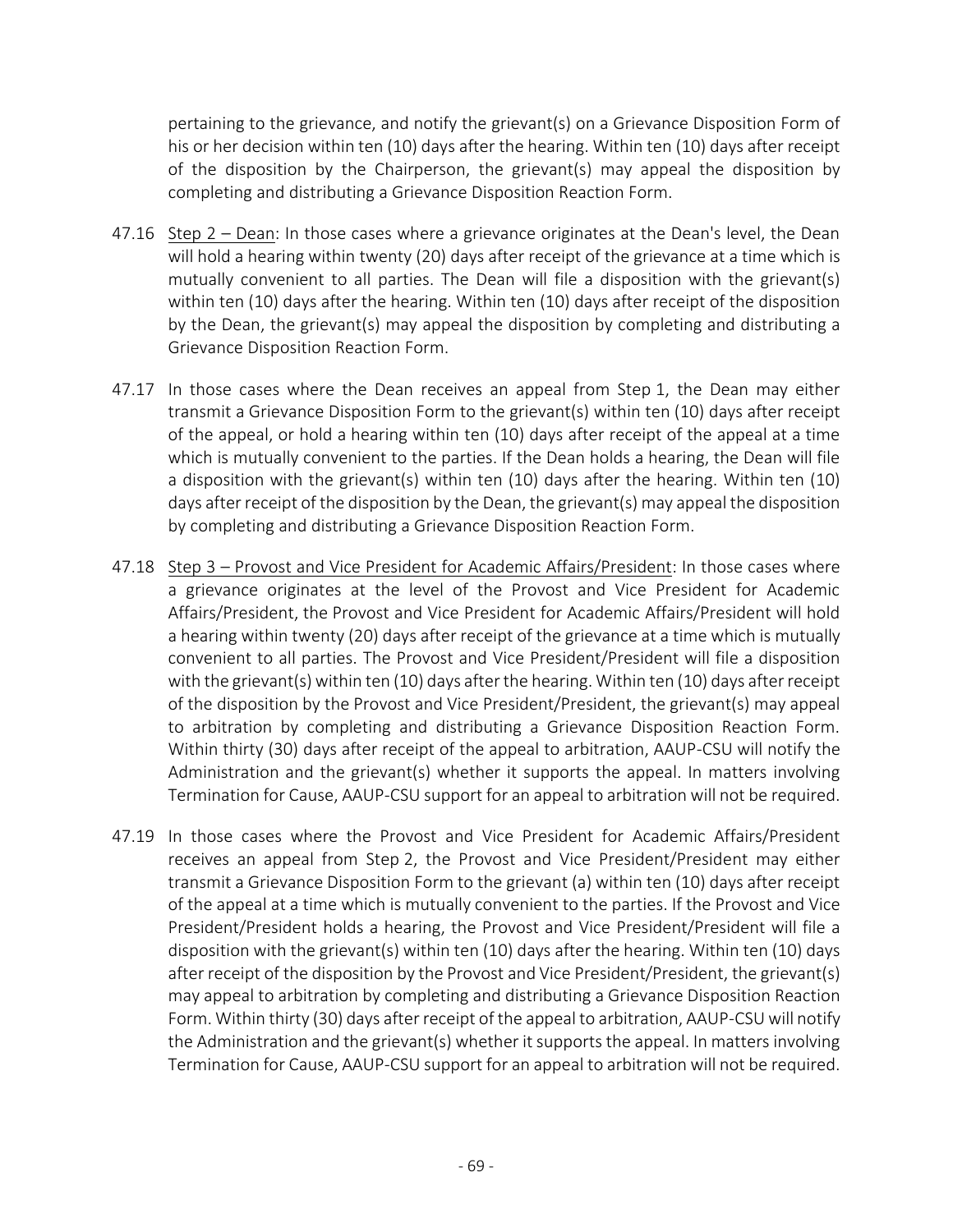- 47.20 Step 4 Arbitration: If AAUP-CSU supports the appeal to arbitration, representatives of the Administration and AAUP-CSU will meet within ten (10) days to select an arbitrator or to request the Federal Mediation and Conciliation Service or the American Arbitration Association to supply them with a list of names from which they will select an arbitrator. The arbitrator will be selected from the list within ten (10) days of receipt of the list or a new list will be requested. If there is a doubt as to the arbitrability of a grievance, the parties will request the arbitrator to rule on the arbitrability of the grievance. If the arbitrator rules that the grievance is arbitrable, he or she will then proceed to conduct a hearing on the merits of this grievance. The arbitrator will have no power to add to, subtract from, or modify any of the terms of this Agreement. The arbitrator's decision will be binding upon the Administration, AAUP-CSU, and the grievant(s). The arbitrator will render a decision within thirty (30) days after the arbitration hearing.
- 47.21 The arbitration procedures will be governed by the following:
	- a) The language of this Agreement will be binding on the arbitrator.
	- b) The arbitrator will neither add to, subtract from, modify or alter the terms or provisions of this Agreement. Arbitration will be confined solely to the application and/or interpretation of this Agreement and the precise issue(s) submitted for arbitration. The arbitrator will have no authority to determine any other issue.
	- c) All fees and expenses of the arbitrator will be divided equally between the parties. Any party desiring a transcript of the proceeding will bear the cost.
	- d) The arbitrator shall not render any decision that would result in the violation of this Agreement or a public statute or regulation.
	- e) The arbitrator shall make no award, except for interest, that provides Bargaining Unit member compensation greater than would have resulted had there been no violation.
- 47.22 Anything in this Article notwithstanding, the arbitrator shall have no power to review or consider any matter relating to appointment, reappointment, promotion, or the granting of tenure of or to member(s) or prospective member(s) of the Bargaining Unit other than the interpretation of procedural requirements of Articles 13, 14, 15 and 16. In grievances concerning promotion in academic rank or the award of tenure, the arbitrator shall only have the power to remand the negative decision being grieved with directions as to procedures to be followed and information to be considered.
- 47.23 With the exception of matters involving Termination for Cause, the AAUP-CSU will have final decision, in its sole discretion, on whether a particular grievance will be submitted to arbitration.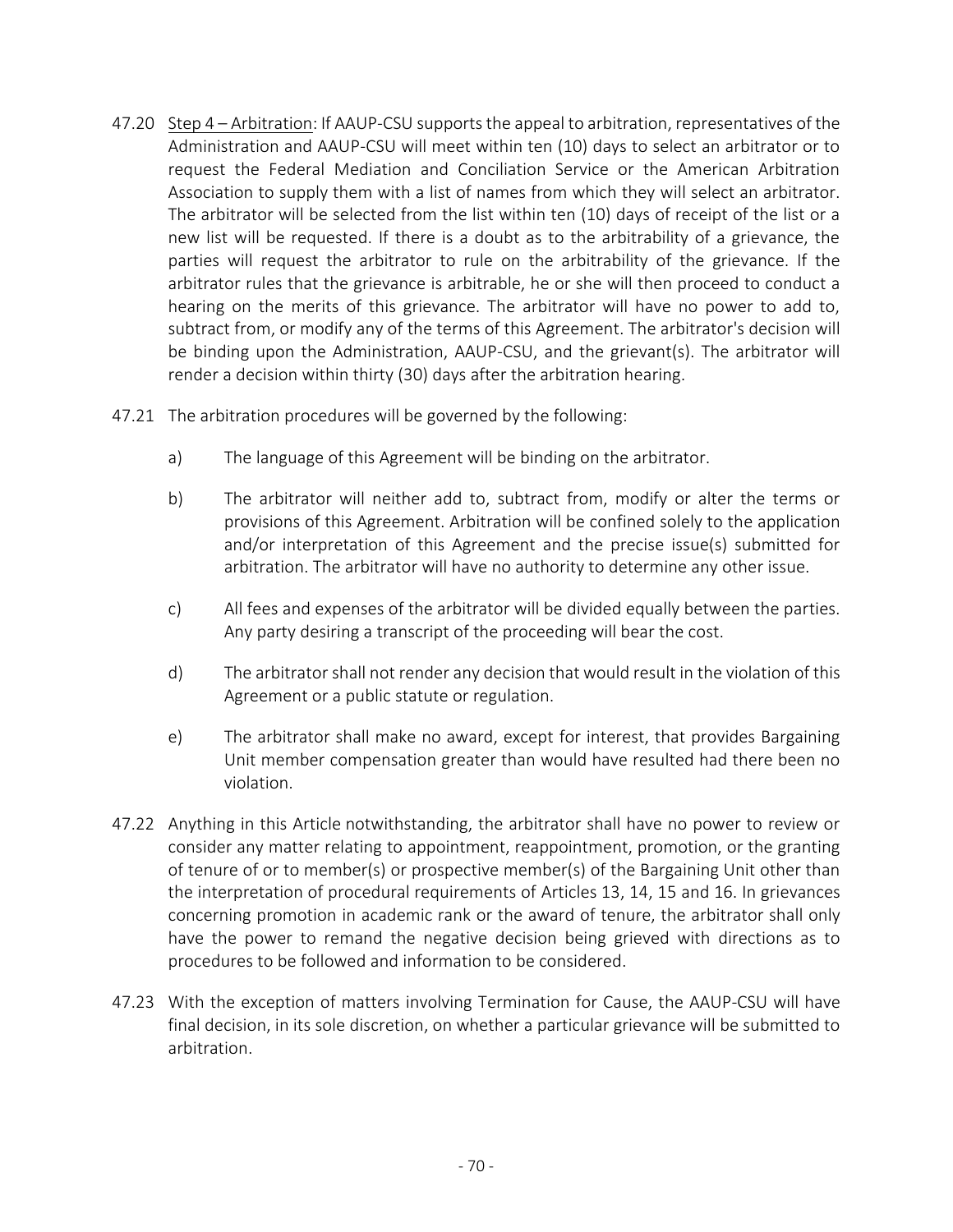- 47.24 In the event that a grievant(s) decides to pursue the grievance through any other lawful means, such grievance will be considered withdrawn and the grievant(s) may pursue the case through any court of competent jurisdiction. Exercise of such other lawful means will compromise the grievant(s)' sole remedy and the grievant(s) will waive his/her/their right to the grievance procedure and arbitration hereunder.
- 47.25 Other Cases: The procedures of this Article will be available to settle questions raised by the Administration or AAUP-CSU concerning the meaning or application of the terms of this Agreement. If such questions arise, the Administration or AAUP-CSU may file a statement thereof with the other party with appeal to arbitration according to the time limits and other restrictions specified in this Article.

## ARTICLE 48

## AGREEMENT MANAGEMENT

- 48.1 In order to facilitate communications between the AAUP-CSU and the Administration, there will continue to be an Agreement Management Committee consisting of six (6) members as follows. The AAUP-CSU and the Administration will each appoint three (3) members and will notify the other party of the names of their respective appointees by August 31 each year.
- 48.2 The duties of the Agreement Management Committee will be to discuss problems of Agreement implementation and management, identify Agreement oversight or lack of clarity, make suggestions for improved Agreement management and settle, if possible, unit clarification issues.
- 48.3 The Agreement Management Committee will meet at least once each academic semester. The Chairperson of the Agreement Management Committee shall rotate one (1) semester at a time between the parties unless otherwise agreed to by the parties.
- 48.4 The Agreement Management Committee will not become involved in the grievance process. The parties further agree that this Agreement Management Committee is the proper forum to use in questions which have broad impact on the collective bargaining process.

## ARTICLE 49

## SAVINGS AND SEPARABILITY

49.1 In case any provision in this Agreement or part thereof is for any reason held to be illegal or invalid, such illegality or invalidity will not affect the remainder of this Agreement which will be construed and applied as if such provision or part thereof, to the extent to which it is illegal or invalid, were not contained therein, and each other provision or part thereof will remain in full force and effect; provided, however, if requested by either, the parties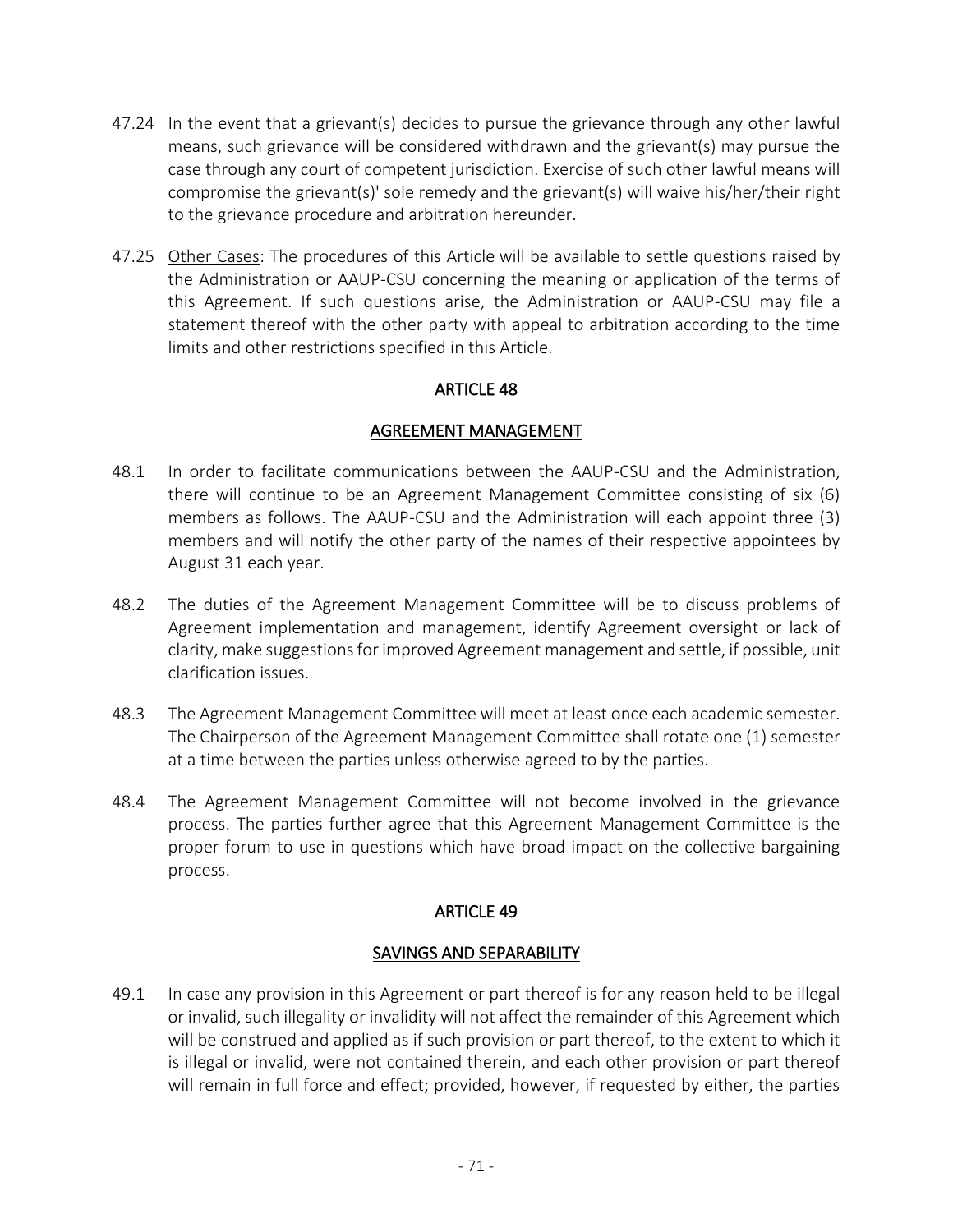will, if possible, negotiate a substitute provision for any provision or part thereof held to be illegal or invalid.

## ARTICLE 50

#### MEET AND CONFER

50.1 The leadership of the AAUP-CSU and the University shall meet periodically to discuss matters of mutual concern. Such meetings shall be scheduled by the President of AAUP-CSU and the University upon request of either party. The requesting party will provide an agenda at least twenty-four (24) hours prior to the meeting.

## ARTICLE 51

## DURATION AND AMENDMENT

- 5 1.1 Term: This Agreement will be effective as of September 1, 2017 and will continue in full force and effect to and including August 31, 2020.
- 51 .2 Continuation of Agreement: The Agreement will continue in full force and effect to and including August 31, 2020. The Agreement will continue in effect from year-to-year thereafter unless either party notifies the other in writing not less than ninety (90) days prior to the expiration date that a modification or termination of the Agreement is desired. Should either party to this Agreement serve such notice upon the other party, the Administration and the AAUP-CSU will meet for the purpose of negotiation and will commence consideration of proposed changes or modification in the Agreement not less than sixty (60) days prior to the expiration of the Agreement.
- 51 .3 If, pursuant to such negotiation. an agreement on the renewal or modification of this Agreement is not reached prior to the expiration date, this Agreement will continue in effect unless terminated by either party upon seven (7) days written notice to the other.

## ARTICLE 52

## ADMINISTRATION RIGHTS

52.1 The Administration, directly or acting through its duly constituted authorities, retains and reserves exclusively to itself all powers, rights and authority conferred upon and vested in it by the laws and constitutions of the State of Ohio and of the United States. Except where expressly stated in this Agreement, nothing contained herein shall limit the Administration's right to adopt new or modify or terminate existing policies, rules, regulations, and procedures in furtherance and accomplishment of its statutorily mandated authorities and responsibilities. The Administration will bargain, in accordance with its legal duty, over the employment effects of its actions.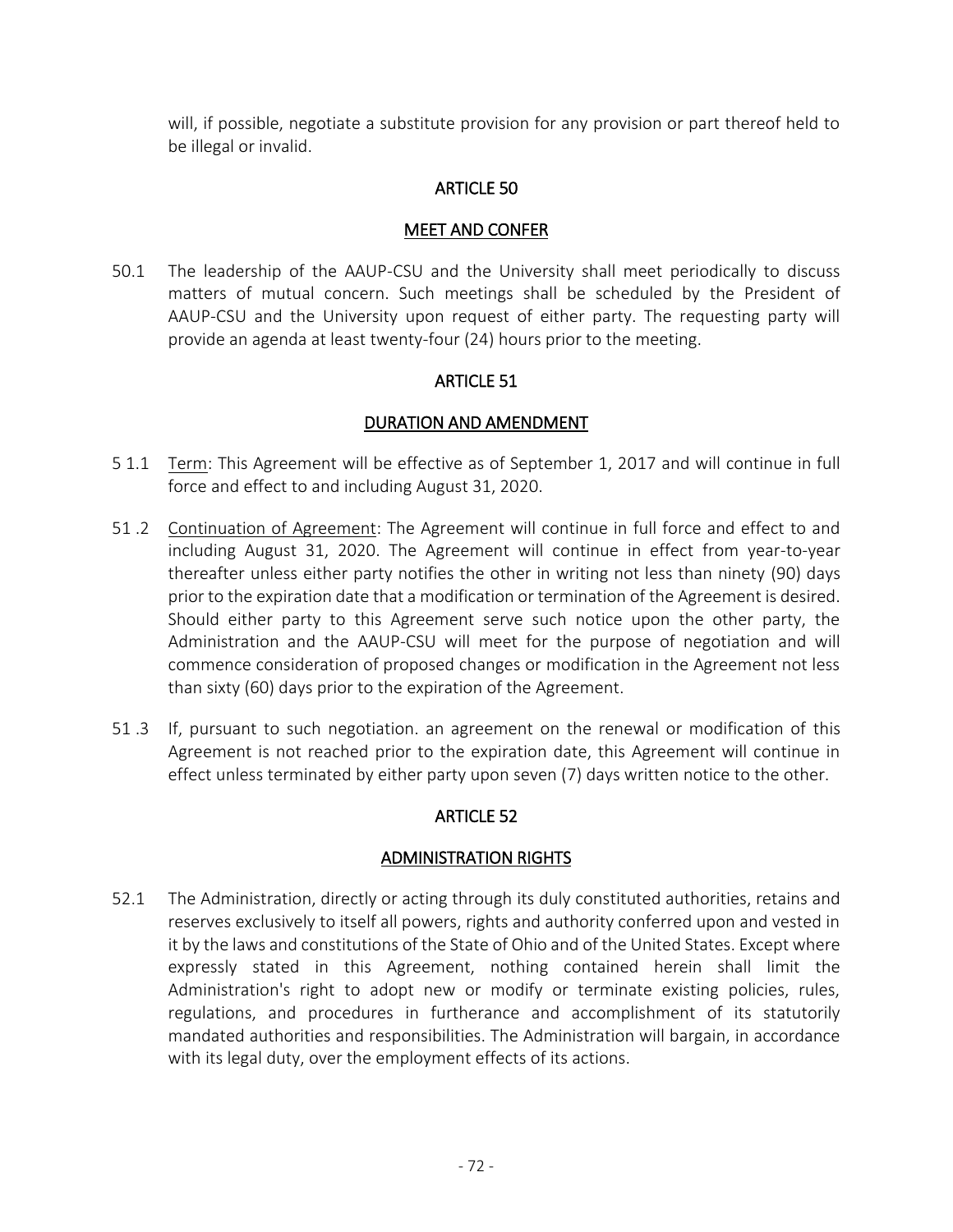52.2 Except as modified by this Agreement, none of the rights reserved exclusively to the Administration shall be subject to the grievance procedure of this Agreement.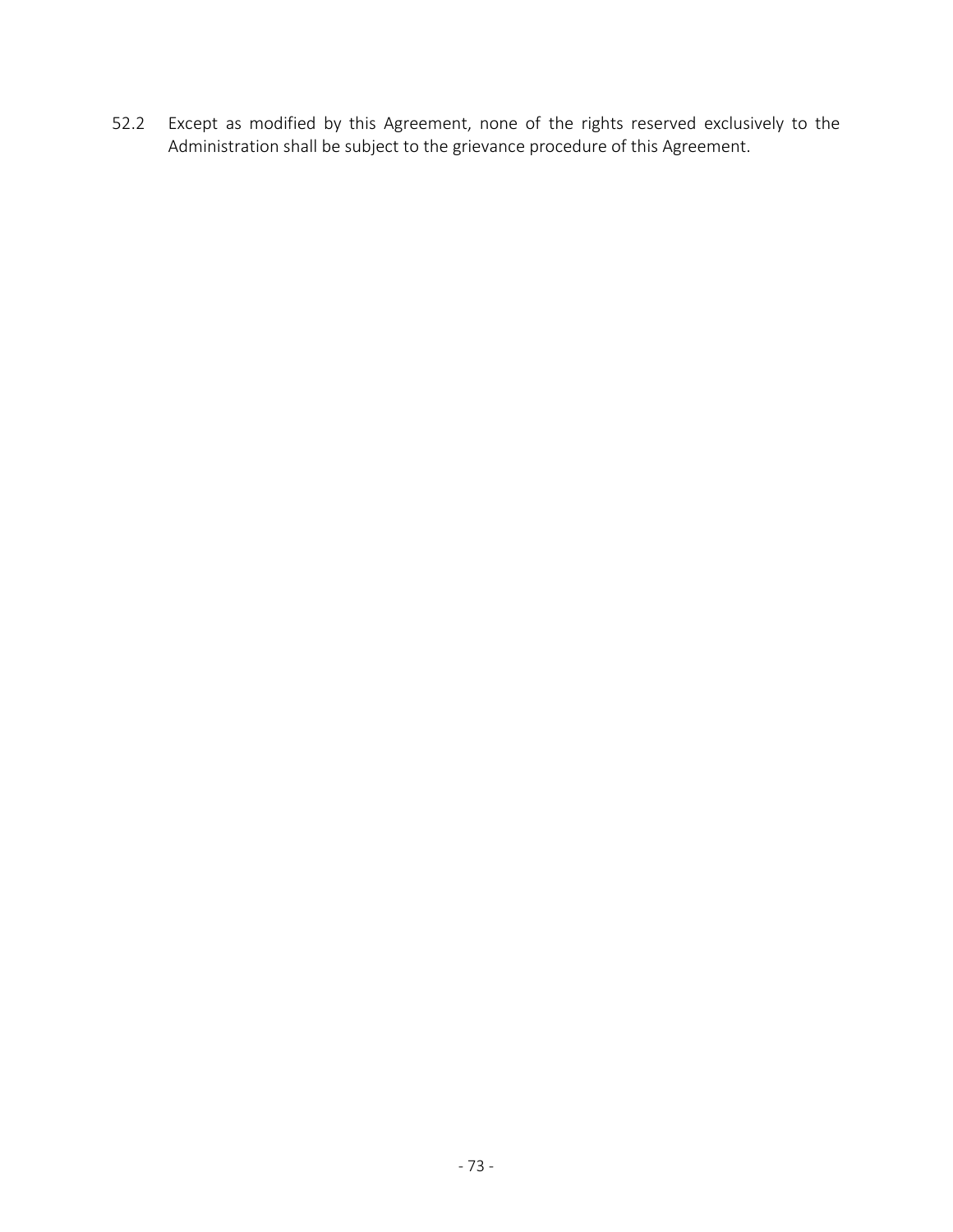#### Negotiators for the University

Laura L. Wilson General Counsel Chief Negotiator

Dr. Fidelis Ikem Dean, College of Business

Gayle Berry Director, Human Resources

Allison Michael Legal Compliance Officer

#### Negotiators for AAUP-CSU

David Rubin Emeritus Professor, Biology Chief Negotiator

Lugene Bailey Reference Librarian, retired

Liza Abram-Benham Associate Professor, Political Science

Michael Gormley Associate Professor, Communications

La'Shelle Jefferson Assistant Professor, Criminal Justice

Sharath Krishna Associate Professor, Biology

Sam Laki Professor, Water Resources Management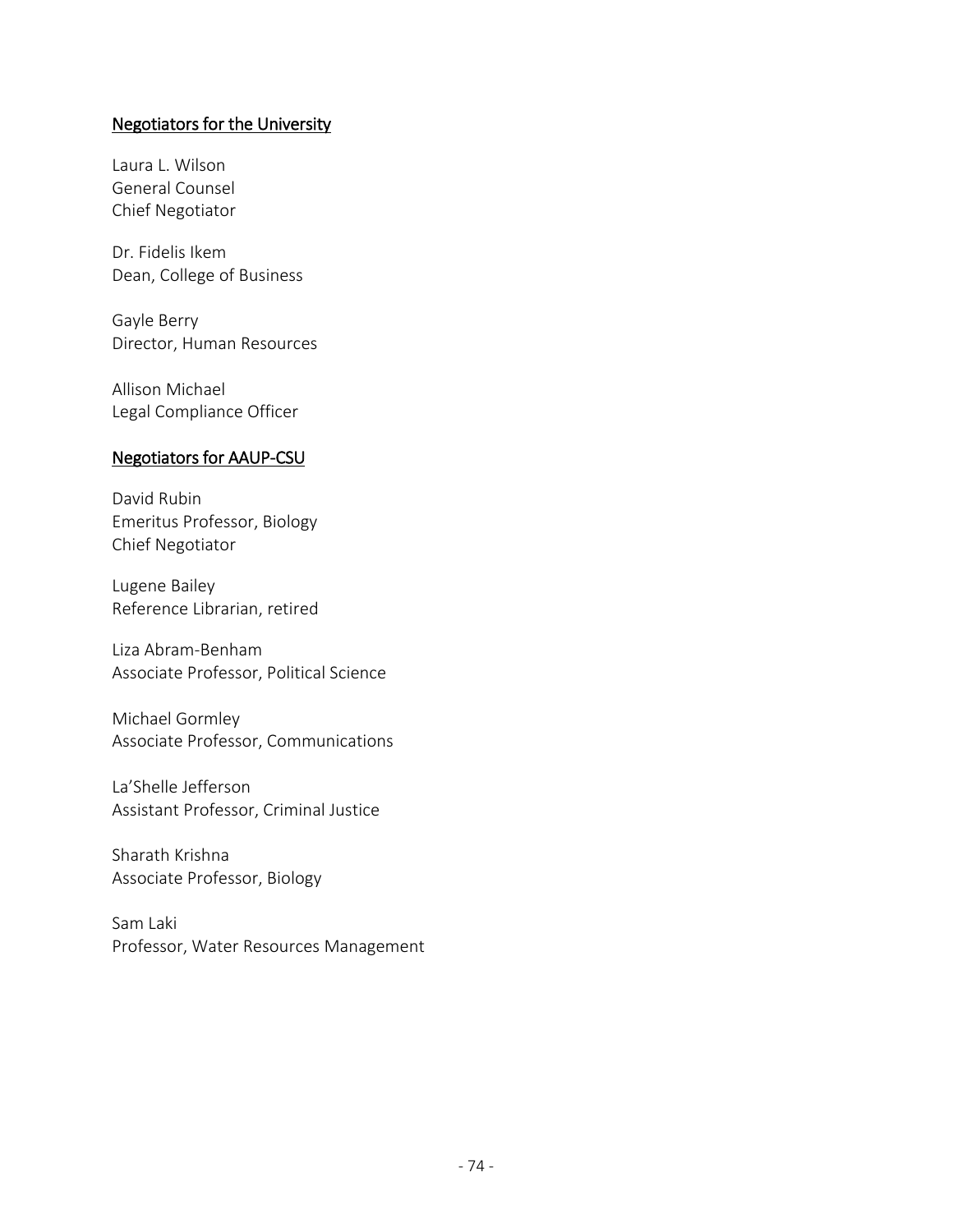#### SIGNATORY TO AGREEMENT

CENTRAL STATE UNIVERSITY

Mark Hatcher, Chair

Central State University Board of Trustees

Backson-Hammond, President Cynthia

Laura L. Wilson, General Counsel/Chief Negotiator

Date

Date

 $rac{1}{\sqrt{2}}$ Date

AMERICAN ASSOCIATION OF UNIVERSITY PROFESSORS CENTRAL STATE UNIVERSITY

Helen Senu-Oke, Vice President

David Rubin, Chief Negotiator

 $3/6/18$ Date

 $1,2018$ March

Date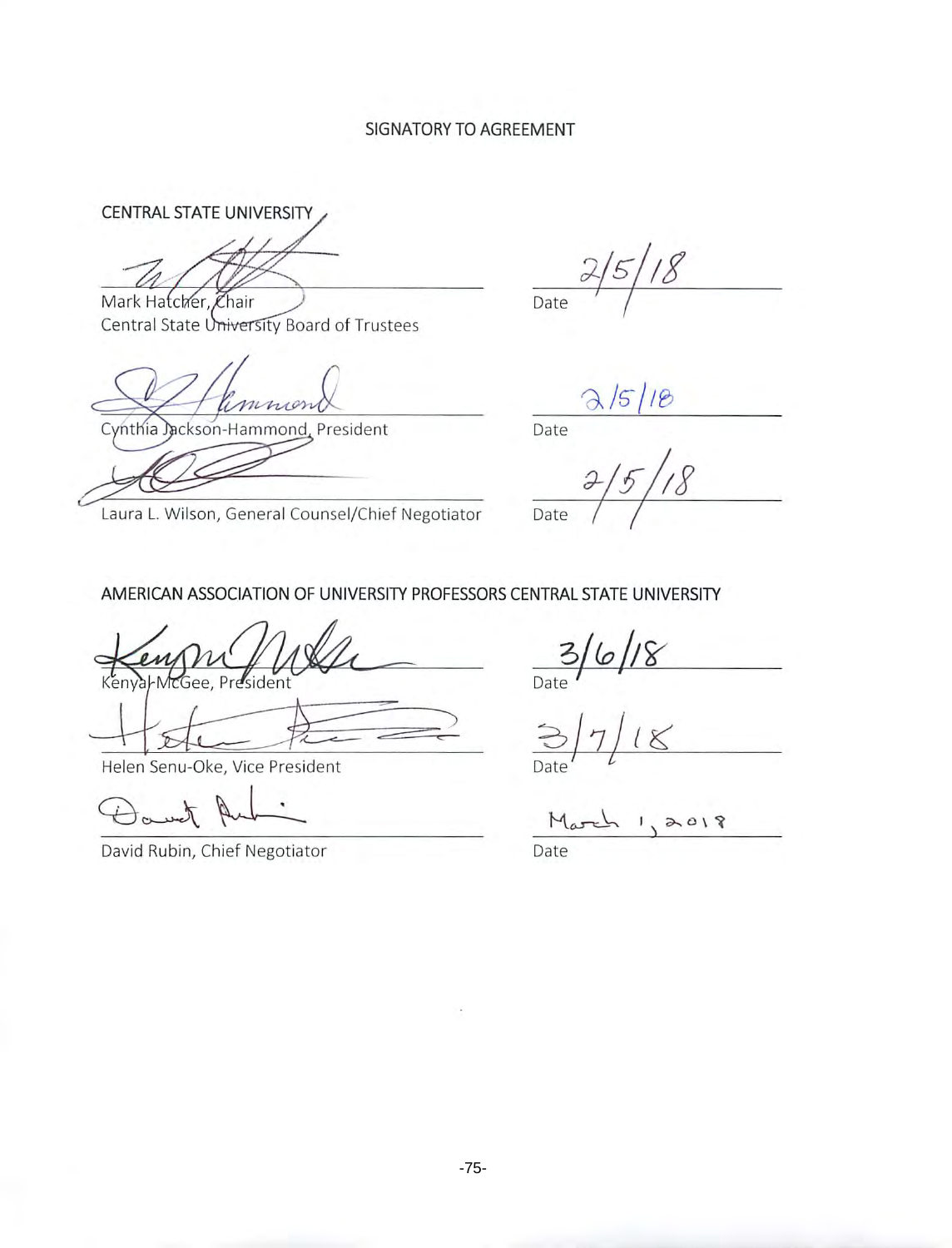#### **APPENDIX A**

## **GRIEVANCE FORMS**

|                                                                                                                                                                    |                                                                                                                      | Date Filed: ____________ |
|--------------------------------------------------------------------------------------------------------------------------------------------------------------------|----------------------------------------------------------------------------------------------------------------------|--------------------------|
|                                                                                                                                                                    | *Level at Which Grievance is initiated: \[\stangeline{infty}}                                                        |                          |
|                                                                                                                                                                    | <b>Faculty Grievance Form</b>                                                                                        |                          |
|                                                                                                                                                                    |                                                                                                                      |                          |
|                                                                                                                                                                    |                                                                                                                      |                          |
|                                                                                                                                                                    |                                                                                                                      |                          |
|                                                                                                                                                                    |                                                                                                                      |                          |
| Telephone: (Home) ____________________________(Office) _________________________                                                                                   |                                                                                                                      |                          |
|                                                                                                                                                                    |                                                                                                                      |                          |
| Statement of Complaint of Grievance (attach supporting documents if appropriate): ___________                                                                      |                                                                                                                      |                          |
|                                                                                                                                                                    |                                                                                                                      |                          |
|                                                                                                                                                                    | <u> 1980 - Jan James James Jan James James James James James James James James James James James James James Jam</u> |                          |
|                                                                                                                                                                    |                                                                                                                      |                          |
| Section of Agreement Alleged to Have Been Violated: _____________________________                                                                                  |                                                                                                                      |                          |
|                                                                                                                                                                    |                                                                                                                      |                          |
|                                                                                                                                                                    |                                                                                                                      |                          |
|                                                                                                                                                                    |                                                                                                                      |                          |
|                                                                                                                                                                    |                                                                                                                      |                          |
|                                                                                                                                                                    |                                                                                                                      |                          |
|                                                                                                                                                                    | Grievant's Signature                                                                                                 | Date                     |
| cc: Grievant, Chairperson of AAUP-CSU Grievance Committee, President of AAUP-CSU, Department Chairperson,<br>Dean, Provost and Vice President for Academic Affairs |                                                                                                                      |                          |
| * Step 1 = Chairman<br>Step $2 = Dean$<br>Step 3 - Provost and Vice President for Academic Affairs/President                                                       |                                                                                                                      |                          |

 $\mathcal{L}_{\mathcal{L}}$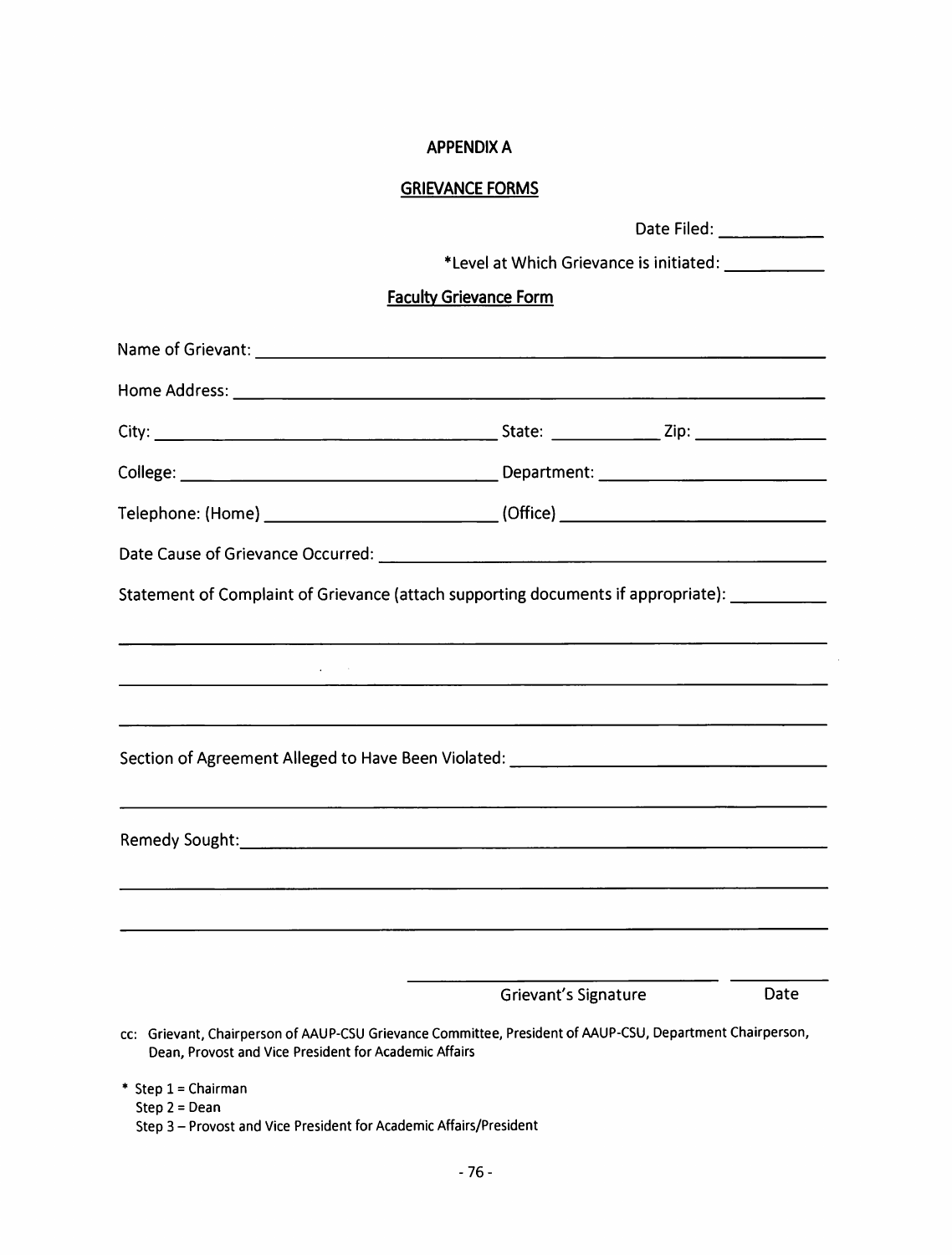## APPENDIX A

## GRIEVANCE FORMS

(continued)

## Grievance Disposition Form

| (Grievant) | $\begin{picture}(150,10) \put(0,0){\line(1,0){10}} \put(0,0){\line(1,0){10}} \put(0,0){\line(1,0){10}} \put(0,0){\line(1,0){10}} \put(0,0){\line(1,0){10}} \put(0,0){\line(1,0){10}} \put(0,0){\line(1,0){10}} \put(0,0){\line(1,0){10}} \put(0,0){\line(1,0){10}} \put(0,0){\line(1,0){10}} \put(0,0){\line(1,0){10}} \put(0,0){\line(1,0){10}} \put(0$ |
|------------|----------------------------------------------------------------------------------------------------------------------------------------------------------------------------------------------------------------------------------------------------------------------------------------------------------------------------------------------------------|
|            | From: ____ Chairperson                                                                                                                                                                                                                                                                                                                                   |
|            | Dean                                                                                                                                                                                                                                                                                                                                                     |
|            | Provost and Vice President for Academic Affairs                                                                                                                                                                                                                                                                                                          |
|            | (Date)                                                                                                                                                                                                                                                                                                                                                   |
|            | <b>Disposition</b>                                                                                                                                                                                                                                                                                                                                       |
|            |                                                                                                                                                                                                                                                                                                                                                          |
|            |                                                                                                                                                                                                                                                                                                                                                          |
|            |                                                                                                                                                                                                                                                                                                                                                          |
|            |                                                                                                                                                                                                                                                                                                                                                          |
|            |                                                                                                                                                                                                                                                                                                                                                          |
|            |                                                                                                                                                                                                                                                                                                                                                          |
|            |                                                                                                                                                                                                                                                                                                                                                          |
|            |                                                                                                                                                                                                                                                                                                                                                          |
|            |                                                                                                                                                                                                                                                                                                                                                          |

Respondent's Signature **Date** 

cc: Grievant, Chairperson of AAUP-CSU Grievance Committee, President of AAUP-CSU, Department Chairperson, Dean, Provost and Vice President for Academic Affairs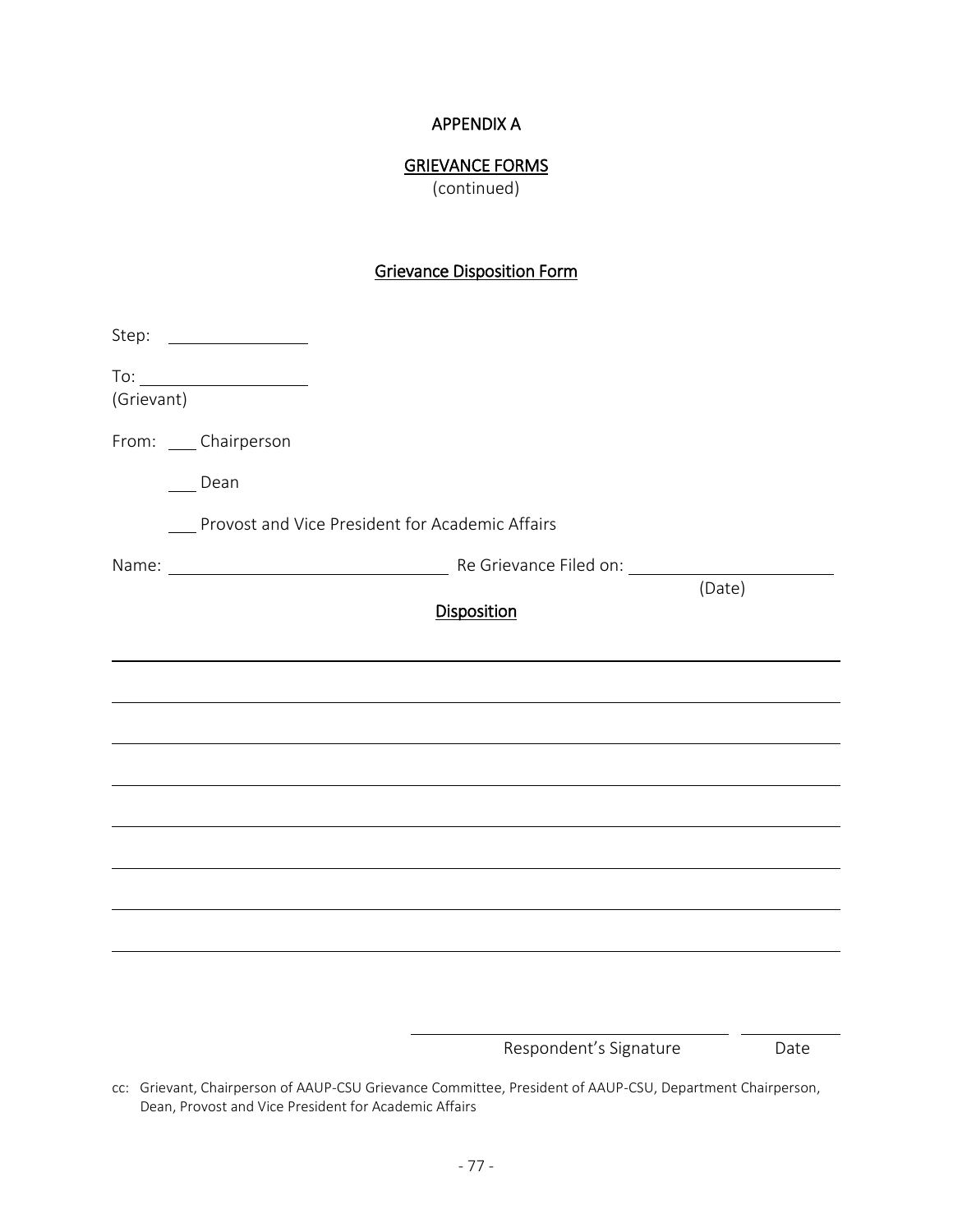#### APPENDIX A

#### GRIEVANCE FORMS

(continued)

#### Grievance Disposition Reaction Form

Re Grievance Filed on:

(Date)

Complete this form and return copies to the offices indicated below within ten (10) days.

- 1. Check the appropriate box:
	- I accept the disposition of my grievance at Step  $\,1\,$  2  $\,$  3 (circle the appropriate number).
	- I reject the disposition of my grievance and will advance my appeal to Step 2 3 4 (circle the appropriate number). Appeals must be advanced within ten (10) days of receipt of the disposition.
	- I reject the disposition of my grievance since it fails to resolve the issue satisfactorily, but I do not intend to appeal further.
	- The Administration failed to comply with the time limits as stated in the Article on Grievance and Arbitration. Therefore, I will advance my appeal to Step 2 3 4 (circle the appropriate number).

2. Name of Grievant:

(Please type or print name)

| Grievant's Signature: |  |  |
|-----------------------|--|--|
|-----------------------|--|--|

cc: Grievant, Chairperson of AAUP-CSU Grievance Committee, President of AAUP-CSU, Department Chairperson, Dean, Provost and Vice President for Academic Affairs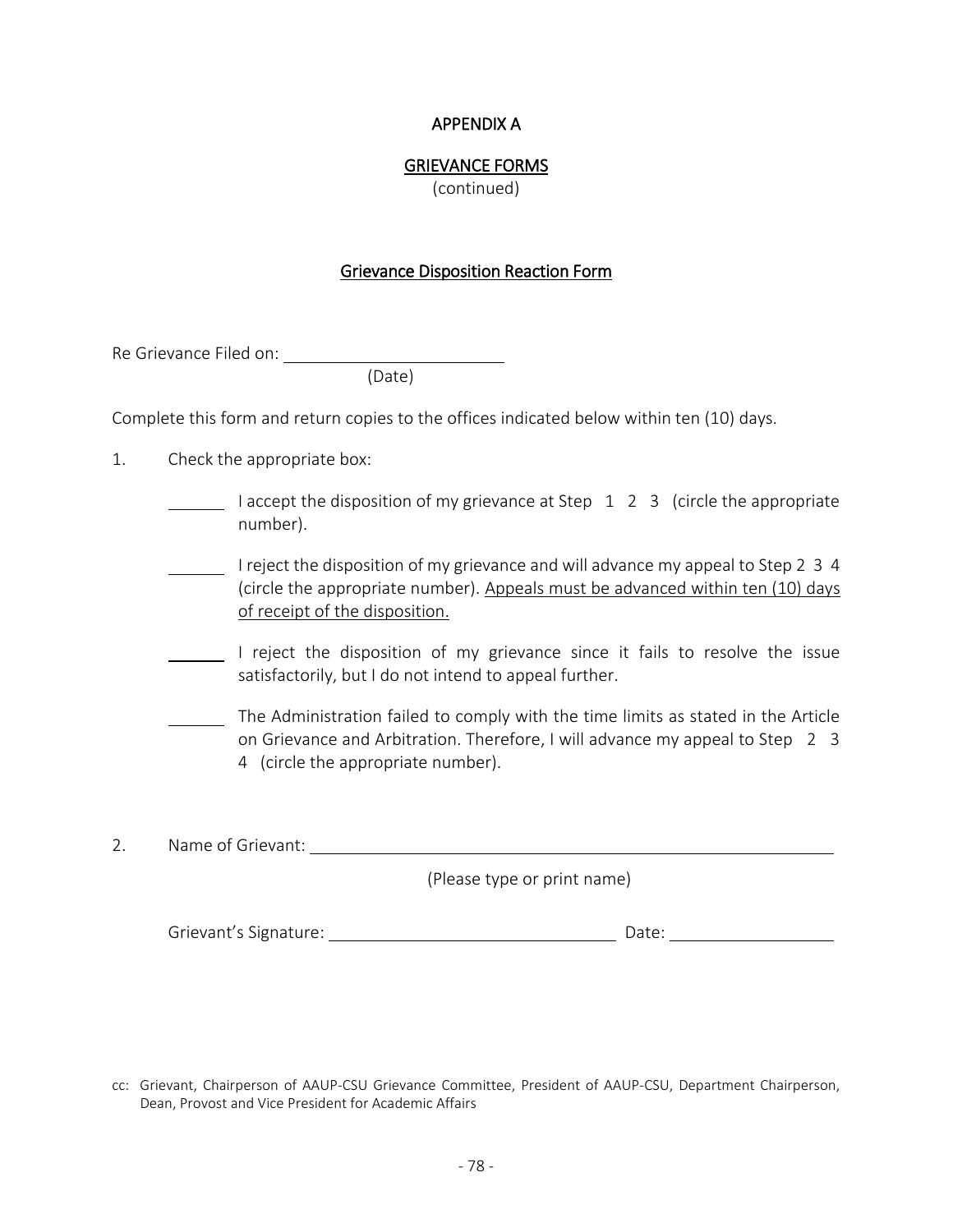#### APPENDIX B

#### AAUP MEMBERSHIP FEE DEDUCTION AUTHORIZATION FORM

## AMERICAN ASSOCIATION OF UNIVERSITY PROFESSORS CENTRAL STATE UNIVERSITY CHAPTER

| Name:         |  |  |
|---------------|--|--|
|               |  |  |
| Department:   |  |  |
| Home Address: |  |  |

I hereby authorize Central State University to deduct from my payroll payments 3/4 of 1% of my academic salary, in equal monthly installments from September to June, as my dues to the American Association of University Professors (Central State University Chapter). This deduction is to be turned over to AAUP-CSU.

I voluntarily authorize this deduction on a continuing basis, but reserve the right to revoke this request effective on any anniversary date of this authorization by written notice within thirty (30) days prior thereto, to AAUP-CSU and to the Payroll Office of Central State University.

| <b></b><br>Signature: | Jdle. |  |
|-----------------------|-------|--|
|                       |       |  |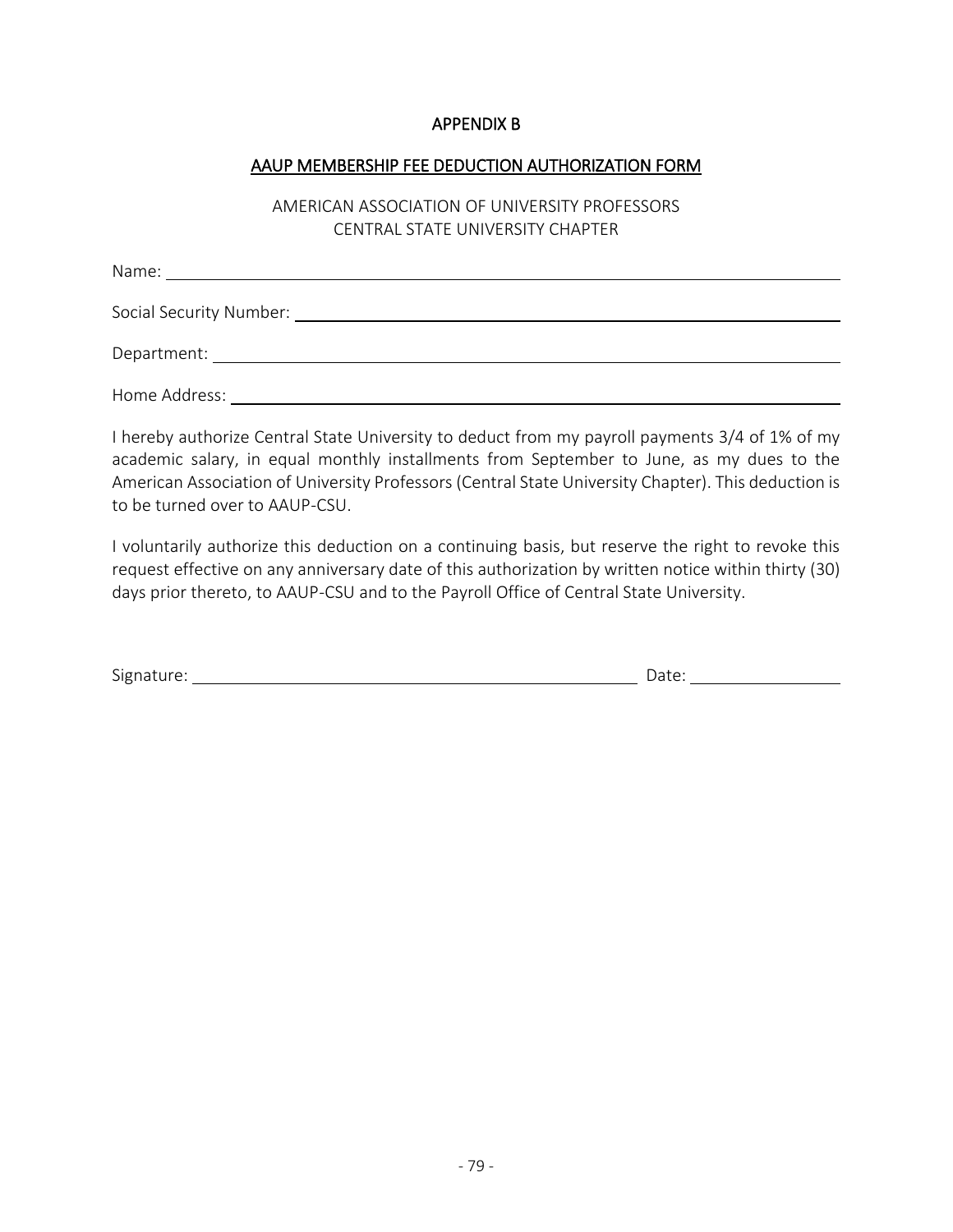## APPENDIX C

## POLICIES AND APPLICATION PROCEDURE GOVERNING FACULTY IMPROVEMENT LEAVE

#### PURPOSE

The purpose of Faculty Improvement Leave is to promote the academic and professional competence of faculty members, thereby strengthening their contribution to the University as teachers and scholars.

## ELIGIBILITY

A faculty member holding the rank of Assistant Professor, Associate Professor, or Full Professor is eligible for Faculty Improvement Leave after seven (7) or more consecutive years of full-time service to the University. A faculty member may not count more than one year of leave of absence without pay towards the seven consecutive years of service in meeting the eligibility requirement.

## POLICIES

- 1. An applicant for Faculty Improvement Leave should discuss the proposed time and duration of leave with the Department Chairperson before submitting an application. If the applicant is a Chairperson, s/he should discuss the conditions of the proposed leave with the Dean of the College before submitting an application.
- 2. No more than one faculty member in a discipline will be awarded a Faculty Improvement Leave at the same time. Priorities for Faculty Improvement Leave will be based on the value of the proposed leave to the faculty member's teaching and research and the value to the faculty member's department.
- 3. A Faculty Improvement Leave is approved for a specific period of time. A faculty member with an approved leave who finds that it will be impossible to take the leave should notify his/her Chairperson immediately. Any subsequent request for leave will be treated as a new application.
- 4. Upon approval, Faculty Improvement Leave will be granted for one academic year at 2/3 annual salary or one (1) semester at full salary. Granting of Faculty Improvement Leave is contingent upon availability of funds. A faculty member on leave will have the right to participate in any or all fringe benefits to which s/he would have been entitled if not on leave.
- 5. A faculty member whose application is refused solely because of the needs of the Department or College should be encouraged to submit an application for the following year. In such cases, efforts will be made to arrange to make leave possible.
- 6. A faculty member on leave shall be considered for the normal salary increase upon his/her return to Central State University.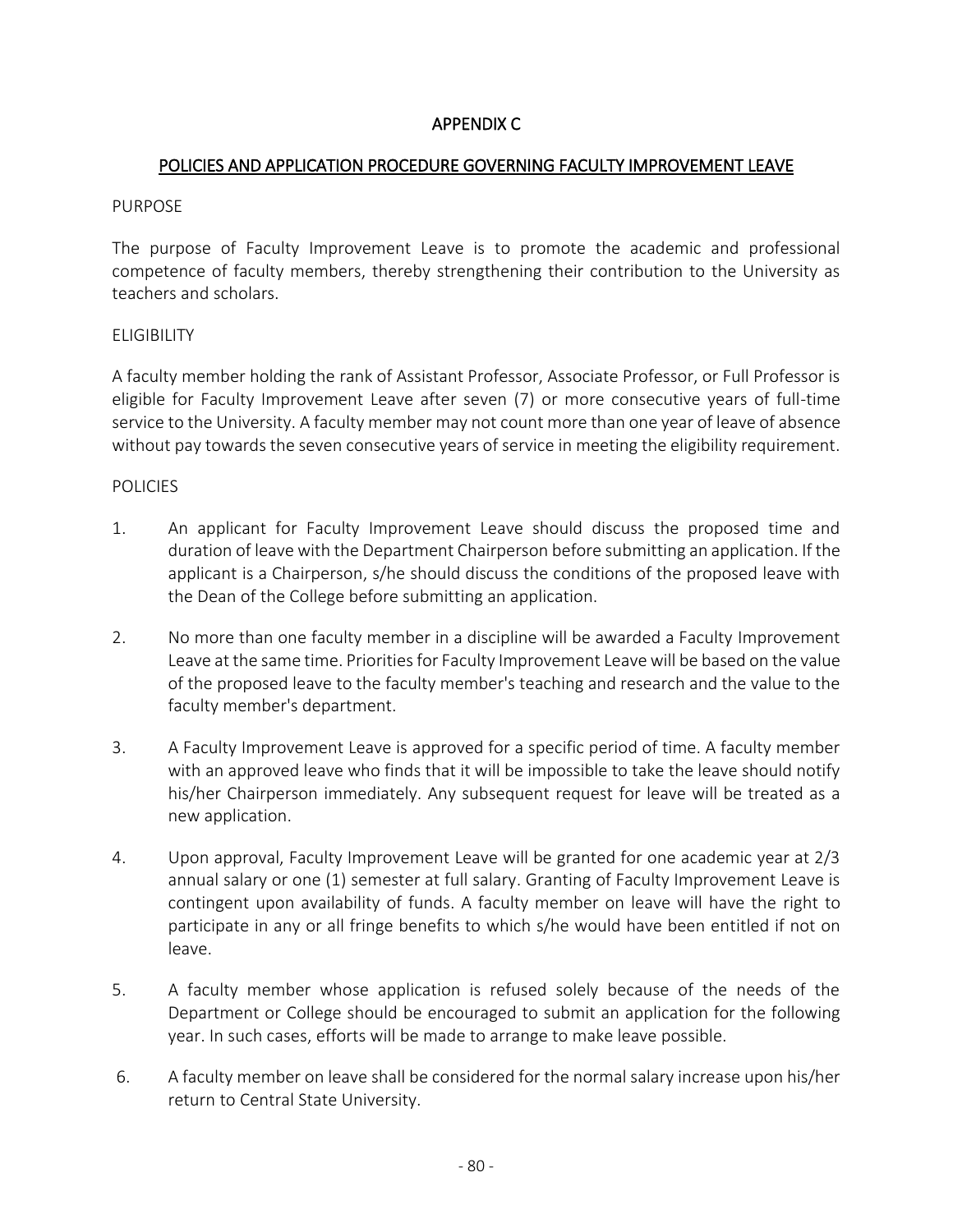- 7. During the period of leave the recipient will be permitted to accept, in addition to the compensation s/he receives from the institution, fellowships, government grants, honorariums, etc., for purposes related to the leave.
- 8. The recipient of the Faculty Improvement Leave must sign a statement obligating him/her to continue in service to the University for at least twice the length of the leave, or repay the University the amount of the Faculty Improvement Leave stipend with interest.
- 9. The recipient of a Faculty Improvement Leave is expected to submit a report which describes in reasonable detail the extent to which the objectives stated in the approved plan were met. This report is due three months after the end of the leave and should be distributed to the Department Chairperson, Dean, Provost and Vice President for Academic Affairs and the President.

## APPLICATION PROCEDURE

1. To be considered for Faculty Improvement Leave, an eligible faculty member must complete and submit an application with a prospectus through the appropriate administrative channels.

The prospectus must include, but is not limited to, the following:

- a) A list of objectives to be accomplished during the leave;
- b) A description of any study to be undertaken at other institutions;
- c) A description of the research or other scholarly activity to be undertaken (including the topic, location, and any other persons involved);
- d) An explanation of any travel related to the research or study;
- e) An explanation of whether the proposed research is new, a continuation of, or a conclusion of present research;
- f) An explanation of how the Faculty Improvement Leave will contribute to the applicant's development as a teacher and as a scholar;
- g) An explanation of how the leave will contribute to the development of the applicant's Department and to the fulfillment of the University's mission; and
- h) A current copy of the applicant's curriculum vitae.
- 2. The completed application should be submitted to the Department Chairperson no later than September 15 during the Fall Semester of the year preceding the leave request. For example, an application for Faculty Improvement Leave beginning Fall Semester 2020 must be submitted by September 15, 2019.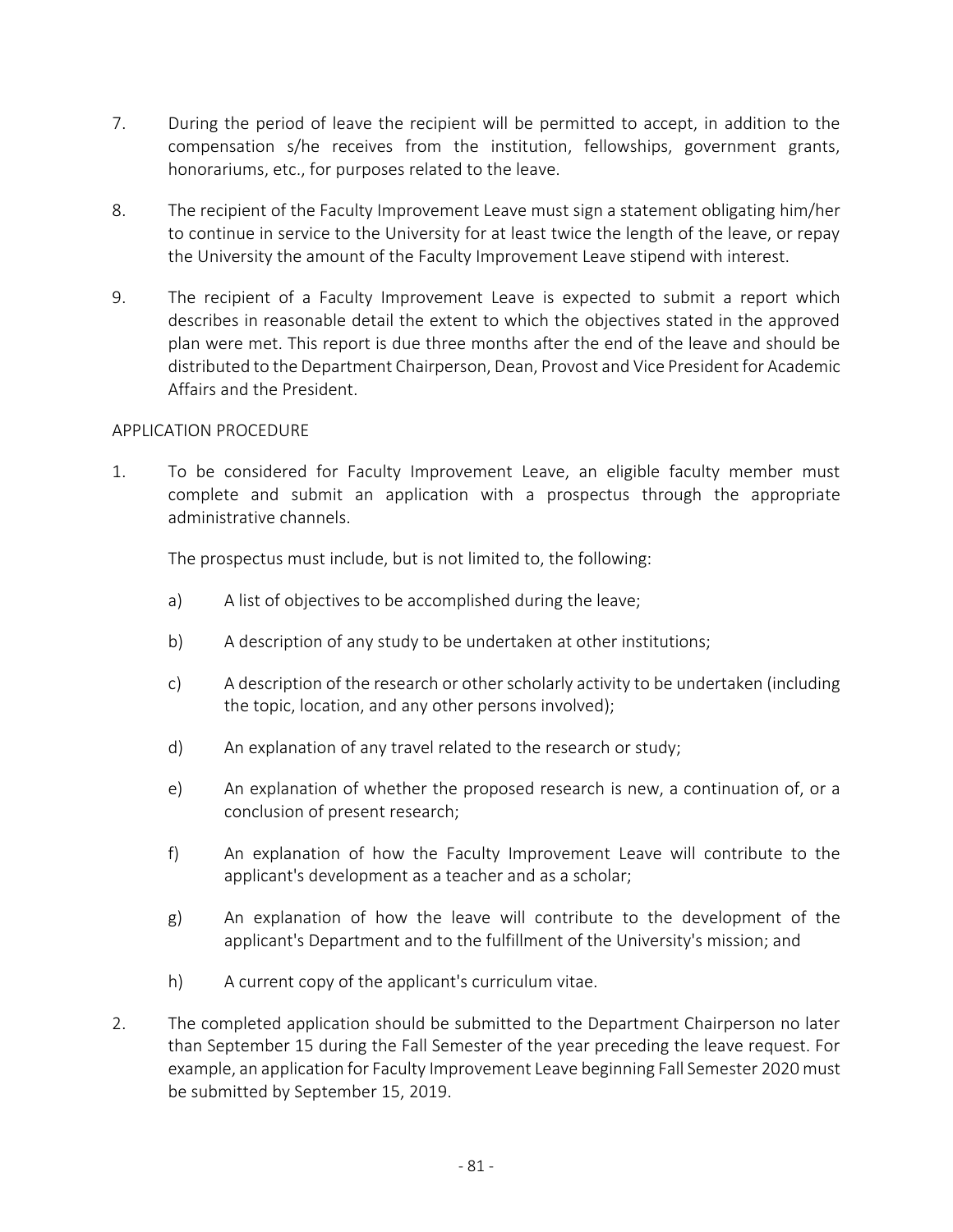- 3. The Department Chairperson will forward the application to the Dean of the College within ten working days after its receipt from the faculty member, with an accompanying letter that explains;
	- a) The merits of the proposal;
	- b) The benefits to Departmental program(s);
	- c) Plans and resources needed to cover the faculty member's teaching and other responsibilities; and
	- d) The Department's recommendation.
- 4. The Dean will forward the application to the Provost and Vice President for Academic Affairs within ten working days after its receipt from the Department Chairperson, with an accompanying letter that explains:
	- a) The merits of the proposal:
	- b) The benefits the proposed research or scholarship will bring to the College;
	- c) An appraisal of the Department's plans for covering the faculty member's teaching and other responsibilities;
	- d) The Dean's recommendation.
- 5. The Provost and Vice President for Academic Affairs will appoint and chair a review committee consisting of three Department Chairs and three tenured faculty to review all applications received. In evaluating each application the review committee will consider:
	- a. The applicant's length of service without a Faculty Improvement Leave;
	- b. The benefits of the proposed project to the Department, College and University;
	- c. The proposed project's contribution to the professional development of the faculty member:
	- d. The faculty member's record of past service, including creative and research contributions, teaching, committee work, and community service.
- 6. After considering the advice of the review committee, the Provost and Vice President for Academic Affairs will make a recommendation to the President within ten (10) working days after receiving the recommendation(s) of the review committee.
- 7. The President will make a recommendation to the Board of Trustees at its first meeting subsequent to receiving the recommendation from the Provost and Vice President for Academic Affairs, provided that there is a minimum of fifteen working days separating the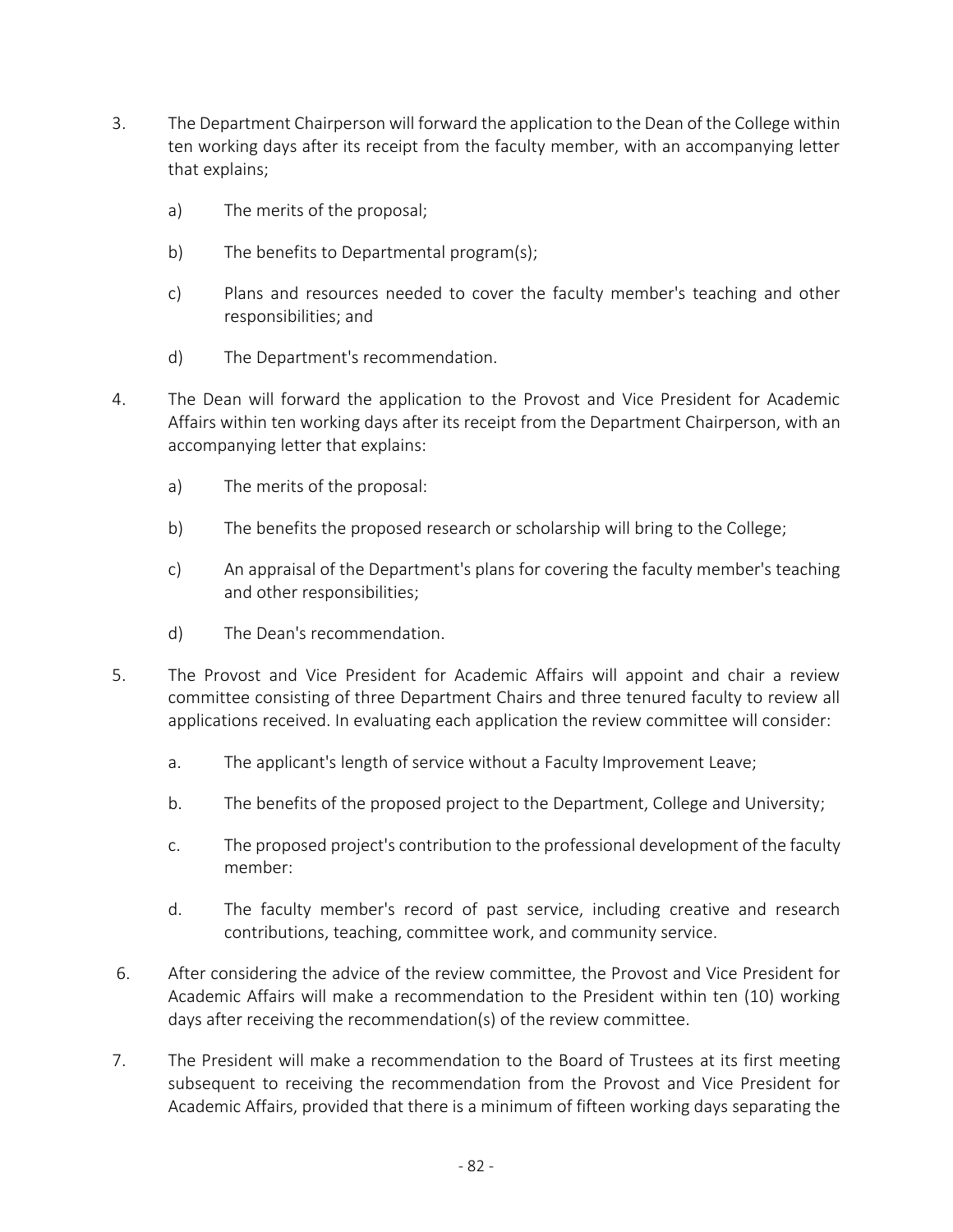two events. If the time frame is less than fifteen working days, a recommendation will be made at the next meeting of the Board of Trustees.

8. With the exception of Board of Trustees approval, all steps in the application, review and recommendation process on Faculty Improvement Leaves should be completed no later than January 1 of the year proceeding the academic year in which the Leave would occur.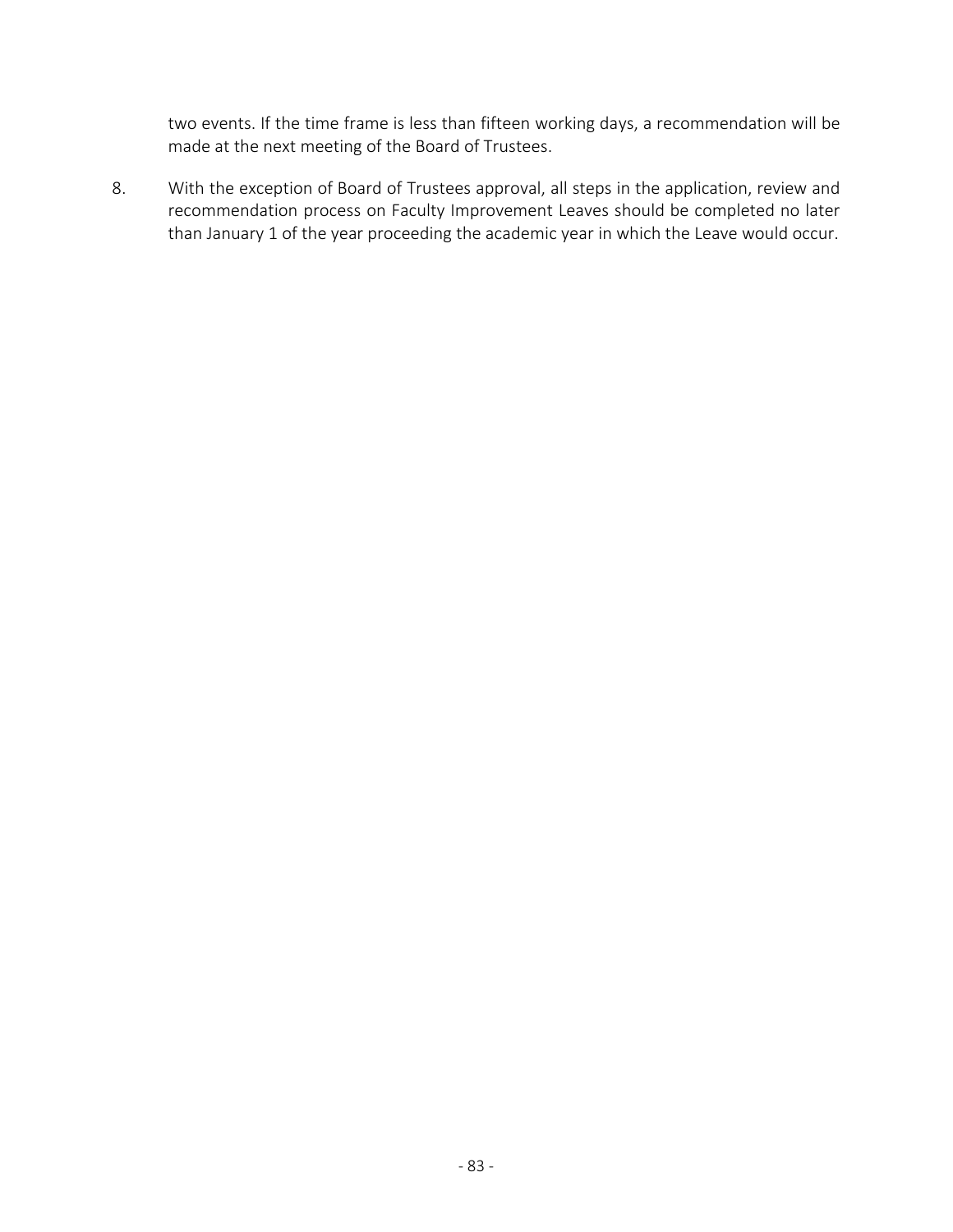## APPENDIX D

## POLICY AND PROCEDURES FOR INTELLECTUAL PROPERTY

POLICY AND PROCEDURE 310 AREA: General Administration

Date adopted: Certified by:

Colette Pierce-Burnette Vice President for Administration and Chief Financial Officer

Revisions approved:

## Subject: POLICY AND PROCEDURES FOR INTELLECTUAL PROPERTY

- 1. PURPOSE AND SCOPE
	- a. Introduction

Central State University believes that respect for intellectual labor and creativity is vital to academic discourse and enterprise and that, where possible, it should make results from scholarly pursuits available to industry and the public on a reasonable and effective basis, while at the same time providing adequate recognition to scholars.

## b. Who is Covered by this Policy?

All University employees are covered by this policy. Also covered are nonemployees (including students, visitors, volunteers, fellows, and scholars) who are aided by a significant use of University resources.

c. What is Covered by this Policy?

This policy applies to all inventions, discoveries, trademarks, and copyrightable works made or authored by covered individuals, and to any royalties derived there from. It does not apply to University service marks, nor to property belonging to others or in the public domain.

## 2. DEFINITIONS

a. *Inventions* are, under federal patent law (U.S.C. Title 35), novel and useful ideas relating to processes, machines, manufactures, and compositions of matter. An invention can be made solely or jointly with others as co-inventors. To be recognized legally, a co-inventor must have conceived of an essential element of an invention or contributed substantially to the general concept.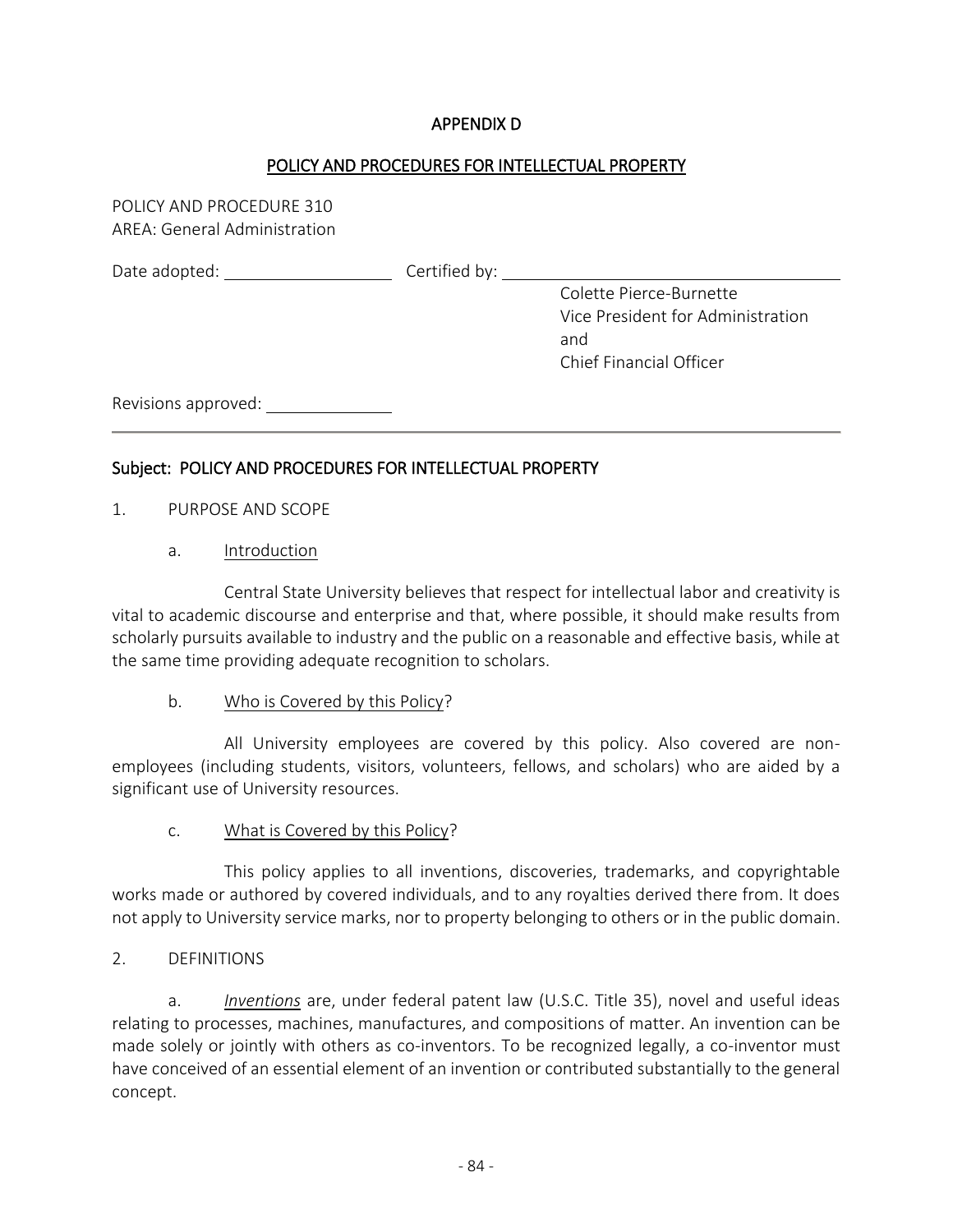b. *Copyrightable works* are, under federal copyright law (U.S.C. Title 17, as amended by the 1976 Copyright Act), original works of authorship that have been fixed in any tangible medium of expression from which they can be perceived, reproduced, or otherwise communicated, either directly or with the aid of a machine or device. These works include:

- Literary works, such as books, journal articles, poems, manuals, memoranda, tests, instructional material, databases, bibliographies;
- Computer software, which in addition to being copyrightable, may also be patentable;
- Musical works including any accompanying words;
- Dramatic works, including any accompanying music;
- Pictorial, graphic, and sculptural works, including photographs, diagrams, sketches, and integrated circuit masks; and
- Motion pictures and other audiovisual works such as videotapes; and sound recordings.

c. A *trademark* includes any word, name, symbol, device, or any combination, used, or intended to be used, in commerce to identify and distinguish the goods of one manufacturer or seller from goods manufactured or sold by others, and to indicate the source of the goods.

d. *Discoveries* are defined for the purpose of this policy as new products or processes that are not patentable inventions or copyrightable works but that may contain or be based on proprietary information. Examples include tangible research property such as biological materials (including cell lines) and chemical substances; prototype devices and equipment; and research data. Discoveries sometimes may be protected as trade secrets.

e. An *intellectual property record*, according to §149.43 of the Ohio Revised Code, is a record, other than a financial or administrative record, that is produced or collected by or for faculty or staff of a state institution of higher education in the conduct of or as a result of study or research on an educational, commercial, scientific, artistic, technical, or scholarly issue, regardless of whether the study or research was sponsored by the institution alone or in conjunction with a governmental body or private concern, and that has not been publicly released, published, or patented.

f. To *make* an invention or discovery means to first conceive it or reduce it to practice.

g. A *royalty* is a payment made to an owner of intellectual property for the privilege of practicing a right under a patent, copyright, or discovery. The term 'royalty' does not apply to funds awarded to the University under sponsored agreements nor to gifts made to the CSU Foundation.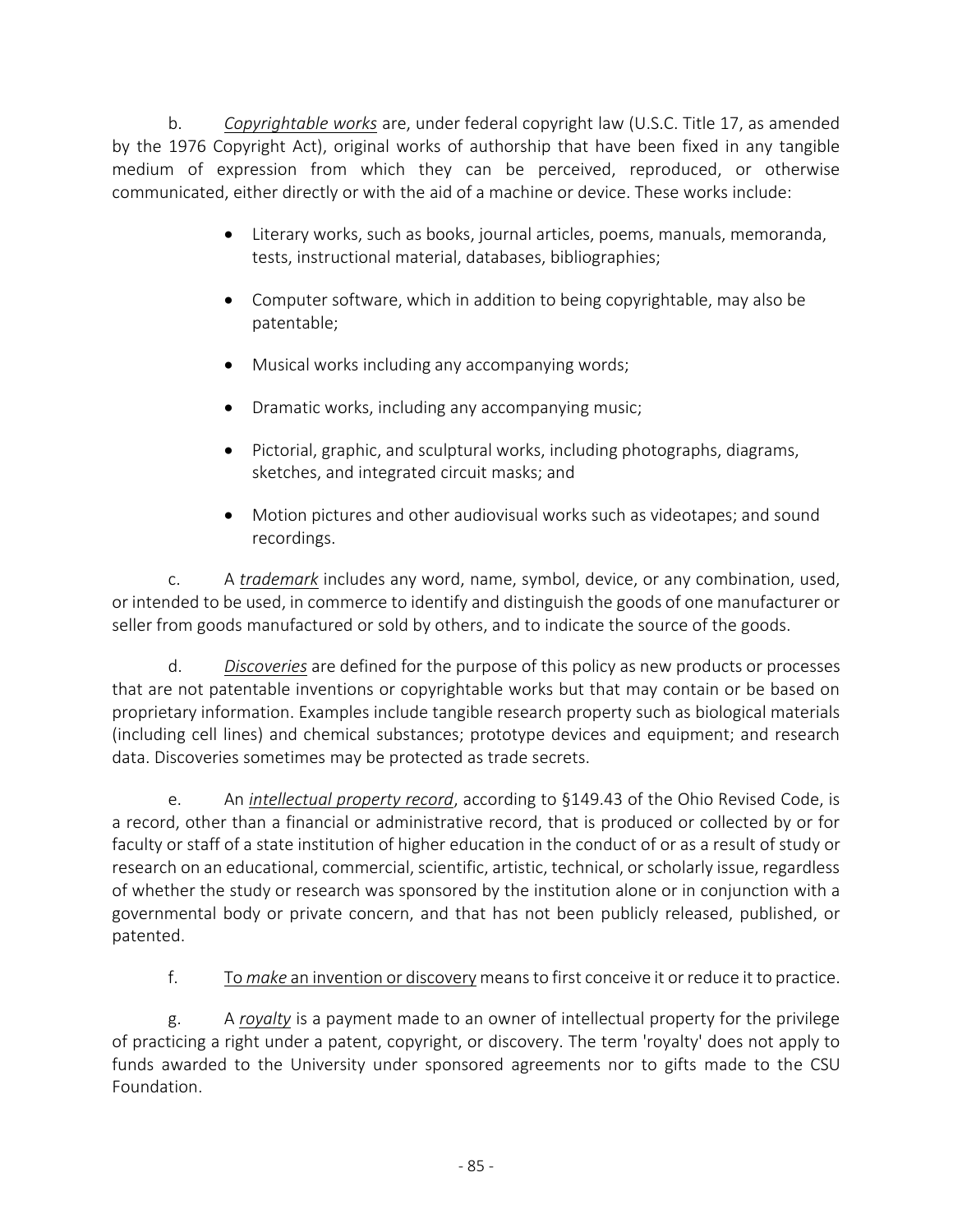h. *Net Revenue* is defined as gross royalty income less actual expenses incurred by the University in administration of the intellectual property, including but not restricted to legal fees and patent maintenance fees.

i. An employee's *scope of employment* is determined by the employee's job description (or functionally equivalent document). It does not include the general obligation of faculty to produce scholarly/aesthetic works and course materials.

j. *Significant use of University resources* is the use of University facilities, staff or funds beyond those normally available to members of the University community. Some examples are:

- Extended use of time and energy by the developer(s) in the creation or promotion of the intellectual property enabled by a reduction in the levels of teaching, scholarship, or citizenship activities. so that anticipated performance in these areas is at a level significantly less than normal:
- Use of products or services obtained by a substantial expenditure of University funds in support of the intellectual property's creation;
- Direct assignment or commission from the University to undertake a creative project as a part of the developer's regular appointment;
- Substantial use of funding from gifts to the University to support creation of the intellectual property involved; and
- Production of the intellectual property under specific terms of a sponsored research grant or contract.

Use of assigned office space, normal clerical support, and routine use of library resources, desktop computers and office supplies are not significant use of University resources.

- k. A *work for hire*, according to the 1976 Copyright Act, is:
	- A work prepared by an employee within the scope of his or her employment [see above definition]; or
	- A work specially ordered or commissioned for use if the parties expressly agree in a written instrument signed by them that the work shall be considered a work made for hire.

l. A *disclosure* shall include any revelation of the design or workings of the invention or any public use, sale, or publication of the invention anywhere in the world.

m. A *patent* is granted by the United States government for inventions and gives the patentee the right to prevent others from making, using or selling the patented invention. A patent may be issued to any person who invents or discovers any new and useful process, machine, manufacture or composition of matter.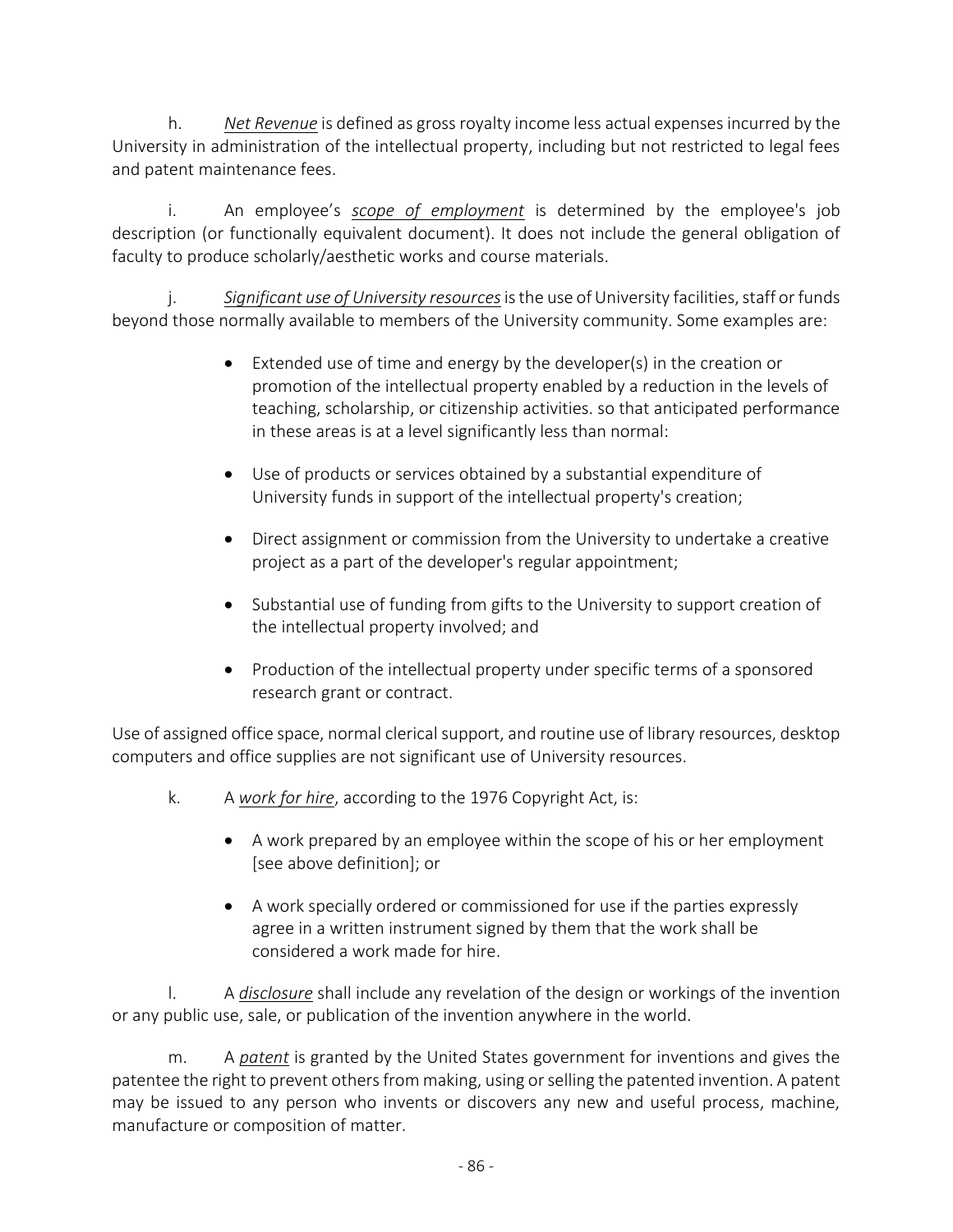n. A *copyright* is created under a federal statute when a work is fixed in tangible form. The copyright gives the owner the right to prevent others from copying all or a significant portion of a work. Copyrights may be obtained for a wide variety of works including books, works of art, musical compositions, motion pictures and recordings, etc.

o. The *Chief Intellectual Property Officer* is an individual appointed by the Provost who is an administrator with special knowledge and experience in matters of intellectual property.

9. The *Intellectual Property Advisory Committee* is a committee made up of six individuals having special knowledge and experience in matters of intellectual property. The committee will be selected based on the field of expertise required to properly review each application. Three members shall be faculty members appointed by the Senate, and three members shall be administrators appointed by the Provost.

## 3. POLICY

## a. Discoveries and Inventions

(I) All rights to and interests in discoveries or inventions, including patents thereon, which result from research or investigation conducted in any experiment station, bureau, laboratory, or research facility of the University or by employees of the University acting within the scope of their employment or with funding, equipment, or infrastructure provided by or through the University, shall be the sole property of the University. All rights and interests in software, although it is copyrightable, shall be the property of the University when it is required for an invention or is part of an invention. Covered individuals who make or participate in the making of such discoveries or inventions in the course of fulfilling their University responsibilities or with use of University resources shall promptly disclose their discovery or invention to the Chief Intellectual Property Officer, using the disclosure form prescribed by that official. Use of this form has the effect of initiating the process of review for patentability and commercialize-ability.

(ii) Rights to inventions arising in the course of government or other externally sponsored research are controlled by the terms of the agreement between the University and the sponsor and/or applicable federal regulations.

(iii) Inventors shall be entitled to share in any royalty income received by the University for their discoveries or inventions, in accordance with the University's royalty distribution schedule (see 6.b. below). The University shall maintain distributions of an inventor's respective share of such royalties after the inventor terminates his or her University employment.

(iv) Covered individuals agree to assist and cooperate with the University in obtaining and enforcing patents, including, without limitation, executing and delivering all assignments, documents and instruments reasonably requested by the University in conjunction with obtaining and enforcing patents within the United States or any foreign jurisdiction.

(v) The University has no obligation to pursue or maintain patent protection for disclosed inventions. If, following consultation with the Intellectual Property Advisory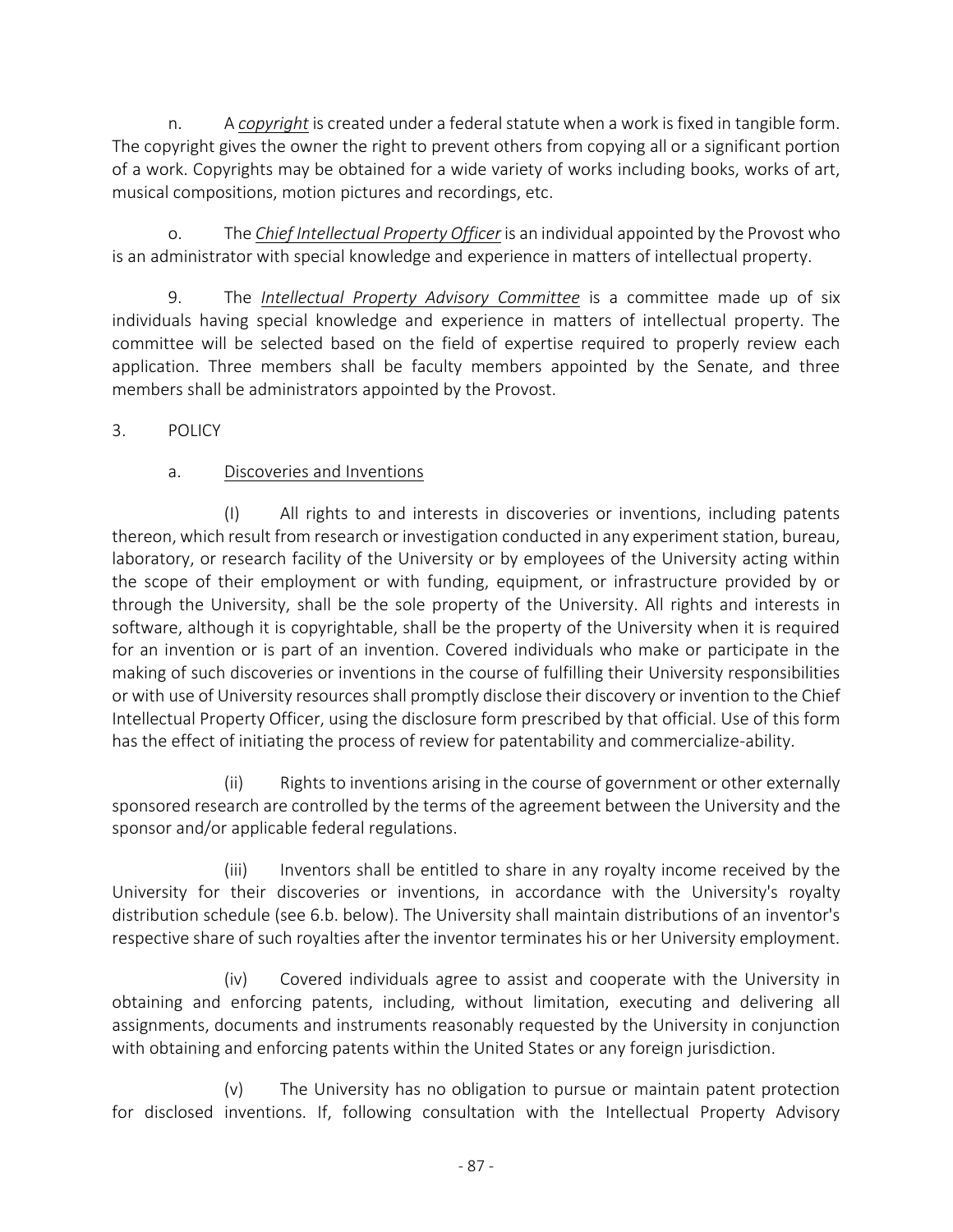Committee, the Chief Intellectual Property Officer recommends that the University not pursue a patent application, a patent, or otherwise market that invention, then the University may assign ownership to the inventor(s) while retaining a royalty-free license to use the invention for noncommercial purposes. The University shall duly consider a covered individual's request for assignment of an invention, in which that individual has had input, when the University chooses not to pursue a patent application, maintain a patent for that invention, or otherwise market that invention.

 (vi) The University will consult with the inventor(s) who discloses a discovery or invention before marketing such discovery or invention.

## b. Copyrightable Works

(i) Covered individuals retain ownership of their own copyrightable works unless the work is a work for hire or is subject to a separate written agreement that requires assignment to the University or to a third party. In the case of assignment to the University, the author will retain the right to use the material for his or her own non-commercial purposes.

It is emphasized that the legal copyright owner is the author of the work – the person(s) who gives tangible expression to the idea regardless of who might have been the original creator of that idea. For example, if a student writes a paper based on a professor's idea, and the professor is not a coauthor of the work, the student is, by law, the sole copyright owner.

 (ii) Covered individuals shall cooperate with and sign all documents reasonably requested by the University to enable it to secure, register and enforce in the U.S. and any foreign countries, copyrights in all works owned by or assigned to the University. The University shall cooperate with and sign all documents reasonably requested by a covered individual to enable him or her to secure, register and enforce in the U.S. and any foreign countries, copyrights in all works owned by or assigned to that individual.

(iii) Traditional faculty products of scholarly activity that have customarily been considered to be the restricted property of the author will be owned by the author regardless of the medium in which the work is embodied. Such traditional products include, but are not limited to, journal articles; textbooks; monographs; works of art, including paintings and sculptures: and musical compositions. The University does not claim any ownership rights to such works.

The University also does not claim ownership of traditional academic works produced by professional employees who, though not appointed as faculty, play a role in supporting the academic mission of the University. In addition, the author of such traditional works is responsible for compliance with applicable copyright laws. If such works embody a patentable invention, the inventor will disclose and assign ownership of the invention to the University in accordance with the above policy on "Discoveries and Inventions."

(iv) Royalties earned from the commercialization of traditional faculty products will accrue entirely to the author(s) as personal income, unless copyright was previously assigned to the University or significant University resources were used in the production of the work. For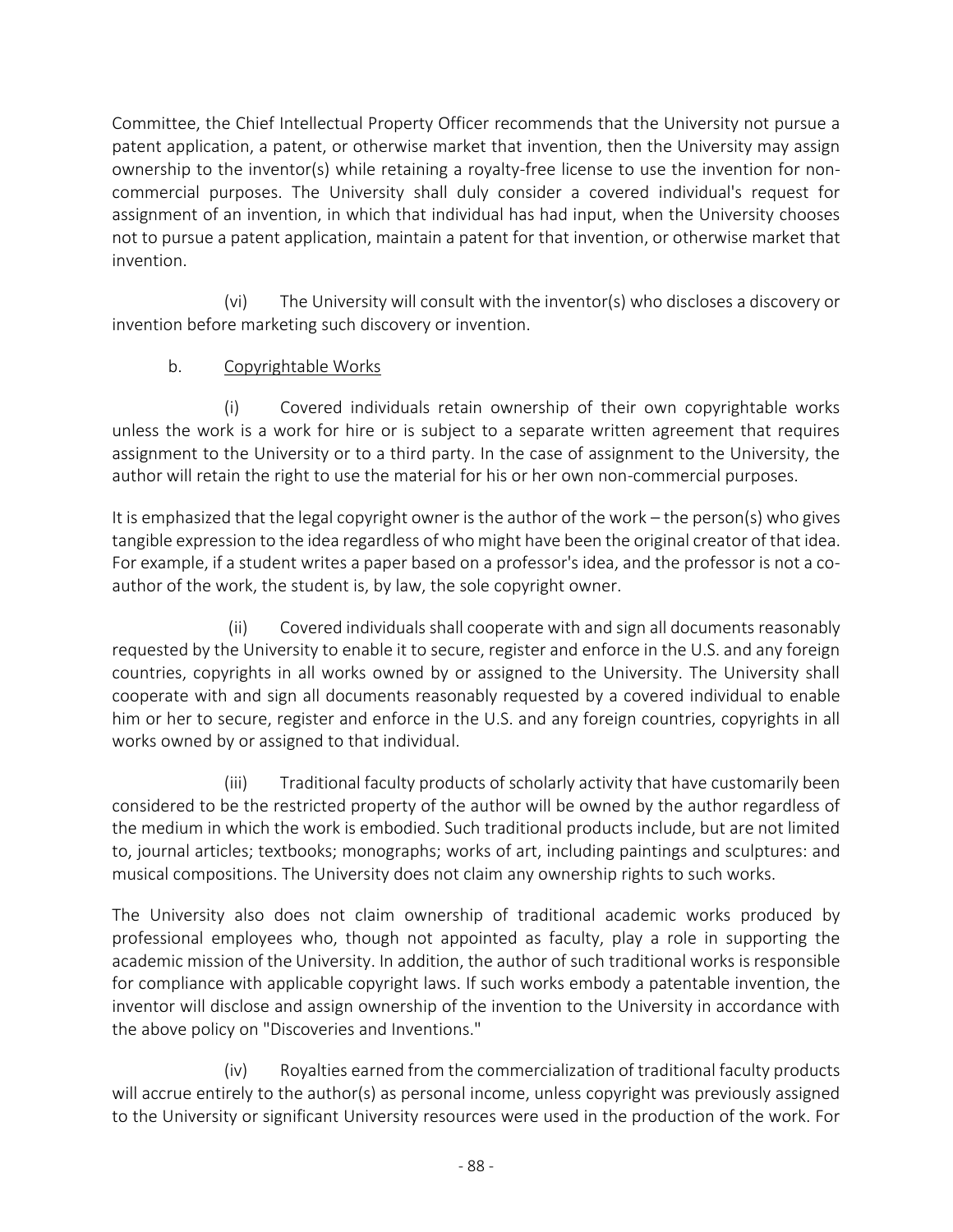traditional faculty products requiring significant use of University resources, author(s) will repay the University for identifiable resources from any personal income earned. Before making significant use of University resources in the creation of such works, covered individuals shall consult with their Chair or supervisor, who shall have the opportunity to consult with the Chief Intellectual Property Officer prior to approval.

(v) As a public institution subject to State and Federal laws and regulations pertaining to access by certain public officials to research data, the University, in order to be able to investigate allegations of scientific misconduct, will have unlimited access to records, notebooks and other repositories of information arising out of sponsored research. The research project Principal Investigator is responsible for the maintenance and retention of research data. Information on required retention periods may be obtained from the Chief Research Officer.

 (vi) Development of distance learning courseware, instructional software, and other multimedia works involving significant University resources requires a written agreement between the University and the creator(s) outlining the rights and responsibilities of the parties. The agreement will cover, at a minimum, ownership, the right of the creator(s) to erase videotape or delete from a Web server any or all of the course content at the conclusion of a course, the need for written permission from the creator for the modification, reuse, or sale of courseware, the responsibility for obtaining copyright permission for items used in the creation of courseware, and the distribution of royalties.

(vii) University faculty may request the Chief Intellectual Property Officer to assist them in registering their copyrights with the U.S. Copyright Office. Copyright owners may assign their copyrights to the University, which may, at its option, endeavor to commercialize the copyrighted work. Any royalties generated would be shared in accordance with the royalty distribution schedule in section 6.b. of this policy.

(viii) Students own project reports or theses, including any computer software developed as part of the student project. However, students, as a condition of enrollment, grant royalty-free permission to the University to reproduce and publicly distribute, on a noncommercial basis, copies of these documents. In certain situations the Chief Intellectual Property Officer, in consultation with the thesis director or faculty advisor, may conclude that joint ownership by the University and student is appropriate for computer software developed as part of a student project, thesis or dissertation. In such cases the Chief Intellectual Property Officer shall prepare an agreement between the University and the student as soon as practicable during the process of carrying out the research project but prior to the final submission of the student project report or thesis. Notwithstanding the preceding, if the student authors copyrightable material that is either subject to requirements of a sponsored agreement or is research data, such material will be owned by the University or the supervising faculty member pursuant to any such sponsored agreement and this policy.

# c. Trademarks

(i) Any trademarks created by a covered individual at the request of the University shall be owned by the University.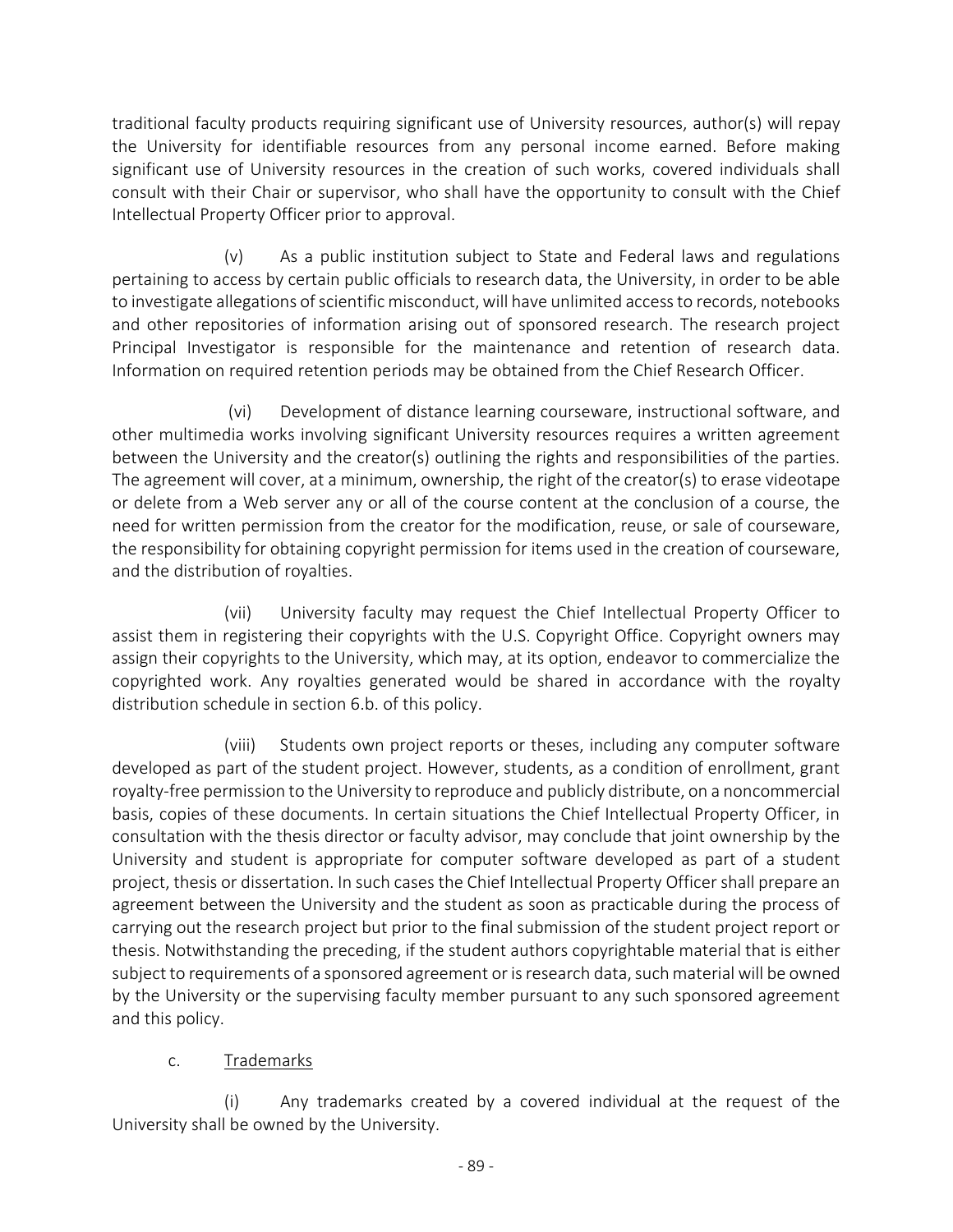(ii) Trademarks created by a covered individual in association with an invention, discovery, or copyrighted material shall be owned by the same party that owns the invention, discovery or copyrighted material.

## d. Intellectual Property Records

(i) Pursuant to §149.43 of the Ohio Revised Code, intellectual property records are not considered "public records" and so are not subject to public inspection. Requests for access to intellectual property records should be referred to the Office of General Counsel.

## 4. RESPONSIBILITIES

a. Inventors are responsible for promptly disclosing the inventions they make to the Chief Intellectual Property Officer when required by this policy. The Chief Intellectual Property Officer may call upon inventors for advice and cooperation in order to assist the University's efforts to patent and/or market the invention.

b. Copyright holders are responsible for assigning copyright ownership to the University when required by this policy. Copyright assignments should be processed through the Chief Intellectual Property Officer.

c. Custodians of University-owned discoveries and proprietary information owned by third parties are responsible for taking reasonable steps to prevent unauthorized use or inadvertent public disclosure of such discoveries and information. These steps may include requiring those who have access to the discovery or information to sign a non-disclosure agreement.

d. The Chief Intellectual Property Officer, in consultation with the Intellectual Property Advisory Committee, and with the advice of the Office of General Counsel, the Chief Research Officer, the inventor or author, and outside organizations as appropriate, is responsible for:

- Administering, in a confidential and expeditious manner, all intellectual property disclosed to him or her;
- Seeking the advice of the intellectual property advisory committee; conducting patent searches, marketability assessments, and license negotiations; licensing; marketing, and distributing (either directly, through members of the University community, or through outside organizations) intellectual property in which the university has rights;
- Providing information on intellectual property issues to the University community;
- Interpreting requirements of sponsored agreements regarding intellectual property;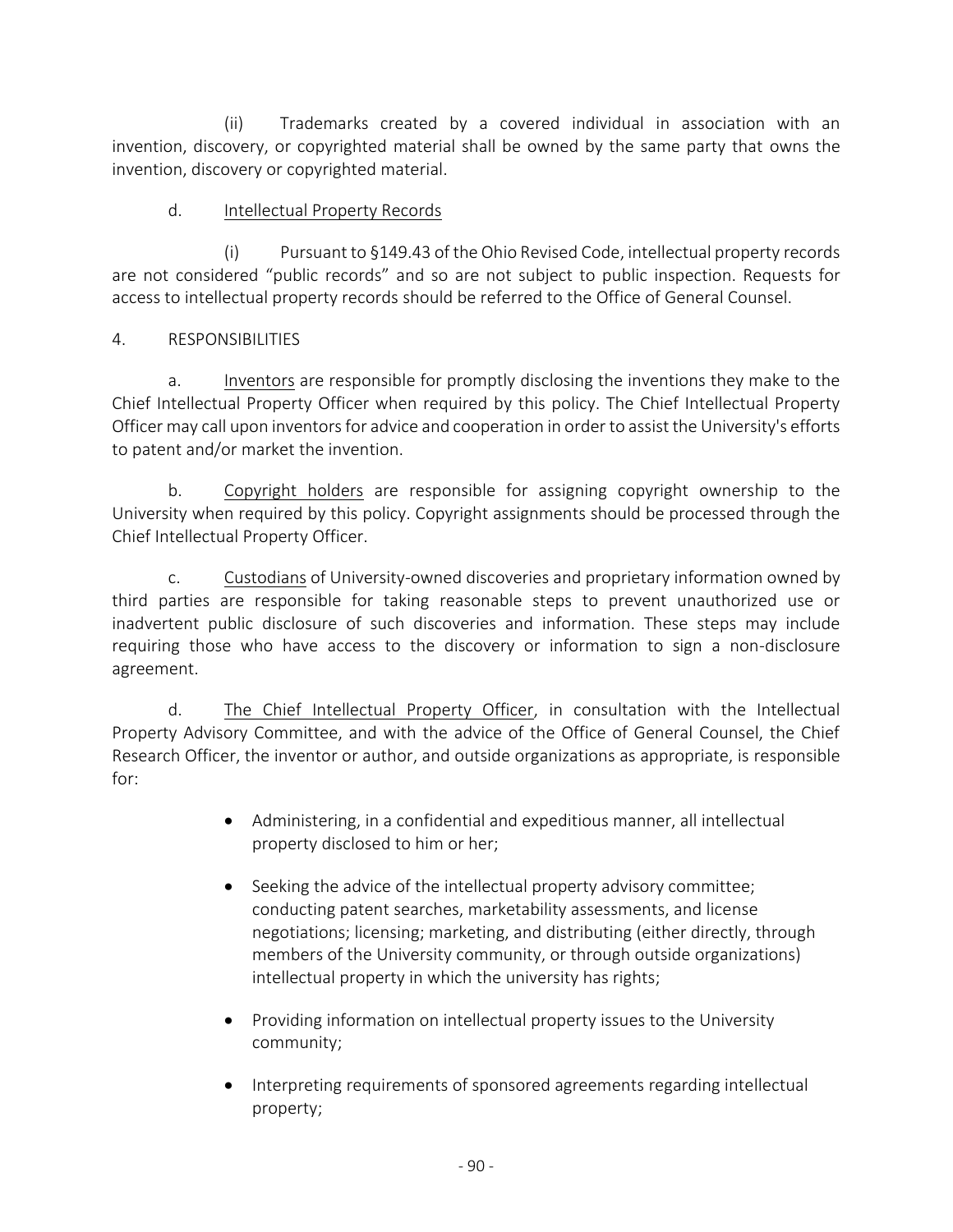- Providing assistance in registering the copyright to any works in which the University has rights and, upon request, in registering the copyright to facultyowned work;
- Arranging the distribution of royalty income earned by the University under license agreements or other arrangements in accordance with the royalty distribution schedule in section 6.b. Below;
- Making recommendations to the Office of General Counsel concerning patent applications and maintenance of patents;
- Defraying the costs (either directly or through licensees) of patent applications, maintenance fees, registration fees, and other costs incurred in administering intellectual property;
- Preparing or assisting in preparing reports on intellectual property matters, including royalty income, for members of the university community, external sponsors, and other requesting organizations; and
- Determining the rights of the university in any invention, discovery, or copyrightable work covered by this policy. Inventors and authors may appeal this determination to the Chief Academic Officer.

e. The Office of General Counsel is responsible for providing advice to the Chief Intellectual Property Officer and for liaison with the University's patent attorneys.

f. The University Purchasing Director is responsible for ensuring that professional consulting agreements awarded by the University contain appropriate provisions for protection of University intellectual property rights.

## 5. INTELLECTUAL PROPERTY RIGHTS RESOLUTION BOARD

a. An Intellectual Property Rights Resolution Board shall be established and empowered to provide internal resolution procedures in the case of a dispute of the ownership of intellectual property, or other interpretations of this policy.

(i) If no prior agreement has been reached on ownership rights to the intellectual property in question and the University or any Faculty collaborator wishes to assert rights of ownership, the University or the Faculty member may request such determination by the Intellectual Property Rights Resolution Board.

(ii) The Board shall resolve disputes arising from the failure of one or more of the parties to fulfill the terms of an agreement. In the case that the Board finds that one or more of the parties failed to meet its obligations, the Board may recommend a new distribution of ownership rights and subsequent use.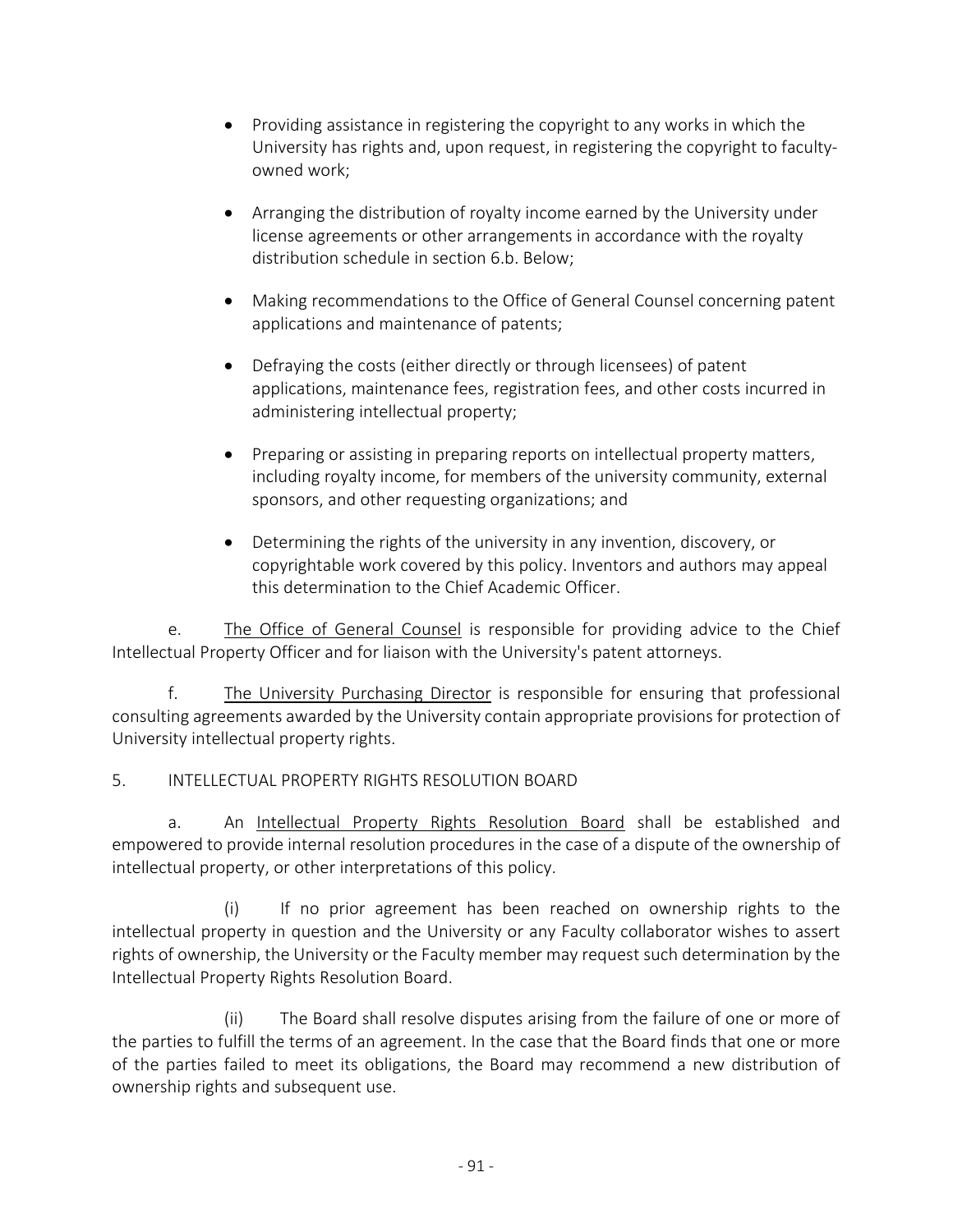(iii) The Board shall be empowered to request any and all parties to submit evidence related to each case and to seek testimony from witnesses. The Board may adopt such rules and regulations for hearing and deciding cases that are consistent with this policy. These rules and regulations shall be made available by the Board, to the University, and to the parties to a specific case.

(iv) By engaging in these procedures, neither a Faculty member nor the University waives other rights as provided by the collective bargaining agreement between the University and the American Association of University Professors (AAUP) and applicable state and federal law.

b. The Board shall consist of three members of the University administration appointed by the Provost and three Faculty members appointed by the AAUP.

(i) The Chair of the Board shall be determined annually by the Board members.

(ii) The term of Faculty members shall be three years, except that the initial appointments shall be for staggered terms. The terms of all Board members shall begin with the fall semester of the academic year except that if a case is being heard, the Board, as constituted at the start of the case, shall hear the case to its conclusion.

(iii) The Board shall report to the Provost.

c. In considering a dispute as to ownership rights, the Board shall hear all evidence relating to a case. Accordingly, the procedures at the hearing shall be informal and non-adversarial in nature. All persons and parties necessary to a full and complete hearing should be present. However, none of the parties to the case may be represented by legal counsel. A party may be represented by other members of the academic administration or by members of the Faculty who may act in an advisory role to the party.

d. After hearing the case, the Board shall render a determination of the ownership rights of each party to the intellectual property in question. Each party shall receive in writing notice of this determination. Should the Board fail to reach a majority determination or should either party disagree with any such determination, an appeal shall be directed, in writing, to the Provost for final determination within the University.

## 6. ROYALTY DISTRIBUTION SCHEDULE

a. At the time that the invention disclosure form is filed with the Chief Intellectual Property Officer, the inventor shall assign all rights to the invention or discovery to the University.

b. Any net revenue deriving from an invention owned by the University, whether patented or not, shall be shared between the inventor(s) and the University according to the following schedule.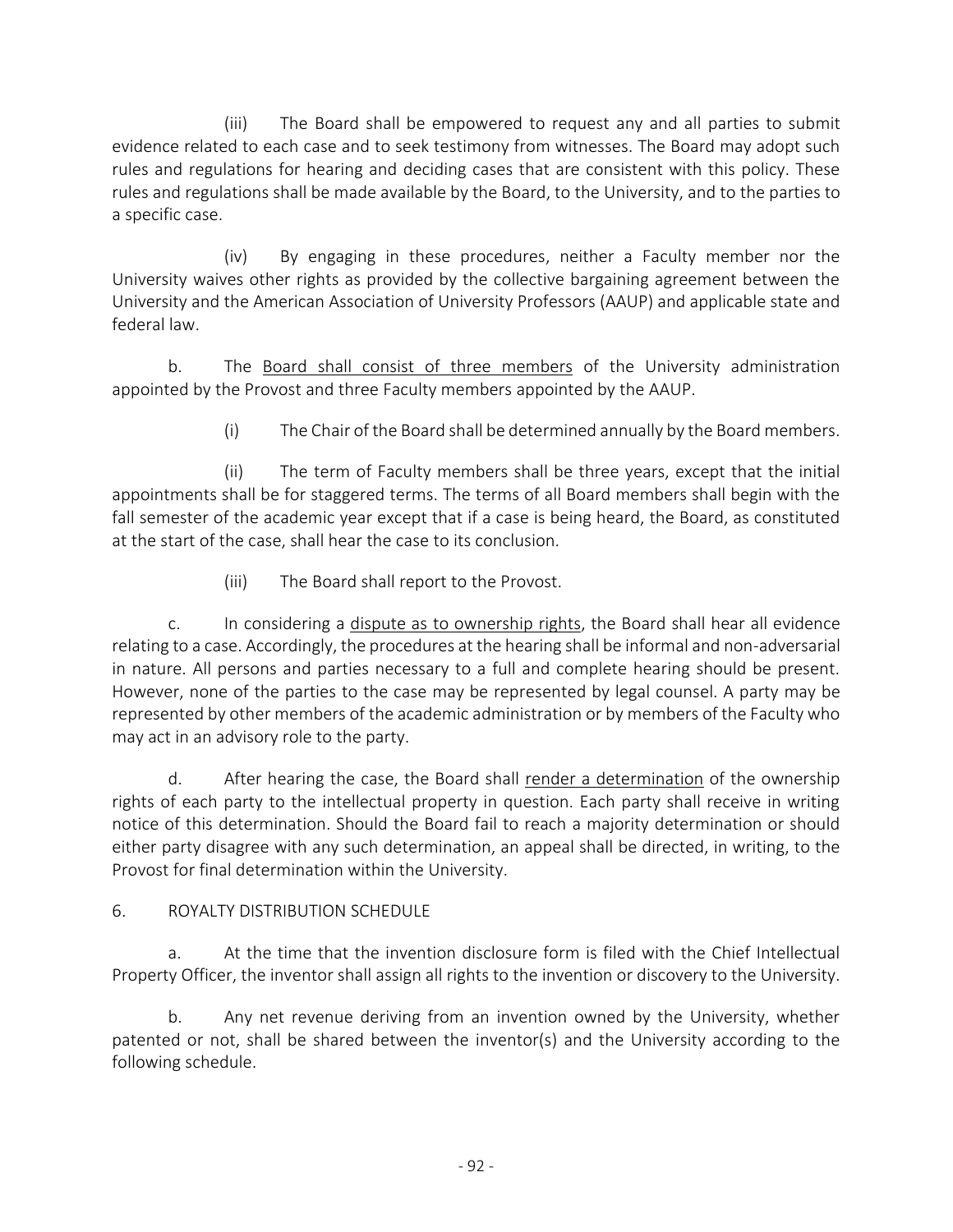## Net Revenue Income Distribution

| Inventor | University |  |
|----------|------------|--|
| 40%      | 60%        |  |

c. Determination of net financial returns as used in this policy shall be made by the Chief Intellectual Property Officer in accordance with generally accepted accounting principles.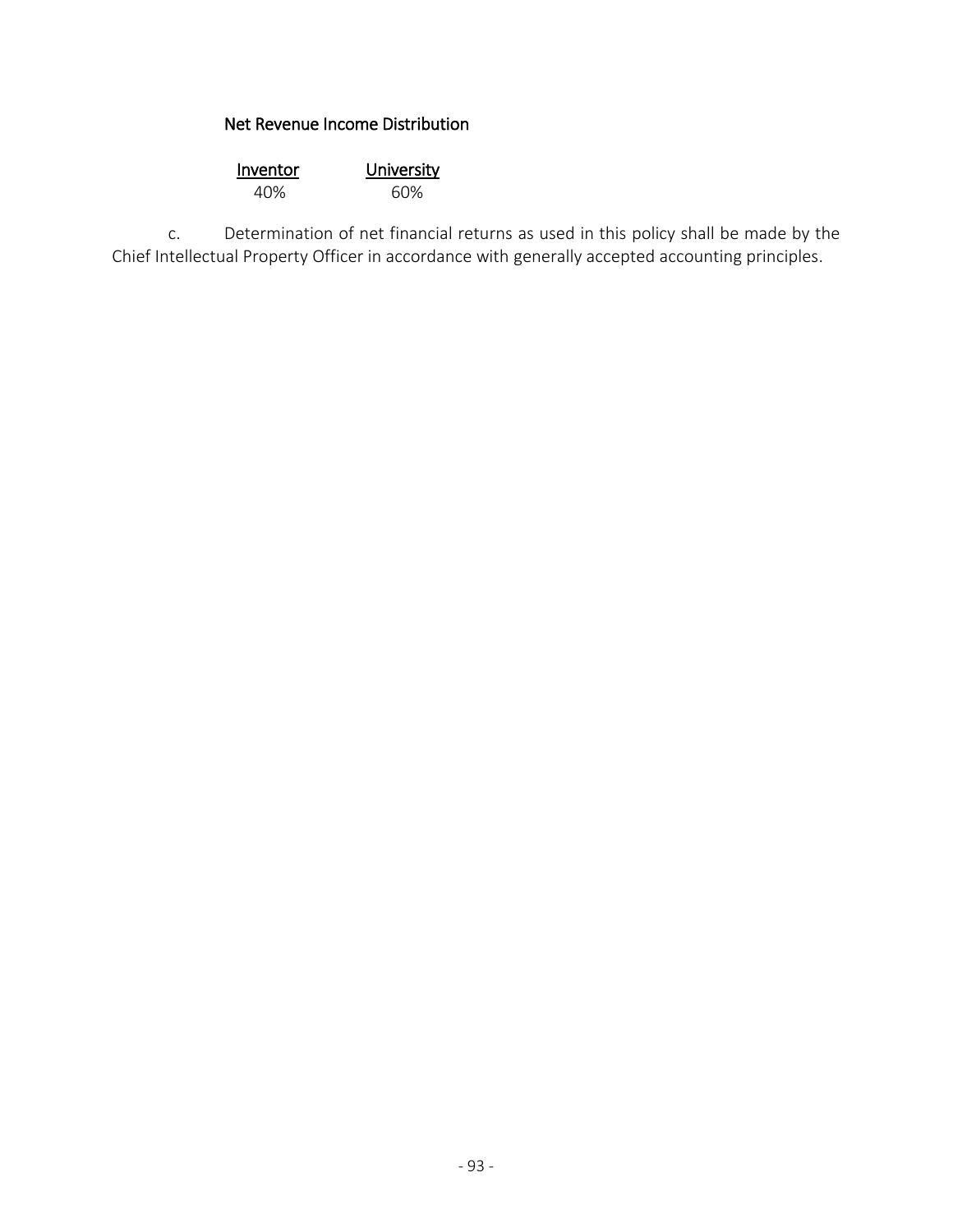#### APPENDIX E

#### ITEMS FOR INCLUSION IN LETTER OF APPOINTMENT TO NEW FACULTY

The letter of appointment to a new faculty member at Central State University may include information deemed appropriate by the Administration, but will include at a minimum the following items:

- 1. The precise terms of the appointment (e.g., annual salary, whether tenured, tenure-track or term).
- 2. The rank and title of the appointment (e.g., "Assistant Professor of Chemistry").
- 3. The department(s) in which the faculty member's appointment will reside.
- 4. The number of prior years of service at another institution (if applicable) which are being credited toward the probationary period at Central State University.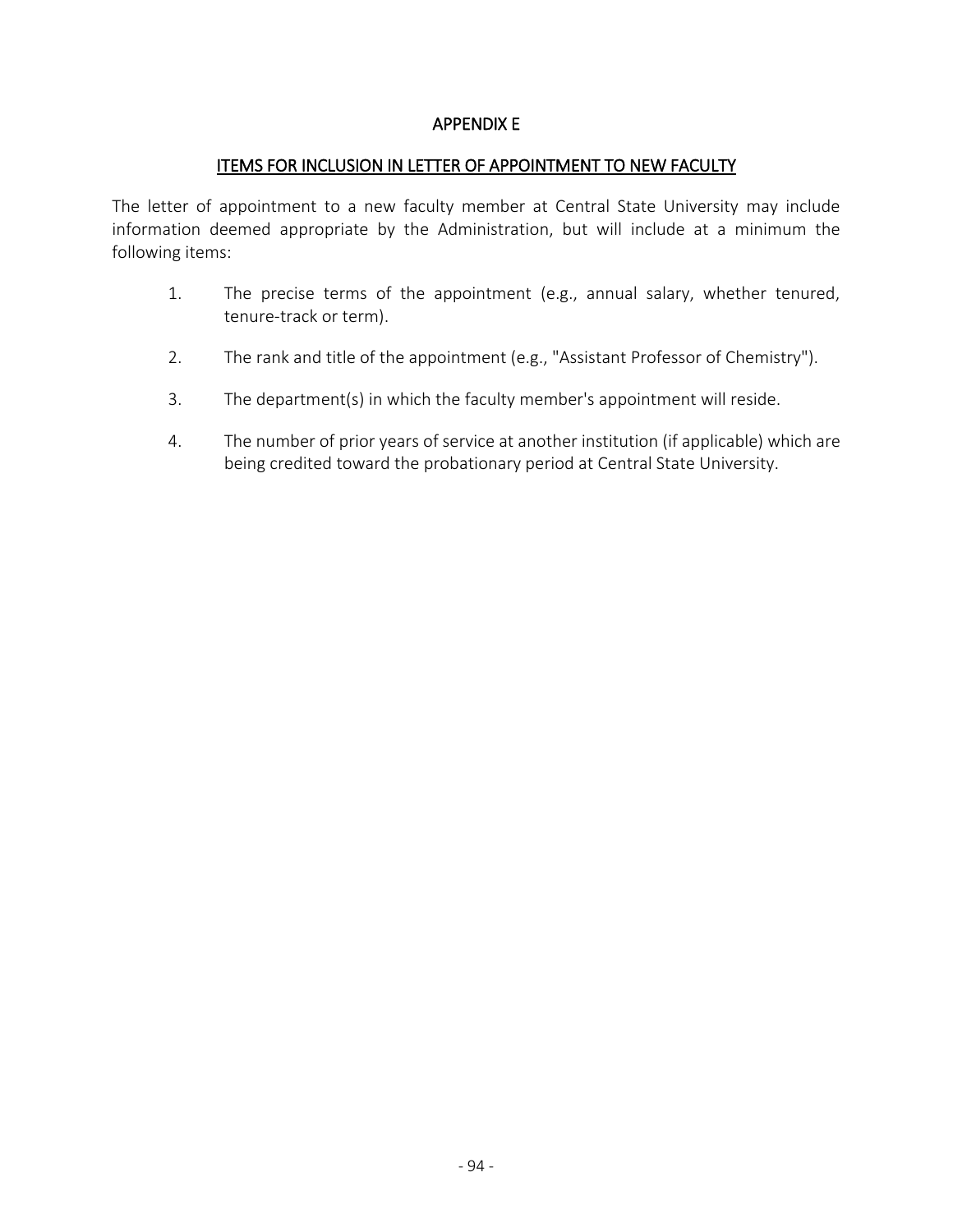## APPENDIX F

## DISTANCE LEARNING POLICY

The purpose of Central State University's Distance Learning Policy is to assure the highest quality delivery of distance learning instruction and to ensure that the procedures for approving distance learning courses, selecting faculty, and assessing course and program outcomes are designed accordingly. Central State's distance learning efforts focus on those programs which target specific off-campus students, thus expanding access by off-campus students to its academic offerings. Distance learning activities should comply with best practices and standards, as set forth by recognized national organizations, to ensure that the courses and programs offered via distance learning meet the same quality standards as those applied to campus-based instruction. To ensure quality education, faculty engaged in distance learning shall have the same academic freedom rights as faculty in the traditional classroom.

## **DEFINITIONS**

A. Distance Learning (DL): A formal educational process in which students and faculty are separated by time and/or location for some regularly scheduled instructional activities. Interactions between faculty and students are facilitated by means of various electronic technologies. Distance learning may be synchronous (faculty and students interacting simultaneously but separated by location) or asynchronous (faculty and students interacting at different times) or a combination of the two.

B. Online Course: Any course offered by the University in which more than 50% of the required instruction occurs online. These courses require no face-to-face interaction or classroom attendance, but faculty may offer synchronous video-conferencing sessions to students who wish to attend. Online courses will be offered through Central State University's Learning Management System (LMS).

C. Hybrid Course: Any course offered by the University in which some portion of traditional faceto-face "seat time" has been replaced by online or interactive audio/video activities. Online activities will be offered through Central State University's LMS. Hybrid courses typically have students out of the physical classroom more than 10% of the time but less than 50%.

D. Web-Enhanced Course: Any course that utilizes distance learning technologies, but has students out of the physical classroom less than 10% of the time.

E. Distance Learning Program: Any academic program in which more than 50% of the curriculum content is offered using electronic technologies.

## CURRICULUM AND INSTRUCTION

A. Prerequisite: It is recommended that any student wishing to enroll in an Online or Hybrid course first successfully complete an *Orientation to Online Learning* training module through the Center for Instructional Technology Innovation (C.I.T.I.).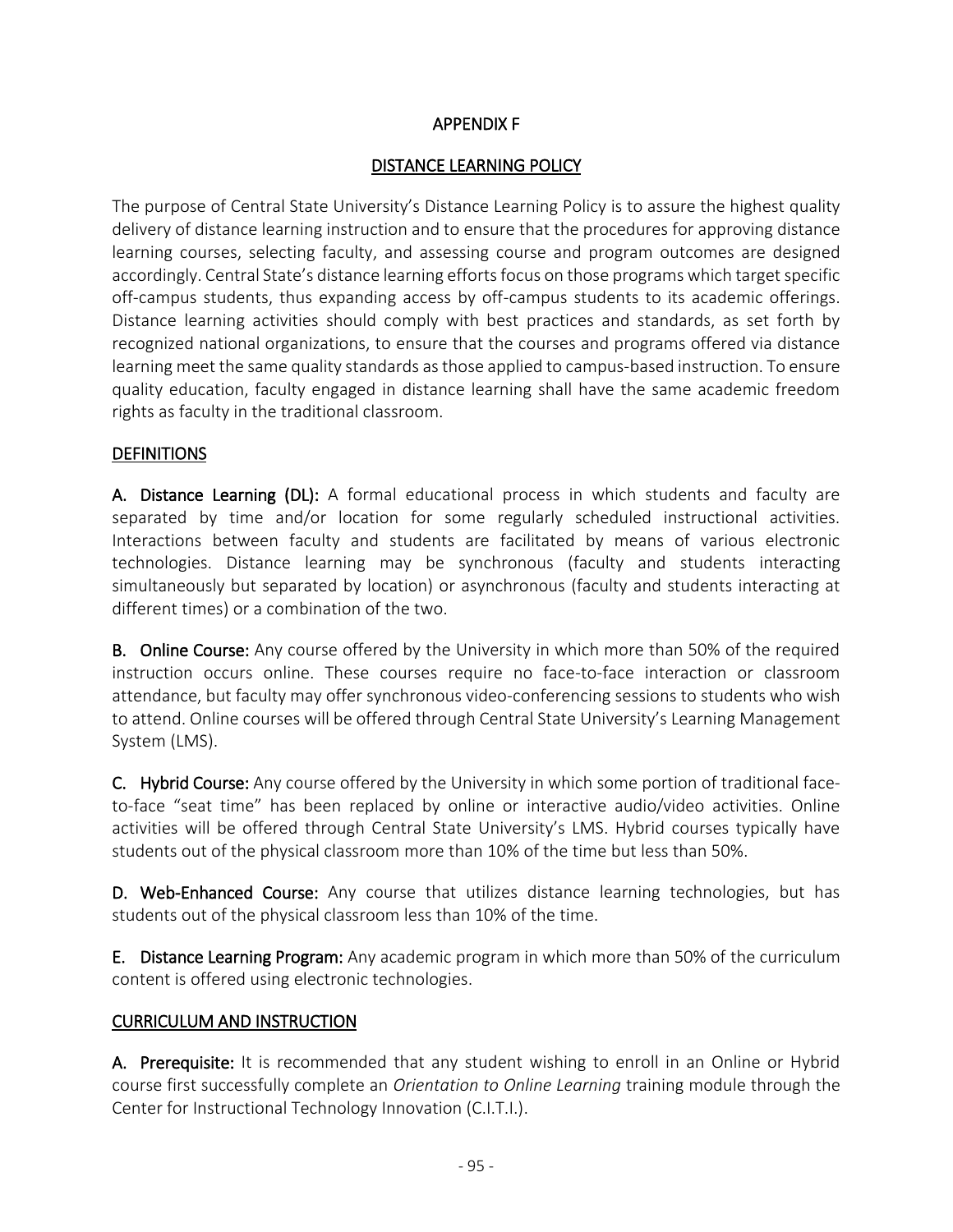B. Academic Integrity of Distance Learning Courses: Distance learning courses must be equivalent to traditionally taught courses in terms of (1) syllabi, (2) textbooks, (3) grading, (4) methods of assessment, and (5) expected student learning outcomes, Distance learning courses have the same number of credit hours as comparable traditionally taught courses. Distance learning courses will have the same enrollment caps as comparable traditionally taught courses.

C. Course and Program Approval: Distance education courses shall be subject to the same principles and procedures of shared governance as other curricular matters. For an existing course, the Department seeking approval to teach it as a distance learning course submits a request to the Dean. The request is reviewed by the Dean, with input from the Online Learning Office. The Dean forwards a recommendation to the Provost and Vice President for Academic Affairs who makes the final decision on approval. For a new course designed to be taught as a distance learning course, the Department, with input from the Online Learning Committee, submits a proposal to the College faculty. If the College faculty and the Dean approve the proposal, it is forwarded to the University Senate Committee on Academic Policy. If the Senate Committee on Academic Policy approves the proposal, it is forwarded to the full Senate for vote. If the Senate approves the proposal, it is sent to the Provost and Vice President for Academic Affairs for final approval. These same procedures apply to Distance Learning programs.

D. Discontinuing Distance Learning Courses and Programs: The University retains the right to discontinue a distance learning course that it believes is not meeting institutional objectives. Discontinuation of a distance learning program requires application of the same procedures used for discontinuing a traditional program.

E. Course Review: The Office of Planning and Assessment annually provides assessments of distance learning courses in the same manner as it does for traditional courses. Department Chairs, Deans, and the Online Learning Committee review these course assessments and, where necessary, discuss the assessment within the respective Department to ensure that appropriate changes are made.

F. Faculty Interaction with Online Students: Faculty are required to maintain office hours or to otherwise have planned interaction with students through methods such as email, phone, fax, and video/voice/text chat or discussion boards. The specific requirements for planned interaction must be detailed in the course syllabus and online, and must be equivalent to availability for traditional courses.

G. Faculty Responsibility: Faculty members are responsible for course content, delivery of instruction, grading papers and exams, reviewing course materials and content, and other matters for which they would be responsible were they teaching a traditional course. Faculty are also responsible for timely communication with students; faculty must respond to students' queries within 36 hours of receipt.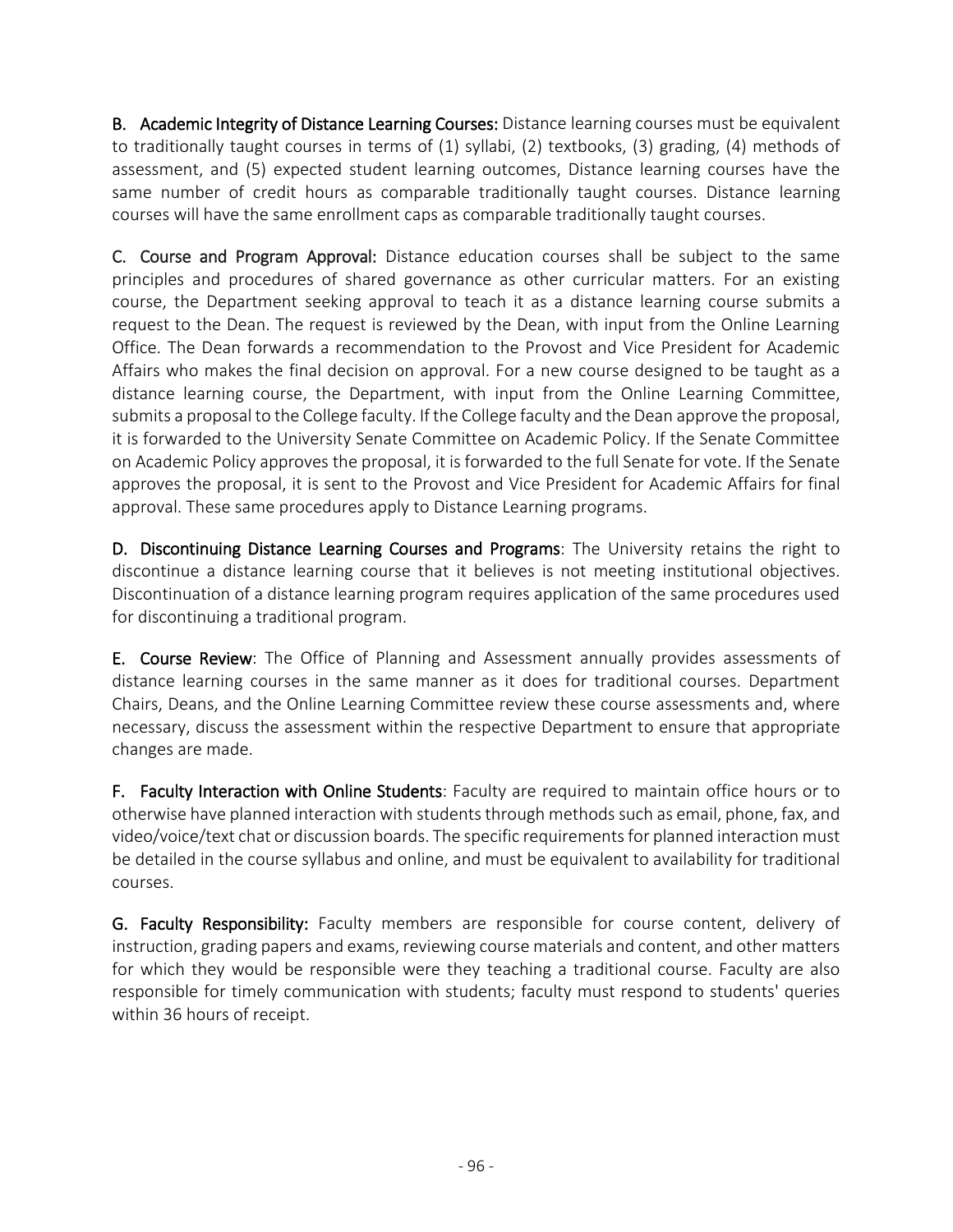H. Accessibility: Central State University must ensure that courses are compliant with the Americans with Disabilities Act:

1. Courses must employ accessible technologies and provide guidance on how to obtain accommodation.

2. Courses must contain equivalent alternatives to auditory and visual content.

3. Course designs must facilitate readability and minimize distractions-

4. Course designs must accommodate the use of assistive technologies. Students taking distance learning courses may request accommodations to meet their individual needs as learners. Special arrangements may be made to deliver the course in an alternative format when warranted.

I. Exam Policies: Procedures for insuring exam integrity must be presented to and approved by the Online Learning Committee when the course/program is under review, and will be reconsidered during the course's periodic assessment.

Proctored exams may be required, at the discretion of the faculty member. The Central State University department in which the DL program is housed is responsible for having a signed memo of understanding on file from all proctors and test centers at least two weeks prior to the exam date.

## OWNERSHIP, COMPENSATION, COPYRIGHT AND INTELLECTUAL PROPERTY

A. Development and delivery of distance learning courses and materials will be offered first to fulltime faculty who have the appropriate qualifications. If no such faculty member volunteers or is available, the administration, after consultation with and approval by the full-time faculty in the Department may contract with adjunct faculty to develop and/or deliver courses or with outside vendors to develop courses. Purchase of "off-the-shelf" ancillary software is not subject to these requirements.

B. Compensation for development of distance learning courses and components of courses, software, or other materials for use in distance education shall be:

.....when all of the course content is developed and created by the faculty member using only approved copyrighted material - supplemental pay of \$2,500.00 for a 3-credit hour course. This course may be updated but not recreated.

.....when the majority of the course content is uploaded from the publisher, with no original content being provided - supplemental pay of \$500.00 for a 3-credit hour course.

.....when there is a balance between newly developed course content and use of already existing content from the publisher - supplemental pay will be proportionate to the amounts stated above. For example, supplemental pay for a 3-credit hour course with 50% new content and 50% publisher content will be \$1,500.00.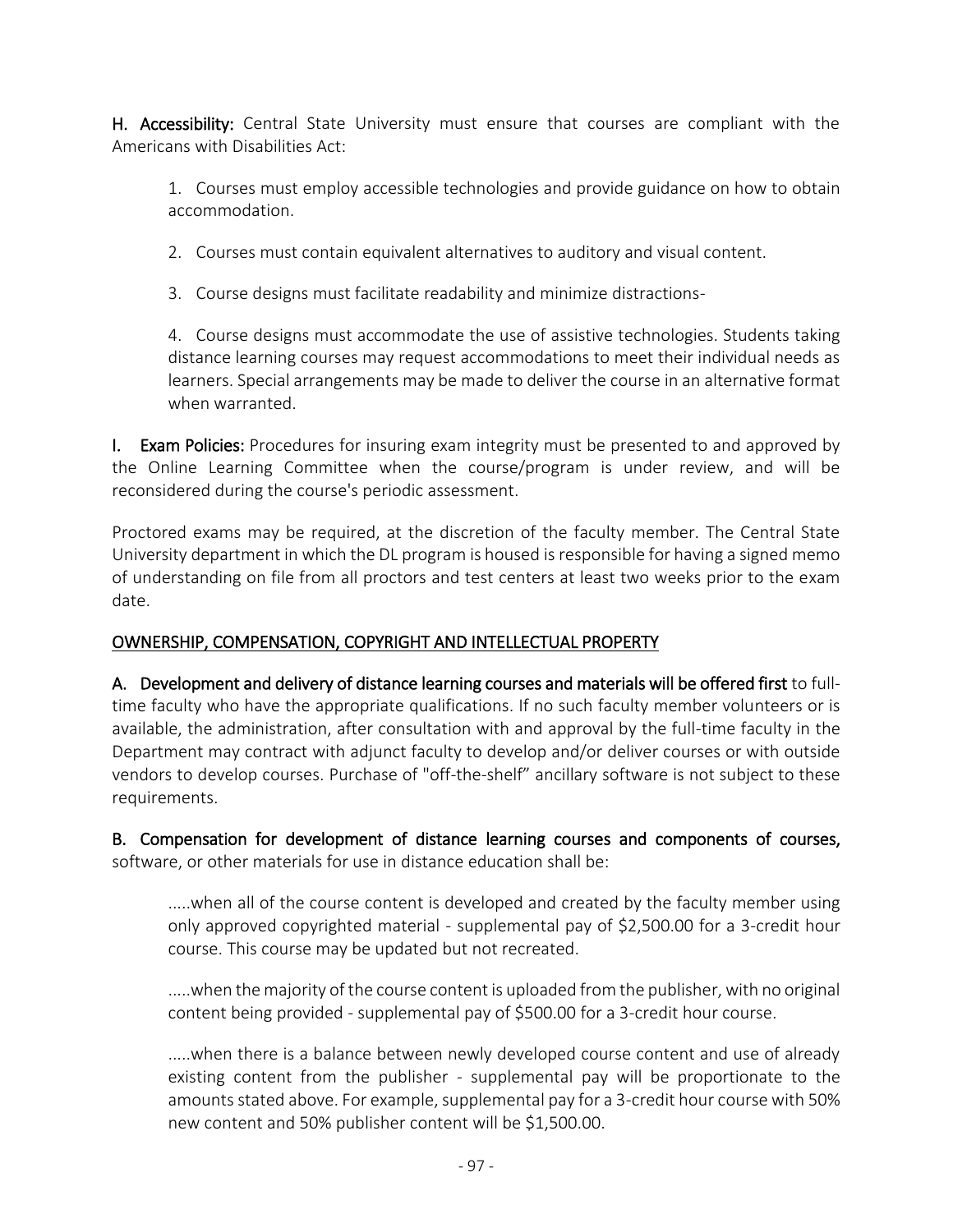.....when a course is less than or more than 3-credit hours, supplemental pay will be proportionate to the amounts stated above. For example, for a 2-credit hour course, pay will be reduced by one third (1/3) and, for a 4-credit hour course, pay will be increased by one third  $(1/3)$ .

C. Pursuant to Section 3(vi) of the CSU "Policy and Procedures for Intellectual Property" (Appendix D), the University retains ownership of distance education courses or materials when the faculty developing the course or materials is compensated. Any full-time faculty member or adjunct may utilize such materials in teaching a course.

D. Copyright Compliance: Faculty are expected to adhere to U. S. Title 17 copyright law. This includes the posting of copyrighted material on course management systems, such as Blackboard or other online sites. Under the TEACH Act, it is permissible to make copyrighted materials available to students, providing that such materials:

1. Do not exceed an amount or duration comparable to that typically displayed in a live classroom;

- 2. Are directly related to course content;
- 3. Are an integral part of the teaching content;
- 4. Are intended solely for and are available only to students enrolled in the course; and,
- 5. Are retained only for the class session.

Students must be notified that the materials may be subject to copyright protection.

## FACULTY

A. Faculty Qualifications: Faculty members who teach distance learning courses must meet the same qualifications as those who teach traditional courses, but must also be trained by the Center for Instructional Technology Innovation or show evidence that they have been trained elsewhere.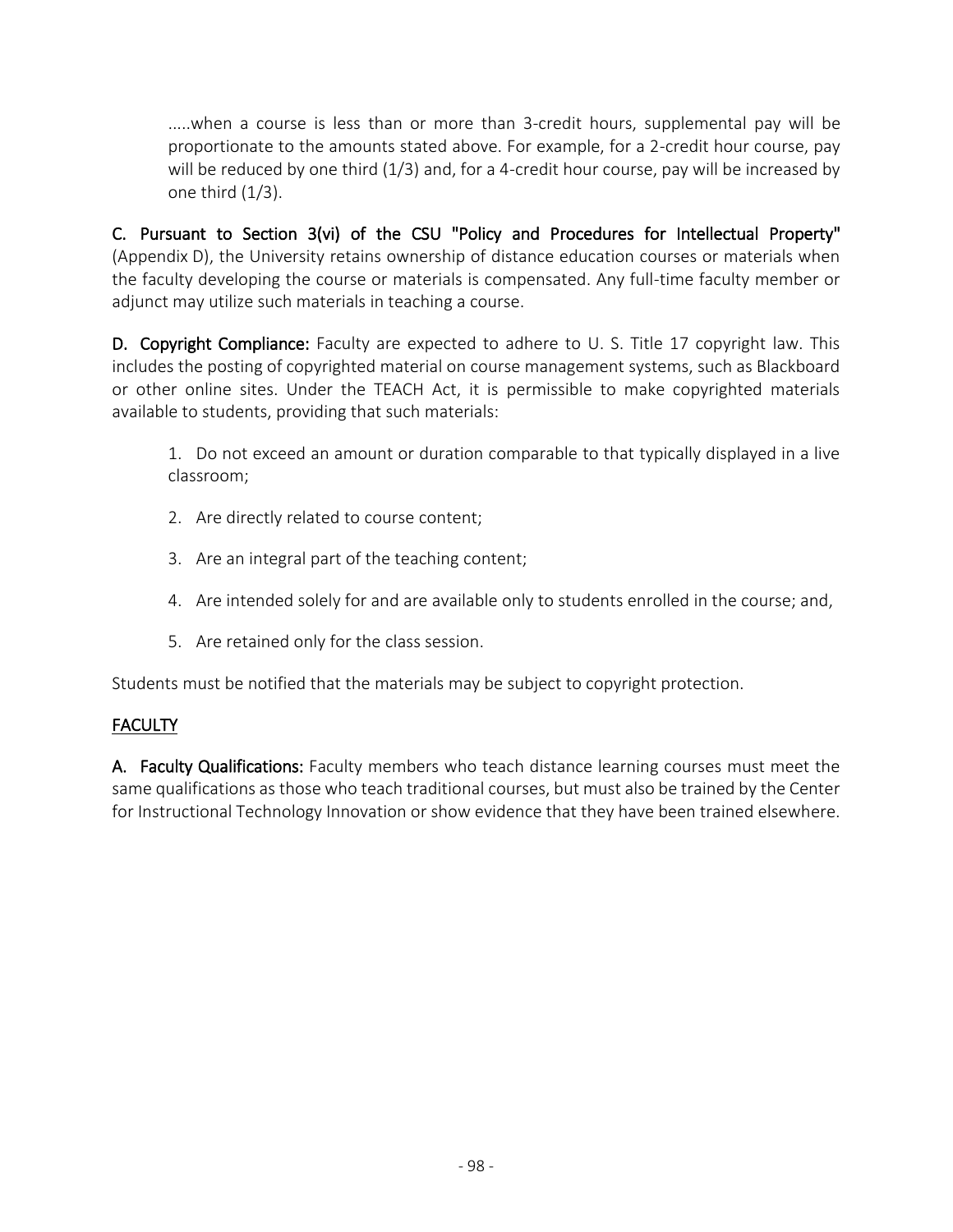B. Faculty Training: Distance learning instruction training includes training in the University's learning management system, teleconferencing and video conferencing technology, and other distance learning technologies. It also includes information on effective distance learning pedagogy. In order to teach DL or Hybrid courses, faculty members must be appropriately trained as determined by the Online Learning Committee. The Online Learning Committee will include at least one faculty member elected by the University Senate and at least one person from Information Technology. The Center for Instructional Technology Innovation is responsible for, and oversees, faculty training.

C. Faculty Workload: Teaching a course with a distance learning component shall be considered part of a faculty member's normal workload unless the distance learning course creates an overload in which case Article 37 of this Agreement applies. Distance learning courses will be assigned to a faculty member in the same manner as traditional courses and in accord with the provision of Article 12.3 of this Agreement.

No faculty member will be required to teach a distance learning course without first having the appropriate training. All current faculty members who have not yet received training related to teaching distance learning courses, unless they have already been approved to teach distance learning courses at Central State University, must complete such training no later than July 31, 2019. The University must provide adequate opportunities for such training, on a variety of time schedules in order to accommodate all faculty members, over the period from ratification of this Agreement until July 31, 2019. Faculty members hired on or after January 1, 2018 must complete such training within a year of hiring. When a faculty member is assigned to teach a distance learning course for the first time, mentoring by other faculty, experienced in distance learning, is also recommended.

D. Course Evaluation: Distance education courses shall be subject to the same student evaluation requirements as traditional courses. In addition to the standard course evaluation, an "Evaluation of Online Courses" will be used in online and hybrid classes either separately or incorporated into the standard evaluation. The "Evaluation of Online Courses" should be developed jointly by the University Senate Faculty Affairs Committee, and the University's Online Learning Committee, and approved by the University Senate, and the Provost during the 2017-2018 academic year for implementation no later than fall 2018.

# DISTANCE LEARNING FACILITIES AND SUPPORT SERVICES

A. Distance Learning Equipment and Facilities: The University will provide access to the necessary distance learning equipment and facilities, including adequate server space, necessary software and hardware, and two-way classroom facilities as required. The Online Learning Committee will inform the appropriate University office when logistical deficiencies are identified and documented.

B. Institutional Technology Responsibility: The Office of Information Technology will provide the technical expertise necessary to maintain distance learning equipment and networks, including online helpdesk for technical support for students and faculty.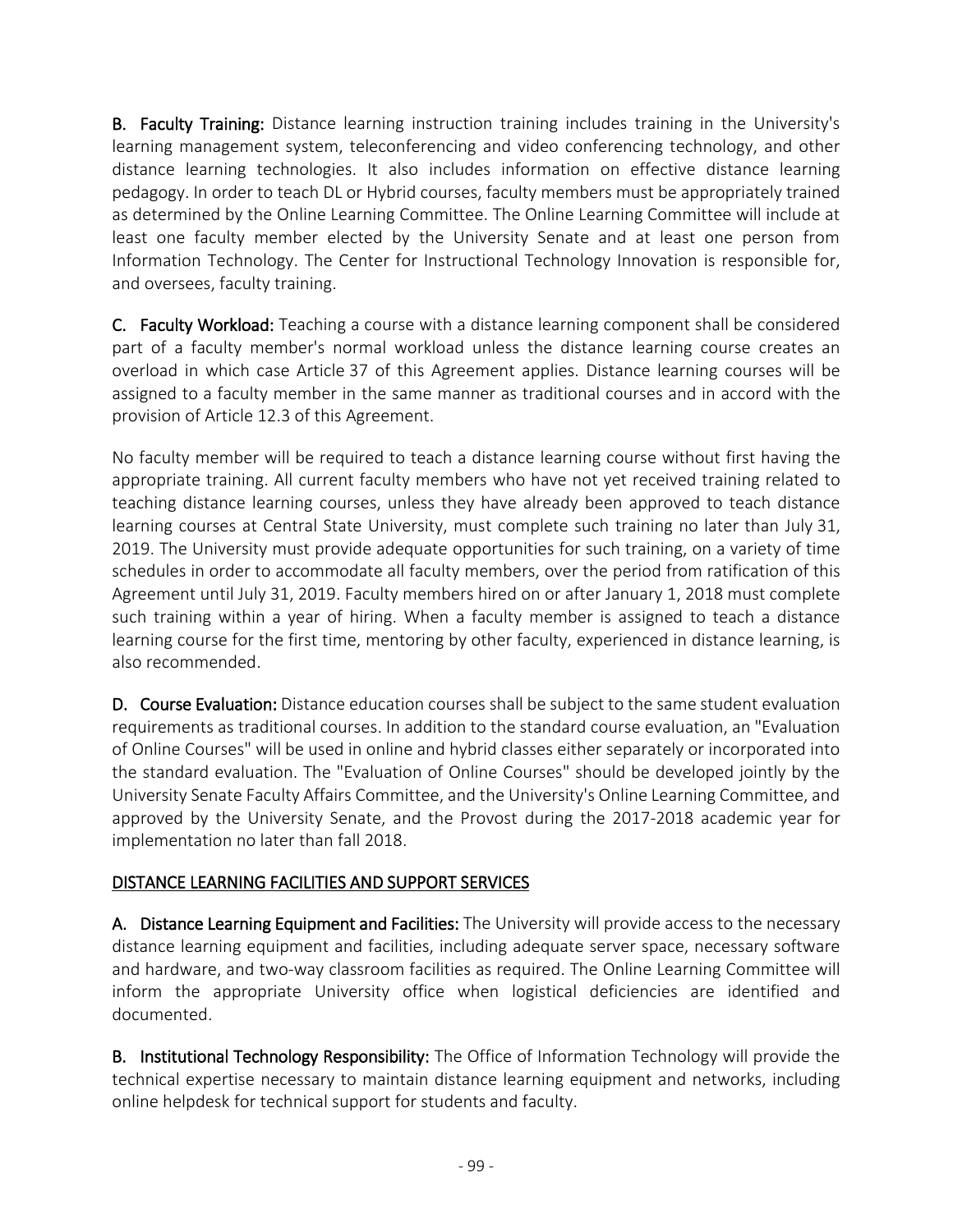C. Faculty User Groups: Faculty members teaching distance learning courses will be provided opportunities to meet throughout the academic year to share information and discuss ideas to enhance the effectiveness of courses being taught.

#### PLANNING AND EVALUATION

Distance learning is included in the overall planning process for the University. Distance learning is assessed on the same basis as traditional learning. Distance learning is included in the University's annual assessment, as part of departmental and college assessment. The results of assessment are used to make appropriate changes in distance learning courses, programs, and policy.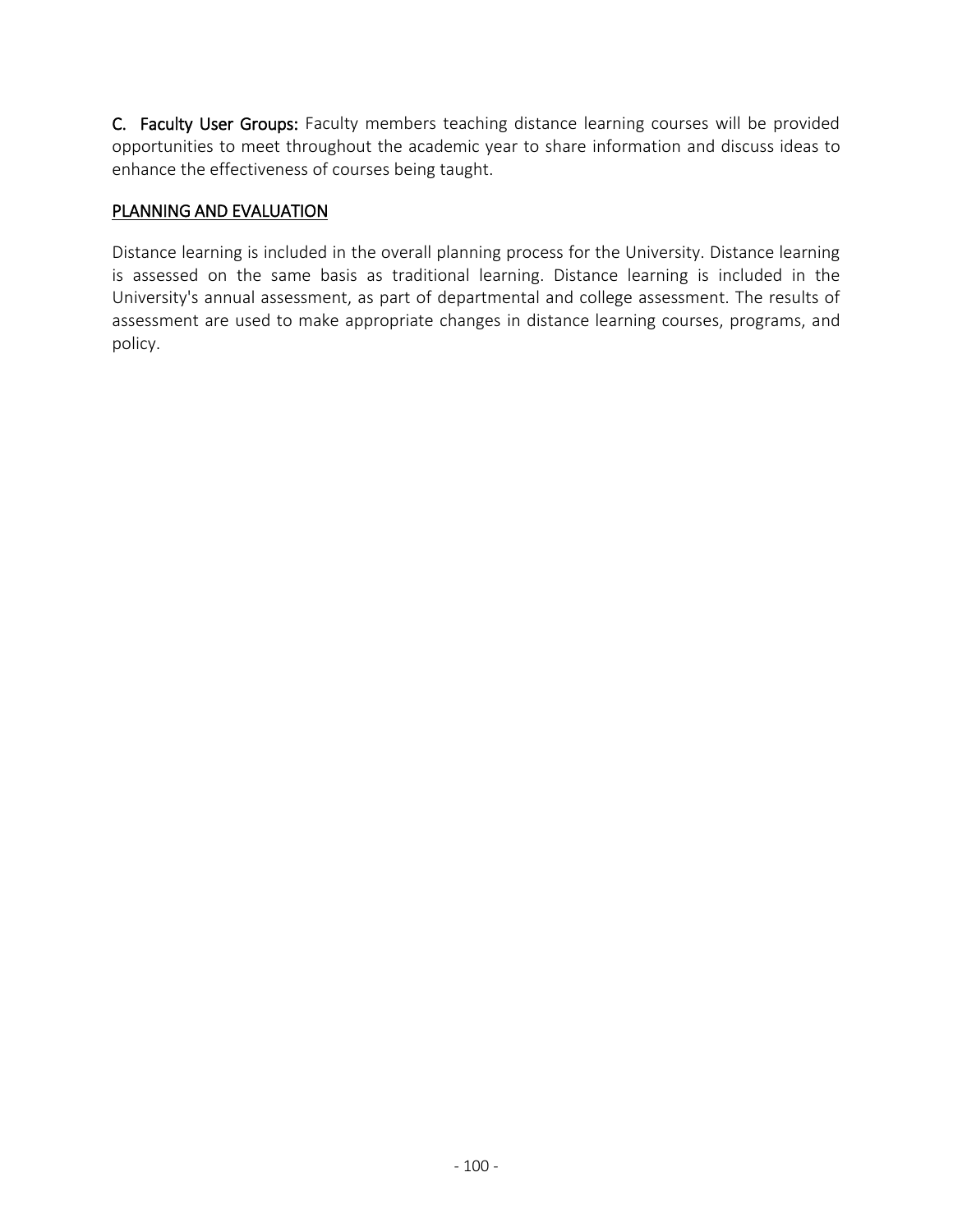#### APPENDIX G

#### MEMORANDUM OF UNDERSTANDING ON SECURITY AND PRIVACY

The Administration and the AAUP-CSU recognize the University's need and obligation to ensure the security and privacy of faculty data and communications. Pursuant to that end, a joint committee composed of three representatives chosen by the Administration and three representatives chosen by AAUP-CSU will develop a policy on security and privacy to be submitted to the Board of Trustees through the Policy Review process.

The committee will convene for an initial session no later than thirty (30) days after ratification of this Agreement. The committee shall make its recommendation to the Board no later than sixty days after its initial meeting. The Provost will initiate the policy review process for the policy on security and privacy through the University Policy Review Committee. The University Policy Review Committee and the joint AAUP-CSU/Administrative Committee will meet after the public comment period to discuss changes and finalize the policy. Once the University Policy Review Committee and the joint AAUP-CSU/Administrative Committee agree on the proposed policy, the policy will be forwarded to the Board of Trustees for its consideration.

The Board of Trustees will consider the proposed policy no later than the second meeting after receiving the recommended policy. Any policy adopted pursuant to this process will be appended to this Agreement.

In the event that the Board of Trustees does not adopt the recommended policy, the joint AAUP-CSU/Administrative and the University Policy Review Committee shall reconvene and recommend a revised policy.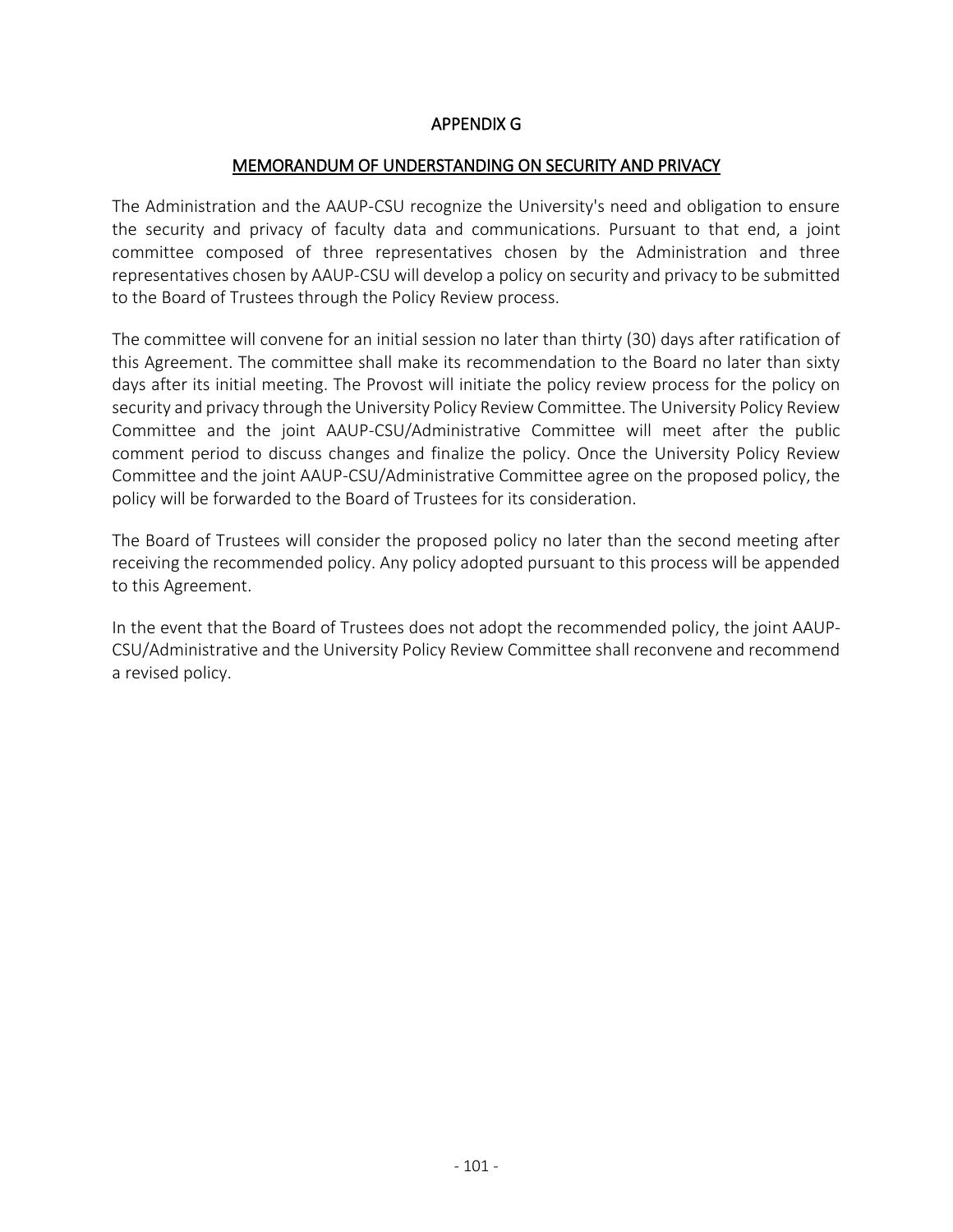#### APPENDIX H

#### MEMORANDUM OF UNDERSTANDING ON CHANGES OF GRADES

Assessment of student learning, including the assignment of grades is one of the most important rights and responsibilities of a faculty member:

> "A faculty right that flows from a 'teacher's freedom in the classroom' is the assessment of student academic performance, including the assignment of particular grades."

> AAUP (1940) *Statement of Principles on Academic Freedom and Tenure* (http://www .aaupt.org/AAUP/protect/legal/topics/whogrades.htm)

> This AAUP statement established the following principles in assigning grades: (1) the faculty has the responsibility for the assignment of grades; (2) students should be free from prejudicial or capricious grading; and (3) no grade may be assigned or changed without faculty authorization. It provides, in relevant part, that administrators should not "substitute their judgment for that of the faculty concerning the assignment of a grade. The review of a student complaint over a grade should be by faculty, under procedures adopted by faculty, and any resulting change in grade should be by faculty authorization."

In keeping with these principles the Administration and AAUP-CSU agree that:

- a) The decision to change a student's grade shall be made by the instructor of record unless the instructor is incapacitated or cannot be contacted or there is evidence of prejudicial or capricious grading or no documentation of grades exists.
- b) Any change of grade made over the objection of the instructor shall be made by a committee of three tenured faculty within the discipline (or department when sufficient faculty are not available to serve) in which the grade was issued under procedures to be developed and adopted by the University Senate and approved by the Provost during the 2014-2015 academic year. Once adopted, changes to these procedures must be developed and approved by the University Senate and the Provost.
- c) Unless the instructor is incapacitated or cannot be contacted, no change of grade will be made without the instructor of record being informed.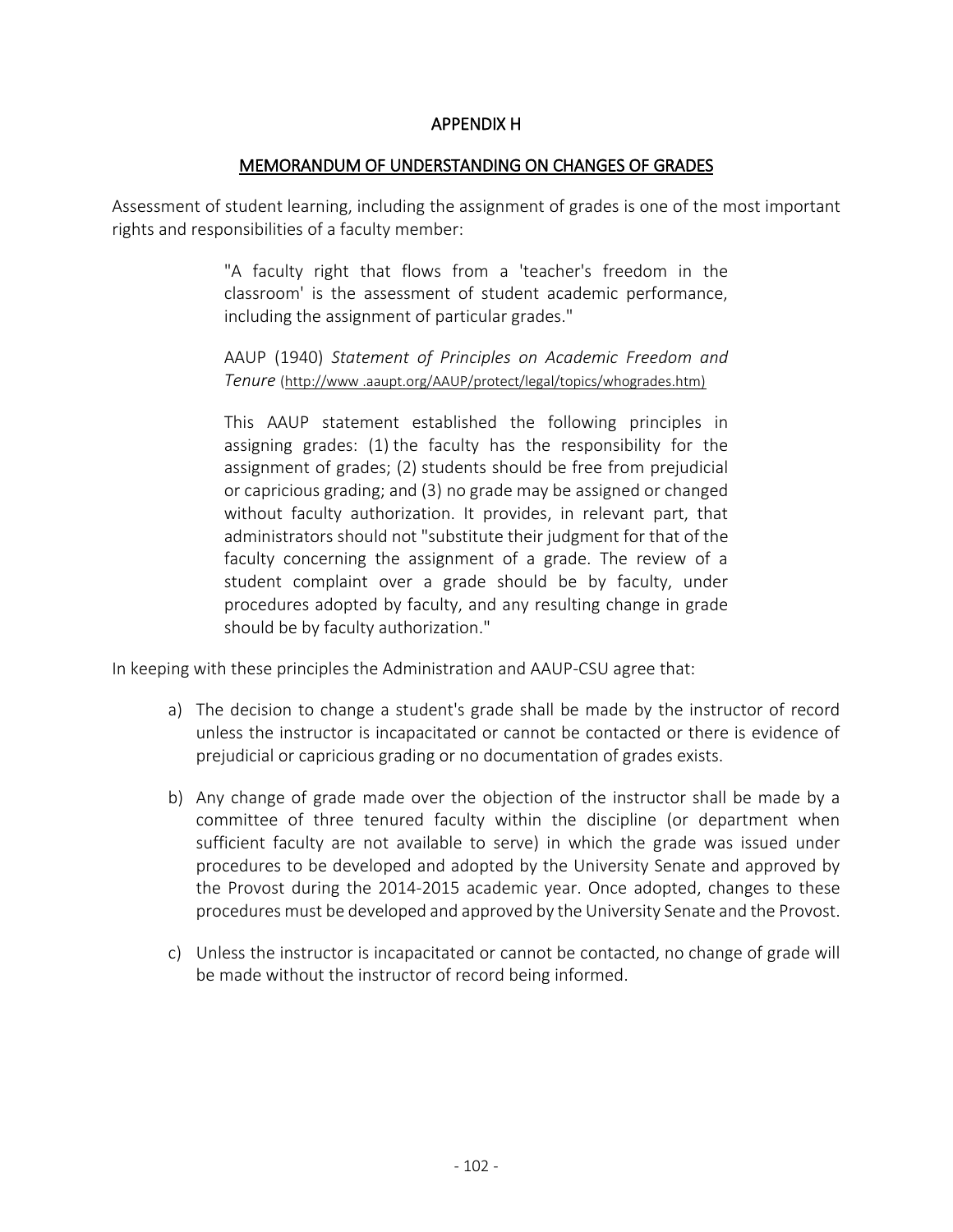#### APPENDIX I

#### MEMORANDUM OF UNDERSTANDING ON FACULTY WORKLOAD

The parties acknowledge the faculty workload policy adopted by the Central State University Board of Trustees in accordance with the requirements of Ohio Revised Code §3345.45 in June, 1994, and amended in November, 1994, and February, 2001. The parties further recognize the application of this policy over the years has resulted in practices and procedures that are not clearly documented and may not be uniformly observed. Accordingly, it is agreed that the parties shall encourage the University Senate to initiate a review of the current workload policy.

Any new recommendations/policy proposed by the University Senate must be submitted to the Provost, President and Board of Trustees for review. In the event the Provost, President or Board of Trustees does not approve the recommended policy as presented by the University Senate it will be returned to the University Senate with recommendations which may be resubmitted for approval.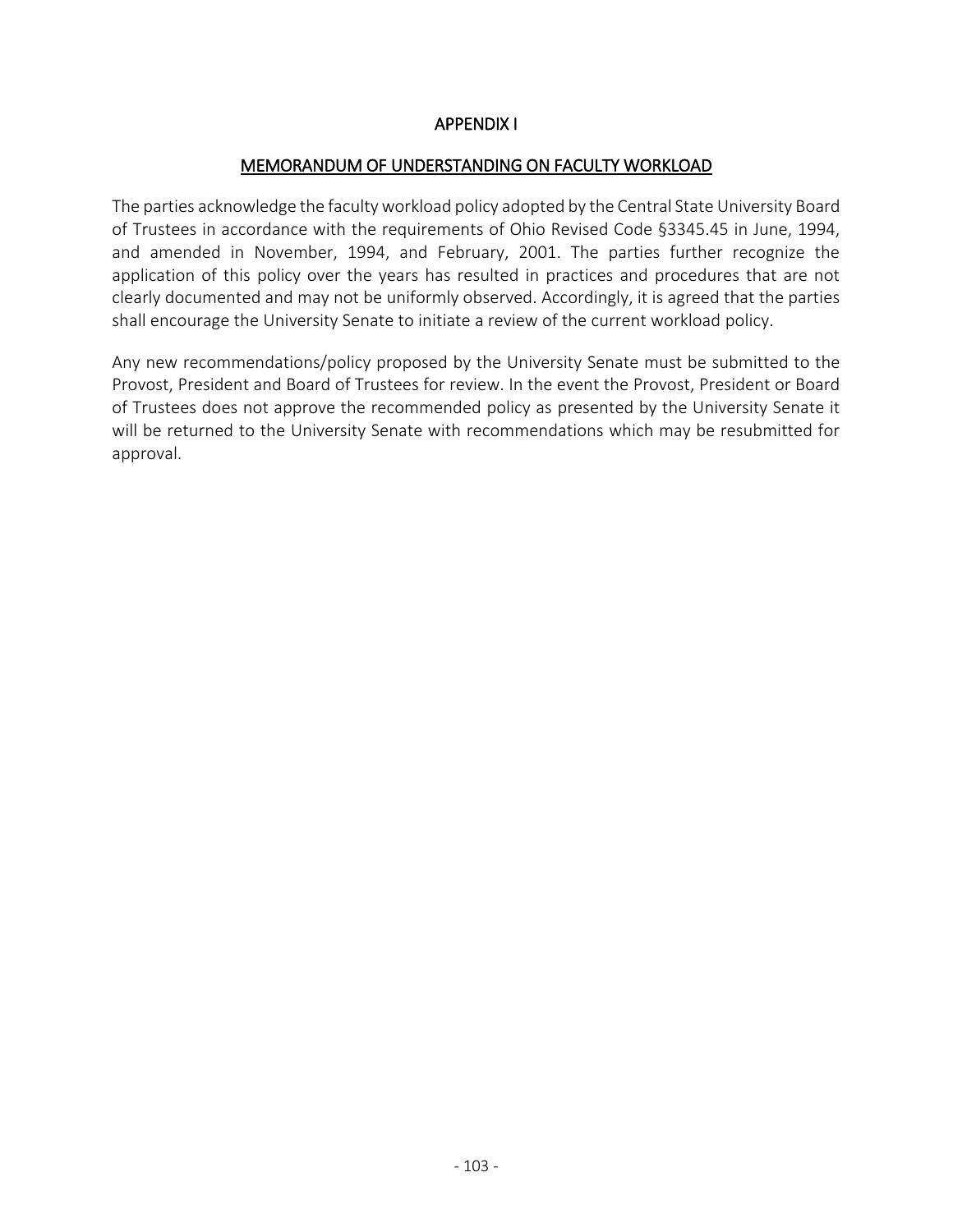#### **APPENDIX J**

# **Tobacco Affidavit**

## **SAMPLE FORM**

Employer Name: Central State University

Whether or not a tobacco user, every participant is required to complete and sign the below affidavit to certify that he or she either is tobacco-free OR has completed the TC 123 Tobacco Cessation Program (considered a Reasonable Alternative Standard) to qualify for the reduction on Central State University, healthcare premiums.

| First Name:                                          | Last Name:       |  |
|------------------------------------------------------|------------------|--|
| Previous/Maiden Name (if changed in last 12 months): |                  |  |
| Preferred Phone:                                     | Preferred Email: |  |

# Eligibility

- You do not use any form tobacco products, including cigarettes, cigars, and chewing tobacco, or
- You use tobacco products but have completed the TC 123 program the Reasonable Alternative Standard. (Completion of the TC 123 Program will be reported to Healthy Directions.)

NOTE: You will not qualify for the incentive if you currently are using any form of tobacco, including cigarettes, cigars, and chewing tobacco, in any amount – even occasional social use – and choose not to participate in the TC 123 program as the Reasonable Alternative Standard.

# Documentation

- Every participant is required to complete, sign and submit this tobacco affidavit form to confirm program eligibility, even if a non-tobacco user. If a tobacco-cessation form is not completed and submitted as part of your complete Healthy Directions packet, you will be ineligible for the non-tobacco user discount, regardless of your tobacco use.
- Tobacco-use status must be updated by every participant at each annual open enrollment period in order to qualify for the non-tobacco user discount.
- Providing false information on this form will subject the employee to immediate revocation of the discount and can subject the employee to disciplinary action up to and including termination of employment.
- $\blacksquare$ Central State University has the right to request documentation at any time from an employee (or, as to the employee, from the vendor) when the employee declares him/herself a tobacco user enrolled in a tobacco cessation program for the sole purpose of verifying enrollment or activity. An employee who is unable to provide proof of participation in an approved program is subject to immediate revocation of the discount.

# Reasonable Alternative Standard

Your health plan is committed to helping you achieve your best health. Rewards for participating in a wellness program are available to all employees. If you believe you might be unable to meet a standard for a reward under this wellness program, you might qualify for an opportunity to earn the same reward by different means. Contact Human Resources, and we will work with you and your doctor, if you wish, to find a wellness program with the same reward that is right for you in light of your health status.

## Certification (to be completed by the participant and submitted by 10/01/2018

I hereby certify that I understand the above information and am a: (check only one)



 $\Box$ Non-tobacco user  $\Box$ Tobacco user (completed the TC 123 program)  $\Box$ Tobacco user



Signature (Required)

Date

**Printed Name** 

 $-104-$ 

Date of Birth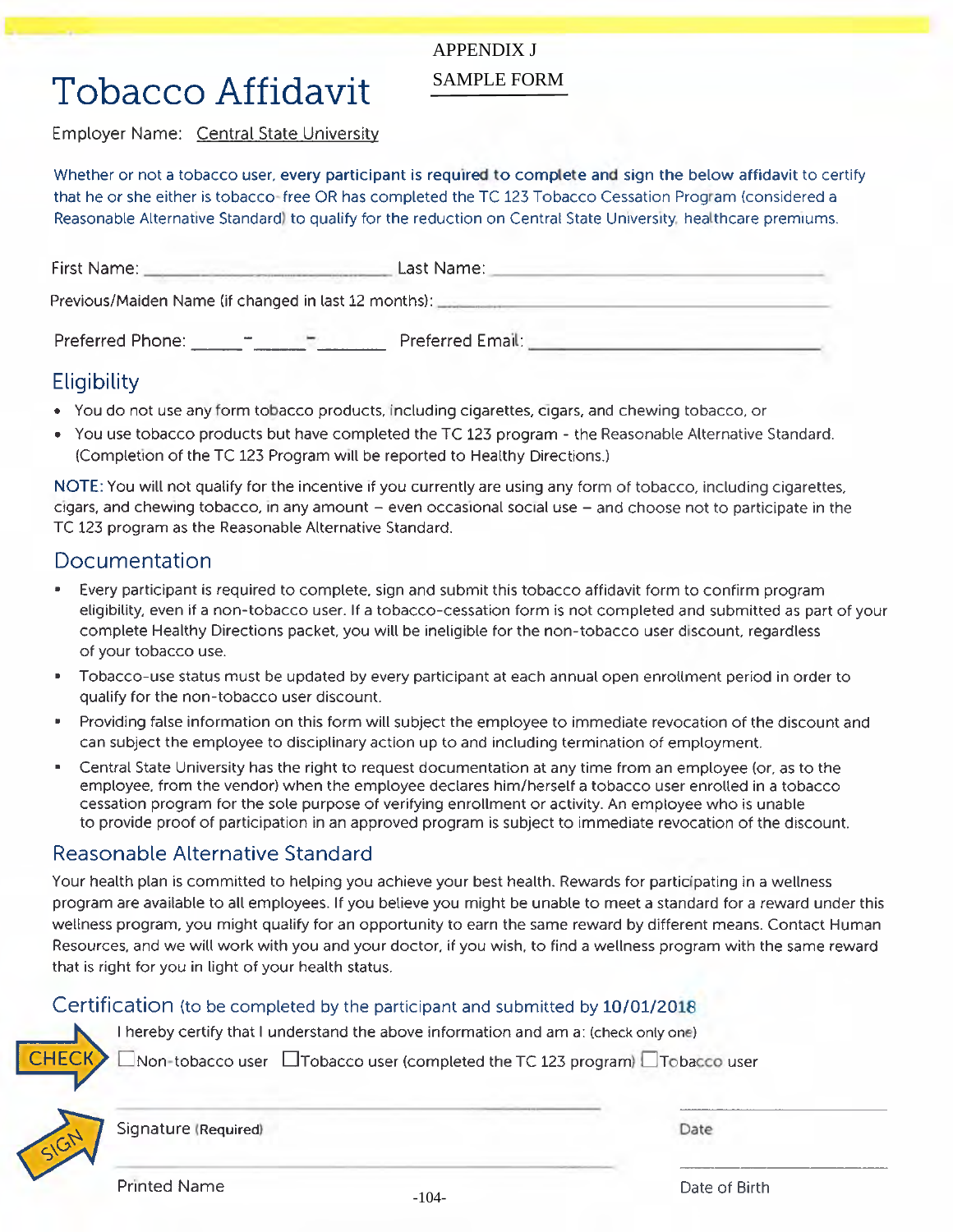# **APPENDIX J SAMPLE FORM**

# Biometric Measures & Physical Confirmation

Take this form with you to your scheduled annual physical to be completed and signed by your Primary Care Physician. It is the participant's responsibility to submit the Biometric Measures & Physical Confirmation form as part of the complete packet to be returned to Healthy Directions as outlined below.

| Participant Name:<br><b>Contract Contract Contract Contract</b>                                                                    |              |                                                                       | Date of Birth:                                                                      |  |
|------------------------------------------------------------------------------------------------------------------------------------|--------------|-----------------------------------------------------------------------|-------------------------------------------------------------------------------------|--|
| Previous/Maiden Name (if changed in last 12 months):                                                                               |              |                                                                       |                                                                                     |  |
|                                                                                                                                    |              |                                                                       |                                                                                     |  |
| PHYSICAL CONFIRMATION                                                                                                              |              |                                                                       |                                                                                     |  |
| Type of Service Provided. Complete Annual Preventive Physical                                                                      |              | Date of Service: $\frac{1}{\sqrt{1-\frac{1}{2}}}\sqrt{1-\frac{1}{2}}$ |                                                                                     |  |
| *Signature of health care provider (required)                                                                                      |              | Date Signed                                                           |                                                                                     |  |
| • All testing must have been completed between 10/02/2017-10/01/2018.                                                              |              |                                                                       |                                                                                     |  |
| • Primary care physician needs to complete all information with an * in front of it<br>Return signed form to participant.          |              |                                                                       |                                                                                     |  |
|                                                                                                                                    |              |                                                                       |                                                                                     |  |
| * Does your patient have a history of coronary artery disease (MI, CABG, PTCA)?<br>* Does your patient have a history of diabetes? |              |                                                                       | $\Box$ NO<br>$\Box$ Yes<br>$\square$ yes<br>$\Box$ NO<br>$\Box$ NO<br>$\square$ Yes |  |
| * If no, does your patient have pre-diabetes?<br>* Does your patient exercise weekly? If so, how often?                            |              | days/week                                                             | minutes/day                                                                         |  |
| <b>BIOMETRIC MEASURES</b>                                                                                                          | <b>VALUE</b> |                                                                       | <b>TEST DATE</b>                                                                    |  |
| *Total Cholesterol                                                                                                                 |              |                                                                       | (Month/Day/Year)                                                                    |  |
| *Triglyceride Level                                                                                                                |              |                                                                       |                                                                                     |  |
| *Glucose (fasting)                                                                                                                 |              |                                                                       |                                                                                     |  |
| *HDL Cholesterol                                                                                                                   |              |                                                                       |                                                                                     |  |
| *LDL Cholesterol                                                                                                                   |              |                                                                       |                                                                                     |  |
| Hemoglobin A1c (if physician recommended)                                                                                          |              |                                                                       |                                                                                     |  |
| *Systolic Blood Pressure                                                                                                           |              |                                                                       |                                                                                     |  |
| *Diastolic Blood Pressure                                                                                                          |              |                                                                       |                                                                                     |  |
| *Height (in feet, inches)                                                                                                          |              |                                                                       |                                                                                     |  |
| *Weight (in pounds)                                                                                                                |              |                                                                       |                                                                                     |  |

#### Participant submit completed packet by 10/01/2018 Choose one:

- Scan and email to healthydirectionspcp@trihealth.com
- Send to the secure fax 513 852 3166  $\blacksquare$
- " Mail to Healthy Directions, 11129 Kenwood Road, Cincinnati, OH 45242

Questions? Please contact healthydirectionspcp@trihealth.com or call 866 256 9007.